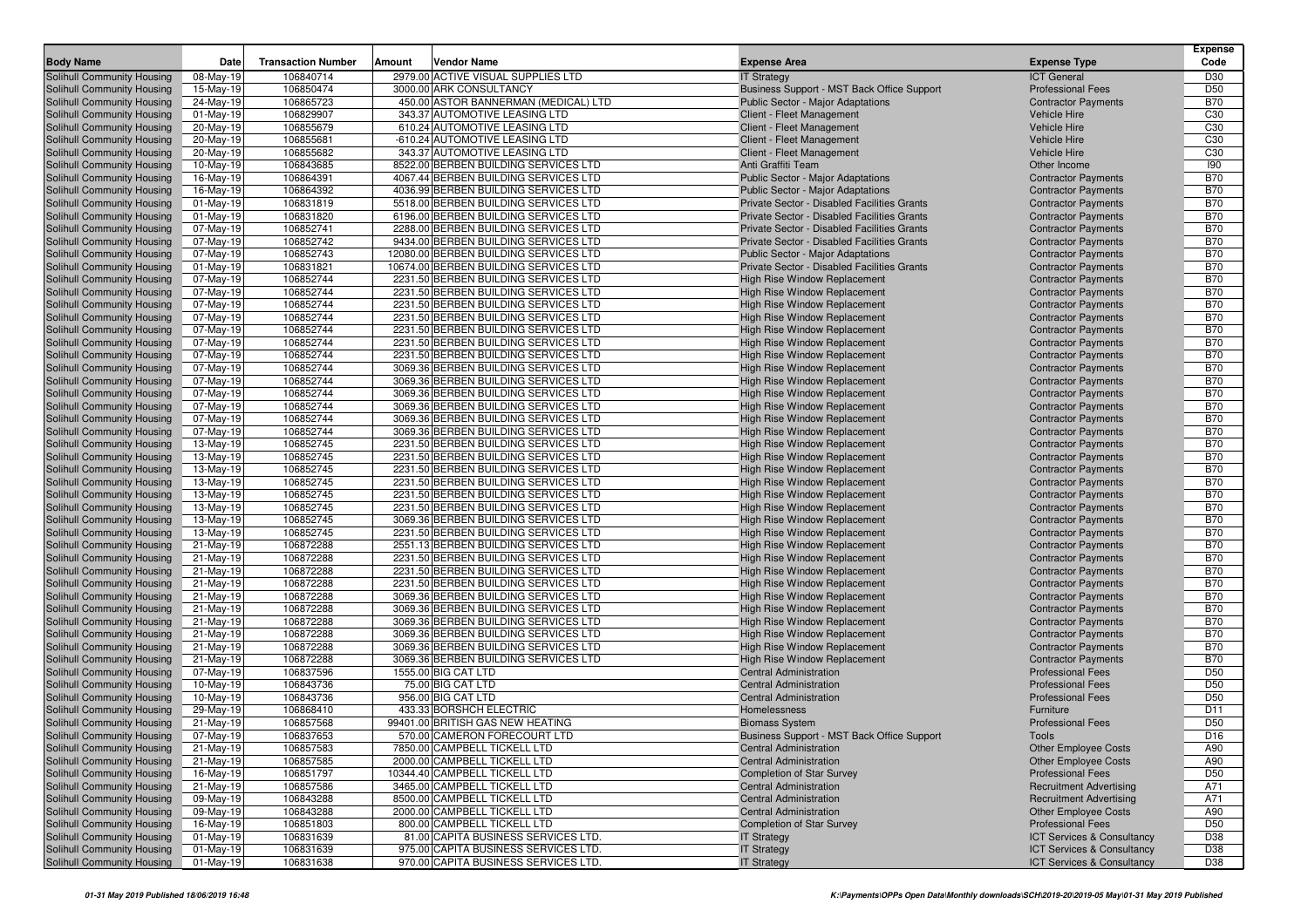|                                                          |                           |                           |               |                                                                               |                                                                        |                                                | <b>Expense</b>           |
|----------------------------------------------------------|---------------------------|---------------------------|---------------|-------------------------------------------------------------------------------|------------------------------------------------------------------------|------------------------------------------------|--------------------------|
| <b>Body Name</b>                                         | Date                      | <b>Transaction Number</b> | <b>Amount</b> | <b>Vendor Name</b>                                                            | <b>Expense Area</b>                                                    | <b>Expense Type</b>                            | Code                     |
| Solihull Community Housing                               | 01-May-19                 | 106831638                 |               | 81.00 CAPITA BUSINESS SERVICES LTD                                            | <b>IT Strategy</b>                                                     | ICT Services & Consultancy                     | D38                      |
| Solihull Community Housing                               | 09-May-19                 | 106843291<br>106872188    |               | 5370.00 CAPITA BUSINESS SERVICES LTD<br>2880.00 CAPITA BUSINESS SERVICES LTD. | <b>IT Strategy</b>                                                     | <b>ICT General</b><br><b>ICT General</b>       | D30<br>D30               |
| Solihull Community Housing<br>Solihull Community Housing | 31-May-19<br>17-May-19    | 106852789                 |               | 305.00 CAPITAL FURNISHINGS                                                    | <b>IT Strategy</b><br>Homelessness                                     | Furniture                                      | D <sub>11</sub>          |
| Solihull Community Housing                               | 17-May-19                 | 106852790                 |               | 455.00 CAPITAL FURNISHINGS                                                    | Homelessness                                                           | Furniture                                      | D <sub>11</sub>          |
| Solihull Community Housing                               | 17-May-19                 | 106852785                 |               | 695.00 CAPITAL FURNISHINGS                                                    | Homelessness                                                           | Furniture                                      | D <sub>11</sub>          |
| Solihull Community Housing                               | 17-May-19                 | 106852728                 |               | 542.58 CENTRAL (HIGH RISE) LTD                                                | <b>Mechanical &amp; Electrical</b>                                     | <b>Utility Related Works</b>                   | <b>B34</b>               |
| Solihull Community Housing                               | 17-May-19                 | 106852727                 |               | -542.58 CENTRAL (HIGH RISE) LTD                                               | <b>Mechanical &amp; Electrical</b>                                     | <b>Utility Related Works</b>                   | <b>B34</b>               |
| Solihull Community Housing                               | 30-May-19                 | 106871204                 |               | 1446.90 CHAPMANS ELECTRICAL                                                   | <b>Mechanical &amp; Electrical</b>                                     | <b>Utility Related Works</b>                   | <b>B34</b>               |
| Solihull Community Housing                               | 21-May-19                 | 106857490                 |               | 808.00 CHARTER OFFICE EQUIPMENT LTD                                           | Business Support - MST Back Office Support                             | <b>Other Premises Costs</b>                    | <b>B90</b>               |
| Solihull Community Housing                               | 21-May-19                 | 106857505                 |               | 311.00 CHARTER OFFICE EQUIPMENT LTD                                           | <b>Health &amp; Safety</b>                                             | Furniture                                      | D <sub>11</sub>          |
| Solihull Community Housing                               | 01-May-19                 | 106831744                 |               | 1100.00 CONTOUR SHOWERS LTD                                                   | Stores-Stores and delivery                                             | <b>Stocks</b>                                  | R <sub>10</sub>          |
| Solihull Community Housing                               | $01-May-19$               | 106852740                 |               | 155.00 DMW ENVIRONMENTAL                                                      | Direct - Asbestos                                                      | <b>Internal Works</b>                          | <b>B31</b>               |
| Solihull Community Housing                               | $01$ -May-19              | 106852740                 |               | 85.00 DMW ENVIRONMENTAL                                                       | North Property Repairs-Day to day                                      | <b>Internal Works</b>                          | <b>B31</b>               |
| Solihull Community Housing                               | 01-May-19                 | 106852740                 |               | 85.00 DMW ENVIRONMENTAL                                                       | North Property Repairs-Day to day                                      | <b>Internal Works</b>                          | <b>B31</b>               |
| Solihull Community Housing                               | $01-May-19$               | 106852740                 |               | 120.00 DMW ENVIRONMENTAL                                                      | North Property Repairs-Day to day                                      | <b>Internal Works</b>                          | <b>B31</b>               |
| Solihull Community Housing                               | 01-May-19                 | 106852740                 |               | 85.00 DMW ENVIRONMENTAL                                                       | North Property Repairs-Day to day                                      | <b>Internal Works</b>                          | <b>B31</b>               |
| Solihull Community Housing                               | 01-May-19                 | 106852740                 |               | 85.00 DMW ENVIRONMENTAL                                                       | North Property Repairs-Day to day                                      | <b>Internal Works</b>                          | <b>B31</b>               |
| Solihull Community Housing                               | 01-May-19                 | 106852740                 |               | 120.00 DMW ENVIRONMENTAL                                                      | North Property Repairs-Day to day                                      | <b>Internal Works</b>                          | <b>B31</b>               |
| Solihull Community Housing<br>Solihull Community Housing | $01$ -May-19<br>01-May-19 | 106852740<br>106852740    |               | 85.00 DMW ENVIRONMENTAL<br>85.00 DMW ENVIRONMENTAL                            | North Property Repairs-Day to day<br>North Property Repairs-Day to day | <b>Internal Works</b><br><b>Internal Works</b> | <b>B31</b><br><b>B31</b> |
| Solihull Community Housing                               | 01-May-19                 | 106852740                 |               | 85.00 DMW ENVIRONMENTAL                                                       | North Property Repairs-Day to day                                      | <b>Internal Works</b>                          | <b>B31</b>               |
| Solihull Community Housing                               | $01-May-19$               | 106852740                 |               | 85.00 DMW ENVIRONMENTAL                                                       | North Property Repairs-Day to day                                      | <b>Internal Works</b>                          | <b>B31</b>               |
| Solihull Community Housing                               | 01-May-19                 | 106852740                 |               | 120.00 DMW ENVIRONMENTAL                                                      | North Property Repairs-Day to day                                      | <b>Internal Works</b>                          | <b>B31</b>               |
| Solihull Community Housing                               | 01-May-19                 | 106852740                 |               | 85.00 DMW ENVIRONMENTAL                                                       | North Property Repairs-Day to day                                      | <b>Internal Works</b>                          | <b>B31</b>               |
| Solihull Community Housing                               | 01-May-19                 | 106852740                 |               | 120.00 DMW ENVIRONMENTAL                                                      | North Property Repairs-Day to day                                      | <b>Internal Works</b>                          | <b>B31</b>               |
| Solihull Community Housing                               | 01-May-19                 | 106852740                 |               | 85.00 DMW ENVIRONMENTAL                                                       | North Property Repairs-Day to day                                      | <b>Internal Works</b>                          | <b>B31</b>               |
| Solihull Community Housing                               | 01-May-19                 | 106852740                 |               | 85.00 DMW ENVIRONMENTAL                                                       | North Property Repairs-Day to day                                      | <b>Internal Works</b>                          | <b>B31</b>               |
| Solihull Community Housing                               | 01-May-19                 | 106852740                 |               | 85.00 DMW ENVIRONMENTAL                                                       | North Property Repairs-Day to day                                      | <b>Internal Works</b>                          | <b>B31</b>               |
| Solihull Community Housing                               | $01-May-19$               | 106852740                 |               | 85.00 DMW ENVIRONMENTAL                                                       | North Property Repairs-Day to day                                      | <b>Internal Works</b>                          | <b>B31</b>               |
| Solihull Community Housing                               | 01-May-19                 | 106852740                 |               | 85.00 DMW ENVIRONMENTAL                                                       | North Property Repairs-Day to day                                      | <b>Internal Works</b>                          | <b>B31</b>               |
| Solihull Community Housing                               | $01-May-19$               | 106852740                 |               | 120.00 DMW ENVIRONMENTAL                                                      | North Property Repairs-Day to day                                      | <b>Internal Works</b>                          | <b>B31</b>               |
| Solihull Community Housing                               | 01-May-19                 | 106852740                 |               | 85.00 DMW ENVIRONMENTAL                                                       | North Property Repairs-Day to day                                      | <b>Internal Works</b>                          | <b>B31</b>               |
| Solihull Community Housing                               | $01-May-19$               | 106852740                 |               | 85.00 DMW ENVIRONMENTAL                                                       | North Property Repairs-Day to day                                      | <b>Internal Works</b>                          | <b>B31</b>               |
| Solihull Community Housing<br>Solihull Community Housing | 01-May-19                 | 106852740<br>106852740    |               | 120.00 DMW ENVIRONMENTAL<br>85.00 DMW ENVIRONMENTAL                           | North Property Repairs-Day to day                                      | <b>Internal Works</b><br><b>Internal Works</b> | <b>B31</b><br><b>B31</b> |
| Solihull Community Housing                               | 01-May-19<br>01-May-19    | 106852740                 |               | 85.00 DMW ENVIRONMENTAL                                                       | North Property Repairs-Day to day<br>North Property Repairs-Day to day | <b>Internal Works</b>                          | <b>B31</b>               |
| Solihull Community Housing                               | $01-May-19$               | 106852740                 |               | 85.00 DMW ENVIRONMENTAL                                                       | North Property Repairs-Day to day                                      | <b>Internal Works</b>                          | <b>B31</b>               |
| Solihull Community Housing                               | 01-May-19                 | 106852740                 |               | 85.00 DMW ENVIRONMENTAL                                                       | North Property Repairs-Day to day                                      | <b>Internal Works</b>                          | <b>B31</b>               |
| Solihull Community Housing                               | 01-May-19                 | 106852740                 |               | 85.00 DMW ENVIRONMENTAL                                                       | North Property Repairs-Day to day                                      | <b>Internal Works</b>                          | <b>B31</b>               |
| Solihull Community Housing                               | $01-May-19$               | 106852740                 |               | 85.00 DMW ENVIRONMENTAL                                                       | North Property Repairs-Day to day                                      | <b>Internal Works</b>                          | <b>B31</b>               |
| Solihull Community Housing                               | 01-May-19                 | 106852740                 |               | 85.00 DMW ENVIRONMENTAL                                                       | North Property Repairs-Day to day                                      | <b>Internal Works</b>                          | <b>B31</b>               |
| Solihull Community Housing                               | 01-May-19                 | 106852740                 |               | 85.00 DMW ENVIRONMENTAL                                                       | North Property Repairs-Day to day                                      | <b>Internal Works</b>                          | <b>B31</b>               |
| Solihull Community Housing                               | 01-May-19                 | 106852740                 |               | 120.00 DMW ENVIRONMENTAL                                                      | North Property Repairs-Day to day                                      | <b>Internal Works</b>                          | <b>B31</b>               |
| Solihull Community Housing                               | $01-May-19$               | 106852740                 |               | 85.00 DMW ENVIRONMENTAL                                                       | North Property Repairs-Day to day                                      | <b>Internal Works</b>                          | <b>B31</b>               |
| Solihull Community Housing                               | 01-May-19                 | 106852740                 |               | 85.00 DMW ENVIRONMENTAL                                                       | North Property Repairs-Day to day                                      | <b>Internal Works</b>                          | <b>B31</b>               |
| Solihull Community Housing                               | $01-May-19$               | 106852740                 |               | 85.00 DMW ENVIRONMENTAL                                                       | North Property Repairs-Day to day                                      | <b>Internal Works</b>                          | <b>B31</b>               |
| Solihull Community Housing                               | $01-May-19$               | 106852740                 |               | 85.00 DMW ENVIRONMENTAL                                                       | North Property Repairs-Day to day                                      | <b>Internal Works</b><br><b>Internal Works</b> | <b>B31</b>               |
| Solihull Community Housing                               | 01-May-19                 | 106852740<br>106852740    |               | 120.00 DMW ENVIRONMENTAL<br>200.00 DMW ENVIRONMENTAL                          | North Property Repairs-Day to day<br>North Property Repairs-Day to day |                                                | <b>B31</b><br><b>B31</b> |
| Solihull Community Housing<br>Solihull Community Housing | 01-May-19<br>01-May-19    | 106852740                 |               | 200.00 DMW ENVIRONMENTAL                                                      | North Property Repairs-Day to day                                      | <b>Internal Works</b><br><b>Internal Works</b> | <b>B31</b>               |
| Solihull Community Housing                               | $01$ -May-19              | 106852740                 |               | 200.00 DMW ENVIRONMENTAL                                                      | North Property Repairs-Day to day                                      | <b>Internal Works</b>                          | <b>B31</b>               |
| Solihull Community Housing                               | $01-Mav-19$               | 106852740                 |               | 200.00 DMW ENVIRONMENTAL                                                      | North Property Repairs-Day to day                                      | <b>Internal Works</b>                          | B31                      |
| Solihull Community Housing                               | 01-May-19                 | 106852740                 |               | 120.00 DMW ENVIRONMENTAL                                                      | Public Sector - Major Adaptations                                      | <b>Contractor Payments</b>                     | <b>B70</b>               |
| Solihull Community Housing                               | 01-May-19                 | 106852740                 |               | 75.00 DMW ENVIRONMENTAL                                                       | <b>MST</b> -Structural Works                                           | <b>Contractor Payments</b>                     | <b>B70</b>               |
| Solihull Community Housing                               | 01-May-19                 | 106852740                 |               | 75.00 DMW ENVIRONMENTAL                                                       | Flat Re-roofing                                                        | <b>Contractor Payments</b>                     | <b>B70</b>               |
| Solihull Community Housing                               | $01-May-19$               | 106852740                 |               | 120.00 DMW ENVIRONMENTAL                                                      | Gas Warm Air/B'boiler/Storage Heater                                   | <b>Contractor Payments</b>                     | <b>B70</b>               |
| Solihull Community Housing                               | 01-May-19                 | 106852740                 |               | 120.00 DMW ENVIRONMENTAL                                                      | Gas Warm Air/B'boiler/Storage Heater                                   | <b>Contractor Payments</b>                     | <b>B70</b>               |
| Solihull Community Housing                               | 01-May-19                 | 106852740                 |               | 120.00 DMW ENVIRONMENTAL                                                      | Gas Warm Air/B'boiler/Storage Heater                                   | <b>Contractor Payments</b>                     | <b>B70</b>               |
| Solihull Community Housing                               | 01-May-19                 | 106852740                 |               | 120.00 DMW ENVIRONMENTAL                                                      | Gas Warm Air/B'boiler/Storage Heater                                   | <b>Contractor Payments</b>                     | <b>B70</b>               |
| Solihull Community Housing                               | 01-May-19                 | 106852740                 |               | 120.00 DMW ENVIRONMENTAL                                                      | Gas Warm Air/B'boiler/Storage Heater                                   | <b>Contractor Payments</b>                     | <b>B70</b>               |
| Solihull Community Housing                               | 01-May-19                 | 106852740                 |               | 120.00 DMW ENVIRONMENTAL                                                      | Gas Warm Air/B'boiler/Storage Heater                                   | <b>Contractor Payments</b>                     | <b>B70</b>               |
| Solihull Community Housing                               | $01$ -May-19              | 106852740                 |               | 120.00 DMW ENVIRONMENTAL                                                      | Low Rise - Envelope Programme                                          | <b>Contractor Payments</b>                     | <b>B70</b>               |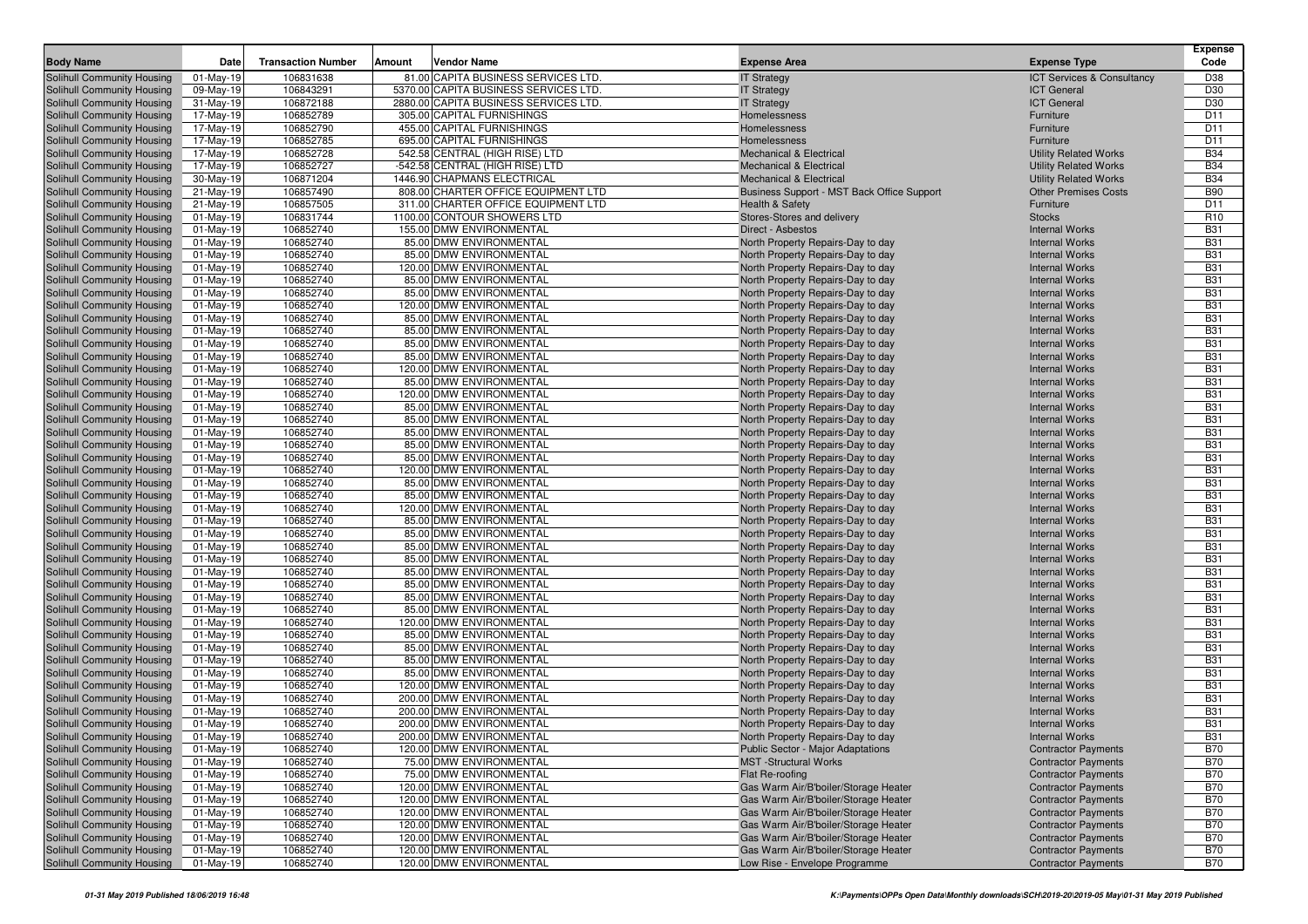| <b>Body Name</b>                                         | <b>Date</b>              | <b>Transaction Number</b> | Amount | Vendor Name                             | <b>Expense Area</b>                                                      | <b>Expense Type</b>                                          | <b>Expense</b><br>Code   |
|----------------------------------------------------------|--------------------------|---------------------------|--------|-----------------------------------------|--------------------------------------------------------------------------|--------------------------------------------------------------|--------------------------|
| Solihull Community Housing                               | $01-May-19$              | 106852740                 |        | 120.00 DMW ENVIRONMENTAL                | Low Rise - Envelope Programme                                            | <b>Contractor Payments</b>                                   | <b>B70</b>               |
| Solihull Community Housing                               | $01-May-19$              | 106852740                 |        | 120.00 DMW ENVIRONMENTAL                | Low Rise - Envelope Programme                                            | <b>Contractor Payments</b>                                   | <b>B70</b>               |
| Solihull Community Housing                               | $01$ -May-19             | 106852740                 |        | 120.00 DMW ENVIRONMENTAL                | Low Rise - Envelope Programme                                            | <b>Contractor Payments</b>                                   | <b>B70</b>               |
| Solihull Community Housing                               | $01-May-19$              | 106852740                 |        | 120.00 DMW ENVIRONMENTAL                | Garage Strategy Implementation                                           | <b>Contractor Payments</b>                                   | <b>B70</b>               |
| Solihull Community Housing                               | $01-May-19$              | 106852740                 |        | 120.00 DMW ENVIRONMENTAL                | Kitchens                                                                 | <b>Contractor Payments</b>                                   | <b>B70</b>               |
| Solihull Community Housing                               | 01-May-19                | 106852740                 |        | 120.00 DMW ENVIRONMENTAL                | Kitchens                                                                 | <b>Contractor Payments</b>                                   | <b>B70</b>               |
| Solihull Community Housing                               | 13-May-19                | 106847297                 |        | 248.40 DMW ENVIRONMENTAL                | North Property Repairs-Day to day                                        | <b>Internal Works</b>                                        | <b>B31</b>               |
| Solihull Community Housing                               | $01-May-19$              | 106863589                 |        | 6425.73 DODD GROUP                      | <b>Electrical Sub Mains</b>                                              | <b>Contractor Payments</b>                                   | <b>B70</b>               |
| Solihull Community Housing                               | 01-May-19                | 106863590                 |        | 6467.84 DODD GROUP                      | <b>Electrical Sub Mains</b>                                              | <b>Contractor Payments</b>                                   | <b>B70</b>               |
| Solihull Community Housing                               | $01-May-19$              | 106863591                 |        | 1947.47 DODD GROUP                      | <b>High Rise CCTV</b>                                                    | <b>Contractor Payments</b>                                   | <b>B70</b>               |
| Solihull Community Housing                               | 01-May-19                | 106848097                 |        | 403.79 DODD GROUP                       | <b>Mechanical &amp; Electrical</b>                                       | <b>Utility Related Works</b>                                 | <b>B34</b>               |
| Solihull Community Housing                               | $01-May-19$              | 106848098                 |        | 4315.42 DODD GROUP                      | <b>Mechanical &amp; Electrical</b>                                       | <b>Other Building Costs</b>                                  | <b>B39</b>               |
| Solihull Community Housing                               | 01-May-19                | 106848099                 |        | 289.67 DODD GROUP                       | Mechanical & Electrical                                                  | <b>Utility Related Works</b>                                 | <b>B34</b>               |
| Solihull Community Housing                               | 01-May-19                | 106848100                 |        | 260.33 DODD GROUP                       | <b>Mechanical &amp; Electrical</b>                                       | <b>Utility Related Works</b>                                 | <b>B34</b>               |
| Solihull Community Housing                               | $01-May-19$              | 106848101                 |        | 416.95 DODD GROUP                       | <b>Mechanical &amp; Electrical</b>                                       | <b>Utility Related Works</b>                                 | <b>B34</b>               |
| Solihull Community Housing                               | $01-May-19$              | 106857220                 |        | 244.10 DODD GROUP                       | <b>Mechanical &amp; Electrical</b>                                       | <b>Utility Related Works</b>                                 | <b>B34</b>               |
| Solihull Community Housing                               | $01-May-19$              | 106857221                 |        | 374.73 DODD GROUP                       | <b>Mechanical &amp; Electrical</b>                                       | <b>Utility Related Works</b>                                 | <b>B34</b>               |
| Solihull Community Housing                               | $01-May-19$              | 106857222                 |        | 413.57 DODD GROUP                       | <b>Mechanical &amp; Electrical</b>                                       | <b>Utility Related Works</b>                                 | <b>B34</b>               |
| Solihull Community Housing                               | $01-May-19$              | 106848102                 |        | 369.04 DODD GROUP                       | <b>Mechanical &amp; Electrical</b>                                       | <b>Utility Related Works</b>                                 | <b>B34</b>               |
| Solihull Community Housing                               | 01-May-19                | 106857223                 |        | 315.67 DODD GROUP                       | <b>Mechanical &amp; Electrical</b>                                       | <b>Utility Related Works</b>                                 | <b>B34</b>               |
| Solihull Community Housing                               | 01-May-19                | 106848104                 |        | 291.49 DODD GROUP                       | <b>Mechanical &amp; Electrical</b>                                       | <b>Utility Related Works</b>                                 | <b>B34</b>               |
| Solihull Community Housing                               | 01-May-19                | 106857224                 |        | 556.91 DODD GROUP<br>305.11 DODD GROUP  | <b>Mechanical &amp; Electrical</b>                                       | <b>Utility Related Works</b>                                 | <b>B34</b><br><b>B34</b> |
| Solihull Community Housing<br>Solihull Community Housing | $01-May-19$<br>01-May-19 | 106848105<br>106848106    |        | 459.88 DODD GROUP                       | <b>Mechanical &amp; Electrical</b><br><b>Mechanical &amp; Electrical</b> | <b>Utility Related Works</b><br><b>Utility Related Works</b> | <b>B34</b>               |
| Solihull Community Housing                               | $01-May-19$              | 106857225                 |        | 323.18 DODD GROUP                       | <b>Mechanical &amp; Electrical</b>                                       | <b>Utility Related Works</b>                                 | <b>B34</b>               |
| Solihull Community Housing                               | 01-May-19                | 106857226                 |        | 229.72 DODD GROUP                       | <b>Mechanical &amp; Electrical</b>                                       | <b>Utility Related Works</b>                                 | <b>B34</b>               |
| Solihull Community Housing                               | 01-May-19                | 106857227                 |        | 561.20 DODD GROUP                       | Mechanical & Electrical                                                  | <b>Utility Related Works</b>                                 | <b>B34</b>               |
| Solihull Community Housing                               | $01-May-19$              | 106857228                 |        | 327.67 DODD GROUP                       | <b>Mechanical &amp; Electrical</b>                                       | <b>Utility Related Works</b>                                 | <b>B34</b>               |
| Solihull Community Housing                               | $01-May-19$              | 106857229                 |        | 345.50 DODD GROUP                       | <b>Mechanical &amp; Electrical</b>                                       | <b>Utility Related Works</b>                                 | <b>B34</b>               |
| Solihull Community Housing                               | $01-May-19$              | 106857230                 |        | 279.30 DODD GROUP                       | <b>Mechanical &amp; Electrical</b>                                       | <b>Utility Related Works</b>                                 | <b>B34</b>               |
| Solihull Community Housing                               | 01-May-19                | 106857231                 |        | 228.87 DODD GROUP                       | <b>Mechanical &amp; Electrical</b>                                       | <b>Utility Related Works</b>                                 | <b>B34</b>               |
| Solihull Community Housing                               | $01-May-19$              | 106857232                 |        | 523.15 DODD GROUP                       | <b>Mechanical &amp; Electrical</b>                                       | <b>Utility Related Works</b>                                 | <b>B34</b>               |
| Solihull Community Housing                               | $01-May-19$              | 106857233                 |        | 418.87 DODD GROUP                       | <b>Mechanical &amp; Electrical</b>                                       | <b>Utility Related Works</b>                                 | <b>B34</b>               |
| Solihull Community Housing                               | $01-May-19$              | 106857234                 |        | 271.94 DODD GROUP                       | <b>Mechanical &amp; Electrical</b>                                       | <b>Utility Related Works</b>                                 | <b>B34</b>               |
| Solihull Community Housing                               | 01-May-19                | 106857235                 |        | 228.87 DODD GROUP                       | Mechanical & Electrical                                                  | <b>Utility Related Works</b>                                 | <b>B34</b>               |
| Solihull Community Housing                               | 01-May-19                | 106857236                 |        | 376.52 DODD GROUP                       | North Property Repairs-Voids                                             | Voids                                                        | <b>B38</b>               |
| Solihull Community Housing                               | $01-May-19$              | 106857237                 |        | 241.18 DODD GROUP                       | <b>Mechanical &amp; Electrical</b>                                       | <b>Utility Related Works</b>                                 | <b>B34</b>               |
| Solihull Community Housing                               | 01-May-19                | 106857238                 |        | 286.79 DODD GROUP                       | Mechanical & Electrical                                                  | <b>Utility Related Works</b>                                 | <b>B34</b>               |
| Solihull Community Housing                               | 01-May-19                | 106857239                 |        | 332.65 DODD GROUP                       | <b>Mechanical &amp; Electrical</b>                                       | <b>Utility Related Works</b>                                 | <b>B34</b>               |
| Solihull Community Housing                               | 01-May-19                | 106857240                 |        | 228.87 DODD GROUP                       | <b>Mechanical &amp; Electrical</b>                                       | <b>Utility Related Works</b>                                 | <b>B34</b>               |
| Solihull Community Housing                               | $01-May-19$              | 106857241                 |        | 509.16 DODD GROUP                       | <b>Mechanical &amp; Electrical</b>                                       | <b>Utility Related Works</b>                                 | <b>B34</b>               |
| Solihull Community Housing                               | $01-May-19$              | 106857242                 |        | 279.30 DODD GROUP                       | <b>Mechanical &amp; Electrical</b>                                       | <b>Utility Related Works</b>                                 | <b>B34</b>               |
| Solihull Community Housing                               | $01-May-19$              | 106857243                 |        | 293.48 DODD GROUP                       | Mechanical & Electrical                                                  | <b>Utility Related Works</b>                                 | <b>B34</b>               |
| Solihull Community Housing                               | $01-May-19$              | 106857244                 |        | 1001.16 DODD GROUP<br>228.87 DODD GROUP | <b>Mechanical &amp; Electrical</b>                                       | <b>Utility Related Works</b>                                 | <b>B34</b><br><b>B34</b> |
| Solihull Community Housing                               | $01-May-19$              | 106857245<br>106857246    |        | 272.87 DODD GROUP                       | <b>Mechanical &amp; Electrical</b>                                       | <b>Utility Related Works</b>                                 | <b>B34</b>               |
| Solihull Community Housing<br>Solihull Community Housing | 01-May-19<br>01-May-19   | 106857247                 |        | 238.72 DODD GROUP                       | <b>Mechanical &amp; Electrical</b><br><b>Mechanical &amp; Electrical</b> | <b>Utility Related Works</b><br><b>Utility Related Works</b> | <b>B34</b>               |
| Solihull Community Housing                               | $01-May-19$              | 106857248                 |        | 228.87 DODD GROUP                       | Mechanical & Electrical                                                  | <b>Utility Related Works</b>                                 | <b>B34</b>               |
| Solihull Community Housing                               | 01-May-19                | 106872191                 |        | 68216.81 DODD GROUP                     | <b>Electrical Sub Mains</b>                                              | <b>Contractor Payments</b>                                   | <b>B70</b>               |
| Solihull Community Housing                               | 01-May-19                | 106872192                 |        | 90694.42 DODD GROUP                     | <b>Electrical Sub Mains</b>                                              | <b>Contractor Payments</b>                                   | B70                      |
| Solihull Community Housing                               | $01-May-19$              | 106857249                 |        | 228.87 DODD GROUP                       | <b>Mechanical &amp; Electrical</b>                                       | <b>Utility Related Works</b>                                 | <b>B34</b>               |
| Solihull Community Housing                               | $01-May-19$              | 106857250                 |        | 228.87 DODD GROUP                       | <b>Mechanical &amp; Electrical</b>                                       | <b>Utility Related Works</b>                                 | <b>B34</b>               |
| Solihull Community Housing                               | $01-May-19$              | 106857251                 |        | 258.36 DODD GROUP                       | <b>Mechanical &amp; Electrical</b>                                       | <b>Utility Related Works</b>                                 | <b>B34</b>               |
| Solihull Community Housing                               | 01-May-19                | 106857252                 |        | 261.84 DODD GROUP                       | <b>Mechanical &amp; Electrical</b>                                       | <b>Utility Related Works</b>                                 | <b>B34</b>               |
| Solihull Community Housing                               | 01-May-19                | 106857253                 |        | 374.40 DODD GROUP                       | Mechanical & Electrical                                                  | <b>Utility Related Works</b>                                 | <b>B34</b>               |
| Solihull Community Housing                               | $01-May-19$              | 106857254                 |        | 265.57 DODD GROUP                       | <b>Mechanical &amp; Electrical</b>                                       | <b>Utility Related Works</b>                                 | <b>B34</b>               |
| Solihull Community Housing                               | 01-May-19                | 106857255                 |        | 278.80 DODD GROUP                       | Mechanical & Electrical                                                  | <b>Utility Related Works</b>                                 | <b>B34</b>               |
| Solihull Community Housing                               | $\overline{0}$ 1-May-19  | 106857256                 |        | 280.47 DODD GROUP                       | Mechanical & Electrical                                                  | <b>Utility Related Works</b>                                 | <b>B34</b>               |
| Solihull Community Housing                               | 20-May-19                | 106858352                 |        | 303.69 DODD GROUP                       | <b>Public Sector - Major Adaptations</b>                                 | <b>Contractor Payments</b>                                   | <b>B70</b>               |
| Solihull Community Housing                               | 20-May-19                | 106858378                 |        | 208.88 DODD GROUP                       | <b>Mechanical &amp; Electrical</b>                                       | <b>Utility Related Works</b>                                 | <b>B34</b>               |
| Solihull Community Housing                               | 20-May-19                | 106858557                 |        | 1966.98 DODD GROUP                      | Gas Warm Air/B'boiler/Storage Heater                                     | <b>Contractor Payments</b>                                   | <b>B70</b>               |
| Solihull Community Housing                               | 21-May-19                | 106862471                 |        | 274.89 DODD GROUP                       | Mechanical & Electrical                                                  | <b>Utility Related Works</b>                                 | <b>B34</b>               |
| Solihull Community Housing                               | 21-May-19                | 106862475                 |        | 209.93 DODD GROUP                       | Mechanical & Electrical                                                  | <b>Utility Related Works</b>                                 | <b>B34</b>               |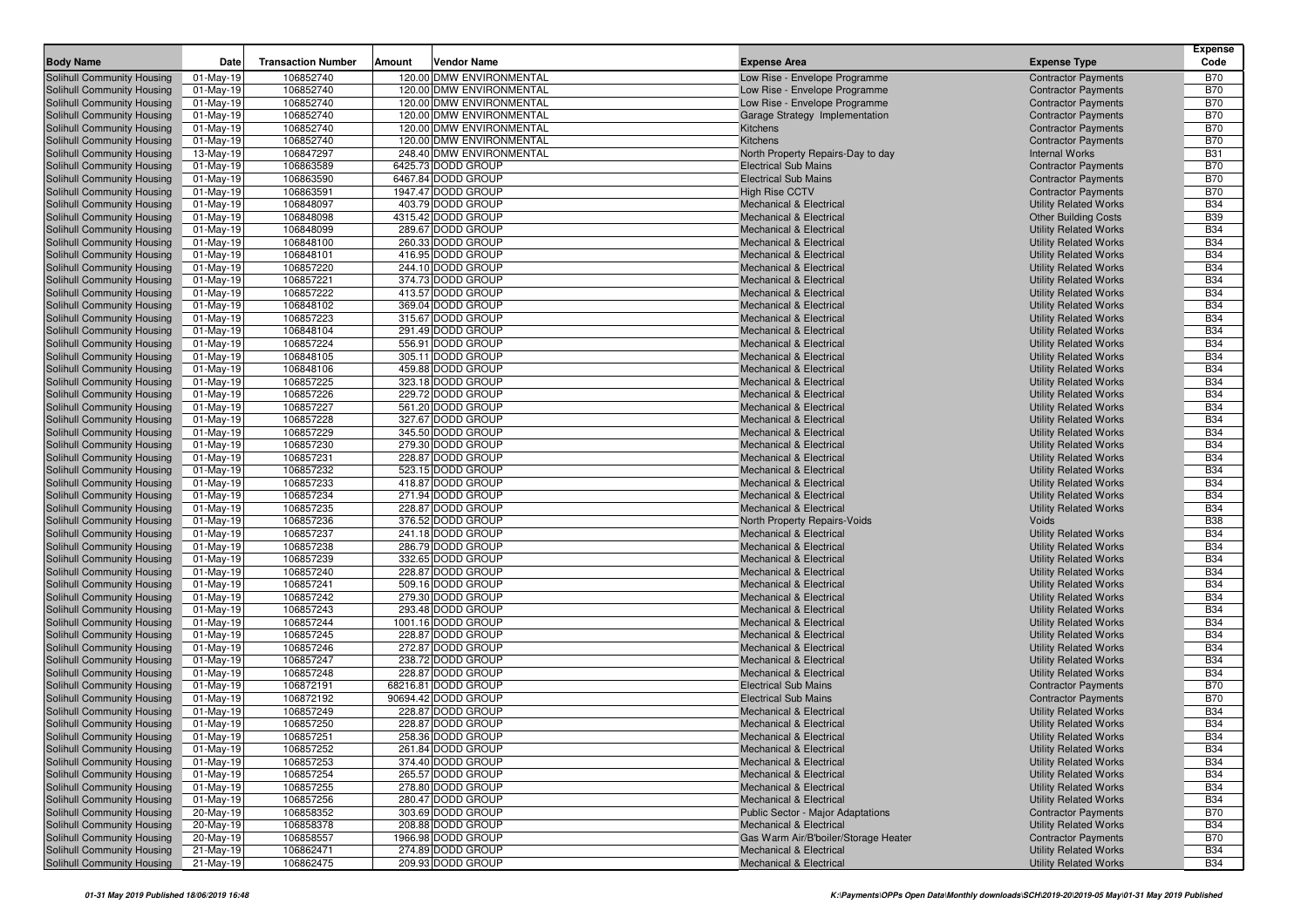|                                                          | Date                    |                           |        | Vendor Name                                               |                                                                            |                                                          | Expense<br>Code                    |
|----------------------------------------------------------|-------------------------|---------------------------|--------|-----------------------------------------------------------|----------------------------------------------------------------------------|----------------------------------------------------------|------------------------------------|
| <b>Body Name</b>                                         |                         | <b>Transaction Number</b> | Amount |                                                           | <b>Expense Area</b>                                                        | <b>Expense Type</b>                                      |                                    |
| Solihull Community Housing<br>Solihull Community Housing | 21-May-19               | 106863592                 |        | 213.59 DODD GROUP                                         | <b>Public Sector - Minor Works</b>                                         | <b>Contractor Payments</b>                               | <b>B70</b><br><b>B70</b>           |
| Solihull Community Housing                               | 21-May-19<br>21-May-19  | 106862760<br>106862761    |        | 326.87 DODD GROUP<br>307.47 DODD GROUP                    | <b>Electrical Improvement Works</b><br><b>Electrical Improvement Works</b> | <b>Contractor Payments</b><br><b>Contractor Payments</b> | <b>B70</b>                         |
| Solihull Community Housing                               | 21-May-19               | 106862764                 |        | 331.96 DODD GROUP                                         | <b>Electrical Improvement Works</b>                                        | <b>Contractor Payments</b>                               | <b>B70</b>                         |
| <b>Solihull Community Housing</b>                        | 21-May-19               | 106862765                 |        | 369.94 DODD GROUP                                         | <b>Electrical Improvement Works</b>                                        | <b>Contractor Payments</b>                               | <b>B70</b>                         |
| Solihull Community Housing                               | 21-May-19               | 106862767                 |        | 445.43 DODD GROUP                                         | <b>Electrical Improvement Works</b>                                        | <b>Contractor Payments</b>                               | <b>B70</b>                         |
| Solihull Community Housing                               | 21-May-19               | 106862769                 |        | 388.74 DODD GROUP                                         | <b>Electrical Improvement Works</b>                                        | <b>Contractor Payments</b>                               | <b>B70</b>                         |
| Solihull Community Housing                               | 21-May-19               | 106862770                 |        | 413.57 DODD GROUP                                         | <b>Electrical Improvement Works</b>                                        | <b>Contractor Payments</b>                               | <b>B70</b>                         |
| Solihull Community Housing                               | 21-May-19               | 106862773                 |        | 3331.35 DODD GROUP                                        | Gas Warm Air/B'boiler/Storage Heater                                       | <b>Contractor Payments</b>                               | <b>B70</b>                         |
| Solihull Community Housing                               | 28-May-19               | 106869993                 |        | 225.46 DODD GROUP                                         | North Property Repairs-Voids                                               | Voids                                                    | <b>B38</b>                         |
| Solihull Community Housing                               | 28-May-19               | 106870020                 |        | 269.50 DODD GROUP                                         | North Property Repairs-Voids                                               | Voids                                                    | <b>B38</b>                         |
| Solihull Community Housing                               | 28-May-19               | 106870022                 |        | 280.88 DODD GROUP                                         | <b>North Property Repairs-Voids</b>                                        | Voids                                                    | <b>B38</b>                         |
| Solihull Community Housing                               | 28-May-19               | 106870036                 |        | 209.62 DODD GROUP                                         | North Property Repairs-Voids                                               | Voids                                                    | <b>B38</b>                         |
| Solihull Community Housing                               | 28-May-19               | 106870039                 |        | 252.03 DODD GROUP                                         | <b>North Property Repairs-Voids</b>                                        | Voids                                                    | <b>B38</b>                         |
| Solihull Community Housing                               | 28-May-19               | 106870040                 |        | 240.98 DODD GROUP                                         | North Property Repairs-Voids                                               | Voids                                                    | <b>B38</b>                         |
| Solihull Community Housing                               | 28-May-19               | 106870043                 |        | 291.41 DODD GROUP                                         | North Property Repairs-Voids                                               | Voids                                                    | <b>B38</b>                         |
| Solihull Community Housing                               | 28-May-19               | 106870060                 |        | 365.66 DODD GROUP                                         | <b>Electrical Improvement Works</b>                                        | <b>Contractor Payments</b>                               | <b>B70</b>                         |
| Solihull Community Housing                               | 28-May-19               | 106870073                 |        | 241.23 DODD GROUP                                         | <b>Electrical Improvement Works</b>                                        | <b>Contractor Payments</b>                               | <b>B70</b>                         |
| Solihull Community Housing                               | 28-May-19               | 106870091                 |        | 234.18 DODD GROUP                                         | <b>Electrical Improvement Works</b>                                        | <b>Contractor Payments</b>                               | <b>B70</b><br><b>B70</b>           |
| Solihull Community Housing                               | 28-May-19               | 106870092                 |        | 302.10 DODD GROUP<br>247.56 DODD GROUP                    | <b>Electrical Improvement Works</b>                                        | <b>Contractor Payments</b>                               | <b>B70</b>                         |
| Solihull Community Housing<br>Solihull Community Housing | 28-May-19               | 106870094<br>106870096    |        | 258.66 DODD GROUP                                         | <b>Electrical Improvement Works</b><br><b>Electrical Improvement Works</b> | <b>Contractor Payments</b><br><b>Contractor Payments</b> | <b>B70</b>                         |
| Solihull Community Housing                               | 28-May-19<br>28-May-19  | 106870107                 |        | 378.26 DODD GROUP                                         | <b>Electrical Improvement Works</b>                                        | <b>Contractor Payments</b>                               | <b>B70</b>                         |
| Solihull Community Housing                               | 28-May-19               | 106870109                 |        | 377.88 DODD GROUP                                         | <b>Electrical Improvement Works</b>                                        | <b>Contractor Payments</b>                               | <b>B70</b>                         |
| Solihull Community Housing                               | 28-May-19               | 106870112                 |        | 384.05 DODD GROUP                                         | <b>Electrical Improvement Works</b>                                        | <b>Contractor Payments</b>                               | <b>B70</b>                         |
| Solihull Community Housing                               | 28-May-19               | 106870114                 |        | 389.41 DODD GROUP                                         | <b>Electrical Improvement Works</b>                                        | <b>Contractor Payments</b>                               | <b>B70</b>                         |
| Solihull Community Housing                               | 28-May-19               | 106870116                 |        | 421.46 DODD GROUP                                         | <b>Electrical Improvement Works</b>                                        | <b>Contractor Payments</b>                               | <b>B70</b>                         |
| Solihull Community Housing                               | 28-May-19               | 106870118                 |        | 348.82 DODD GROUP                                         | <b>Electrical Improvement Works</b>                                        | <b>Contractor Payments</b>                               | <b>B70</b>                         |
| Solihull Community Housing                               | 28-May-19               | 106870122                 |        | 287.60 DODD GROUP                                         | <b>Electrical Improvement Works</b>                                        | <b>Contractor Payments</b>                               | <b>B70</b>                         |
| <b>Solihull Community Housing</b>                        | 28-May-19               | 106870124                 |        | 317.45 DODD GROUP                                         | <b>Electrical Improvement Works</b>                                        | <b>Contractor Payments</b>                               | <b>B70</b>                         |
| Solihull Community Housing                               | 28-May-19               | 106870127                 |        | 215.81 DODD GROUP                                         | <b>Electrical Improvement Works</b>                                        | <b>Contractor Payments</b>                               | <b>B70</b>                         |
| Solihull Community Housing                               | 28-May-19               | 106870128                 |        | 267.77 DODD GROUP                                         | <b>Electrical Improvement Works</b>                                        | <b>Contractor Payments</b>                               | <b>B70</b>                         |
| Solihull Community Housing                               | 28-May-19               | 106870130                 |        | 321.66 DODD GROUP                                         | <b>Electrical Improvement Works</b>                                        | <b>Contractor Payments</b>                               | <b>B70</b>                         |
| Solihull Community Housing                               | 28-May-19               | 106870132                 |        | 241.23 DODD GROUP                                         | <b>Electrical Improvement Works</b>                                        | <b>Contractor Payments</b>                               | <b>B70</b>                         |
| Solihull Community Housing                               | 28-May-19               | 106870136                 |        | 233.76 DODD GROUP                                         | <b>Electrical Improvement Works</b>                                        | <b>Contractor Payments</b>                               | <b>B70</b>                         |
| Solihull Community Housing                               | 28-May-19<br>01-May-19  | 106870137<br>106831720    |        | 242.18 DODD GROUP<br>45.00 DOORFIT PRODUCTS LTD           | <b>Electrical Improvement Works</b>                                        | <b>Contractor Payments</b><br><b>Stocks</b>              | <b>B70</b><br>R <sub>10</sub>      |
| Solihull Community Housing<br>Solihull Community Housing | 01-May-19               | 106831720                 |        | 80.80 DOORFIT PRODUCTS LTD                                | Stores-Stores and delivery<br>Stores-Stores and delivery                   | <b>Stocks</b>                                            | R <sub>10</sub>                    |
| <b>Solihull Community Housing</b>                        | $01$ -May-19            | 106831720                 |        | 94.80 DOORFIT PRODUCTS LTD                                | Stores-Stores and delivery                                                 | <b>Stocks</b>                                            | R <sub>10</sub>                    |
| Solihull Community Housing                               | 01-May-19               | 106843646                 |        | 11.52 DOORFIT PRODUCTS LTD                                | Stores-Stores and delivery                                                 | <b>Stocks</b>                                            | R <sub>10</sub>                    |
| Solihull Community Housing                               | $01$ -May-19            | 106843646                 |        | 20.00 DOORFIT PRODUCTS LTD                                | Stores-Stores and delivery                                                 | <b>Stocks</b>                                            | R <sub>10</sub>                    |
| Solihull Community Housing                               | 01-May-19               | 106843646                 |        | 239.90 DOORFIT PRODUCTS LTD                               | Stores-Stores and delivery                                                 | <b>Stocks</b>                                            | R <sub>10</sub>                    |
| Solihull Community Housing                               | 10-May-19               | 106865466                 |        | 10.00 DOORFIT PRODUCTS LTD                                | Stores-Stores and delivery                                                 | <b>Stocks</b>                                            | R <sub>10</sub>                    |
| Solihull Community Housing                               | 10-May-19               | 106865466                 |        | 19.75 DOORFIT PRODUCTS LTD                                | Stores-Stores and delivery                                                 | <b>Stocks</b>                                            | R <sub>10</sub>                    |
| Solihull Community Housing                               | 10-May-19               | 106865466                 |        | 108.69 DOORFIT PRODUCTS LTD                               | Stores-Stores and delivery                                                 | <b>Stocks</b>                                            | R <sub>10</sub>                    |
| Solihull Community Housing                               | 10-May-19               | 106865466                 |        | 239.90 DOORFIT PRODUCTS LTD                               | Stores-Stores and delivery                                                 | <b>Stocks</b>                                            | R <sub>10</sub>                    |
| Solihull Community Housing                               | 15-May-19               | 106865468                 |        | 60.00 DOORFIT PRODUCTS LTD                                | Stores-Stores and delivery                                                 | <b>Stocks</b>                                            | R <sub>10</sub>                    |
| Solihull Community Housing                               | 15-May-19               | 106865468                 |        | 180.00 DOORFIT PRODUCTS LTD                               | Stores-Stores and delivery                                                 | <b>Stocks</b>                                            | R <sub>10</sub>                    |
| Solihull Community Housing                               | 17-May-19               | 106865469                 |        | 391.00 DOORFIT PRODUCTS LTD                               | Stores-Stores and delivery                                                 | <b>Stocks</b>                                            | R <sub>10</sub>                    |
| Solihull Community Housing                               | 17-May-19               | 106865469                 |        | 25.00 DOORFIT PRODUCTS LTD                                | Stores-Stores and delivery                                                 | <b>Stocks</b>                                            | R <sub>10</sub>                    |
| Solihull Community Housing                               | 17-May-19               | 106868775                 |        | 15.00 DOORFIT PRODUCTS LTD                                | Stores-Stores and delivery                                                 | <b>Stocks</b>                                            | R <sub>10</sub>                    |
| Solihull Community Housing                               | 17-May-19               | 106868775                 |        | 181.15 DOORFIT PRODUCTS LTD<br>81.50 DOORFIT PRODUCTS LTD | Stores-Stores and delivery                                                 | <b>Stocks</b>                                            | R <sub>10</sub><br>R <sub>10</sub> |
| Solihull Community Housing                               | 17-May-19               | 106868775                 |        |                                                           | Stores-Stores and delivery                                                 | <b>Stocks</b>                                            |                                    |
| Solihull Community Housing<br>Solihull Community Housing | 08-May-19<br>29-May-19  | 106840823<br>106868408    |        | 1170.99 DR GAIL YOUNG<br>674.32 DR GAIL YOUNG             | Housing Aid & Homelessness<br>Housing Aid & Homelessness                   | <b>Tenant Medicals</b><br><b>Tenant Medicals</b>         | D63<br>D63                         |
| Solihull Community Housing                               | 13-May-19               | 106857338                 |        | 647.39 DRAINTECH SERVICES (MIDLANDS) LTD                  | North Property Repairs-Day to day                                          | Other Works                                              | <b>B32</b>                         |
| Solihull Community Housing                               | 13-May-19               | 106857351                 |        | 210.84 DRAINTECH SERVICES (MIDLANDS) LTD                  | North Property Repairs-Day to day                                          | Other Works                                              | <b>B32</b>                         |
| Solihull Community Housing                               | 02-May-19               | 106832938                 |        | 537.23 DULUX DECORATOR CENTRES                            | North Property Repairs-Voids                                               | <b>Internal Works</b>                                    | <b>B31</b>                         |
| Solihull Community Housing                               | 02-May-19               | 106832938                 |        | 74.99 DULUX DECORATOR CENTRES                             | Gas Warm Air/B'boiler/Storage Heater                                       | <b>Contractor Payments</b>                               | <b>B70</b>                         |
| Solihull Community Housing                               | $01-May-19$             | 106843648                 |        | 7.45 E J GILBERT & SONS                                   | Stores-Stores and delivery                                                 | <b>Stocks</b>                                            | R <sub>10</sub>                    |
| Solihull Community Housing                               | 01-May-19               | 106843648                 |        | 7.65 E J GILBERT & SONS                                   | Stores-Stores and delivery                                                 | <b>Stocks</b>                                            | R <sub>10</sub>                    |
| Solihull Community Housing                               | $\overline{0}$ 1-May-19 | 106843648                 |        | 171.00 E J GILBERT & SONS                                 | Stores-Stores and delivery                                                 | <b>Stocks</b>                                            | R <sub>10</sub>                    |
| Solihull Community Housing                               | 01-May-19               | 106843648                 |        | 31.45 E J GILBERT & SONS                                  | Stores-Stores and delivery                                                 | <b>Stocks</b>                                            | R <sub>10</sub>                    |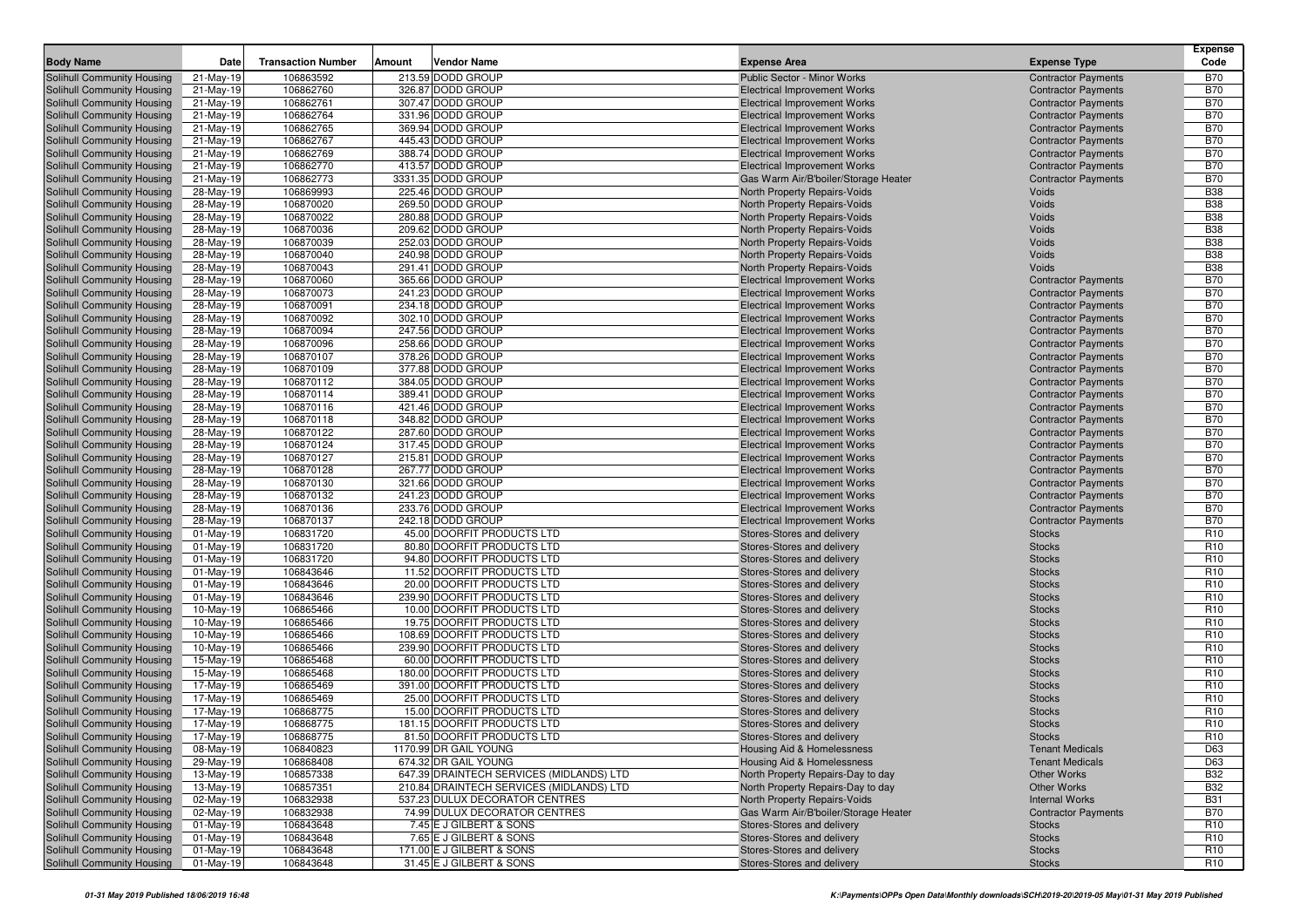|                                                          |                           |                           |        |                                                |                                                                        |                                                | <b>Expense</b>           |
|----------------------------------------------------------|---------------------------|---------------------------|--------|------------------------------------------------|------------------------------------------------------------------------|------------------------------------------------|--------------------------|
| <b>Body Name</b>                                         | Date                      | <b>Transaction Number</b> | Amount | Vendor Name                                    | <b>Expense Area</b>                                                    | <b>Expense Type</b>                            | Code                     |
| Solihull Community Housing                               | 09-May-19                 | 106843095                 |        | 821.10 EDEN BROWN RECRUITMENT LTD              | <b>Housing Aid &amp; Homelessness</b>                                  | <b>Agency Staff</b>                            | A60                      |
| Solihull Community Housing                               | 09-May-19                 | 106843099                 |        | 851.29 EDEN BROWN RECRUITMENT LTD              | Housing Aid & Homelessness                                             | <b>Agency Staff</b>                            | A60                      |
| Solihull Community Housing                               | 31-May-19                 | 106872189                 |        | 2.77 EDENRED                                   | <b>Central Administration</b>                                          | Other Fees & Charges                           | D <sub>59</sub>          |
| Solihull Community Housing                               | 03-May-19                 | 106833719                 |        | 40800.00 ENCRAFT LTD                           | <b>Biomass System</b>                                                  | Other Fees & Charges                           | D <sub>59</sub>          |
| Solihull Community Housing                               | 01-May-19                 | 106843716                 |        | 178.50 ENVIROCALL LTD                          | North Property Repairs-Day to day                                      | <b>Internal Works</b><br><b>Internal Works</b> | <b>B31</b>               |
| Solihull Community Housing                               | $01$ -May-19              | 106843716<br>106843716    |        | 745.80 ENVIROCALL LTD<br>59.50 ENVIROCALL LTD  | North Property Repairs-Day to day<br>North Property Repairs-Day to day | <b>Internal Works</b>                          | <b>B31</b><br><b>B31</b> |
| Solihull Community Housing<br>Solihull Community Housing | $01$ -May-19<br>01-May-19 | 106843716                 |        | 25.50 ENVIROCALL LTD                           | North Property Repairs-Day to day                                      | <b>Internal Works</b>                          | <b>B31</b>               |
| Solihull Community Housing                               | 01-May-19                 | 106843716                 |        | 66.56 ENVIROCALL LTD                           | North Property Repairs-Day to day                                      | <b>Internal Works</b>                          | <b>B31</b>               |
| Solihull Community Housing                               | 01-May-19                 | 106843716                 |        | 25.50 ENVIROCALL LTD                           | North Property Repairs-Day to day                                      | <b>Internal Works</b>                          | <b>B31</b>               |
| Solihull Community Housing                               | $01-May-19$               | 106843716                 |        | 66.56 ENVIROCALL LTD                           | North Property Repairs-Day to day                                      | <b>Internal Works</b>                          | <b>B31</b>               |
| Solihull Community Housing                               | 01-May-19                 | 106843716                 |        | 162.68 ENVIROCALL LTD                          | North Property Repairs-Day to day                                      | <b>Internal Works</b>                          | <b>B31</b>               |
| Solihull Community Housing                               | $01$ -May-19              | 106843716                 |        | 102.00 ENVIROCALL LTD                          | North Property Repairs-Day to day                                      | <b>Internal Works</b>                          | <b>B31</b>               |
| Solihull Community Housing                               | 01-May-19                 | 106843716                 |        | 34.00 ENVIROCALL LTD                           | North Property Repairs-Day to day                                      | <b>Internal Works</b>                          | <b>B31</b>               |
| Solihull Community Housing                               | $01-May-19$               | 106843716                 |        | 25.50 ENVIROCALL LTD                           | North Property Repairs-Day to day                                      | <b>Internal Works</b>                          | <b>B31</b>               |
| Solihull Community Housing                               | 01-May-19                 | 106843716                 |        | 52.74 ENVIROCALL LTD                           | North Property Repairs-Day to day                                      | <b>Internal Works</b>                          | <b>B31</b>               |
| Solihull Community Housing                               | $01$ -May-19              | 106843716                 |        | 41.26 ENVIROCALL LTD                           | North Property Repairs-Day to day                                      | <b>Internal Works</b>                          | <b>B31</b>               |
| Solihull Community Housing                               | $01$ -May-19              | 106843716                 |        | 52.74 ENVIROCALL LTD                           | <b>Public Sector - Major Adaptations</b>                               | <b>Contractor Payments</b>                     | <b>B70</b>               |
| Solihull Community Housing                               | 01-May-19                 | 106843716                 |        | 53.43 ENVIROCALL LTD                           | Public Sector - Major Adaptations                                      | <b>Contractor Payments</b>                     | <b>B70</b>               |
| Solihull Community Housing                               | $01$ -May-19              | 106843716                 |        | 68.00 ENVIROCALL LTD                           | <b>Public Sector - Major Adaptations</b>                               | <b>Contractor Payments</b>                     | <b>B70</b>               |
| Solihull Community Housing                               | 01-May-19                 | 106843716                 |        | 255.72 ENVIROCALL LTD                          | Private Sector - Disabled Facilities Grants                            | <b>Contractor Payments</b>                     | <b>B70</b>               |
| Solihull Community Housing                               | $01-May-19$               | 106843716                 |        | 52.74 ENVIROCALL LTD                           | Gas Warm Air/B'boiler/Storage Heater                                   | <b>Other Contracted Services</b>               | E90                      |
| Solihull Community Housing                               | $01$ -May-19              | 106843716                 |        | 52.74 ENVIROCALL LTD                           | Gas Warm Air/B'boiler/Storage Heater                                   | <b>Other Contracted Services</b>               | E90                      |
| Solihull Community Housing                               | 01-May-19                 | 106843716                 |        | 290.21 ENVIROCALL LTD                          | Kitchens                                                               | <b>Contractor Payments</b>                     | <b>B70</b>               |
| Solihull Community Housing                               | 01-May-19                 | 106843716                 |        | 51.00 ENVIROCALL LTD                           | Kitchens                                                               | <b>Contractor Payments</b>                     | <b>B70</b>               |
| Solihull Community Housing                               | $01-May-19$               | 106843717                 |        | 745.80 ENVIROCALL LTD                          | North Property Repairs-Day to day                                      | <b>Internal Works</b>                          | <b>B31</b>               |
| Solihull Community Housing                               | $01$ -May-19              | 106843717                 |        | 119.00 ENVIROCALL LTD                          | North Property Repairs-Day to day                                      | <b>Internal Works</b>                          | <b>B31</b>               |
| Solihull Community Housing                               | $01$ -May-19              | 106843717                 |        | 102.00 ENVIROCALL LTD                          | North Property Repairs-Day to day                                      | <b>Internal Works</b>                          | <b>B31</b>               |
| Solihull Community Housing                               | $01$ -May-19              | 106843717                 |        | 85.00 ENVIROCALL LTD                           | North Property Repairs-Day to day                                      | <b>Internal Works</b>                          | <b>B31</b>               |
| Solihull Community Housing                               | 01-May-19                 | 106843717                 |        | 85.00 ENVIROCALL LTD                           | North Property Repairs-Day to day                                      | <b>Internal Works</b>                          | <b>B31</b>               |
| Solihull Community Housing                               | 01-May-19                 | 106843717                 |        | 34.00 ENVIROCALL LTD                           | North Property Repairs-Day to day                                      | <b>Internal Works</b>                          | <b>B31</b>               |
| Solihull Community Housing<br>Solihull Community Housing | 01-May-19                 | 106843717                 |        | 52.74 ENVIROCALL LTD                           | North Property Repairs-Day to day                                      | <b>Internal Works</b><br><b>Internal Works</b> | <b>B31</b><br><b>B31</b> |
| Solihull Community Housing                               | 01-May-19<br>$01$ -May-19 | 106843717<br>106843717    |        | 195.61 ENVIROCALL LTD<br>102.00 ENVIROCALL LTD | North Property Repairs-Day to day<br>North Property Repairs-Day to day | <b>Internal Works</b>                          | <b>B31</b>               |
| Solihull Community Housing                               | $01$ -May-19              | 106843717                 |        | 52.74 ENVIROCALL LTD                           | North Property Repairs-Day to day                                      | <b>Internal Works</b>                          | <b>B31</b>               |
| Solihull Community Housing                               | $01$ -May-19              | 106843717                 |        | 68.00 ENVIROCALL LTD                           | North Property Repairs-Day to day                                      | <b>Internal Works</b>                          | <b>B31</b>               |
| Solihull Community Housing                               | 01-May-19                 | 106843717                 |        | 8.50 ENVIROCALL LTD                            | North Property Repairs-Day to day                                      | <b>Internal Works</b>                          | <b>B31</b>               |
| Solihull Community Housing                               | $01$ -May-19              | 106843717                 |        | 162.88 ENVIROCALL LTD                          | North Property Repairs-Day to day                                      | <b>Internal Works</b>                          | <b>B31</b>               |
| Solihull Community Housing                               | $01-May-19$               | 106843717                 |        | 17.00 ENVIROCALL LTD                           | North Property Repairs-Day to day                                      | <b>Internal Works</b>                          | <b>B31</b>               |
| Solihull Community Housing                               | $01$ -May-19              | 106843717                 |        | 89.42 ENVIROCALL LTD                           | North Property Repairs-Day to day                                      | <b>Internal Works</b>                          | <b>B31</b>               |
| Solihull Community Housing                               | 01-May-19                 | 106843717                 |        | 34.00 ENVIROCALL LTD                           | North Property Repairs-Day to day                                      | <b>Internal Works</b>                          | <b>B31</b>               |
| Solihull Community Housing                               | 01-May-19                 | 106843717                 |        | 331.22 ENVIROCALL LTD                          | North Property Repairs-Day to day                                      | <b>Internal Works</b>                          | <b>B31</b>               |
| Solihull Community Housing                               | $01$ -May-19              | 106843717                 |        | 234.99 ENVIROCALL LTD                          | North Property Repairs-Day to day                                      | <b>Internal Works</b>                          | <b>B31</b>               |
| Solihull Community Housing                               | 01-May-19                 | 106843717                 |        | 179.58 ENVIROCALL LTD                          | North Property Repairs-Day to day                                      | <b>Internal Works</b>                          | <b>B31</b>               |
| Solihull Community Housing                               | $01$ -May-19              | 106843717                 |        | 27.11 ENVIROCALL LTD                           | North Property Repairs-Day to day                                      | <b>Internal Works</b>                          | <b>B31</b>               |
| Solihull Community Housing                               | $01$ -May-19              | 106843717                 |        | 17.00 ENVIROCALL LTD                           | North Property Repairs-Day to day                                      | <b>Internal Works</b>                          | <b>B31</b>               |
| Solihull Community Housing                               | $01$ -May-19              | 106843717                 |        | 33.49 ENVIROCALL LTD                           | North Property Repairs-Day to day                                      | <b>Internal Works</b>                          | <b>B31</b>               |
| Solihull Community Housing                               | 01-May-19                 | 106843717                 |        | 29.51 ENVIROCALL LTD                           | North Property Repairs-Day to day                                      | <b>Internal Works</b>                          | <b>B31</b>               |
| Solihull Community Housing                               | 01-May-19                 | 106843717                 |        | 61.09 ENVIROCALL LTD                           | North Property Repairs-Day to day                                      | <b>Internal Works</b>                          | <b>B31</b>               |
| Solihull Community Housing                               | 01-May-19                 | 106843717                 |        | 280.18 ENVIROCALL LTD                          | North Property Repairs-Day to day                                      | <b>Internal Works</b>                          | <b>B31</b>               |
| Solihull Community Housing                               | 01-May-19                 | 106843717                 |        | 318.59 ENVIROCALL LTD                          | North Property Repairs-Day to day                                      | <b>Internal Works</b>                          | <b>B31</b>               |
| Solihull Community Housing                               | 01-May-19                 | 106843717                 |        | 9.52 ENVIROCALL LTD                            | North Property Repairs-Day to day                                      | <b>Internal Works</b>                          | <b>B31</b>               |
| <b>Solihull Community Housing</b>                        | 01-May-19                 | 106843717                 |        | 17.00 ENVIROCALL LTD                           | North Property Repairs-Day to day                                      | <b>Internal Works</b>                          | <b>B31</b>               |
| Solihull Community Housing                               | $01$ -May-19              | 106843717                 |        | 17.00 ENVIROCALL LTD                           | North Property Repairs-Day to day                                      | <b>Internal Works</b>                          | <b>B31</b>               |
| Solihull Community Housing                               | 01-May-19                 | 106843717                 |        | 8.50 ENVIROCALL LTD                            | North Property Repairs-Day to day<br>North Property Repairs-Day to day | <b>Internal Works</b>                          | <b>B31</b>               |
| Solihull Community Housing<br>Solihull Community Housing | 01-May-19                 | 106843717<br>106843717    |        | 39.34 ENVIROCALL LTD<br>17.00 ENVIROCALL LTD   | North Property Repairs-Day to day                                      | <b>Internal Works</b><br><b>Internal Works</b> | <b>B31</b><br><b>B31</b> |
| Solihull Community Housing                               | 01-May-19                 | 106843717                 |        | 28.07 ENVIROCALL LTD                           | North Property Repairs-Day to day                                      | <b>Internal Works</b>                          | <b>B31</b>               |
| Solihull Community Housing                               | 01-May-19<br>01-May-19    | 106843717                 |        | 13.29 ENVIROCALL LTD                           | North Property Repairs-Day to day                                      | <b>Internal Works</b>                          | <b>B31</b>               |
| Solihull Community Housing                               | 01-May-19                 | 106843717                 |        | 165.00 ENVIROCALL LTD                          | North Property Repairs-Day to day                                      | <b>Internal Works</b>                          | <b>B31</b>               |
| Solihull Community Housing                               | 01-May-19                 | 106843717                 |        | 59.22 ENVIROCALL LTD                           | North Property Repairs-Day to day                                      | <b>Internal Works</b>                          | <b>B31</b>               |
| Solihull Community Housing                               | 01-May-19                 | 106843717                 |        | 52.74 ENVIROCALL LTD                           | North Property Repairs-Day to day                                      | <b>Internal Works</b>                          | <b>B31</b>               |
| Solihull Community Housing                               | 01-May-19                 | 106843717                 |        | 253.07 ENVIROCALL LTD                          | <b>MST</b> -Structural Works                                           | <b>Contractor Payments</b>                     | <b>B70</b>               |
|                                                          |                           |                           |        |                                                |                                                                        |                                                |                          |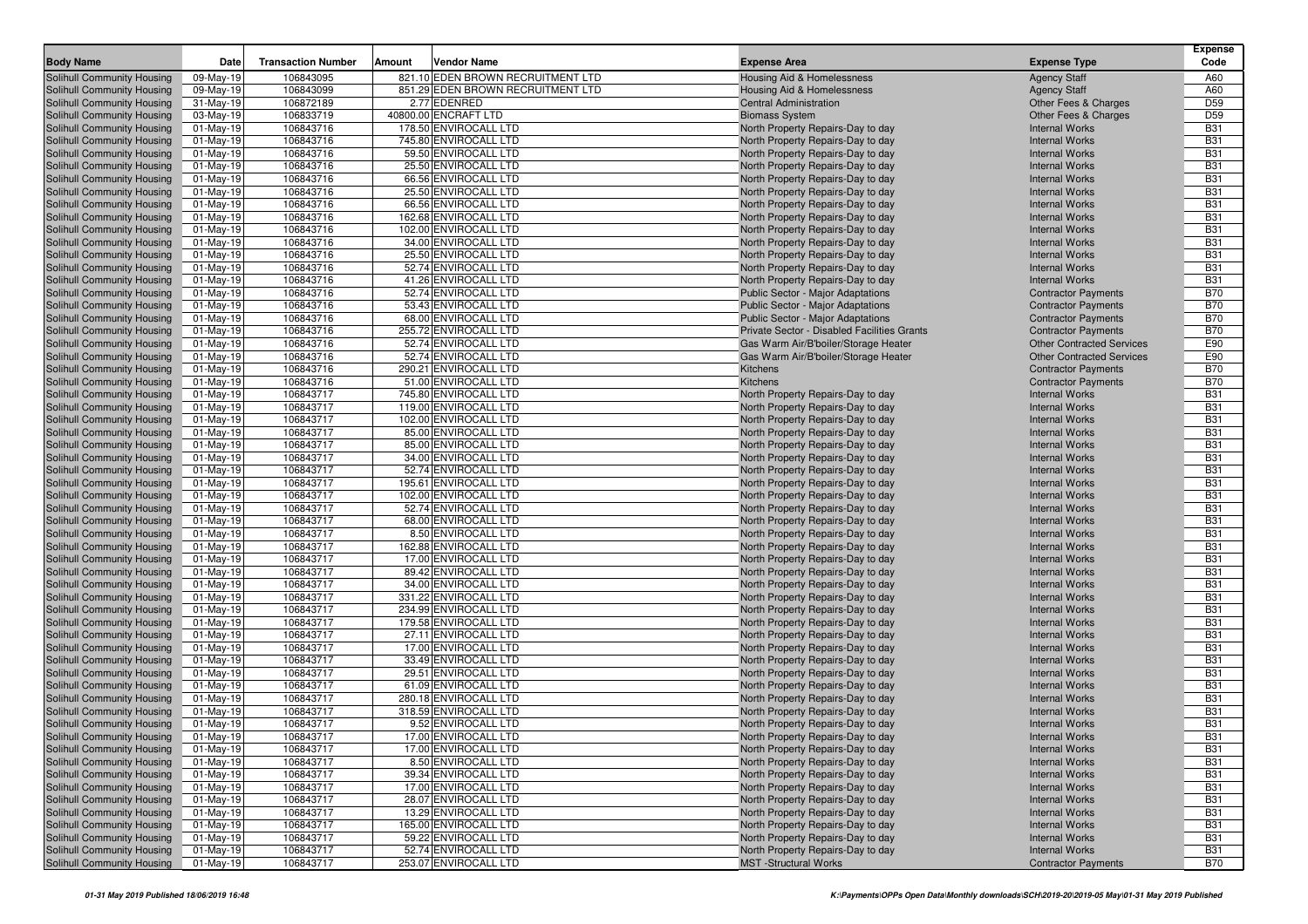| <b>Body Name</b>                                         | Date                     | <b>Transaction Number</b> | Amount | <b>Vendor Name</b>                            | <b>Expense Area</b>                                                    | <b>Expense Type</b>                                 | <b>Expense</b><br>Code   |
|----------------------------------------------------------|--------------------------|---------------------------|--------|-----------------------------------------------|------------------------------------------------------------------------|-----------------------------------------------------|--------------------------|
| Solihull Community Housing                               | 01-May-19                | 106843717                 |        | 340.00 ENVIROCALL LTD                         | <b>MST</b> -Structural Works                                           | <b>Contractor Payments</b>                          | <b>B70</b>               |
| Solihull Community Housing                               | 01-May-19                | 106843717                 |        | 74.42 ENVIROCALL LTD                          | Private Sector - Disabled Facilities Grants                            | <b>Contractor Payments</b>                          | <b>B70</b>               |
| Solihull Community Housing                               | $01-May-19$              | 106843717                 |        | 51.00 ENVIROCALL LTD                          | Gas Warm Air/B'boiler/Storage Heater                                   | <b>Contractor Payments</b>                          | <b>B70</b>               |
| Solihull Community Housing                               | $01-May-19$              | 106843717                 |        | 51.00 ENVIROCALL LTD                          | Gas Warm Air/B'boiler/Storage Heater                                   | <b>Contractor Payments</b>                          | <b>B70</b>               |
| Solihull Community Housing                               | $01$ -May-19             | 106843717                 |        | 332.28 ENVIROCALL LTD                         | <b>Electrical Sub Mains</b>                                            | <b>Contractor Payments</b>                          | <b>B70</b>               |
| Solihull Community Housing                               | 01-May-19                | 106843719                 |        | 102.00 ENVIROCALL LTD                         | Direct-Adaptations-General                                             | <b>Internal Works</b>                               | <b>B31</b>               |
| Solihull Community Housing                               | $01-May-19$              | 106843719                 |        | 68.00 ENVIROCALL LTD                          | North Property Repairs-Day to day                                      | <b>Internal Works</b>                               | <b>B31</b>               |
| Solihull Community Housing                               | 01-May-19                | 106843719                 |        | 85.00 ENVIROCALL LTD                          | North Property Repairs-Day to day                                      | <b>Internal Works</b>                               | <b>B31</b>               |
| Solihull Community Housing                               | $01$ -May-19             | 106843719                 |        | 153.00 ENVIROCALL LTD                         | North Property Repairs-Day to day                                      | <b>Internal Works</b>                               | <b>B31</b>               |
| Solihull Community Housing                               | 01-May-19                | 106843719                 |        | 25.50 ENVIROCALL LTD                          | North Property Repairs-Day to day                                      | <b>Internal Works</b>                               | <b>B31</b>               |
| Solihull Community Housing                               | 01-May-19                | 106843719                 |        | 85.00 ENVIROCALL LTD                          | North Property Repairs-Day to day                                      | <b>Internal Works</b>                               | <b>B31</b>               |
| Solihull Community Housing                               | $01-May-19$              | 106843719                 |        | 52.74 ENVIROCALL LTD                          | North Property Repairs-Day to day                                      | <b>Internal Works</b>                               | <b>B31</b>               |
| Solihull Community Housing                               | $01-May-19$              | 106843719                 |        | 76.50 ENVIROCALL LTD                          | North Property Repairs-Day to day                                      | <b>Internal Works</b>                               | <b>B31</b>               |
| Solihull Community Housing                               | $01$ -May-19             | 106843719                 |        | 42.50 ENVIROCALL LTD                          | North Property Repairs-Day to day                                      | <b>Internal Works</b>                               | <b>B31</b>               |
| Solihull Community Housing                               | 01-May-19                | 106843719                 |        | 17.81 ENVIROCALL LTD                          | North Property Repairs-Day to day                                      | <b>Internal Works</b>                               | <b>B31</b>               |
| Solihull Community Housing                               | $01-May-19$              | 106843719                 |        | 28.71 ENVIROCALL LTD                          | North Property Repairs-Day to day                                      | <b>Internal Works</b>                               | <b>B31</b>               |
| Solihull Community Housing                               | $01-May-19$              | 106843719                 |        | 220.84 ENVIROCALL LTD                         | North Property Repairs-Day to day                                      | <b>Internal Works</b><br><b>Internal Works</b>      | <b>B31</b><br><b>B31</b> |
| Solihull Community Housing<br>Solihull Community Housing | $01-May-19$<br>01-May-19 | 106843719<br>106843719    |        | 25.50 ENVIROCALL LTD<br>51.00 ENVIROCALL LTD  | North Property Repairs-Day to day<br>North Property Repairs-Day to day | <b>Internal Works</b>                               | <b>B31</b>               |
| Solihull Community Housing                               | $01$ -May-19             | 106843719                 |        | 34.00 ENVIROCALL LTD                          | North Property Repairs-Day to day                                      | <b>Internal Works</b>                               | <b>B31</b>               |
| Solihull Community Housing                               | 01-May-19                | 106843719                 |        | 25.50 ENVIROCALL LTD                          | North Property Repairs-Day to day                                      | <b>Internal Works</b>                               | <b>B31</b>               |
| Solihull Community Housing                               | $01-May-19$              | 106843719                 |        | 68.90 ENVIROCALL LTD                          | North Property Repairs-Day to day                                      | <b>Internal Works</b>                               | <b>B31</b>               |
| Solihull Community Housing                               | $01-May-19$              | 106843719                 |        | 81.34 ENVIROCALL LTD                          | North Property Repairs-Day to day                                      | <b>Internal Works</b>                               | <b>B31</b>               |
| Solihull Community Housing                               | 01-May-19                | 106843719                 |        | 82.35 ENVIROCALL LTD                          | North Property Repairs-Day to day                                      | <b>Internal Works</b>                               | <b>B31</b>               |
| Solihull Community Housing                               | $01$ -May-19             | 106843719                 |        | 117.49 ENVIROCALL LTD                         | North Property Repairs-Day to day                                      | <b>Internal Works</b>                               | <b>B31</b>               |
| Solihull Community Housing                               | 01-May-19                | 106843719                 |        | 102.00 ENVIROCALL LTD                         | North Property Repairs-Day to day                                      | <b>Internal Works</b>                               | <b>B31</b>               |
| Solihull Community Housing                               | $01-May-19$              | 106843719                 |        | 34.00 ENVIROCALL LTD                          | North Property Repairs-Day to day                                      | <b>Internal Works</b>                               | <b>B31</b>               |
| Solihull Community Housing                               | 01-May-19                | 106843719                 |        | 52.74 ENVIROCALL LTD                          | North Property Repairs-Day to day                                      | <b>Internal Works</b>                               | <b>B31</b>               |
| Solihull Community Housing                               | $01-May-19$              | 106843719                 |        | 54.23 ENVIROCALL LTD                          | North Property Repairs-Day to day                                      | <b>Internal Works</b>                               | <b>B31</b>               |
| Solihull Community Housing                               | 01-May-19                | 106843719                 |        | 17.00 ENVIROCALL LTD                          | North Property Repairs-Day to day                                      | <b>Internal Works</b>                               | <b>B31</b>               |
| Solihull Community Housing                               | 01-May-19                | 106843719                 |        | 25.50 ENVIROCALL LTD                          | North Property Repairs-Day to day                                      | <b>Internal Works</b>                               | <b>B31</b>               |
| Solihull Community Housing                               | $01-May-19$              | 106843719                 |        | 322.29 ENVIROCALL LTD                         | North Property Repairs-Day to day                                      | <b>Internal Works</b>                               | <b>B31</b>               |
| Solihull Community Housing                               | 01-May-19                | 106843719                 |        | 25.50 ENVIROCALL LTD                          | North Property Repairs-Day to day                                      | <b>Internal Works</b>                               | <b>B31</b>               |
| Solihull Community Housing                               | $01$ -May-19             | 106843719                 |        | 52.74 ENVIROCALL LTD                          | North Property Repairs-Day to day                                      | <b>Internal Works</b>                               | <b>B31</b>               |
| Solihull Community Housing<br>Solihull Community Housing | 01-May-19                | 106843719<br>106843719    |        | 25.50 ENVIROCALL LTD<br>229.43 ENVIROCALL LTD | North Property Repairs-Day to day                                      | <b>Internal Works</b><br><b>Internal Works</b>      | <b>B31</b><br><b>B31</b> |
| Solihull Community Housing                               | 01-May-19<br>01-May-19   | 106843719                 |        | 17.00 ENVIROCALL LTD                          | North Property Repairs-Day to day<br>North Property Repairs-Day to day | <b>Internal Works</b>                               | <b>B31</b>               |
| Solihull Community Housing                               | $01-May-19$              | 106843719                 |        | 17.00 ENVIROCALL LTD                          | North Property Repairs-Day to day                                      | <b>Internal Works</b>                               | <b>B31</b>               |
| Solihull Community Housing                               | $01-May-19$              | 106843719                 |        | 9.04 ENVIROCALL LTD                           | North Property Repairs-Day to day                                      | <b>Internal Works</b>                               | <b>B31</b>               |
| Solihull Community Housing                               | $01-May-19$              | 106843719                 |        | 25.50 ENVIROCALL LTD                          | North Property Repairs-Day to day                                      | <b>Internal Works</b>                               | <b>B31</b>               |
| Solihull Community Housing                               | $01-May-19$              | 106843719                 |        | 117.49 ENVIROCALL LTD                         | North Property Repairs-Day to day                                      | <b>Internal Works</b>                               | <b>B31</b>               |
| Solihull Community Housing                               | $01-May-19$              | 106843719                 |        | 17.00 ENVIROCALL LTD                          | North Property Repairs-Day to day                                      | <b>Internal Works</b>                               | <b>B31</b>               |
| Solihull Community Housing                               | $01$ -May-19             | 106843719                 |        | 124.68 ENVIROCALL LTD                         | North Property Repairs-Day to day                                      | <b>Internal Works</b>                               | <b>B31</b>               |
| Solihull Community Housing                               | $01-May-19$              | 106843719                 |        | 90.38 ENVIROCALL LTD                          | North Property Repairs-Day to day                                      | <b>Internal Works</b>                               | <b>B31</b>               |
| Solihull Community Housing                               | $01$ -May-19             | 106843719                 |        | 271.14 ENVIROCALL LTD                         | North Property Repairs-Day to day                                      | <b>Internal Works</b>                               | <b>B31</b>               |
| Solihull Community Housing                               | 01-May-19                | 106843719                 |        | 25.50 ENVIROCALL LTD                          | North Property Repairs-Day to day                                      | <b>Internal Works</b>                               | <b>B31</b>               |
| Solihull Community Housing                               | $01-May-19$              | 106843719                 |        | 19.78 ENVIROCALL LTD                          | North Property Repairs-Day to day                                      | <b>Internal Works</b>                               | <b>B31</b>               |
| Solihull Community Housing                               | $01-May-19$              | 106843719                 |        | 45.71 ENVIROCALL LTD                          | <b>Public Sector - Major Adaptations</b>                               | <b>Contractor Payments</b>                          | <b>B70</b>               |
| Solihull Community Housing                               | 01-May-19                | 106843719                 |        | 9.04 ENVIROCALL LTD                           | Public Sector - Major Adaptations                                      | <b>Contractor Payments</b>                          | <b>B70</b>               |
| Solihull Community Housing                               | 01-May-19                | 106843719                 |        | 409.64 ENVIROCALL LTD                         | <b>MST</b> -Structural Works                                           | <b>Contractor Payments</b>                          | <b>B70</b>               |
| Solihull Community Housing                               | 01-May-19                | 106843719                 |        | 45.19 ENVIROCALL LTD                          | Kitchens                                                               | <b>Contractor Payments</b>                          | <b>B70</b>               |
| Solihull Community Housing<br>Solihull Community Housing | 01-May-19<br>01-May-19   | 106843719<br>106843720    |        | 17.00 ENVIROCALL LTD<br>52.74 ENVIROCALL LTD  | Kitchens                                                               | <b>Contractor Payments</b><br><b>Internal Works</b> | <b>B70</b><br>B31        |
| Solihull Community Housing                               | 01-May-19                | 106843720                 |        | 68.00 ENVIROCALL LTD                          | North Property Repairs-Day to day<br>North Property Repairs-Day to day | <b>Internal Works</b>                               | <b>B31</b>               |
| Solihull Community Housing                               | 01-May-19                | 106843720                 |        | 119.00 ENVIROCALL LTD                         | North Property Repairs-Day to day                                      | <b>Internal Works</b>                               | <b>B31</b>               |
| Solihull Community Housing                               | 01-May-19                | 106843720                 |        | 85.00 ENVIROCALL LTD                          | North Property Repairs-Day to day                                      | <b>Internal Works</b>                               | <b>B31</b>               |
| Solihull Community Housing                               | $01-May-19$              | 106843720                 |        | 34.00 ENVIROCALL LTD                          | North Property Repairs-Day to day                                      | <b>Internal Works</b>                               | <b>B31</b>               |
| Solihull Community Housing                               | 01-May-19                | 106843720                 |        | 187.00 ENVIROCALL LTD                         | North Property Repairs-Day to day                                      | <b>Internal Works</b>                               | <b>B31</b>               |
| Solihull Community Housing                               | 01-May-19                | 106843720                 |        | 86.13 ENVIROCALL LTD                          | North Property Repairs-Day to day                                      | <b>Internal Works</b>                               | <b>B31</b>               |
| Solihull Community Housing                               | 01-May-19                | 106843720                 |        | 170.00 ENVIROCALL LTD                         | North Property Repairs-Day to day                                      | <b>Internal Works</b>                               | <b>B31</b>               |
| Solihull Community Housing                               | 01-May-19                | 106843720                 |        | 68.00 ENVIROCALL LTD                          | North Property Repairs-Day to day                                      | <b>Internal Works</b>                               | <b>B31</b>               |
| Solihull Community Housing                               | 01-May-19                | 106843720                 |        | 34.00 ENVIROCALL LTD                          | North Property Repairs-Day to day                                      | <b>Internal Works</b>                               | <b>B31</b>               |
| Solihull Community Housing                               | $01$ -May-19             | 106843720                 |        | 51.00 ENVIROCALL LTD                          | North Property Repairs-Day to day                                      | <b>Internal Works</b>                               | <b>B31</b>               |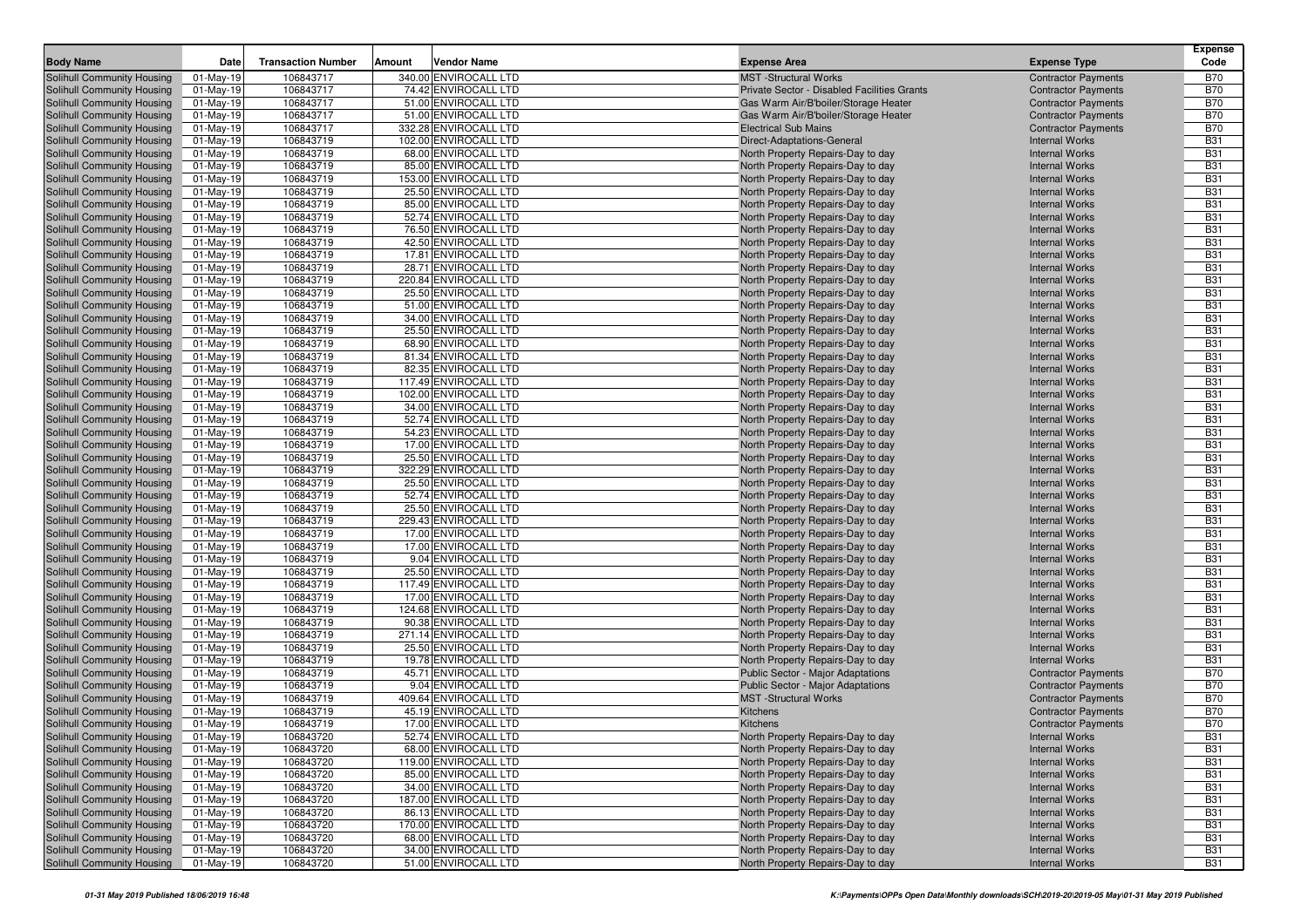| <b>Body Name</b>                                         | Date                         | <b>Transaction Number</b> | Amount<br>Vendor Name                         | <b>Expense Area</b>                                                    | <b>Expense Type</b>                                 | <b>Expense</b><br>Code   |
|----------------------------------------------------------|------------------------------|---------------------------|-----------------------------------------------|------------------------------------------------------------------------|-----------------------------------------------------|--------------------------|
|                                                          |                              | 106843720                 | 34.00 ENVIROCALL LTD                          |                                                                        | <b>Internal Works</b>                               | <b>B31</b>               |
| Solihull Community Housing<br>Solihull Community Housing | $01$ -May-19<br>01-May-19    | 106843720                 | 25.50 ENVIROCALL LTD                          | North Property Repairs-Day to day<br>North Property Repairs-Day to day | <b>Internal Works</b>                               | <b>B31</b>               |
| Solihull Community Housing                               | $01$ -May-19                 | 106843720                 | 52.74 ENVIROCALL LTD                          | North Property Repairs-Day to day                                      | <b>Internal Works</b>                               | <b>B31</b>               |
| Solihull Community Housing                               | $01$ -May-19                 | 106843720                 | 68.00 ENVIROCALL LTD                          | North Property Repairs-Day to day                                      | <b>Internal Works</b>                               | <b>B31</b>               |
| Solihull Community Housing                               | 01-May-19                    | 106843720                 | 25.50 ENVIROCALL LTD                          | North Property Repairs-Day to day                                      | <b>Internal Works</b>                               | <b>B31</b>               |
| Solihull Community Housing                               | $01$ -May-19                 | 106843720                 | 34.00 ENVIROCALL LTD                          | North Property Repairs-Day to day                                      | <b>Internal Works</b>                               | <b>B31</b>               |
| Solihull Community Housing                               | $01-May-19$                  | 106843720                 | 127.50 ENVIROCALL LTD                         | North Property Repairs-Day to day                                      | <b>Internal Works</b>                               | <b>B31</b>               |
| Solihull Community Housing                               | 01-May-19                    | 106843720                 | 17.00 ENVIROCALL LTD                          | North Property Repairs-Day to day                                      | <b>Internal Works</b>                               | <b>B31</b>               |
| Solihull Community Housing                               | $01$ -May-19                 | 106843720                 | 47.05 ENVIROCALL LTD                          | North Property Repairs-Day to day                                      | <b>Internal Works</b>                               | <b>B31</b>               |
| Solihull Community Housing                               | $01$ -May-19                 | 106843720                 | 17.00 ENVIROCALL LTD                          | North Property Repairs-Day to day                                      | <b>Internal Works</b>                               | <b>B31</b>               |
| Solihull Community Housing                               | $01$ -May-19                 | 106843720                 | 52.74 ENVIROCALL LTD                          | North Property Repairs-Day to day                                      | <b>Internal Works</b>                               | <b>B31</b>               |
| Solihull Community Housing                               | 01-May-19                    | 106843720                 | 52.74 ENVIROCALL LTD                          | North Property Repairs-Day to day                                      | <b>Internal Works</b>                               | <b>B31</b>               |
| Solihull Community Housing                               | $01-May-19$                  | 106843720                 | 34.00 ENVIROCALL LTD                          | North Property Repairs-Day to day                                      | <b>Internal Works</b>                               | <b>B31</b>               |
| Solihull Community Housing                               | $01-May-19$                  | 106843720                 | 48.38 ENVIROCALL LTD                          | North Property Repairs-Day to day                                      | <b>Internal Works</b>                               | <b>B31</b>               |
| Solihull Community Housing                               | $01$ -May-19                 | 106843720                 | 25.50 ENVIROCALL LTD                          | North Property Repairs-Day to day                                      | <b>Internal Works</b>                               | <b>B31</b>               |
| Solihull Community Housing                               | $01$ -May-19                 | 106843720                 | 25.50 ENVIROCALL LTD                          | North Property Repairs-Day to day                                      | <b>Internal Works</b>                               | <b>B31</b>               |
| Solihull Community Housing                               | $01$ -May-19                 | 106843720                 | 17.00 ENVIROCALL LTD                          | North Property Repairs-Day to day                                      | <b>Internal Works</b>                               | <b>B31</b>               |
| Solihull Community Housing                               | $01$ -May-19                 | 106843720                 | 34.00 ENVIROCALL LTD                          | North Property Repairs-Day to day                                      | <b>Internal Works</b>                               | <b>B31</b>               |
| Solihull Community Housing                               | $01$ -May-19                 | 106843720                 | 25.50 ENVIROCALL LTD                          | North Property Repairs-Day to day                                      | <b>Internal Works</b>                               | <b>B31</b>               |
| Solihull Community Housing                               | $01$ -May-19                 | 106843720                 | 9.04 ENVIROCALL LTD                           | North Property Repairs-Day to day                                      | <b>Internal Works</b>                               | <b>B31</b>               |
| Solihull Community Housing                               | $01$ -May-19                 | 106843720                 | 93.50 ENVIROCALL LTD<br>427.69 ENVIROCALL LTD | Gas Warm Air/B'boiler/Storage Heater                                   | <b>Contractor Payments</b>                          | <b>B70</b>               |
| Solihull Community Housing<br>Solihull Community Housing | $01$ -May-19<br>$01-May-19$  | 106843720<br>106843721    | 119.00 ENVIROCALL LTD                         | Kitchens<br>North Property Repairs-Day to day                          | <b>Contractor Payments</b><br><b>Internal Works</b> | <b>B70</b><br><b>B31</b> |
| Solihull Community Housing                               | $01$ -May-19                 | 106843721                 | 4410.24 ENVIROCALL LTD                        | North Property Repairs-Day to day                                      | <b>Internal Works</b>                               | <b>B31</b>               |
| Solihull Community Housing                               | $01$ -May-19                 | 106843721                 | 76.13 ENVIROCALL LTD                          | North Property Repairs-Day to day                                      | <b>Internal Works</b>                               | <b>B31</b>               |
| Solihull Community Housing                               | $01-May-19$                  | 106843721                 | 119.00 ENVIROCALL LTD                         | North Property Repairs-Day to day                                      | <b>Internal Works</b>                               | <b>B31</b>               |
| Solihull Community Housing                               | $01$ -May-19                 | 106843721                 | 288.83 ENVIROCALL LTD                         | North Property Repairs-Day to day                                      | <b>Internal Works</b>                               | <b>B31</b>               |
| Solihull Community Housing                               | $01$ -May-19                 | 106843721                 | 85.00 ENVIROCALL LTD                          | North Property Repairs-Day to day                                      | <b>Internal Works</b>                               | <b>B31</b>               |
| Solihull Community Housing                               | $01-May-19$                  | 106843721                 | 40.72 ENVIROCALL LTD                          | North Property Repairs-Day to day                                      | <b>Internal Works</b>                               | <b>B31</b>               |
| Solihull Community Housing                               | 01-May-19                    | 106843721                 | 221.00 ENVIROCALL LTD                         | North Property Repairs-Day to day                                      | <b>Internal Works</b>                               | <b>B31</b>               |
| Solihull Community Housing                               | $01$ -May-19                 | 106843721                 | 85.00 ENVIROCALL LTD                          | North Property Repairs-Day to day                                      | <b>Internal Works</b>                               | <b>B31</b>               |
| Solihull Community Housing                               | $01-May-19$                  | 106843721                 | 17.00 ENVIROCALL LTD                          | North Property Repairs-Day to day                                      | <b>Internal Works</b>                               | <b>B31</b>               |
| Solihull Community Housing                               | 01-May-19                    | 106843721                 | 144.61 ENVIROCALL LTD                         | North Property Repairs-Day to day                                      | <b>Internal Works</b>                               | <b>B31</b>               |
| Solihull Community Housing                               | $01$ -May-19                 | 106843721                 | 136.00 ENVIROCALL LTD                         | North Property Repairs-Day to day                                      | <b>Internal Works</b>                               | <b>B31</b>               |
| Solihull Community Housing                               | $01-May-19$                  | 106843721                 | 52.74 ENVIROCALL LTD                          | North Property Repairs-Day to day                                      | <b>Internal Works</b>                               | <b>B31</b>               |
| Solihull Community Housing                               | 01-May-19                    | 106843721                 | 40.72 ENVIROCALL LTD                          | North Property Repairs-Day to day                                      | <b>Internal Works</b>                               | <b>B31</b>               |
| Solihull Community Housing                               | $01$ -May-19                 | 106843721                 | 52.74 ENVIROCALL LTD                          | North Property Repairs-Day to day                                      | <b>Internal Works</b>                               | <b>B31</b>               |
| Solihull Community Housing                               | $01$ -May-19                 | 106843721                 | 34.00 ENVIROCALL LTD                          | North Property Repairs-Day to day                                      | <b>Internal Works</b>                               | <b>B31</b>               |
| Solihull Community Housing                               | $01$ -May-19                 | 106843721                 | 17.00 ENVIROCALL LTD                          | North Property Repairs-Day to day                                      | <b>Internal Works</b>                               | <b>B31</b>               |
| Solihull Community Housing                               | $01-May-19$                  | 106843721                 | 59.22 ENVIROCALL LTD                          | North Property Repairs-Day to day                                      | <b>Internal Works</b>                               | <b>B31</b>               |
| Solihull Community Housing                               | $01$ -May-19                 | 106843721                 | 255.00 ENVIROCALL LTD<br>51.00 ENVIROCALL LTD | North Property Repairs-Day to day                                      | <b>Internal Works</b>                               | <b>B31</b>               |
| Solihull Community Housing<br>Solihull Community Housing | $01$ -May-19<br>$01$ -May-19 | 106843721<br>106843721    | 42.50 ENVIROCALL LTD                          | North Property Repairs-Day to day<br>North Property Repairs-Day to day | <b>Internal Works</b><br><b>Internal Works</b>      | <b>B31</b><br><b>B31</b> |
| Solihull Community Housing                               | $01$ -May-19                 | 106843721                 | 43.60 ENVIROCALL LTD                          | North Property Repairs-Day to day                                      | <b>Internal Works</b>                               | <b>B31</b>               |
| Solihull Community Housing                               | $01$ -May-19                 | 106843721                 | 9.04 ENVIROCALL LTD                           | North Property Repairs-Day to day                                      | <b>Internal Works</b>                               | <b>B31</b>               |
| Solihull Community Housing                               | $01$ -May-19                 | 106843721                 | 178.38 ENVIROCALL LTD                         | North Property Repairs-Day to day                                      | <b>Internal Works</b>                               | <b>B31</b>               |
| Solihull Community Housing                               | $01$ -May-19                 | 106843721                 | 25.50 ENVIROCALL LTD                          | North Property Repairs-Day to day                                      | <b>Internal Works</b>                               | <b>B31</b>               |
| Solihull Community Housing                               | $01$ -May-19                 | 106843721                 | 96.74 ENVIROCALL LTD                          | North Property Repairs-Day to day                                      | <b>Internal Works</b>                               | <b>B31</b>               |
| Solihull Community Housing                               | 01-May-19                    | 106843721                 | 54.23 ENVIROCALL LTD                          | North Property Repairs-Day to day                                      | <b>Internal Works</b>                               | <b>B31</b>               |
| Solihull Community Housing                               | $01$ -May-19                 | 106843721                 | 43.60 ENVIROCALL LTD                          | North Property Repairs-Day to day                                      | <b>Internal Works</b>                               | <b>B31</b>               |
| Solihull Community Housing                               | 01-May-19                    | 106843721                 | 107.93 ENVIROCALL LTD                         | North Property Repairs-Day to day                                      | <b>Internal Works</b>                               | <b>B31</b>               |
| Solihull Community Housing                               | $01-May-19$                  | 106843721                 | 33.49 ENVIROCALL LTD                          | North Property Repairs-Day to day                                      | <b>Internal Works</b>                               | <b>B31</b>               |
| Solihull Community Housing                               | 01-Mav-19                    | 106843721                 | 85.00 ENVIROCALL LTD                          | North Property Repairs-Day to day                                      | <b>Internal Works</b>                               | <b>B31</b>               |
| Solihull Community Housing                               | 01-May-19                    | 106843721                 | 203.07 ENVIROCALL LTD                         | North Property Repairs-Day to day                                      | <b>Internal Works</b>                               | <b>B31</b>               |
| Solihull Community Housing                               | 01-May-19                    | 106843721                 | 108.46 ENVIROCALL LTD                         | North Property Repairs-Day to day                                      | <b>Internal Works</b>                               | <b>B31</b>               |
| Solihull Community Housing                               | 01-May-19                    | 106843721                 | 59.86 ENVIROCALL LTD                          | North Property Repairs-Day to day                                      | <b>Internal Works</b>                               | <b>B31</b>               |
| Solihull Community Housing                               | 01-May-19                    | 106843721                 | 318.99 ENVIROCALL LTD                         | North Property Repairs-Day to day                                      | <b>Internal Works</b>                               | <b>B31</b>               |
| Solihull Community Housing                               | 01-May-19                    | 106843721                 | 54.23 ENVIROCALL LTD                          | North Property Repairs-Day to day                                      | <b>Internal Works</b>                               | <b>B31</b>               |
| Solihull Community Housing                               | 01-May-19                    | 106843721                 | 9.84 ENVIROCALL LTD                           | North Property Repairs-Day to day                                      | <b>Internal Works</b>                               | <b>B31</b>               |
| Solihull Community Housing                               | 01-May-19                    | 106843721                 | 34.00 ENVIROCALL LTD                          | North Property Repairs-Day to day                                      | <b>Internal Works</b>                               | <b>B31</b>               |
| Solihull Community Housing                               | 01-May-19                    | 106843721                 | 25.50 ENVIROCALL LTD<br>52.74 ENVIROCALL LTD  | North Property Repairs-Day to day<br>North Property Repairs-Day to day | <b>Internal Works</b>                               | <b>B31</b>               |
| Solihull Community Housing                               | 01-May-19                    | 106843721                 |                                               |                                                                        | <b>Internal Works</b>                               | <b>B31</b>               |
| Solihull Community Housing                               | 01-May-19                    | 106843721                 | 63.27 ENVIROCALL LTD                          | North Property Repairs-Day to day                                      | <b>Internal Works</b>                               | <b>B31</b>               |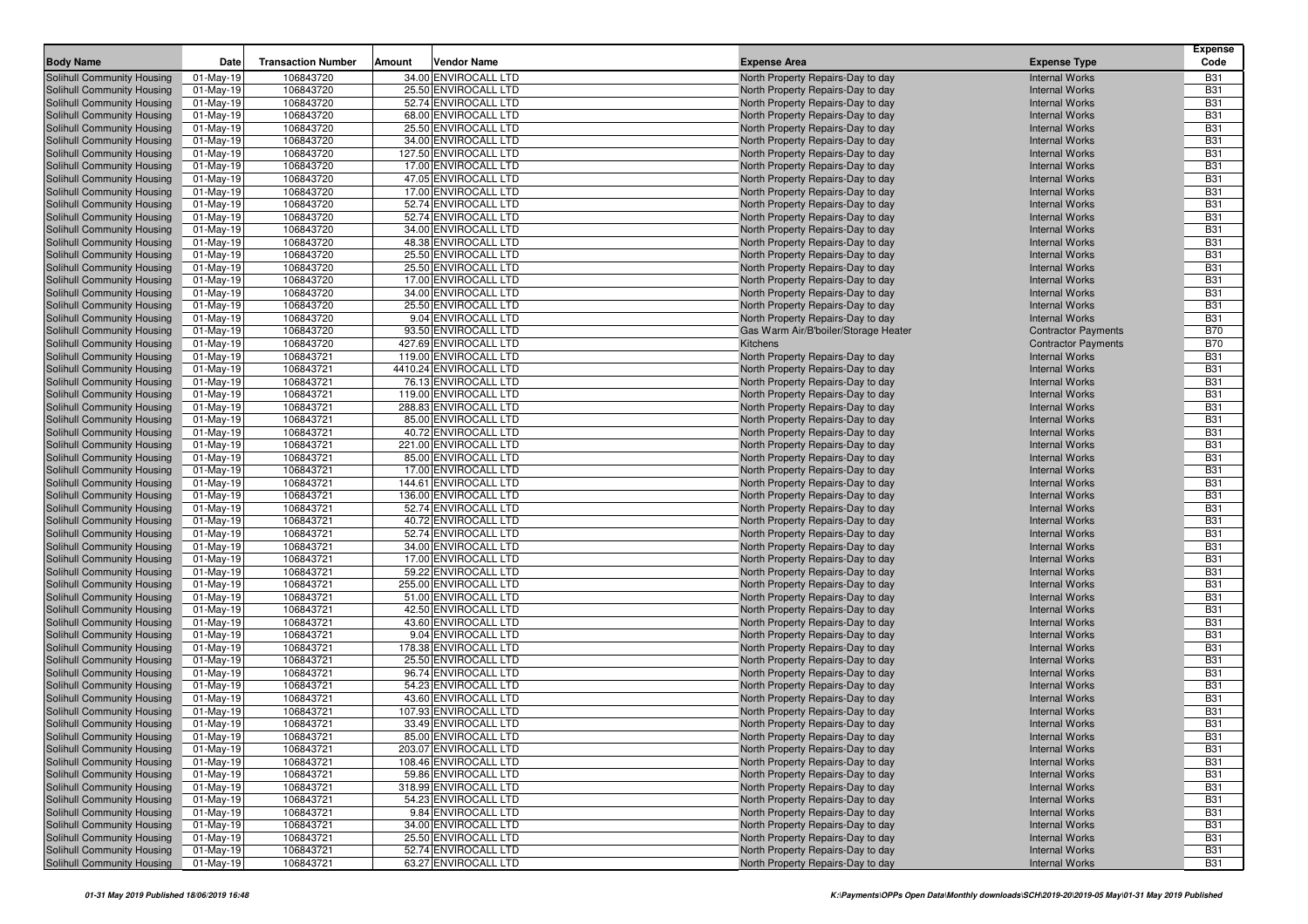|                            |              |                           |                        |                                          |                            | <b>Expense</b> |
|----------------------------|--------------|---------------------------|------------------------|------------------------------------------|----------------------------|----------------|
| <b>Body Name</b>           | Date         | <b>Transaction Number</b> | Amount<br>Vendor Name  | <b>Expense Area</b>                      | <b>Expense Type</b>        | Code           |
| Solihull Community Housing | 01-May-19    | 106843721                 | 110.72 ENVIROCALL LTD  | North Property Repairs-Day to day        | <b>Internal Works</b>      | <b>B31</b>     |
| Solihull Community Housing | 01-May-19    | 106843721                 | 51.00 ENVIROCALL LTD   | North Property Repairs-Day to day        | <b>Internal Works</b>      | <b>B31</b>     |
| Solihull Community Housing | $01$ -May-19 | 106843721                 | 127.50 ENVIROCALL LTD  | Private Sector - Minor Works             | <b>Contractor Payments</b> | <b>B70</b>     |
| Solihull Community Housing | $01$ -May-19 | 106843721                 | 17.00 ENVIROCALL LTD   | Gas Warm Air/B'boiler/Storage Heater     | <b>Contractor Payments</b> | <b>B70</b>     |
| Solihull Community Housing | $01$ -May-19 | 106843721                 | 52.74 ENVIROCALL LTD   | Gas Warm Air/B'boiler/Storage Heater     | <b>Contractor Payments</b> | <b>B70</b>     |
| Solihull Community Housing | $01$ -May-19 | 106843721                 | 52.74 ENVIROCALL LTD   | Gas Warm Air/B'boiler/Storage Heater     | <b>Contractor Payments</b> | <b>B70</b>     |
| Solihull Community Housing | $01-May-19$  | 106843721                 | 76.50 ENVIROCALL LTD   | Gas Warm Air/B'boiler/Storage Heater     | <b>Contractor Payments</b> | <b>B70</b>     |
| Solihull Community Housing | 01-May-19    | 106843721                 | 85.00 ENVIROCALL LTD   | Gas Warm Air/B'boiler/Storage Heater     | <b>Contractor Payments</b> | <b>B70</b>     |
| Solihull Community Housing | 01-May-19    | 106843721                 | 52.74 ENVIROCALL LTD   | Gas Warm Air/B'boiler/Storage Heater     | <b>Contractor Payments</b> | <b>B70</b>     |
| Solihull Community Housing | $01$ -May-19 | 106843721                 | 52.74 ENVIROCALL LTD   | <b>Electrical Sub Mains</b>              | <b>Contractor Payments</b> | <b>B70</b>     |
| Solihull Community Housing | 01-May-19    | 106843722                 | 1046.22 ENVIROCALL LTD | North Property Repairs-Day to day        | <b>Internal Works</b>      | <b>B31</b>     |
| Solihull Community Housing | $01$ -May-19 | 106843722                 | 824.91 ENVIROCALL LTD  | North Property Repairs-Day to day        | <b>Internal Works</b>      | <b>B31</b>     |
| Solihull Community Housing | $01$ -May-19 | 106843722                 | 340.00 ENVIROCALL LTD  | North Property Repairs-Day to day        | <b>Internal Works</b>      | <b>B31</b>     |
| Solihull Community Housing | 01-May-19    | 106843722                 | 102.00 ENVIROCALL LTD  | North Property Repairs-Day to day        | <b>Internal Works</b>      | <b>B31</b>     |
| Solihull Community Housing | $01$ -May-19 | 106843722                 | 80.94 ENVIROCALL LTD   | North Property Repairs-Day to day        | <b>Internal Works</b>      | <b>B31</b>     |
| Solihull Community Housing | $01$ -May-19 | 106843722                 | 153.00 ENVIROCALL LTD  | North Property Repairs-Day to day        | <b>Internal Works</b>      | <b>B31</b>     |
| Solihull Community Housing | 01-May-19    | 106843722                 | 44.23 ENVIROCALL LTD   | North Property Repairs-Day to day        | <b>Internal Works</b>      | <b>B31</b>     |
| Solihull Community Housing | 01-May-19    | 106843722                 | 98.36 ENVIROCALL LTD   | North Property Repairs-Day to day        | <b>Internal Works</b>      | <b>B31</b>     |
| Solihull Community Housing | $01-May-19$  | 106843722                 | 102.00 ENVIROCALL LTD  | North Property Repairs-Day to day        | <b>Internal Works</b>      | <b>B31</b>     |
| Solihull Community Housing | 01-May-19    | 106843722                 | 76.50 ENVIROCALL LTD   | North Property Repairs-Day to day        | <b>Internal Works</b>      | <b>B31</b>     |
| Solihull Community Housing | $01$ -May-19 | 106843722                 | 19.78 ENVIROCALL LTD   | North Property Repairs-Day to day        | <b>Internal Works</b>      | <b>B31</b>     |
| Solihull Community Housing | $01$ -May-19 | 106843722                 | 25.50 ENVIROCALL LTD   | North Property Repairs-Day to day        | <b>Internal Works</b>      | <b>B31</b>     |
| Solihull Community Housing | $01-May-19$  | 106843722                 | 25.50 ENVIROCALL LTD   | North Property Repairs-Day to day        | <b>Internal Works</b>      | <b>B31</b>     |
| Solihull Community Housing | 01-May-19    | 106843722                 | 102.00 ENVIROCALL LTD  | North Property Repairs-Day to day        | <b>Internal Works</b>      | <b>B31</b>     |
| Solihull Community Housing | 01-May-19    | 106843722                 | 9.89 ENVIROCALL LTD    | North Property Repairs-Day to day        | <b>Internal Works</b>      | <b>B31</b>     |
| Solihull Community Housing | $01$ -May-19 | 106843722                 | 43.89 ENVIROCALL LTD   | North Property Repairs-Day to day        | <b>Internal Works</b>      | <b>B31</b>     |
| Solihull Community Housing | 01-May-19    | 106843722                 | 34.00 ENVIROCALL LTD   | North Property Repairs-Day to day        | <b>Internal Works</b>      | <b>B31</b>     |
| Solihull Community Housing | 01-May-19    | 106843722                 | 8.50 ENVIROCALL LTD    | North Property Repairs-Day to day        | <b>Internal Works</b>      | <b>B31</b>     |
| Solihull Community Housing | $01$ -May-19 | 106843722                 | 25.50 ENVIROCALL LTD   | North Property Repairs-Day to day        | <b>Internal Works</b>      | <b>B31</b>     |
| Solihull Community Housing | $01$ -May-19 | 106843722                 | 267.93 ENVIROCALL LTD  | North Property Repairs-Day to day        | <b>Internal Works</b>      | <b>B31</b>     |
| Solihull Community Housing | 01-May-19    | 106843722                 | 25.50 ENVIROCALL LTD   | North Property Repairs-Day to day        | <b>Internal Works</b>      | <b>B31</b>     |
| Solihull Community Housing | 01-May-19    | 106843722                 | 71.24 ENVIROCALL LTD   | North Property Repairs-Day to day        | <b>Internal Works</b>      | <b>B31</b>     |
| Solihull Community Housing | $01$ -May-19 | 106843722                 | 85.00 ENVIROCALL LTD   | North Property Repairs-Day to day        | <b>Internal Works</b>      | <b>B31</b>     |
| Solihull Community Housing | 01-May-19    | 106843722                 | 68.00 ENVIROCALL LTD   | North Property Repairs-Day to day        | <b>Internal Works</b>      | <b>B31</b>     |
| Solihull Community Housing | $01$ -May-19 | 106843722                 | 67.55 ENVIROCALL LTD   | North Property Repairs-Day to day        | <b>Internal Works</b>      | <b>B31</b>     |
| Solihull Community Housing | 01-May-19    | 106843722                 | 52.74 ENVIROCALL LTD   | North Property Repairs-Day to day        | <b>Internal Works</b>      | <b>B31</b>     |
| Solihull Community Housing | $01$ -May-19 | 106843722                 | 39.34 ENVIROCALL LTD   | North Property Repairs-Day to day        | <b>Internal Works</b>      | <b>B31</b>     |
| Solihull Community Housing | $01$ -May-19 | 106843722                 | 90.38 ENVIROCALL LTD   | North Property Repairs-Day to day        | <b>Internal Works</b>      | <b>B31</b>     |
| Solihull Community Housing | $01$ -May-19 | 106843722                 | 38.07 ENVIROCALL LTD   | North Property Repairs-Day to day        | <b>Internal Works</b>      | <b>B31</b>     |
| Solihull Community Housing | 01-May-19    | 106843722                 | 43.60 ENVIROCALL LTD   | North Property Repairs-Day to day        | <b>Internal Works</b>      | <b>B31</b>     |
| Solihull Community Housing | 01-May-19    | 106843722                 | 85.00 ENVIROCALL LTD   | North Property Repairs-Day to day        | <b>Internal Works</b>      | <b>B31</b>     |
| Solihull Community Housing | $01$ -May-19 | 106843722                 | 34.00 ENVIROCALL LTD   | North Property Repairs-Day to day        | <b>Internal Works</b>      | <b>B31</b>     |
| Solihull Community Housing | 01-May-19    | 106843722                 | 19.67 ENVIROCALL LTD   | North Property Repairs-Day to day        | <b>Internal Works</b>      | <b>B31</b>     |
| Solihull Community Housing | $01$ -May-19 | 106843722                 | 25.50 ENVIROCALL LTD   | North Property Repairs-Day to day        | <b>Internal Works</b>      | <b>B31</b>     |
| Solihull Community Housing | 01-May-19    | 106843722                 | 17.00 ENVIROCALL LTD   | North Property Repairs-Day to day        | <b>Internal Works</b>      | <b>B31</b>     |
| Solihull Community Housing | $01$ -May-19 | 106843722                 | 19.78 ENVIROCALL LTD   | North Property Repairs-Day to day        | <b>Internal Works</b>      | <b>B31</b>     |
| Solihull Community Housing | 01-May-19    | 106843722                 | 295.07 ENVIROCALL LTD  | North Property Repairs-Day to day        | <b>Internal Works</b>      | <b>B31</b>     |
| Solihull Community Housing | 01-May-19    | 106843722                 | 57.10 ENVIROCALL LTD   | North Property Repairs-Day to day        | <b>Internal Works</b>      | <b>B31</b>     |
| Solihull Community Housing | 01-May-19    | 106843722                 | 36.15 ENVIROCALL LTD   | <b>Public Sector - Major Adaptations</b> | <b>Contractor Payments</b> | <b>B70</b>     |
| Solihull Community Housing | 01-May-19    | 106843722                 | 236.05 ENVIROCALL LTD  | <b>Public Sector - Major Adaptations</b> | <b>Contractor Payments</b> | <b>B70</b>     |
| Solihull Community Housing | 01-May-19    | 106843722                 | 42.50 ENVIROCALL LTD   | Gas Warm Air/B'boiler/Storage Heater     | <b>Contractor Payments</b> | <b>B70</b>     |
| Solihull Community Housing | 01-May-19    | 106843722                 | 52.74 ENVIROCALL LTD   | Gas Warm Air/B'boiler/Storage Heater     | <b>Contractor Payments</b> | <b>B70</b>     |
| Solihull Community Housing | 01-May-19    | 106843722                 | 59.50 ENVIROCALL LTD   | Gas Warm Air/B'boiler/Storage Heater     | <b>Contractor Payments</b> | <b>B70</b>     |
| Solihull Community Housing | 20-May-19    | 106872158                 | 355.99 ENVIROCALL LTD  | Direct - Asbestos                        | <b>Internal Works</b>      | <b>B31</b>     |
| Solihull Community Housing | 20-May-19    | 106872158                 | 52.74 ENVIROCALL LTD   | North Property Repairs-Day to day        | <b>Internal Works</b>      | <b>B31</b>     |
| Solihull Community Housing | 20-May-19    | 106872158                 | 52.74 ENVIROCALL LTD   | North Property Repairs-Day to day        | <b>Internal Works</b>      | <b>B31</b>     |
| Solihull Community Housing | 20-May-19    | 106872158                 | 39.34 ENVIROCALL LTD   | North Property Repairs-Day to day        | <b>Internal Works</b>      | <b>B31</b>     |
| Solihull Community Housing | 20-May-19    | 106872158                 | 461.47 ENVIROCALL LTD  | North Property Repairs-Day to day        | <b>Internal Works</b>      | <b>B31</b>     |
| Solihull Community Housing | 20-May-19    | 106872158                 | 19.78 ENVIROCALL LTD   | North Property Repairs-Day to day        | <b>Internal Works</b>      | <b>B31</b>     |
| Solihull Community Housing | 20-May-19    | 106872158                 | 19.78 ENVIROCALL LTD   | North Property Repairs-Day to day        | <b>Internal Works</b>      | <b>B31</b>     |
| Solihull Community Housing | 20-May-19    | 106872158                 | 85.00 ENVIROCALL LTD   | North Property Repairs-Day to day        | <b>Internal Works</b>      | <b>B31</b>     |
| Solihull Community Housing | 20-May-19    | 106872158                 | 42.50 ENVIROCALL LTD   | North Property Repairs-Day to day        | <b>Internal Works</b>      | <b>B31</b>     |
| Solihull Community Housing | 20-May-19    | 106872158                 | 102.00 ENVIROCALL LTD  | North Property Repairs-Day to day        | <b>Internal Works</b>      | <b>B31</b>     |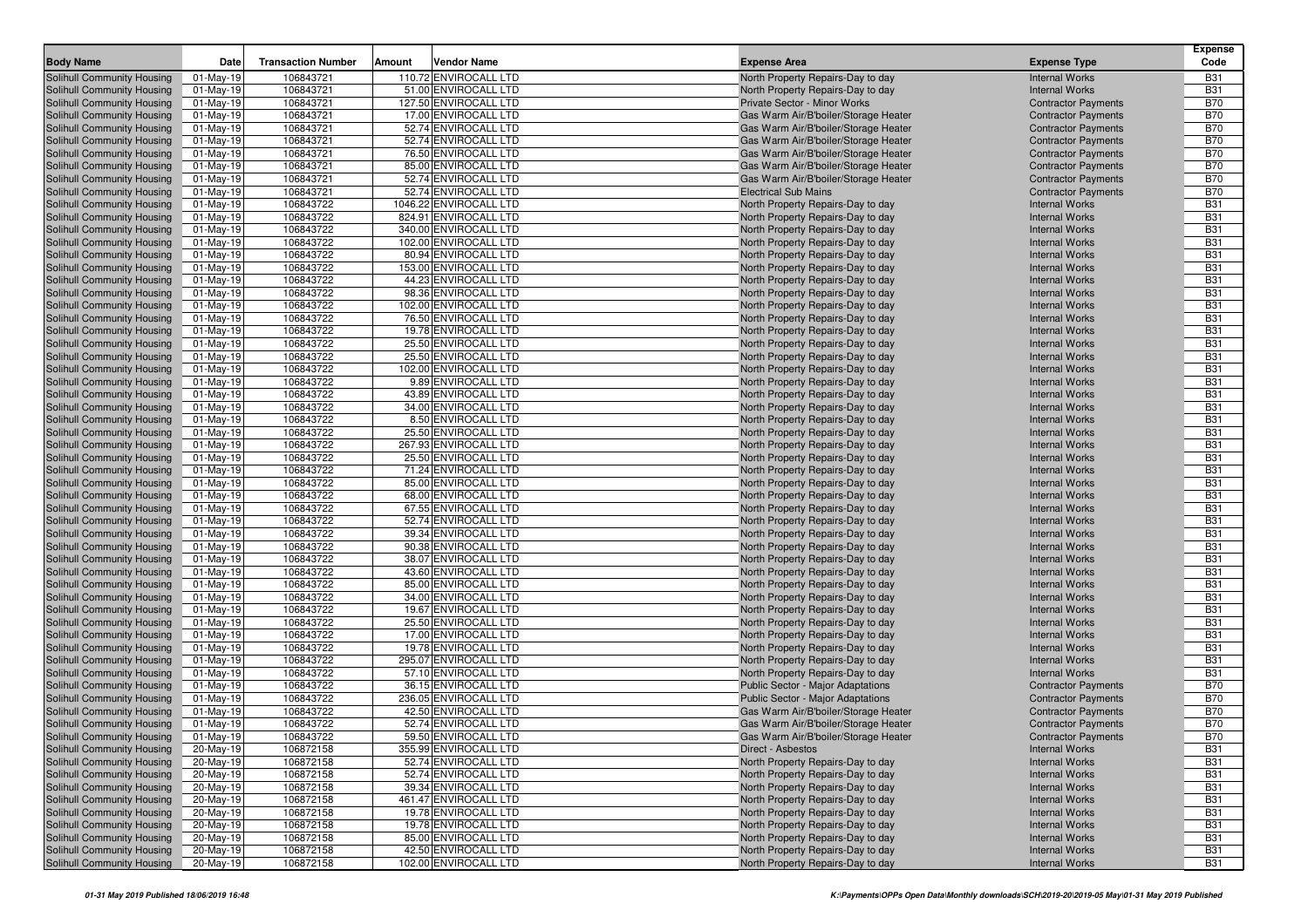| <b>Body Name</b>                                         | Date                   | <b>Transaction Number</b> | Amount | Vendor Name                                  | <b>Expense Area</b>                                                    | <b>Expense Type</b>                            | <b>Expense</b><br>Code   |
|----------------------------------------------------------|------------------------|---------------------------|--------|----------------------------------------------|------------------------------------------------------------------------|------------------------------------------------|--------------------------|
| <b>Solihull Community Housing</b>                        | 20-May-19              | 106872158                 |        | 51.00 ENVIROCALL LTD                         | North Property Repairs-Day to day                                      | <b>Internal Works</b>                          | <b>B31</b>               |
| Solihull Community Housing                               | 20-May-19              | 106872158                 |        | 17.00 ENVIROCALL LTD                         | North Property Repairs-Day to day                                      | <b>Internal Works</b>                          | <b>B31</b>               |
| Solihull Community Housing                               | 20-May-19              | 106872158                 |        | 51.00 ENVIROCALL LTD                         | North Property Repairs-Day to day                                      | <b>Internal Works</b>                          | <b>B31</b>               |
| Solihull Community Housing                               | 20-May-19              | 106872158                 |        | 425.00 ENVIROCALL LTD                        | North Property Repairs-Day to day                                      | <b>Internal Works</b>                          | <b>B31</b>               |
| Solihull Community Housing                               | 20-May-19              | 106872158                 |        | 68.00 ENVIROCALL LTD                         | North Property Repairs-Day to day                                      | <b>Internal Works</b>                          | <b>B31</b>               |
| Solihull Community Housing                               | 20-May-19              | 106872158                 |        | 34.00 ENVIROCALL LTD                         | North Property Repairs-Day to day                                      | <b>Internal Works</b>                          | <b>B31</b>               |
| Solihull Community Housing                               | 20-May-19              | 106872158                 |        | 28.71 ENVIROCALL LTD                         | North Property Repairs-Day to day                                      | <b>Internal Works</b>                          | <b>B31</b>               |
| Solihull Community Housing                               | 20-May-19              | 106872158                 |        | 1379.07 ENVIROCALL LTD                       | North Property Repairs-Day to day                                      | <b>Internal Works</b>                          | <b>B31</b>               |
| Solihull Community Housing                               | 20-May-19              | 106872158                 |        | 3022.30 ENVIROCALL LTD                       | North Property Repairs-Day to day                                      | <b>Internal Works</b>                          | <b>B31</b>               |
| Solihull Community Housing                               | 20-May-19              | 106872158                 |        | 34.00 ENVIROCALL LTD                         | North Property Repairs-Day to day                                      | <b>Internal Works</b>                          | <b>B31</b>               |
| Solihull Community Housing                               | 20-May-19              | 106872158                 |        | 153.00 ENVIROCALL LTD                        | North Property Repairs-Day to day                                      | <b>Internal Works</b>                          | <b>B31</b>               |
| Solihull Community Housing                               | 20-May-19              | 106872158                 |        | 15.29 ENVIROCALL LTD                         | North Property Repairs-Day to day                                      | <b>Internal Works</b>                          | <b>B31</b>               |
| Solihull Community Housing                               | 20-May-19              | 106872158                 |        | 42.10 ENVIROCALL LTD                         | North Property Repairs-Day to day                                      | <b>Internal Works</b>                          | <b>B31</b>               |
| Solihull Community Housing                               | 20-May-19              | 106872158                 |        | 19.20 ENVIROCALL LTD                         | North Property Repairs-Day to day                                      | <b>Internal Works</b>                          | <b>B31</b>               |
| Solihull Community Housing                               | 20-May-19              | 106872158                 |        | 180.76 ENVIROCALL LTD                        | North Property Repairs-Day to day                                      | <b>Internal Works</b>                          | <b>B31</b>               |
| Solihull Community Housing                               | 20-May-19              | 106872158                 |        | 17.00 ENVIROCALL LTD                         | North Property Repairs-Day to day                                      | <b>Internal Works</b>                          | <b>B31</b>               |
| Solihull Community Housing                               | 20-May-19              | 106872158                 |        | 19.67 ENVIROCALL LTD                         | North Property Repairs-Day to day                                      | <b>Internal Works</b>                          | <b>B31</b>               |
| Solihull Community Housing                               | 20-May-19              | 106872158                 |        | 263.63 ENVIROCALL LTD                        | North Property Repairs-Day to day                                      | <b>Internal Works</b>                          | <b>B31</b>               |
| Solihull Community Housing                               | 20-May-19              | 106872158                 |        | 34.00 ENVIROCALL LTD                         | North Property Repairs-Day to day                                      | <b>Internal Works</b>                          | <b>B31</b>               |
| Solihull Community Housing                               | 20-May-19              | 106872158                 |        | 17.00 ENVIROCALL LTD                         | North Property Repairs-Day to day                                      | <b>Internal Works</b>                          | <b>B31</b>               |
| Solihull Community Housing                               | 20-May-19              | 106872158                 |        | 42.50 ENVIROCALL LTD                         | North Property Repairs-Day to day                                      | <b>Internal Works</b>                          | <b>B31</b>               |
| Solihull Community Housing                               | 20-May-19              | 106872158                 |        | 52.74 ENVIROCALL LTD                         | North Property Repairs-Day to day                                      | <b>Internal Works</b>                          | <b>B31</b>               |
| Solihull Community Housing                               | 20-May-19              | 106872158                 |        | 253.07 ENVIROCALL LTD                        | North Property Repairs-Day to day                                      | <b>Internal Works</b>                          | <b>B31</b>               |
| Solihull Community Housing                               | 20-May-19              | 106872158                 |        | 17.00 ENVIROCALL LTD                         | North Property Repairs-Day to day                                      | <b>Internal Works</b>                          | <b>B31</b>               |
| Solihull Community Housing                               | 20-May-19              | 106872158                 |        | 17.00 ENVIROCALL LTD                         | Gas Warm Air/B'boiler/Storage Heater                                   | <b>Contractor Payments</b>                     | <b>B70</b>               |
| Solihull Community Housing                               | 21-May-19              | 106872159                 |        | 197.77 ENVIROCALL LTD                        | Direct - Asbestos                                                      | <b>Internal Works</b>                          | <b>B31</b>               |
| Solihull Community Housing                               | 21-May-19              | 106872159                 |        | 121.00 ENVIROCALL LTD                        | North Property Repairs-Day to day                                      | <b>Internal Works</b>                          | <b>B31</b>               |
| Solihull Community Housing                               | 21-May-19              | 106872159                 |        | 520.37 ENVIROCALL LTD                        | North Property Repairs-Day to day                                      | <b>Internal Works</b>                          | <b>B31</b>               |
| Solihull Community Housing                               | 21-May-19              | 106872159                 |        | 255.00 ENVIROCALL LTD                        | North Property Repairs-Day to day                                      | <b>Internal Works</b>                          | <b>B31</b>               |
| Solihull Community Housing                               | 21-May-19              | 106872159                 |        | 85.00 ENVIROCALL LTD                         | North Property Repairs-Day to day                                      | <b>Internal Works</b>                          | <b>B31</b>               |
| Solihull Community Housing                               | 21-May-19              | 106872159                 |        | 51.00 ENVIROCALL LTD                         | North Property Repairs-Day to day                                      | <b>Internal Works</b>                          | <b>B31</b>               |
| Solihull Community Housing                               | 21-May-19              | 106872159                 |        | 180.76 ENVIROCALL LTD                        | North Property Repairs-Day to day                                      | <b>Internal Works</b>                          | <b>B31</b>               |
| Solihull Community Housing                               | 21-May-19              | 106872159                 |        | 187.00 ENVIROCALL LTD                        | North Property Repairs-Day to day                                      | <b>Internal Works</b>                          | <b>B31</b>               |
| Solihull Community Housing                               | 21-May-19              | 106872159                 |        | 390.01 ENVIROCALL LTD                        | North Property Repairs-Day to day                                      | <b>Internal Works</b>                          | <b>B31</b>               |
| Solihull Community Housing                               | 21-May-19              | 106872159                 |        | 153.00 ENVIROCALL LTD                        | North Property Repairs-Day to day                                      | <b>Internal Works</b>                          | <b>B31</b>               |
| Solihull Community Housing                               | 21-May-19              | 106872159                 |        | 55.00 ENVIROCALL LTD                         | North Property Repairs-Day to day                                      | <b>Internal Works</b>                          | <b>B31</b>               |
| Solihull Community Housing                               | 21-May-19              | 106872159                 |        | 79.11 ENVIROCALL LTD                         | North Property Repairs-Day to day                                      | <b>Internal Works</b>                          | <b>B31</b><br><b>B31</b> |
| Solihull Community Housing                               | 21-May-19              | 106872159                 |        | 34.00 ENVIROCALL LTD                         | North Property Repairs-Day to day                                      | <b>Internal Works</b>                          | <b>B31</b>               |
| Solihull Community Housing<br>Solihull Community Housing | 21-May-19              | 106872159<br>106872159    |        | 68.00 ENVIROCALL LTD<br>17.00 ENVIROCALL LTD | North Property Repairs-Day to day<br>North Property Repairs-Day to day | <b>Internal Works</b><br><b>Internal Works</b> | <b>B31</b>               |
| Solihull Community Housing                               | 21-May-19<br>21-May-19 | 106872159                 |        | 51.00 ENVIROCALL LTD                         | North Property Repairs-Day to day                                      | <b>Internal Works</b>                          | <b>B31</b>               |
| Solihull Community Housing                               | 21-May-19              | 106872159                 |        | 17.00 ENVIROCALL LTD                         | North Property Repairs-Day to day                                      | <b>Internal Works</b>                          | <b>B31</b>               |
| Solihull Community Housing                               | 21-May-19              | 106872159                 |        | 17.00 ENVIROCALL LTD                         | North Property Repairs-Day to day                                      | <b>Internal Works</b>                          | <b>B31</b>               |
| Solihull Community Housing                               | 21-May-19              | 106872159                 |        | 17.00 ENVIROCALL LTD                         | North Property Repairs-Day to day                                      | <b>Internal Works</b>                          | <b>B31</b>               |
| Solihull Community Housing                               | 21-May-19              | 106872159                 |        | 4.52 ENVIROCALL LTD                          | North Property Repairs-Day to day                                      | <b>Internal Works</b>                          | <b>B31</b>               |
| Solihull Community Housing                               | 21-May-19              | 106872159                 |        | 34.00 ENVIROCALL LTD                         | North Property Repairs-Day to day                                      | <b>Internal Works</b>                          | <b>B31</b>               |
| Solihull Community Housing                               | 21-May-19              | 106872159                 |        | 17.00 ENVIROCALL LTD                         | North Property Repairs-Day to day                                      | <b>Internal Works</b>                          | <b>B31</b>               |
| Solihull Community Housing                               | 21-May-19              | 106872159                 |        | 25.50 ENVIROCALL LTD                         | North Property Repairs-Day to day                                      | <b>Internal Works</b>                          | <b>B31</b>               |
| Solihull Community Housing                               | 21-May-19              | 106872159                 |        | 25.50 ENVIROCALL LTD                         | North Property Repairs-Day to day                                      | <b>Internal Works</b>                          | <b>B31</b>               |
| Solihull Community Housing                               | 21-May-19              | 106872159                 |        | 161.83 ENVIROCALL LTD                        | North Property Repairs-Day to day                                      | <b>Internal Works</b>                          | <b>B31</b>               |
| Solihull Community Housing                               | 21-May-19              | 106872159                 |        | 17.00 ENVIROCALL LTD                         | North Property Repairs-Day to day                                      | <b>Internal Works</b>                          | <b>B31</b>               |
| Solihull Community Housing                               | 21-May-19              | 106872159                 |        | 17.00 ENVIROCALL LTD                         | North Property Repairs-Day to day                                      | <b>Internal Works</b>                          | <b>B31</b>               |
| Solihull Community Housing                               | 21-May-19              | 106872159                 |        | 65.57 ENVIROCALL LTD                         | North Property Repairs-Day to day                                      | <b>Internal Works</b>                          | <b>B31</b>               |
| <b>Solihull Community Housing</b>                        | 21-May-19              | 106872159                 |        | 17.00 ENVIROCALL LTD                         | North Property Repairs-Day to day                                      | <b>Internal Works</b>                          | <b>B31</b>               |
| Solihull Community Housing                               | 21-May-19              | 106872159                 |        | 127.27 ENVIROCALL LTD                        | North Property Repairs-Day to day                                      | <b>Internal Works</b>                          | <b>B31</b>               |
| Solihull Community Housing                               | 21-May-19              | 106872159                 |        | 200.96 ENVIROCALL LTD                        | North Property Repairs-Day to day                                      | <b>Internal Works</b>                          | <b>B31</b>               |
| Solihull Community Housing                               | 21-May-19              | 106872159                 |        | 34.00 ENVIROCALL LTD                         | North Property Repairs-Day to day                                      | <b>Internal Works</b>                          | <b>B31</b>               |
| Solihull Community Housing                               | 21-May-19              | 106872159                 |        | 52.74 ENVIROCALL LTD                         | North Property Repairs-Day to day                                      | <b>Internal Works</b>                          | <b>B31</b>               |
| Solihull Community Housing                               | 23-May-19              | 106872160                 |        | 43.60 ENVIROCALL LTD                         | North Property Repairs-Day to day                                      | <b>Internal Works</b>                          | <b>B31</b>               |
| Solihull Community Housing                               | 23-May-19              | 106872160                 |        | 43.60 ENVIROCALL LTD                         | North Property Repairs-Day to day                                      | <b>Internal Works</b>                          | <b>B31</b>               |
| Solihull Community Housing                               | 23-May-19              | 106872160                 |        | 60.60 ENVIROCALL LTD                         | North Property Repairs-Day to day                                      | <b>Internal Works</b>                          | <b>B31</b>               |
| Solihull Community Housing                               | 23-May-19              | 106872160                 |        | 51.00 ENVIROCALL LTD                         | North Property Repairs-Day to day                                      | <b>Internal Works</b>                          | <b>B31</b>               |
| Solihull Community Housing                               | 23-May-19              | 106872160                 |        | 55.00 ENVIROCALL LTD                         | North Property Repairs-Day to day                                      | <b>Internal Works</b>                          | <b>B31</b>               |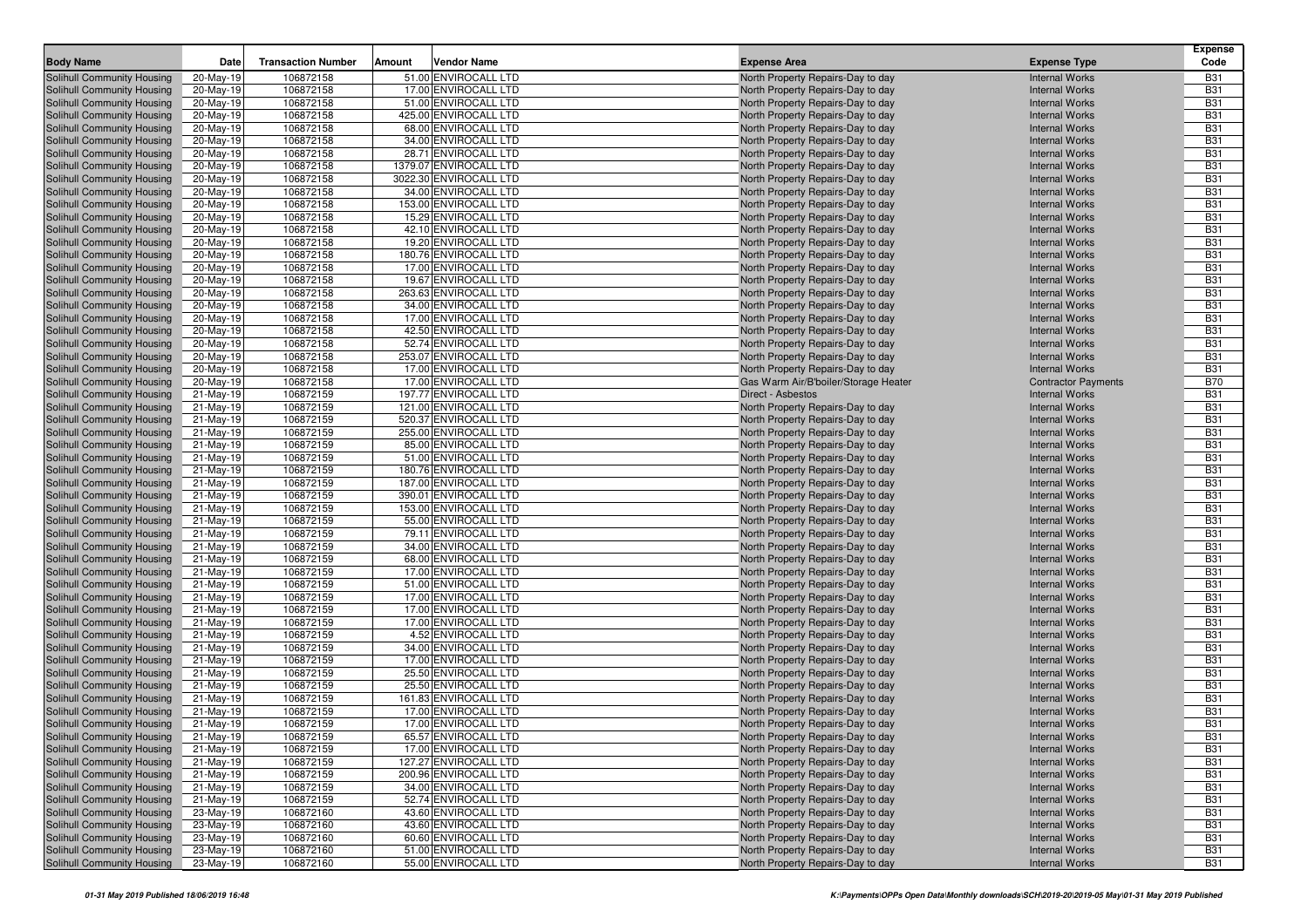| <b>Body Name</b>                                         | Date                   | <b>Transaction Number</b> | Amount<br>Vendor Name                          | <b>Expense Area</b>                                                    | <b>Expense Type</b>                            | <b>Expense</b><br>Code   |
|----------------------------------------------------------|------------------------|---------------------------|------------------------------------------------|------------------------------------------------------------------------|------------------------------------------------|--------------------------|
| Solihull Community Housing                               | 23-May-19              | 106872160                 | 119.00 ENVIROCALL LTD                          | North Property Repairs-Day to day                                      | <b>Internal Works</b>                          | <b>B31</b>               |
| Solihull Community Housing                               | 23-May-19              | 106872160                 | 17.00 ENVIROCALL LTD                           | North Property Repairs-Day to day                                      | <b>Internal Works</b>                          | <b>B31</b>               |
| Solihull Community Housing                               | 23-May-19              | 106872160                 | 153.00 ENVIROCALL LTD                          | North Property Repairs-Day to day                                      | <b>Internal Works</b>                          | <b>B31</b>               |
| Solihull Community Housing                               | 23-May-19              | 106872160                 | 170.00 ENVIROCALL LTD                          | North Property Repairs-Day to day                                      | <b>Internal Works</b>                          | <b>B31</b>               |
| Solihull Community Housing                               | 23-May-19              | 106872160                 | 25.50 ENVIROCALL LTD                           | North Property Repairs-Day to day                                      | <b>Internal Works</b>                          | <b>B31</b>               |
| Solihull Community Housing                               | 23-May-19              | 106872160                 | 42.50 ENVIROCALL LTD                           | North Property Repairs-Day to day                                      | <b>Internal Works</b>                          | <b>B31</b>               |
| Solihull Community Housing                               | 23-May-19              | 106872160                 | 76.50 ENVIROCALL LTD                           | North Property Repairs-Day to day                                      | <b>Internal Works</b>                          | <b>B31</b>               |
| Solihull Community Housing                               | 23-May-19              | 106872160                 | 34.00 ENVIROCALL LTD                           | North Property Repairs-Day to day                                      | <b>Internal Works</b>                          | <b>B31</b>               |
| Solihull Community Housing                               | 23-May-19              | 106872160                 | 213.73 ENVIROCALL LTD                          | North Property Repairs-Day to day                                      | <b>Internal Works</b>                          | <b>B31</b>               |
| Solihull Community Housing                               | 23-May-19              | 106872160                 | 216.91 ENVIROCALL LTD                          | North Property Repairs-Day to day                                      | <b>Internal Works</b>                          | <b>B31</b>               |
| Solihull Community Housing                               | 23-May-19              | 106872160                 | 102.00 ENVIROCALL LTD                          | North Property Repairs-Day to day                                      | <b>Internal Works</b>                          | <b>B31</b>               |
| Solihull Community Housing                               | 23-May-19              | 106872160                 | 17.00 ENVIROCALL LTD                           | North Property Repairs-Day to day                                      | <b>Internal Works</b>                          | <b>B31</b>               |
| Solihull Community Housing                               | 23-May-19              | 106872160                 | 675.72 ENVIROCALL LTD                          | North Property Repairs-Day to day                                      | <b>Internal Works</b>                          | <b>B31</b>               |
| Solihull Community Housing                               | 23-May-19              | 106872160                 | 25.50 ENVIROCALL LTD                           | North Property Repairs-Day to day                                      | <b>Internal Works</b>                          | <b>B31</b>               |
| Solihull Community Housing                               | 23-May-19              | 106872160                 | 102.00 ENVIROCALL LTD                          | North Property Repairs-Day to day                                      | <b>Internal Works</b>                          | <b>B31</b>               |
| Solihull Community Housing                               | 23-May-19              | 106872160                 | 42.10 ENVIROCALL LTD                           | North Property Repairs-Day to day                                      | <b>Internal Works</b>                          | <b>B31</b>               |
| Solihull Community Housing                               | 23-May-19              | 106872160                 | 25.50 ENVIROCALL LTD                           | North Property Repairs-Day to day                                      | <b>Internal Works</b>                          | <b>B31</b>               |
| Solihull Community Housing                               | 23-May-19              | 106872160                 | 52.74 ENVIROCALL LTD                           | North Property Repairs-Day to day                                      | <b>Internal Works</b>                          | <b>B31</b>               |
| Solihull Community Housing                               | 23-May-19              | 106872160                 | 52.74 ENVIROCALL LTD                           | North Property Repairs-Day to day                                      | <b>Internal Works</b>                          | <b>B31</b>               |
| Solihull Community Housing                               | 23-May-19              | 106872160                 | 13.29 ENVIROCALL LTD                           | North Property Repairs-Day to day                                      | <b>Internal Works</b>                          | <b>B31</b>               |
| Solihull Community Housing                               | 23-May-19              | 106872160                 | 17.00 ENVIROCALL LTD                           | North Property Repairs-Day to day                                      | <b>Internal Works</b>                          | <b>B31</b>               |
| Solihull Community Housing                               | 23-May-19              | 106872160                 | 17.00 ENVIROCALL LTD                           | North Property Repairs-Day to day                                      | <b>Internal Works</b>                          | <b>B31</b>               |
| Solihull Community Housing                               | 23-May-19              | 106872160                 | 51.00 ENVIROCALL LTD                           | North Property Repairs-Day to day                                      | <b>Internal Works</b>                          | <b>B31</b>               |
| Solihull Community Housing                               | 23-May-19              | 106872160                 | 25.50 ENVIROCALL LTD                           | North Property Repairs-Day to day                                      | <b>Internal Works</b><br><b>Internal Works</b> | <b>B31</b>               |
| Solihull Community Housing                               | 23-May-19              | 106872160                 | 253.29 ENVIROCALL LTD                          | North Property Repairs-Day to day                                      |                                                | <b>B31</b>               |
| Solihull Community Housing<br>Solihull Community Housing | 23-May-19<br>23-May-19 | 106872160<br>106872160    | 163.10 ENVIROCALL LTD<br>102.08 ENVIROCALL LTD | North Property Repairs-Day to day<br>North Property Repairs-Day to day | <b>Internal Works</b><br><b>Internal Works</b> | <b>B31</b><br><b>B31</b> |
| Solihull Community Housing                               | 23-May-19              | 106872160                 | 51.00 ENVIROCALL LTD                           | North Property Repairs-Day to day                                      | <b>Internal Works</b>                          | <b>B31</b>               |
| Solihull Community Housing                               | 23-May-19              | 106872160                 | 255.00 ENVIROCALL LTD                          | North Property Repairs-Day to day                                      | <b>Internal Works</b>                          | <b>B31</b>               |
| Solihull Community Housing                               | 23-May-19              | 106872160                 | 318.99 ENVIROCALL LTD                          | North Property Repairs-Day to day                                      | <b>Internal Works</b>                          | <b>B31</b>               |
| Solihull Community Housing                               | 23-May-19              | 106872160                 | 102.08 ENVIROCALL LTD                          | North Property Repairs-Day to day                                      | <b>Internal Works</b>                          | <b>B31</b>               |
| Solihull Community Housing                               | 23-May-19              | 106872160                 | 1198.12 ENVIROCALL LTD                         | <b>MST</b> -Structural Works                                           | <b>Contractor Payments</b>                     | <b>B70</b>               |
| Solihull Community Housing                               | 23-May-19              | 106872160                 | 217.55 ENVIROCALL LTD                          | Kitchens                                                               | <b>Contractor Payments</b>                     | <b>B70</b>               |
| Solihull Community Housing                               | 23-May-19              | 106872160                 | 255.00 ENVIROCALL LTD                          | <b>Electrical Sub Mains</b>                                            | <b>Contractor Payments</b>                     | <b>B70</b>               |
| Solihull Community Housing                               | 23-May-19              | 106872161                 | 85.00 ENVIROCALL LTD                           | North Property Repairs-Day to day                                      | <b>Internal Works</b>                          | <b>B31</b>               |
| Solihull Community Housing                               | 23-May-19              | 106872161                 | 34.00 ENVIROCALL LTD                           | North Property Repairs-Day to day                                      | <b>Internal Works</b>                          | <b>B31</b>               |
| Solihull Community Housing                               | 23-May-19              | 106872161                 | 153.00 ENVIROCALL LTD                          | North Property Repairs-Day to day                                      | <b>Internal Works</b>                          | <b>B31</b>               |
| Solihull Community Housing                               | 23-May-19              | 106872161                 | 189.97 ENVIROCALL LTD                          | North Property Repairs-Day to day                                      | <b>Internal Works</b>                          | <b>B31</b>               |
| Solihull Community Housing                               | 23-May-19              | 106872161                 | 187.00 ENVIROCALL LTD                          | North Property Repairs-Day to day                                      | <b>Internal Works</b>                          | <b>B31</b>               |
| Solihull Community Housing                               | 23-May-19              | 106872161                 | 119.00 ENVIROCALL LTD                          | North Property Repairs-Day to day                                      | <b>Internal Works</b>                          | <b>B31</b>               |
| Solihull Community Housing                               | 23-May-19              | 106872161                 | 59.50 ENVIROCALL LTD                           | North Property Repairs-Day to day                                      | <b>Internal Works</b>                          | <b>B31</b>               |
| Solihull Community Housing                               | 23-May-19              | 106872161                 | 34.00 ENVIROCALL LTD                           | North Property Repairs-Day to day                                      | <b>Internal Works</b>                          | <b>B31</b>               |
| Solihull Community Housing                               | 23-May-19              | 106872161                 | 34.00 ENVIROCALL LTD                           | North Property Repairs-Day to day                                      | <b>Internal Works</b>                          | <b>B31</b>               |
| Solihull Community Housing                               | 23-May-19              | 106872161                 | 119.00 ENVIROCALL LTD                          | North Property Repairs-Day to day                                      | <b>Internal Works</b>                          | <b>B31</b>               |
| Solihull Community Housing                               | 23-May-19              | 106872161                 | 68.00 ENVIROCALL LTD                           | North Property Repairs-Day to day                                      | <b>Internal Works</b>                          | <b>B31</b>               |
| Solihull Community Housing                               | 23-May-19              | 106872161                 | 52.74 ENVIROCALL LTD                           | North Property Repairs-Day to day                                      | <b>Internal Works</b>                          | <b>B31</b>               |
| Solihull Community Housing                               | 23-May-19              | 106872161                 | 120.76 ENVIROCALL LTD                          | North Property Repairs-Day to day                                      | <b>Internal Works</b>                          | <b>B31</b>               |
| Solihull Community Housing                               | 23-May-19              | 106872161                 | 14.97 ENVIROCALL LTD                           | North Property Repairs-Day to day                                      | <b>Internal Works</b>                          | <b>B31</b><br><b>B31</b> |
| Solihull Community Housing<br>Solihull Community Housing | 23-May-19              | 106872161<br>106872161    | 68.00 ENVIROCALL LTD<br>59.50 ENVIROCALL LTD   | North Property Repairs-Day to day                                      | <b>Internal Works</b><br><b>Internal Works</b> | <b>B31</b>               |
| Solihull Community Housing                               | 23-May-19<br>23-May-19 | 106872161                 | 42.50 ENVIROCALL LTD                           | North Property Repairs-Day to day                                      | <b>Internal Works</b>                          | <b>B31</b>               |
| <b>Solihull Community Housing</b>                        | 23-May-19              | 106872161                 | 52.74 ENVIROCALL LTD                           | North Property Repairs-Day to day<br>North Property Repairs-Day to day | <b>Internal Works</b>                          | <b>B31</b>               |
| Solihull Community Housing                               | 23-May-19              | 106872161                 | 85.00 ENVIROCALL LTD                           | North Property Repairs-Day to day                                      | <b>Internal Works</b>                          | <b>B31</b>               |
| <b>Solihull Community Housing</b>                        | 23-May-19              | 106872161                 | 34.00 ENVIROCALL LTD                           | North Property Repairs-Day to day                                      | <b>Internal Works</b>                          | <b>B31</b>               |
| Solihull Community Housing                               | 23-May-19              | 106872161                 | 52.74 ENVIROCALL LTD                           | North Property Repairs-Day to day                                      | <b>Internal Works</b>                          | <b>B31</b>               |
| Solihull Community Housing                               | 23-May-19              | 106872161                 | 36.15 ENVIROCALL LTD                           | North Property Repairs-Day to day                                      | <b>Internal Works</b>                          | <b>B31</b>               |
| Solihull Community Housing                               | 23-May-19              | 106872161                 | 25.50 ENVIROCALL LTD                           | North Property Repairs-Day to day                                      | <b>Internal Works</b>                          | <b>B31</b>               |
| Solihull Community Housing                               | 23-May-19              | 106872161                 | 52.74 ENVIROCALL LTD                           | North Property Repairs-Day to day                                      | <b>Internal Works</b>                          | <b>B31</b>               |
| Solihull Community Housing                               | 23-May-19              | 106872161                 | 34.00 ENVIROCALL LTD                           | North Property Repairs-Day to day                                      | <b>Internal Works</b>                          | <b>B31</b>               |
| Solihull Community Housing                               | 23-May-19              | 106872161                 | 102.00 ENVIROCALL LTD                          | North Property Repairs-Day to day                                      | <b>Internal Works</b>                          | <b>B31</b>               |
| Solihull Community Housing                               | 23-May-19              | 106872161                 | 33.49 ENVIROCALL LTD                           | North Property Repairs-Day to day                                      | <b>Internal Works</b>                          | <b>B31</b>               |
| Solihull Community Housing                               | 23-May-19              | 106872161                 | 99.42 ENVIROCALL LTD                           | North Property Repairs-Day to day                                      | <b>Internal Works</b>                          | <b>B31</b>               |
| Solihull Community Housing                               | 23-May-19              | 106872161                 | 180.76 ENVIROCALL LTD                          | North Property Repairs-Day to day                                      | <b>Internal Works</b>                          | <b>B31</b>               |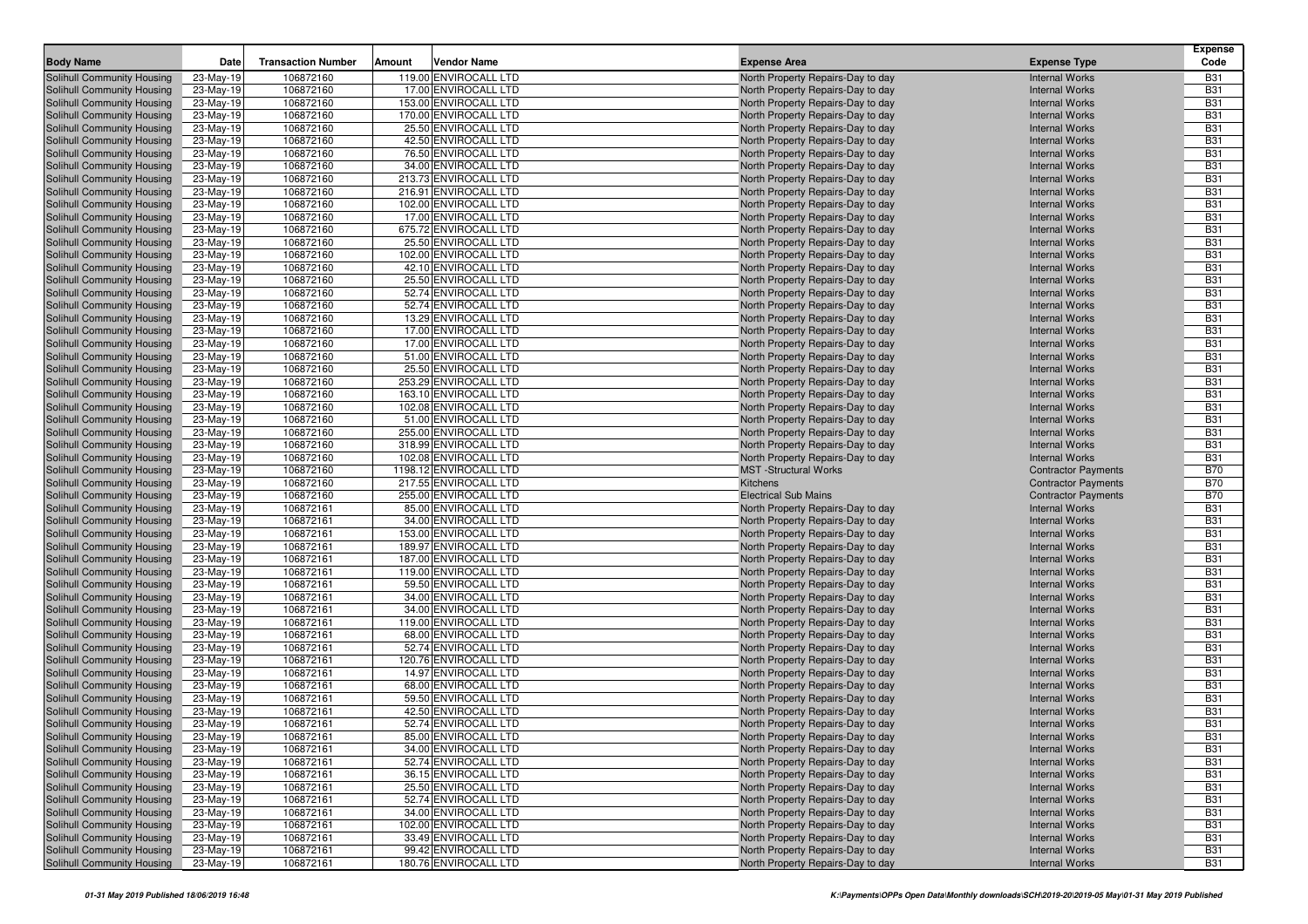| <b>Body Name</b>                                         | Date                   | <b>Transaction Number</b> | Vendor Name<br>Amount                        | <b>Expense Area</b>                                                    | <b>Expense Type</b>                            | <b>Expense</b><br>Code   |
|----------------------------------------------------------|------------------------|---------------------------|----------------------------------------------|------------------------------------------------------------------------|------------------------------------------------|--------------------------|
| Solihull Community Housing                               | 23-May-19              | 106872161                 | 135.57 ENVIROCALL LTD                        | North Property Repairs-Day to day                                      | <b>Internal Works</b>                          | <b>B31</b>               |
| Solihull Community Housing                               | 23-May-19              | 106872161                 | 144.61 ENVIROCALL LTD                        | North Property Repairs-Day to day                                      | <b>Internal Works</b>                          | <b>B31</b>               |
| Solihull Community Housing                               | 23-May-19              | 106872161                 | 26.37 ENVIROCALL LTD                         | North Property Repairs-Day to day                                      | <b>Internal Works</b>                          | <b>B31</b>               |
| Solihull Community Housing                               | 23-May-19              | 106872161                 | 51.00 ENVIROCALL LTD                         | North Property Repairs-Day to day                                      | <b>Internal Works</b>                          | <b>B31</b>               |
| Solihull Community Housing                               | 23-May-19              | 106872161                 | 17.00 ENVIROCALL LTD                         | North Property Repairs-Day to day                                      | <b>Internal Works</b>                          | <b>B31</b>               |
| Solihull Community Housing                               | 23-May-19              | 106872161                 | 17.00 ENVIROCALL LTD                         | North Property Repairs-Day to day                                      | <b>Internal Works</b>                          | <b>B31</b>               |
| Solihull Community Housing                               | 23-May-19              | 106872161                 | 42.50 ENVIROCALL LTD                         | North Property Repairs-Day to day                                      | <b>Internal Works</b>                          | <b>B31</b>               |
| Solihull Community Housing                               | 23-May-19              | 106872161                 | 54.23 ENVIROCALL LTD                         | North Property Repairs-Day to day                                      | <b>Internal Works</b>                          | <b>B31</b>               |
| Solihull Community Housing                               | 23-May-19              | 106872161                 | 1964.24 ENVIROCALL LTD                       | <b>MST</b> -Structural Works                                           | <b>Contractor Payments</b>                     | <b>B70</b>               |
| Solihull Community Housing                               | 23-May-19              | 106872161                 | 51.00 ENVIROCALL LTD                         | Gas Warm Air/B'boiler/Storage Heater                                   | <b>Contractor Payments</b>                     | <b>B70</b>               |
| Solihull Community Housing                               | 23-May-19              | 106872161                 | 52.74 ENVIROCALL LTD                         | Gas Warm Air/B'boiler/Storage Heater                                   | <b>Contractor Payments</b>                     | <b>B70</b>               |
| Solihull Community Housing                               | 23-May-19              | 106872161                 | 17.00 ENVIROCALL LTD                         | <b>Kitchens</b>                                                        | <b>Contractor Payments</b>                     | <b>B70</b>               |
| <b>Solihull Community Housing</b>                        | 23-May-19              | 106872161                 | 121.17 ENVIROCALL LTD                        | Kitchens                                                               | <b>Contractor Payments</b>                     | <b>B70</b>               |
| Solihull Community Housing                               | 28-May-19              | 106872162                 | 52.74 ENVIROCALL LTD                         | North Property Repairs-Day to day                                      | <b>Internal Works</b>                          | <b>B31</b>               |
| Solihull Community Housing                               | 28-May-19              | 106872162                 | 51.00 ENVIROCALL LTD                         | North Property Repairs-Day to day                                      | <b>Internal Works</b>                          | <b>B31</b>               |
| Solihull Community Housing                               | 28-May-19              | 106872162                 | 85.00 ENVIROCALL LTD                         | North Property Repairs-Day to day                                      | <b>Internal Works</b>                          | <b>B31</b>               |
| Solihull Community Housing                               | 28-May-19              | 106872162                 | 102.00 ENVIROCALL LTD                        | North Property Repairs-Day to day                                      | <b>Internal Works</b>                          | <b>B31</b>               |
| Solihull Community Housing                               | 28-May-19              | 106872162                 | 51.00 ENVIROCALL LTD                         | North Property Repairs-Day to day                                      | <b>Internal Works</b>                          | <b>B31</b>               |
| Solihull Community Housing                               | 28-May-19              | 106872162                 | 17.00 ENVIROCALL LTD                         | North Property Repairs-Day to day                                      | <b>Internal Works</b>                          | <b>B31</b>               |
| Solihull Community Housing                               | 28-May-19              | 106872162                 | 76.50 ENVIROCALL LTD                         | North Property Repairs-Day to day                                      | <b>Internal Works</b>                          | <b>B31</b>               |
| Solihull Community Housing                               | 28-May-19              | 106872162                 | 102.00 ENVIROCALL LTD                        | North Property Repairs-Day to day                                      | <b>Internal Works</b>                          | <b>B31</b>               |
| Solihull Community Housing                               | 28-May-19              | 106872162                 | 119.00 ENVIROCALL LTD                        | North Property Repairs-Day to day                                      | <b>Internal Works</b>                          | <b>B31</b>               |
| Solihull Community Housing                               | 28-May-19              | 106872162                 | 51.00 ENVIROCALL LTD                         | North Property Repairs-Day to day                                      | <b>Internal Works</b>                          | <b>B31</b>               |
| Solihull Community Housing                               | 28-May-19              | 106872162                 | 99.42 ENVIROCALL LTD                         | North Property Repairs-Day to day                                      | <b>Internal Works</b>                          | <b>B31</b>               |
| Solihull Community Housing                               | 28-May-19              | 106872162                 | 51.00 ENVIROCALL LTD                         | North Property Repairs-Day to day                                      | <b>Internal Works</b>                          | <b>B31</b>               |
| Solihull Community Housing                               | 28-May-19              | 106872162                 | 51.00 ENVIROCALL LTD                         | North Property Repairs-Day to day                                      | <b>Internal Works</b>                          | <b>B31</b>               |
| Solihull Community Housing                               | 28-May-19              | 106872162                 | 25.50 ENVIROCALL LTD                         | North Property Repairs-Day to day                                      | <b>Internal Works</b>                          | <b>B31</b>               |
| Solihull Community Housing                               | 28-May-19              | 106872162                 | 52.74 ENVIROCALL LTD                         | North Property Repairs-Day to day                                      | <b>Internal Works</b>                          | <b>B31</b>               |
| Solihull Community Housing                               | 28-May-19              | 106872162                 | 17.00 ENVIROCALL LTD                         | North Property Repairs-Day to day                                      | <b>Internal Works</b>                          | <b>B31</b>               |
| Solihull Community Housing                               | 28-May-19              | 106872162                 | 17.00 ENVIROCALL LTD                         | North Property Repairs-Day to day                                      | <b>Internal Works</b>                          | <b>B31</b>               |
| Solihull Community Housing                               | 28-May-19              | 106872162                 | 404.17 ENVIROCALL LTD                        | North Property Repairs-Day to day                                      | <b>Internal Works</b>                          | <b>B31</b>               |
| Solihull Community Housing                               | 28-May-19              | 106872162                 | 45.19 ENVIROCALL LTD                         | North Property Repairs-Day to day                                      | <b>Internal Works</b>                          | <b>B31</b>               |
| Solihull Community Housing                               | 28-May-19              | 106872162                 | 34.00 ENVIROCALL LTD                         | North Property Repairs-Day to day                                      | <b>Internal Works</b>                          | <b>B31</b>               |
| Solihull Community Housing                               | 28-May-19              | 106872162                 | 124.38 ENVIROCALL LTD                        | North Property Repairs-Day to day                                      | <b>Internal Works</b>                          | <b>B31</b>               |
| Solihull Community Housing                               | 28-May-19              | 106872162                 | 119.00 ENVIROCALL LTD                        | North Property Repairs-Day to day                                      | <b>Internal Works</b>                          | <b>B31</b>               |
| Solihull Community Housing                               | 28-May-19              | 106872162                 | 34.00 ENVIROCALL LTD                         | North Property Repairs-Day to day                                      | <b>Internal Works</b>                          | <b>B31</b>               |
| Solihull Community Housing                               | 28-May-19              | 106872162                 | 52.74 ENVIROCALL LTD                         | North Property Repairs-Day to day                                      | <b>Internal Works</b>                          | <b>B31</b><br><b>B31</b> |
| Solihull Community Housing                               | 28-May-19              | 106872162                 | 17.00 ENVIROCALL LTD                         | North Property Repairs-Day to day                                      | <b>Internal Works</b>                          | <b>B31</b>               |
| Solihull Community Housing<br>Solihull Community Housing | 28-May-19<br>28-May-19 | 106872162<br>106872162    | 51.00 ENVIROCALL LTD<br>34.00 ENVIROCALL LTD | North Property Repairs-Day to day<br>North Property Repairs-Day to day | <b>Internal Works</b><br><b>Internal Works</b> | <b>B31</b>               |
| Solihull Community Housing                               | 28-May-19              | 106872162                 | 17.00 ENVIROCALL LTD                         | North Property Repairs-Day to day                                      | <b>Internal Works</b>                          | <b>B31</b>               |
| Solihull Community Housing                               | 28-May-19              | 106872162                 | 25.50 ENVIROCALL LTD                         | North Property Repairs-Day to day                                      | <b>Internal Works</b>                          | <b>B31</b>               |
| Solihull Community Housing                               | 28-May-19              | 106872162                 | 9.04 ENVIROCALL LTD                          | North Property Repairs-Day to day                                      | <b>Internal Works</b>                          | <b>B31</b>               |
| Solihull Community Housing                               | 28-May-19              | 106872162                 | 44.66 ENVIROCALL LTD                         | North Property Repairs-Day to day                                      | <b>Internal Works</b>                          | <b>B31</b>               |
| Solihull Community Housing                               | 28-May-19              | 106872162                 | 298.26 ENVIROCALL LTD                        | North Property Repairs-Day to day                                      | <b>Internal Works</b>                          | <b>B31</b>               |
| Solihull Community Housing                               | 28-May-19              | 106872162                 | 39.90 ENVIROCALL LTD                         | North Property Repairs-Day to day                                      | <b>Internal Works</b>                          | <b>B31</b>               |
| Solihull Community Housing                               | 28-May-19              | 106872162                 | 34.00 ENVIROCALL LTD                         | North Property Repairs-Day to day                                      | <b>Internal Works</b>                          | <b>B31</b>               |
| Solihull Community Housing                               | 28-May-19              | 106872162                 | 144.61 ENVIROCALL LTD                        | North Property Repairs-Day to day                                      | <b>Internal Works</b>                          | <b>B31</b>               |
| Solihull Community Housing                               | 28-May-19              | 106872162                 | 106.86 ENVIROCALL LTD                        | North Property Repairs-Day to day                                      | <b>Internal Works</b>                          | <b>B31</b>               |
| Solihull Community Housing                               | 28-May-19              | 106872162                 | 34.00 ENVIROCALL LTD                         | North Property Repairs-Day to day                                      | <b>Internal Works</b>                          | <b>B31</b>               |
| Solihull Community Housing                               | 28-May-19              | 106872162                 | 13.29 ENVIROCALL LTD                         | North Property Repairs-Day to day                                      | <b>Internal Works</b>                          | <b>B31</b>               |
| <b>Solihull Community Housing</b>                        | 28-May-19              | 106872162                 | 20.73 ENVIROCALL LTD                         | North Property Repairs-Day to day                                      | <b>Internal Works</b>                          | <b>B31</b>               |
| Solihull Community Housing                               | 28-May-19              | 106872162                 | 68.80 ENVIROCALL LTD                         | Gas Warm Air/B'boiler/Storage Heater                                   | <b>Contractor Payments</b>                     | <b>B70</b>               |
| Solihull Community Housing                               | 28-May-19              | 106872162                 | 34.00 ENVIROCALL LTD                         | Kitchens                                                               | <b>Contractor Payments</b>                     | <b>B70</b>               |
| Solihull Community Housing                               | 15-May-19              | 106850509                 | 12679.78 ENVIRONMENTAL CONTRACTS LTD         | Stores-Stores and delivery                                             | <b>Waste Disposal</b>                          | E20                      |
| Solihull Community Housing                               | 07-May-19              | 106837604                 | 641.25 EUROPEAN METAL RECYCLING LTD          | Stores-Stores and delivery                                             | <b>Waste Disposal</b>                          | E20                      |
| Solihull Community Housing                               | $01-May-19$            | 106852746                 | 223.00 FAMILY CARE TRUST (SOLIHULL)          | North Property Repairs-Day to day                                      | Other Works                                    | <b>B32</b>               |
| Solihull Community Housing                               | 01-May-19              | 106852746                 | 132.25 FAMILY CARE TRUST (SOLIHULL)          | North Property Repairs-Voids                                           | Voids                                          | <b>B38</b>               |
| Solihull Community Housing                               | 01-May-19              | 106852746                 | 132.25 FAMILY CARE TRUST (SOLIHULL)          | North Property Repairs-Voids                                           | Voids                                          | <b>B38</b>               |
| Solihull Community Housing                               | 01-May-19              | 106852746                 | 132.25 FAMILY CARE TRUST (SOLIHULL)          | North Property Repairs-Voids                                           | Voids                                          | <b>B38</b>               |
| Solihull Community Housing                               | 24-May-19              | 106865327                 | 629.00 FAST TRACK MANAGEMENT SERVICES LTD    | North Property Repairs-Day to day                                      | <b>Agency Staff</b>                            | A60                      |
| Solihull Community Housing                               | 24-May-19              | 106865329                 | 629.00 FAST TRACK MANAGEMENT SERVICES LTD    | North Property Repairs-Day to day                                      | <b>Agency Staff</b>                            | A60                      |
| Solihull Community Housing                               | 28-May-19              | 106868166                 | 499.12 FAST TRACK MANAGEMENT SERVICES LTD    | North Property Repairs-Day to day                                      | <b>Agency Staff</b>                            | A60                      |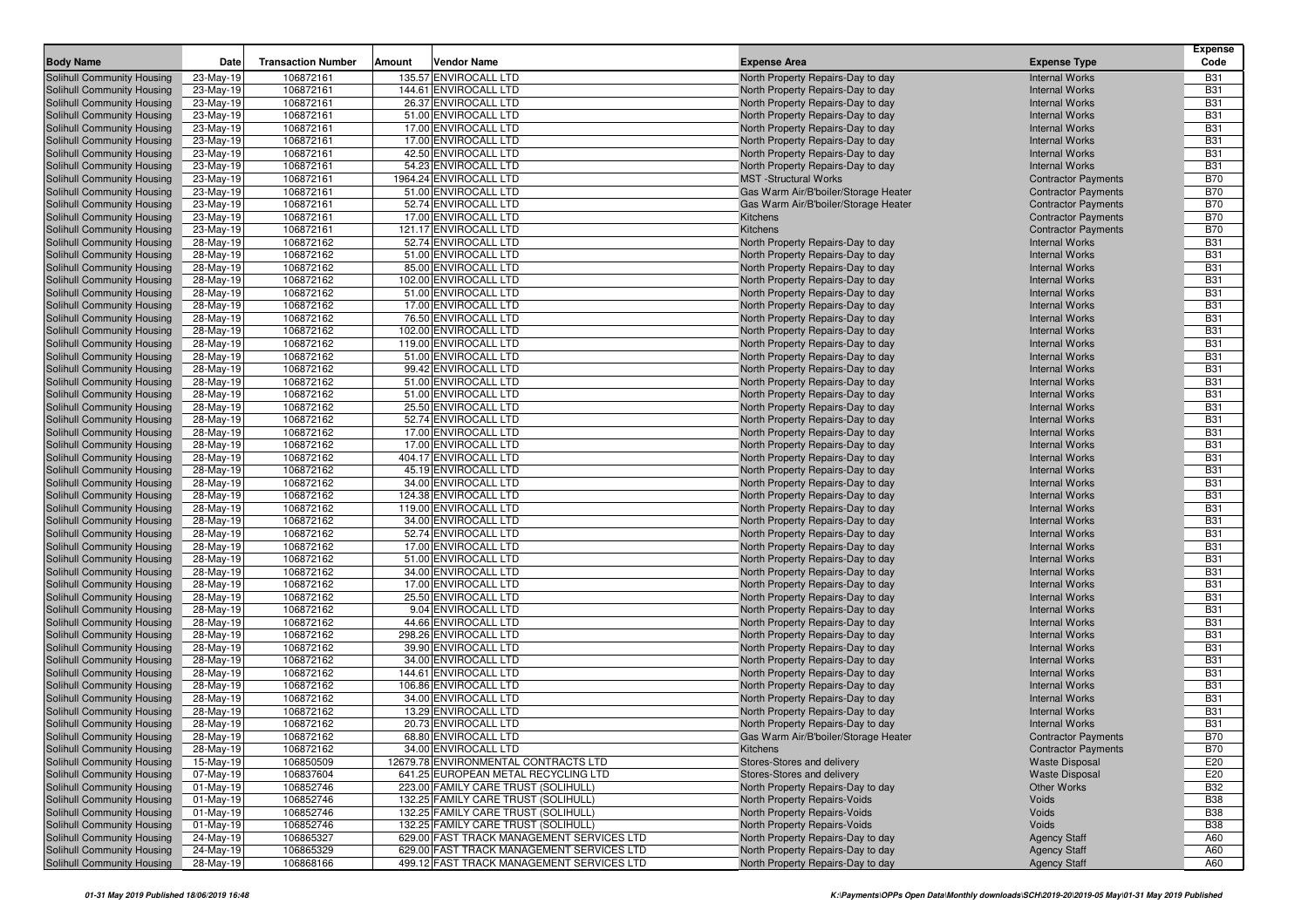|                                                          |                           |                           |                                                                                    |                                                                |                                                          | <b>Expense</b>           |
|----------------------------------------------------------|---------------------------|---------------------------|------------------------------------------------------------------------------------|----------------------------------------------------------------|----------------------------------------------------------|--------------------------|
| <b>Body Name</b>                                         | Date                      | <b>Transaction Number</b> | Vendor Name<br>Amount                                                              | <b>Expense Area</b>                                            | <b>Expense Type</b>                                      | Code                     |
| Solihull Community Housing                               | 13-May-19                 | 106847793                 | 494.02 FAST TRACK MANAGEMENT SERVICES LTD                                          | North Property Repairs-Day to day                              | <b>Agency Staff</b>                                      | A60                      |
| Solihull Community Housing                               | 13-May-19                 | 106847442                 | 511.02 FAST TRACK MANAGEMENT SERVICES LTD                                          | North Property Repairs-Day to day                              | <b>Agency Staff</b>                                      | A60                      |
| Solihull Community Housing                               | 16-May-19                 | 106851643                 | 499.12 FAST TRACK MANAGEMENT SERVICES LTD                                          | North Property Repairs-Day to day                              | <b>Agency Staff</b>                                      | A60                      |
| Solihull Community Housing                               | 24-May-19                 | 106865337                 | 629.00 FAST TRACK MANAGEMENT SERVICES LTD                                          | North Property Repairs-Day to day                              | <b>Agency Staff</b>                                      | A60                      |
| Solihull Community Housing                               | 30-May-19                 | 106871205                 | 499.12 FAST TRACK MANAGEMENT SERVICES LTD<br>1850.00 FIRST SELF ACCESS STORAGE LTD | North Property Repairs-Day to day                              | <b>Agency Staff</b>                                      | A60<br>D <sub>13</sub>   |
| Solihull Community Housing<br>Solihull Community Housing | 22-May-19<br>$01$ -May-19 | 106862879<br>106852705    | 3938.00 HANDICARE ACCESSIBILITY LTD                                                | Area Caretakers<br>Private Sector - Disabled Facilities Grants | Materials                                                | <b>B70</b>               |
| Solihull Community Housing                               | $01$ -May-19              | 106852706                 | 4003.00 HANDICARE ACCESSIBILITY LTD                                                | Private Sector - Disabled Facilities Grants                    | <b>Contractor Payments</b><br><b>Contractor Payments</b> | <b>B70</b>               |
| Solihull Community Housing                               | $01$ -May-19              | 106852707                 | 4436.00 HANDICARE ACCESSIBILITY LTD                                                | Private Sector - Disabled Facilities Grants                    | <b>Contractor Payments</b>                               | <b>B70</b>               |
| Solihull Community Housing                               | 01-May-19                 | 106857478                 | 6862.00 HANDICARE ACCESSIBILITY LTD                                                | Public Sector - Major Adaptations                              | <b>Contractor Payments</b>                               | <b>B70</b>               |
| Solihull Community Housing                               | $01-May-19$               | 106857479                 | 2134.00 HANDICARE ACCESSIBILITY LTD                                                | <b>Public Sector - Major Adaptations</b>                       | <b>Contractor Payments</b>                               | <b>B70</b>               |
| Solihull Community Housing                               | $01$ -May-19              | 106857480                 | 2799.00 HANDICARE ACCESSIBILITY LTD                                                | Private Sector - Disabled Facilities Grants                    | <b>Contractor Payments</b>                               | <b>B70</b>               |
| Solihull Community Housing                               | $01$ -May-19              | 106857481                 | 4196.00 HANDICARE ACCESSIBILITY LTD                                                | Private Sector - Disabled Facilities Grants                    | <b>Contractor Payments</b>                               | <b>B70</b>               |
| Solihull Community Housing                               | 15-May-19                 | 106850468                 | 644.28 HANDICARE ACCESSIBILITY LTD                                                 | Home Improvement Agency                                        | Adaptations                                              | <b>B83</b>               |
| Solihull Community Housing                               | 15-May-19                 | 106850469                 | 1117.75 HANDICARE ACCESSIBILITY LTD                                                | Home Improvement Agency                                        | Adaptations                                              | <b>B83</b>               |
| Solihull Community Housing                               | 15-May-19                 | 106850470                 | 525.84 HANDICARE ACCESSIBILITY LTD                                                 | Home Improvement Agency                                        | Adaptations                                              | <b>B83</b>               |
| Solihull Community Housing                               | 02-May-19                 | 106857482                 | 4020.00 HANDICARE ACCESSIBILITY LTD                                                | <b>Public Sector - Major Adaptations</b>                       | <b>Contractor Payments</b>                               | <b>B70</b>               |
| Solihull Community Housing                               | 15-May-19                 | 106864390                 | 476.40 HANDICARE ACCESSIBILITY LTD                                                 | Private Sector - Disabled Facilities Grants                    | <b>Contractor Payments</b>                               | <b>B70</b>               |
| Solihull Community Housing                               | 21-May-19                 | 106857489                 | 2588.01 HI-SPEC FACILITIES SERVICES PLC                                            | <b>Endeavour House</b>                                         | Cleaning                                                 | <b>B50</b>               |
| Solihull Community Housing                               | 21-May-19                 | 106857489                 | 1098.99 HI-SPEC FACILITIES SERVICES PLC                                            | <b>Endeavour House</b>                                         | <b>Other Premises Costs</b>                              | <b>B90</b>               |
| Solihull Community Housing                               | 21-May-19                 | 106857489                 | 329.39 HI-SPEC FACILITIES SERVICES PLC                                             | <b>CCTV</b>                                                    | Cleaning                                                 | <b>B50</b>               |
| Solihull Community Housing                               | 21-May-19                 | 106857489                 | 178.05 HI-SPEC FACILITIES SERVICES PLC                                             | <b>Auckland Hall</b>                                           | Cleaning                                                 | <b>B50</b>               |
| Solihull Community Housing                               | 21-May-19                 | 106857489                 | 235.28 HI-SPEC FACILITIES SERVICES PLC                                             | <b>Crabtree Hall</b>                                           | Cleaning                                                 | <b>B50</b>               |
| Solihull Community Housing                               | 21-May-19                 | 106857489                 | 178.05 HI-SPEC FACILITIES SERVICES PLC                                             | Whar Hall Farm Community Hall                                  | Cleaning                                                 | <b>B50</b>               |
| Solihull Community Housing                               | 21-May-19                 | 106857489                 | 705.83 HI-SPEC FACILITIES SERVICES PLC                                             | <b>Frontline Offices</b>                                       | Cleaning                                                 | <b>B50</b>               |
| Solihull Community Housing                               | 21-May-19                 | 106857489                 | 966.54 HI-SPEC FACILITIES SERVICES PLC                                             | Business Support - MST Back Office Support                     | Cleaning                                                 | <b>B50</b>               |
| Solihull Community Housing                               | 21-May-19                 | 106857488                 | 86.62 HI-SPEC FACILITIES SERVICES PLC                                              | <b>CCTV</b>                                                    | Cleaning                                                 | <b>B50</b>               |
| Solihull Community Housing                               | 21-May-19                 | 106857488                 | 40.97 HI-SPEC FACILITIES SERVICES PLC                                              | <b>Auckland Hall</b>                                           | Cleaning                                                 | <b>B50</b>               |
| Solihull Community Housing                               | 21-May-19                 | 106857488                 | 54.14 HI-SPEC FACILITIES SERVICES PLC                                              | <b>Crabtree Hall</b>                                           | Cleaning                                                 | <b>B50</b>               |
| Solihull Community Housing                               | 21-May-19                 | 106857488                 | 40.97 HI-SPEC FACILITIES SERVICES PLC                                              | Whar Hall Farm Community Hall                                  | Cleaning                                                 | <b>B50</b>               |
| Solihull Community Housing                               | 21-May-19                 | 106857488                 | 162.41 HI-SPEC FACILITIES SERVICES PLC                                             | <b>Frontline Offices</b>                                       | Cleaning                                                 | <b>B50</b>               |
| Solihull Community Housing                               | 21-May-19                 | 106857491                 | 2713.55 HI-SPEC FACILITIES SERVICES PLC                                            | <b>Endeavour House</b>                                         | Cleaning                                                 | <b>B50</b>               |
| Solihull Community Housing                               | 21-May-19                 | 106857491                 | 1098.99 HI-SPEC FACILITIES SERVICES PLC                                            | <b>Endeavour House</b>                                         | <b>Other Premises Costs</b>                              | <b>B90</b>               |
| Solihull Community Housing                               | 21-May-19                 | 106857491                 | 345.36 HI-SPEC FACILITIES SERVICES PLC                                             | <b>CCTV</b>                                                    | Cleaning                                                 | <b>B50</b>               |
| Solihull Community Housing<br>Solihull Community Housing | 21-May-19<br>21-May-19    | 106857491<br>106857491    | 186.68 HI-SPEC FACILITIES SERVICES PLC<br>246.69 HI-SPEC FACILITIES SERVICES PLC   | <b>Auckland Hall</b><br><b>Crabtree Hall</b>                   | Cleaning<br>Cleaning                                     | <b>B50</b><br><b>B50</b> |
| Solihull Community Housing                               | 21-May-19                 | 106857491                 | 186.68 HI-SPEC FACILITIES SERVICES PLC                                             | Whar Hall Farm Community Hall                                  | Cleaning                                                 | <b>B50</b>               |
| Solihull Community Housing                               | 21-May-19                 | 106857491                 | 740.06 HI-SPEC FACILITIES SERVICES PLC                                             | <b>Frontline Offices</b>                                       | Cleaning                                                 | <b>B50</b>               |
| Solihull Community Housing                               | 21-May-19                 | 106857491                 | 1013.42 HI-SPEC FACILITIES SERVICES PLC                                            | Business Support - MST Back Office Support                     | Cleaning                                                 | <b>B50</b>               |
| Solihull Community Housing                               | 07-May-19                 | 106838315                 | 3150.00 HM REVENUE & CUSTOMS                                                       | <b>Property Acquisitions</b>                                   | <b>Contractor Payments</b>                               | <b>B70</b>               |
| Solihull Community Housing                               | 21-May-19                 | 106857468                 | 3112.00 HM REVENUE & CUSTOMS                                                       | <b>Central Administration</b>                                  | <b>Other Employee Costs</b>                              | A90                      |
| Solihull Community Housing                               | 16-May-19                 | 106851473                 | 225.00 HQN LTD                                                                     | Training                                                       | Training                                                 | A80                      |
| Solihull Community Housing                               | 16-May-19                 | 106851473                 | 225.00 HQN LTD                                                                     | Training                                                       | Training                                                 | A80                      |
| Solihull Community Housing                               | 30-May-19                 | 106871873                 | 209.00 HQN LTD                                                                     | Training                                                       | Training                                                 | A80                      |
| Solihull Community Housing                               | $01$ -May-19              | 106829865                 | 37802.55 J HARPER & SONS (LEOMINSTER) LTD                                          | New Build - Cambridge Drive                                    | <b>Contractor Payments</b>                               | <b>B70</b>               |
| Solihull Community Housing                               | 02-May-19                 | 106831801                 | 620.00 JAMES ANDREWS RECRUITMENT SOLUTIONS LTD                                     | <b>Estate Mgmt Team</b>                                        | <b>Agency Staff</b>                                      | A60                      |
| Solihull Community Housing                               | 13-May-19                 | 106847398                 | 596.10 JAMES ANDREWS RECRUITMENT SOLUTIONS LTD                                     | <b>Estate Mgmt Team</b>                                        | <b>Agency Staff</b>                                      | A60                      |
| Solihull Community Housing                               | 13-May-19                 | 106847407                 | 735.19 JAMES ANDREWS RECRUITMENT SOLUTIONS LTD                                     | <b>Estate Mgmt Team</b>                                        | <b>Agency Staff</b>                                      | A60                      |
| Solihull Community Housing                               | 17-May-19                 | 106853009                 | 685.85 JAMES ANDREWS RECRUITMENT SOLUTIONS LTD                                     | Housing Aid & Homelessness                                     | <b>Agency Staff</b>                                      | A60                      |
| Solihull Community Housing                               | 17-May-19                 | 106852726                 | 596.10 JAMES ANDREWS RECRUITMENT SOLUTIONS LTD                                     | <b>Estate Mgmt Team</b>                                        | <b>Agency Staff</b>                                      | A60                      |
| Solihull Community Housing                               | 15-May-19                 | 106850520                 | 805.00 JAMES ANDREWS RECRUITMENT SOLUTIONS LTD                                     | Housing Aid & Homelessness                                     | <b>Agency Staff</b>                                      | A60                      |
| Solihull Community Housing                               | 29-May-19                 | 106868414                 | 325.19 JAMES ANDREWS RECRUITMENT SOLUTIONS LTD                                     | Housing Aid & Homelessness                                     | <b>Agency Staff</b>                                      | A60                      |
| Solihull Community Housing                               | 23-May-19                 | 106863682                 | 735.19 JAMES ANDREWS RECRUITMENT SOLUTIONS LTD                                     | Estate Mgmt Team                                               | <b>Agency Staff</b>                                      | A60                      |
| Solihull Community Housing                               | 29-May-19                 | 106868413                 | 945.00 JAMES ANDREWS RECRUITMENT SOLUTIONS LTD                                     | Housing Aid & Homelessness                                     | <b>Agency Staff</b>                                      | A60                      |
| Solihull Community Housing                               | 22-May-19                 | 106862931                 | 26125.60 JESSUP BROTHERS LTD                                                       | New Build - Coleshill Heath School Extra Care                  | <b>Contractor Payments</b>                               | <b>B70</b>               |
| Solihull Community Housing                               | 22-May-19                 | 106862931                 | -13062.80 JESSUP BROTHERS LTD                                                      | New Build - Coleshill Heath School Extra Care                  | <b>Contractor Payments</b>                               | <b>B70</b>               |
| Solihull Community Housing                               | 08-May-19                 | 106843655                 | 23.50 JEWSON LTD                                                                   | Stores-Stores and delivery                                     | <b>Stocks</b>                                            | R <sub>10</sub>          |
| Solihull Community Housing                               | 08-May-19                 | 106843655                 | 1.94 JEWSON LTD                                                                    | Stores-Stores and delivery                                     | <b>Stocks</b>                                            | R <sub>10</sub>          |
| Solihull Community Housing                               | 08-May-19                 | 106843655                 | 32.40 JEWSON LTD                                                                   | Stores-Stores and delivery                                     | <b>Stocks</b>                                            | R <sub>10</sub>          |
| Solihull Community Housing                               | 08-May-19                 | 106843655                 | 9.60 JEWSON LTD                                                                    | Stores-Stores and delivery                                     | <b>Stocks</b>                                            | R <sub>10</sub>          |
| Solihull Community Housing                               | 08-May-19                 | 106843655                 | 56.49 JEWSON LTD                                                                   | Stores-Stores and delivery                                     | <b>Stocks</b>                                            | R <sub>10</sub>          |
| Solihull Community Housing                               | 08-May-19                 | 106843655                 | 45.60 JEWSON LTD                                                                   | Stores-Stores and delivery                                     | <b>Stocks</b>                                            | R <sub>10</sub>          |
| Solihull Community Housing                               | 08-May-19                 | 106843655                 | 89.65 JEWSON LTD                                                                   | Stores-Stores and delivery                                     | <b>Stocks</b>                                            | R <sub>10</sub>          |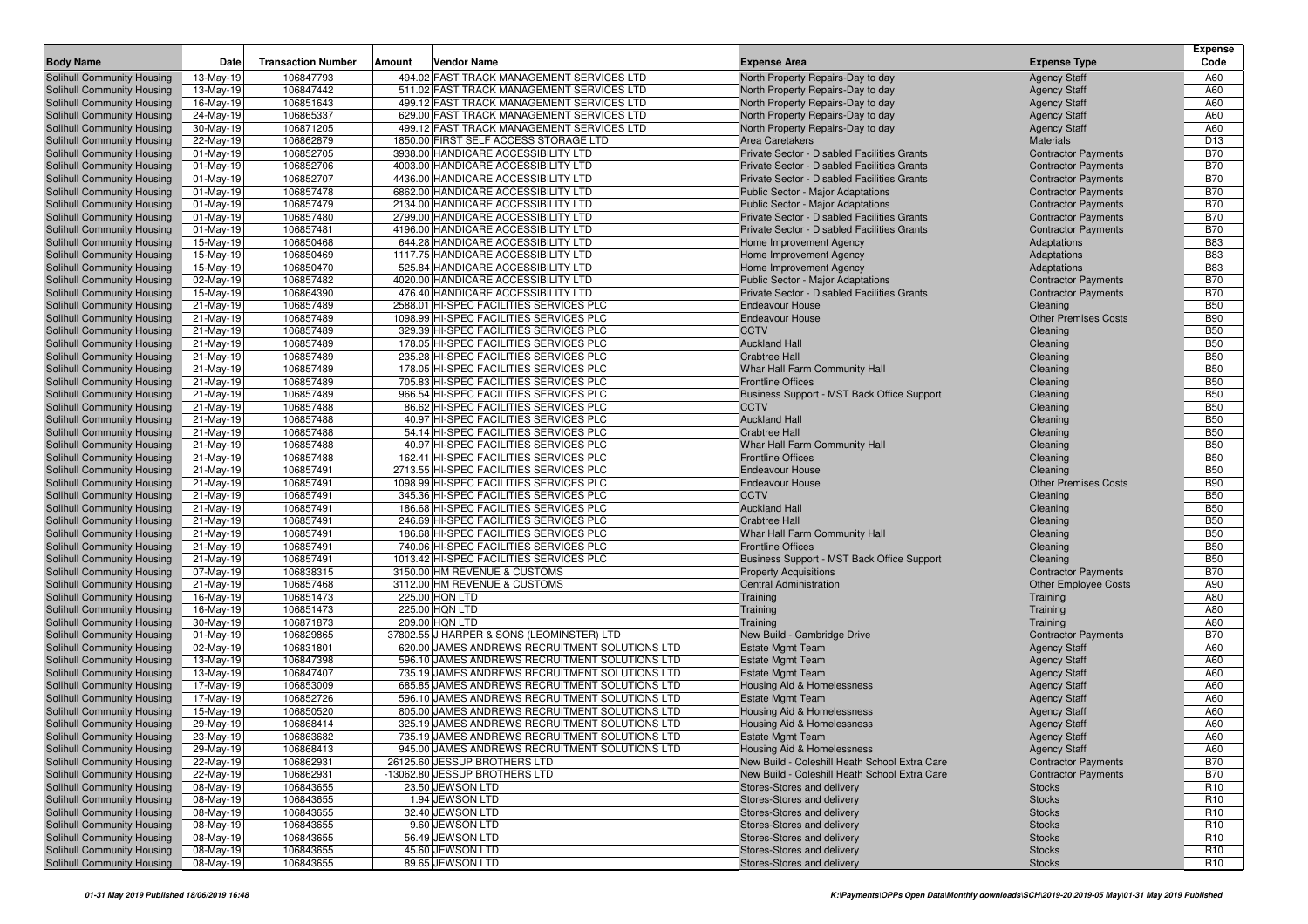| <b>Body Name</b>                                         | Date                   | <b>Transaction Number</b> | Amount | <b>Vendor Name</b>                  | <b>Expense Area</b>                                      | <b>Expense Type</b>            | <b>Expense</b><br>Code             |
|----------------------------------------------------------|------------------------|---------------------------|--------|-------------------------------------|----------------------------------------------------------|--------------------------------|------------------------------------|
| Solihull Community Housing                               | 08-May-19              | 106843655                 |        | 15.00 JEWSON LTD                    | Stores-Stores and delivery                               | <b>Stocks</b>                  | R <sub>10</sub>                    |
| Solihull Community Housing                               | 08-May-19              | 106843655                 |        | 58.82 JEWSON LTD                    | Stores-Stores and delivery                               | <b>Stocks</b>                  | R <sub>10</sub>                    |
| Solihull Community Housing                               | 08-May-19              | 106843655                 |        | 32.60 JEWSON LTD                    | Stores-Stores and delivery                               | <b>Stocks</b>                  | R <sub>10</sub>                    |
| Solihull Community Housing                               | 08-May-19              | 106843655                 |        | 120.00 JEWSON LTD                   | Stores-Stores and delivery                               | <b>Stocks</b>                  | R <sub>10</sub>                    |
| Solihull Community Housing                               | 08-May-19              | 106843655                 |        | 46.20 JEWSON LTD                    | Stores-Stores and delivery                               | <b>Stocks</b>                  | R <sub>10</sub>                    |
| Solihull Community Housing                               | 08-May-19              | 106843655                 |        | 7.00 JEWSON LTD                     | Stores-Stores and delivery                               | <b>Stocks</b>                  | R <sub>10</sub>                    |
| Solihull Community Housing                               | 08-May-19              | 106843655                 |        | 193.90 JEWSON LTD                   | Stores-Stores and delivery                               | <b>Stocks</b>                  | R <sub>10</sub>                    |
| Solihull Community Housing                               | 08-May-19              | 106843655                 |        | 16.00 JEWSON LTD                    | Stores-Stores and delivery                               | <b>Stocks</b>                  | R <sub>10</sub>                    |
| Solihull Community Housing                               | 08-May-19              | 106843655                 |        | 8.40 JEWSON LTD                     | Stores-Stores and delivery                               | <b>Stocks</b>                  | R <sub>10</sub>                    |
| Solihull Community Housing                               | 08-May-19              | 106843655                 |        | 18.24 JEWSON LTD                    | Stores-Stores and delivery                               | <b>Stocks</b>                  | R <sub>10</sub>                    |
| Solihull Community Housing                               | 08-May-19              | 106843655                 |        | 106.50 JEWSON LTD                   | Stores-Stores and delivery                               | <b>Stocks</b>                  | R <sub>10</sub>                    |
| Solihull Community Housing                               | 08-May-19              | 106843655                 |        | 60.00 JEWSON LTD                    | Stores-Stores and delivery                               | <b>Stocks</b>                  | R <sub>10</sub>                    |
| Solihull Community Housing                               | 08-May-19              | 106843655                 |        | 150.50 JEWSON LTD                   | Stores-Stores and delivery                               | <b>Stocks</b>                  | R <sub>10</sub>                    |
| <b>Solihull Community Housing</b>                        | 09-May-19              | 106865479                 |        | 874.22 JEWSON LTD                   | Stores-Stores and delivery                               | <b>Stocks</b>                  | R <sub>10</sub>                    |
| Solihull Community Housing                               | 09-May-19              | 106865480                 |        | 338.70 JEWSON LTD                   | Stores-Stores and delivery                               | <b>Stocks</b>                  | R <sub>10</sub>                    |
| Solihull Community Housing                               | 09-May-19              | 106865480                 |        | 244.20 JEWSON LTD                   | Stores-Stores and delivery                               | <b>Stocks</b>                  | R <sub>10</sub>                    |
| Solihull Community Housing                               | 09-May-19              | 106865480                 |        | 155.90 JEWSON LTD                   | Stores-Stores and delivery                               | <b>Stocks</b>                  | R <sub>10</sub>                    |
| Solihull Community Housing                               | 09-May-19              | 106865480                 |        | 183.20 JEWSON LTD                   | Stores-Stores and delivery                               | <b>Stocks</b>                  | R <sub>10</sub>                    |
| Solihull Community Housing                               | 09-May-19              | 106865481                 |        | 2.10 JEWSON LTD                     | Stores-Stores and delivery                               | <b>Stocks</b>                  | R <sub>10</sub>                    |
| Solihull Community Housing                               | 09-May-19              | 106865481                 |        | 188.65 JEWSON LTD                   | Stores-Stores and delivery                               | <b>Stocks</b>                  | R <sub>10</sub>                    |
| Solihull Community Housing                               | 09-May-19              | 106865481                 |        | 19.90 JEWSON LTD                    | Stores-Stores and delivery                               | <b>Stocks</b>                  | R <sub>10</sub>                    |
| Solihull Community Housing                               | 09-May-19              | 106865481                 |        | 43.00 JEWSON LTD                    | Stores-Stores and delivery                               | <b>Stocks</b>                  | R <sub>10</sub>                    |
| Solihull Community Housing                               | 09-May-19              | 106865481                 |        | 65.00 JEWSON LTD                    | Stores-Stores and delivery                               | <b>Stocks</b>                  | R <sub>10</sub>                    |
| Solihull Community Housing                               | 09-May-19              | 106865481                 |        | 60.90 JEWSON LTD                    | Stores-Stores and delivery                               | <b>Stocks</b>                  | R <sub>10</sub>                    |
| Solihull Community Housing                               | 09-May-19              | 106865481                 |        | 103.35 JEWSON LTD                   | Stores-Stores and delivery                               | <b>Stocks</b>                  | R <sub>10</sub>                    |
| Solihull Community Housing                               | 09-May-19              | 106865481                 |        | 10.50 JEWSON LTD                    | Stores-Stores and delivery                               | <b>Stocks</b>                  | R <sub>10</sub>                    |
| Solihull Community Housing                               | 09-May-19              | 106865481                 |        | 101.25 JEWSON LTD                   | Stores-Stores and delivery                               | <b>Stocks</b>                  | R <sub>10</sub>                    |
| Solihull Community Housing                               | 09-May-19              | 106865481                 |        | 68.68 JEWSON LTD                    | Stores-Stores and delivery                               | <b>Stocks</b>                  | R <sub>10</sub>                    |
| Solihull Community Housing                               | 09-May-19              | 106865481                 |        | 138.00 JEWSON LTD                   | Stores-Stores and delivery                               | <b>Stocks</b>                  | R <sub>10</sub>                    |
| Solihull Community Housing                               | 09-May-19              | 106865481                 |        | 15.30 JEWSON LTD                    | Stores-Stores and delivery                               | <b>Stocks</b>                  | R <sub>10</sub>                    |
| Solihull Community Housing                               | 09-May-19              | 106865481                 |        | 192.60 JEWSON LTD                   | Stores-Stores and delivery                               | <b>Stocks</b>                  | R <sub>10</sub>                    |
| Solihull Community Housing                               | 09-May-19              | 106865481                 |        | 24.40 JEWSON LTD                    | Stores-Stores and delivery                               | <b>Stocks</b>                  | R <sub>10</sub>                    |
| Solihull Community Housing                               | 09-May-19              | 106865481                 |        | 26.95 JEWSON LTD                    | Stores-Stores and delivery                               | <b>Stocks</b>                  | R <sub>10</sub>                    |
| Solihull Community Housing                               | 09-May-19              | 106865481                 |        | 42.35 JEWSON LTD                    | Stores-Stores and delivery                               | <b>Stocks</b>                  | R <sub>10</sub>                    |
| Solihull Community Housing                               | 10-May-19              | 106865485                 |        | 375.20 JEWSON LTD                   | Stores-Stores and delivery                               | <b>Stocks</b>                  | R <sub>10</sub>                    |
| Solihull Community Housing                               | 10-May-19              | 106865485                 |        | 39.81 JEWSON LTD                    | Stores-Stores and delivery                               | <b>Stocks</b>                  | R <sub>10</sub>                    |
| Solihull Community Housing                               | 10-May-19              | 106865485                 |        | 84.00 JEWSON LTD                    | Stores-Stores and delivery                               | <b>Stocks</b>                  | R <sub>10</sub>                    |
| Solihull Community Housing                               | 10-May-19              | 106865485                 |        | 15.00 JEWSON LTD                    | Stores-Stores and delivery                               | <b>Stocks</b>                  | R <sub>10</sub>                    |
| Solihull Community Housing                               | 10-May-19              | 106865487                 |        | 100.00 JEWSON LTD                   | Stores-Stores and delivery                               | <b>Stocks</b>                  | R <sub>10</sub>                    |
| Solihull Community Housing                               | 10-May-19              | 106865487                 |        | 8.00 JEWSON LTD                     | Stores-Stores and delivery                               | <b>Stocks</b>                  | R <sub>10</sub>                    |
| Solihull Community Housing                               | 10-May-19              | 106865487                 |        | 26.20 JEWSON LTD                    | Stores-Stores and delivery                               | <b>Stocks</b>                  | R <sub>10</sub>                    |
| Solihull Community Housing                               | 10-May-19              | 106865487                 |        | 26.90 JEWSON LTD                    | Stores-Stores and delivery                               | <b>Stocks</b>                  | R <sub>10</sub>                    |
| Solihull Community Housing                               | 10-May-19              | 106865487                 |        | 90.05 JEWSON LTD                    | Stores-Stores and delivery                               | <b>Stocks</b>                  | R <sub>10</sub>                    |
| Solihull Community Housing                               | 10-May-19              | 106865487                 |        | 55.60 JEWSON LTD                    | Stores-Stores and delivery                               | <b>Stocks</b>                  | R <sub>10</sub>                    |
| Solihull Community Housing                               | 10-May-19              | 106865487                 |        | 6.40 JEWSON LTD                     | Stores-Stores and delivery                               | <b>Stocks</b>                  | R <sub>10</sub>                    |
| Solihull Community Housing                               | 10-May-19              | 106865487                 |        | 5.90 JEWSON LTD<br>35.20 JEWSON LTD | Stores-Stores and delivery                               | <b>Stocks</b>                  | R <sub>10</sub>                    |
| Solihull Community Housing                               | 10-May-19              | 106865487<br>106865487    |        |                                     | Stores-Stores and delivery<br>Stores-Stores and delivery | <b>Stocks</b>                  | R <sub>10</sub><br>R <sub>10</sub> |
| <b>Solihull Community Housing</b>                        | 10-May-19<br>10-May-19 | 106865487                 |        | 9.50 JEWSON LTD<br>20.70 JEWSON LTD |                                                          | <b>Stocks</b>                  | R <sub>10</sub>                    |
| Solihull Community Housing<br>Solihull Community Housing |                        | 106865487                 |        | 28.26 JEWSON LTD                    | Stores-Stores and delivery                               | <b>Stocks</b>                  | R <sub>10</sub>                    |
|                                                          | 10-May-19              |                           |        | 107.00 JEWSON LTD                   | Stores-Stores and delivery                               | <b>Stocks</b>                  |                                    |
| Solihull Community Housing<br>Solihull Community Housing | 10-May-19<br>10-May-19 | 106865487<br>106865487    |        | 112.70 JEWSON LTD                   | Stores-Stores and delivery<br>Stores-Stores and delivery | <b>Stocks</b>                  | R <sub>10</sub><br>R <sub>10</sub> |
| Solihull Community Housing                               | $10$ -May-19           | 106865487                 |        | 169.30 JEWSON LTD                   | Stores-Stores and delivery                               | <b>Stocks</b><br><b>Stocks</b> | R <sub>10</sub>                    |
| Solihull Community Housing                               |                        | 106865487                 |        | 132.70 JEWSON LTD                   | Stores-Stores and delivery                               |                                | R <sub>10</sub>                    |
| Solihull Community Housing                               | 10-May-19<br>10-May-19 | 106865487                 |        | 293.70 JEWSON LTD                   | Stores-Stores and delivery                               | <b>Stocks</b><br><b>Stocks</b> | R <sub>10</sub>                    |
| Solihull Community Housing                               | 10-May-19              | 106865487                 |        | 54.00 JEWSON LTD                    | Stores-Stores and delivery                               |                                | R <sub>10</sub>                    |
| Solihull Community Housing                               | 10-May-19              | 106865487                 |        | 31.20 JEWSON LTD                    | Stores-Stores and delivery                               | <b>Stocks</b><br><b>Stocks</b> | R <sub>10</sub>                    |
| Solihull Community Housing                               | 10-May-19              | 106865487                 |        | 18.60 JEWSON LTD                    | Stores-Stores and delivery                               | <b>Stocks</b>                  | R <sub>10</sub>                    |
| Solihull Community Housing                               |                        | 106865487                 |        | 46.95 JEWSON LTD                    | Stores-Stores and delivery                               |                                | R <sub>10</sub>                    |
| Solihull Community Housing                               | 10-May-19<br>10-May-19 | 106865487                 |        | 425.00 JEWSON LTD                   | Stores-Stores and delivery                               | <b>Stocks</b><br><b>Stocks</b> | R <sub>10</sub>                    |
| Solihull Community Housing                               | 13-May-19              | 106865491                 |        | 425.95 JEWSON LTD                   | Stores-Stores and delivery                               | <b>Stocks</b>                  | R <sub>10</sub>                    |
| Solihull Community Housing                               | 13-May-19              | 106865493                 |        | 7.98 JEWSON LTD                     | Stores-Stores and delivery                               | <b>Stocks</b>                  | R <sub>10</sub>                    |
| Solihull Community Housing                               | 13-May-19              | 106865493                 |        | 2.50 JEWSON LTD                     | Stores-Stores and delivery                               | <b>Stocks</b>                  | R <sub>10</sub>                    |
|                                                          |                        |                           |        |                                     |                                                          |                                |                                    |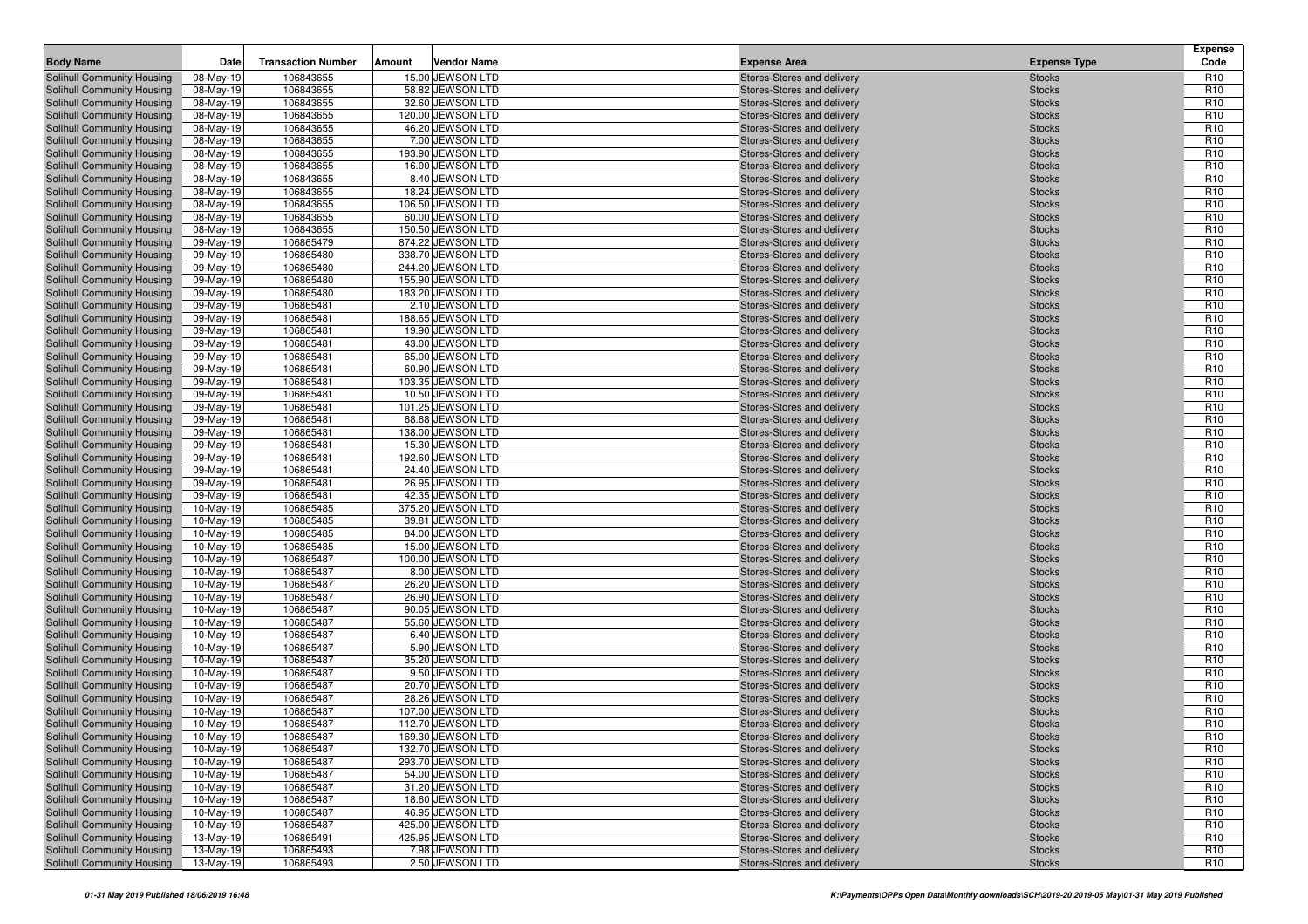| <b>Body Name</b>                                         | Date                   | <b>Transaction Number</b> | Amount | <b>Vendor Name</b>                    | <b>Expense Area</b>                                      | <b>Expense Type</b>            | <b>Expense</b><br>Code             |
|----------------------------------------------------------|------------------------|---------------------------|--------|---------------------------------------|----------------------------------------------------------|--------------------------------|------------------------------------|
| Solihull Community Housing                               | 13-May-19              | 106865493                 |        | 79.26 JEWSON LTD                      | Stores-Stores and delivery                               | <b>Stocks</b>                  | R <sub>10</sub>                    |
| Solihull Community Housing                               | 13-May-19              | 106865493                 |        | 58.40 JEWSON LTD                      | Stores-Stores and delivery                               | <b>Stocks</b>                  | R <sub>10</sub>                    |
| Solihull Community Housing                               | 13-May-19              | 106865493                 |        | 268.95 JEWSON LTD                     | Stores-Stores and delivery                               | <b>Stocks</b>                  | R <sub>10</sub>                    |
| Solihull Community Housing                               | 13-May-19              | 106865493                 |        | 44.91 JEWSON LTD                      | Stores-Stores and delivery                               | <b>Stocks</b>                  | R <sub>10</sub>                    |
| Solihull Community Housing                               | 13-May-19              | 106865493                 |        | 159.76 JEWSON LTD                     | Stores-Stores and delivery                               | <b>Stocks</b>                  | R <sub>10</sub>                    |
| Solihull Community Housing                               | 13-May-19              | 106865493                 |        | 244.28 JEWSON LTD                     | Stores-Stores and delivery                               | <b>Stocks</b>                  | R <sub>10</sub>                    |
| Solihull Community Housing                               | 13-May-19              | 106865493                 |        | 15.60 JEWSON LTD                      | Stores-Stores and delivery                               | <b>Stocks</b>                  | R <sub>10</sub>                    |
| Solihull Community Housing                               | 13-May-19              | 106865493                 |        | 44.36 JEWSON LTD                      | Stores-Stores and delivery                               | <b>Stocks</b>                  | R <sub>10</sub>                    |
| Solihull Community Housing                               | 13-May-19              | 106865493                 |        | 56.50 JEWSON LTD                      | Stores-Stores and delivery                               | <b>Stocks</b>                  | R <sub>10</sub>                    |
| Solihull Community Housing                               | 13-May-19              | 106865494                 |        | 11.60 JEWSON LTD                      | Stores-Stores and delivery                               | <b>Stocks</b>                  | R <sub>10</sub>                    |
| Solihull Community Housing                               | 13-May-19              | 106865494                 |        | 14.90 JEWSON LTD                      | Stores-Stores and delivery                               | <b>Stocks</b>                  | R <sub>10</sub>                    |
| Solihull Community Housing                               | 13-May-19              | 106865494                 |        | 3.60 JEWSON LTD                       | Stores-Stores and delivery                               | <b>Stocks</b>                  | R <sub>10</sub>                    |
| Solihull Community Housing<br>Solihull Community Housing | 13-May-19              | 106865494<br>106865494    |        | 67.80 JEWSON LTD<br>6.12 JEWSON LTD   | Stores-Stores and delivery                               | <b>Stocks</b><br><b>Stocks</b> | R <sub>10</sub><br>R <sub>10</sub> |
| Solihull Community Housing                               | 13-May-19<br>13-May-19 | 106865494                 |        | 45.60 JEWSON LTD                      | Stores-Stores and delivery<br>Stores-Stores and delivery | <b>Stocks</b>                  | R <sub>10</sub>                    |
| Solihull Community Housing                               | 13-May-19              | 106865494                 |        | 93.60 JEWSON LTD                      | Stores-Stores and delivery                               | <b>Stocks</b>                  | R <sub>10</sub>                    |
| Solihull Community Housing                               | 13-May-19              | 106865494                 |        | 37.80 JEWSON LTD                      | Stores-Stores and delivery                               | <b>Stocks</b>                  | R <sub>10</sub>                    |
| Solihull Community Housing                               | 13-May-19              | 106865494                 |        | 31.00 JEWSON LTD                      | Stores-Stores and delivery                               | <b>Stocks</b>                  | R <sub>10</sub>                    |
| Solihull Community Housing                               | 13-May-19              | 106865494                 |        | 216.00 JEWSON LTD                     | Stores-Stores and delivery                               | <b>Stocks</b>                  | R <sub>10</sub>                    |
| Solihull Community Housing                               | 13-May-19              | 106865494                 |        | 8.88 JEWSON LTD                       | Stores-Stores and delivery                               | <b>Stocks</b>                  | R <sub>10</sub>                    |
| Solihull Community Housing                               | 13-May-19              | 106865494                 |        | 17.00 JEWSON LTD                      | Stores-Stores and delivery                               | <b>Stocks</b>                  | R <sub>10</sub>                    |
| Solihull Community Housing                               | 13-May-19              | 106865494                 |        | 222.80 JEWSON LTD                     | Stores-Stores and delivery                               | <b>Stocks</b>                  | R <sub>10</sub>                    |
| Solihull Community Housing                               | 13-May-19              | 106865494                 |        | 70.65 JEWSON LTD                      | Stores-Stores and delivery                               | <b>Stocks</b>                  | R <sub>10</sub>                    |
| Solihull Community Housing                               | 13-May-19              | 106865494                 |        | 62.00 JEWSON LTD                      | Stores-Stores and delivery                               | <b>Stocks</b>                  | R <sub>10</sub>                    |
| Solihull Community Housing                               | 13-May-19              | 106865498                 |        | 140.48 JEWSON LTD                     | Stores-Stores and delivery                               | <b>Stocks</b>                  | R <sub>10</sub>                    |
| Solihull Community Housing                               | 13-May-19              | 106865498                 |        | 197.80 JEWSON LTD                     | Stores-Stores and delivery                               | <b>Stocks</b>                  | R <sub>10</sub>                    |
| Solihull Community Housing                               | 13-May-19              | 106865498                 |        | 243.40 JEWSON LTD                     | Stores-Stores and delivery                               | <b>Stocks</b>                  | R <sub>10</sub>                    |
| Solihull Community Housing                               | 13-May-19              | 106865498                 |        | 205.20 JEWSON LTD                     | Stores-Stores and delivery                               | <b>Stocks</b>                  | R <sub>10</sub>                    |
| Solihull Community Housing                               | 13-May-19              | 106865498                 |        | 152.70 JEWSON LTD                     | Stores-Stores and delivery                               | <b>Stocks</b>                  | R <sub>10</sub>                    |
| Solihull Community Housing                               | 14-May-19              | 106865499                 |        | 440.90 JEWSON LTD                     | Stores-Stores and delivery                               | <b>Stocks</b>                  | R <sub>10</sub>                    |
| Solihull Community Housing                               | 14-May-19              | 106865504                 |        | 635.70 JEWSON LTD                     | Stores-Stores and delivery                               | <b>Stocks</b>                  | R <sub>10</sub>                    |
| Solihull Community Housing                               | 15-May-19              | 106865508                 |        | 49.50 JEWSON LTD                      | Stores-Stores and delivery                               | <b>Stocks</b>                  | R <sub>10</sub>                    |
| Solihull Community Housing                               | 15-May-19              | 106865508                 |        | 65.52 JEWSON LTD                      | Stores-Stores and delivery                               | <b>Stocks</b>                  | R <sub>10</sub>                    |
| Solihull Community Housing                               | 15-May-19              | 106865508                 |        | 74.52 JEWSON LTD                      | Stores-Stores and delivery                               | <b>Stocks</b>                  | R <sub>10</sub><br>R <sub>10</sub> |
| Solihull Community Housing<br>Solihull Community Housing | 15-May-19<br>15-May-19 | 106865508<br>106865508    |        | 33.90 JEWSON LTD<br>64.00 JEWSON LTD  | Stores-Stores and delivery<br>Stores-Stores and delivery | <b>Stocks</b><br><b>Stocks</b> | R <sub>10</sub>                    |
| Solihull Community Housing                               | 15-May-19              | 106865508                 |        | 17.60 JEWSON LTD                      | Stores-Stores and delivery                               | <b>Stocks</b>                  | R <sub>10</sub>                    |
| Solihull Community Housing                               | 15-May-19              | 106865508                 |        | 135.70 JEWSON LTD                     | Stores-Stores and delivery                               | <b>Stocks</b>                  | R <sub>10</sub>                    |
| Solihull Community Housing                               | 15-May-19              | 106865508                 |        | 55.60 JEWSON LTD                      | Stores-Stores and delivery                               | <b>Stocks</b>                  | R <sub>10</sub>                    |
| Solihull Community Housing                               | 15-May-19              | 106865508                 |        | 65.00 JEWSON LTD                      | Stores-Stores and delivery                               | <b>Stocks</b>                  | R <sub>10</sub>                    |
| Solihull Community Housing                               | 15-May-19              | 106865508                 |        | 104.40 JEWSON LTD                     | Stores-Stores and delivery                               | <b>Stocks</b>                  | R <sub>10</sub>                    |
| Solihull Community Housing                               | 15-May-19              | 106865508                 |        | 60.90 JEWSON LTD                      | Stores-Stores and delivery                               | <b>Stocks</b>                  | R <sub>10</sub>                    |
| Solihull Community Housing                               | 15-May-19              | 106865508                 |        | 61.10 JEWSON LTD                      | Stores-Stores and delivery                               | <b>Stocks</b>                  | R <sub>10</sub>                    |
| Solihull Community Housing                               | 15-May-19              | 106865508                 |        | 169.30 JEWSON LTD                     | Stores-Stores and delivery                               | <b>Stocks</b>                  | R <sub>10</sub>                    |
| Solihull Community Housing                               | 15-May-19              | 106865508                 |        | 193.90 JEWSON LTD                     | Stores-Stores and delivery                               | <b>Stocks</b>                  | R <sub>10</sub>                    |
| Solihull Community Housing                               | 15-May-19              | 106865508                 |        | 28.50 JEWSON LTD                      | Stores-Stores and delivery                               | <b>Stocks</b>                  | R <sub>10</sub>                    |
| Solihull Community Housing                               | 15-May-19              | 106865508                 |        | 74.15 JEWSON LTD                      | Stores-Stores and delivery                               | <b>Stocks</b>                  | R <sub>10</sub>                    |
| Solihull Community Housing                               | 15-May-19              | 106865508                 |        | 6.90 JEWSON LTD                       | Stores-Stores and delivery                               | <b>Stocks</b>                  | R <sub>10</sub>                    |
| Solihull Community Housing                               | 15-May-19              | 106865508                 |        | 4.02 JEWSON LTD                       | Stores-Stores and delivery                               | <b>Stocks</b>                  | R <sub>10</sub>                    |
| Solihull Community Housing                               | 15-May-19              | 106865508                 |        | 107.82 JEWSON LTD                     | Stores-Stores and delivery                               | <b>Stocks</b>                  | R <sub>10</sub>                    |
| Solihull Community Housing                               | 15-May-19              | 106865508                 |        | 293.70 JEWSON LTD                     | Stores-Stores and delivery                               | <b>Stocks</b>                  | R <sub>10</sub>                    |
| Solihull Community Housing                               | 15-May-19              | 106865509                 |        | 286.85 JEWSON LTD                     | Stores-Stores and delivery                               | <b>Stocks</b>                  | R <sub>10</sub>                    |
| Solihull Community Housing                               | 15-May-19              | 106865509                 |        | 14.11 JEWSON LTD                      | Stores-Stores and delivery                               | <b>Stocks</b>                  | R <sub>10</sub>                    |
| Solihull Community Housing                               | 15-May-19              | 106865509                 |        | 53.28 JEWSON LTD                      | Stores-Stores and delivery                               | <b>Stocks</b>                  | R <sub>10</sub>                    |
| Solihull Community Housing                               | 15-May-19              | 106865509                 |        | 13.97 JEWSON LTD                      | Stores-Stores and delivery                               | <b>Stocks</b>                  | R <sub>10</sub>                    |
| Solihull Community Housing<br>Solihull Community Housing | 15-May-19<br>16-May-19 | 106865512<br>106865520    |        | 433.40 JEWSON LTD<br>33.70 JEWSON LTD | Stores-Stores and delivery<br>Stores-Stores and delivery | <b>Stocks</b>                  | R <sub>10</sub><br>R <sub>10</sub> |
| Solihull Community Housing                               |                        | 106865520                 |        | 54.80 JEWSON LTD                      | Stores-Stores and delivery                               | <b>Stocks</b><br><b>Stocks</b> | R <sub>10</sub>                    |
| Solihull Community Housing                               | 16-May-19<br>16-May-19 | 106865520                 |        | 9.60 JEWSON LTD                       | Stores-Stores and delivery                               | <b>Stocks</b>                  | R <sub>10</sub>                    |
| Solihull Community Housing                               | 16-May-19              | 106865520                 |        | 23.50 JEWSON LTD                      | Stores-Stores and delivery                               | <b>Stocks</b>                  | R <sub>10</sub>                    |
| Solihull Community Housing                               | 16-May-19              | 106865520                 |        | 41.60 JEWSON LTD                      | Stores-Stores and delivery                               | <b>Stocks</b>                  | R <sub>10</sub>                    |
| Solihull Community Housing                               | 16-May-19              | 106865520                 |        | 14.74 JEWSON LTD                      | Stores-Stores and delivery                               | <b>Stocks</b>                  | R <sub>10</sub>                    |
| Solihull Community Housing                               | 16-May-19              | 106865520                 |        | 94.80 JEWSON LTD                      | Stores-Stores and delivery                               | <b>Stocks</b>                  | R <sub>10</sub>                    |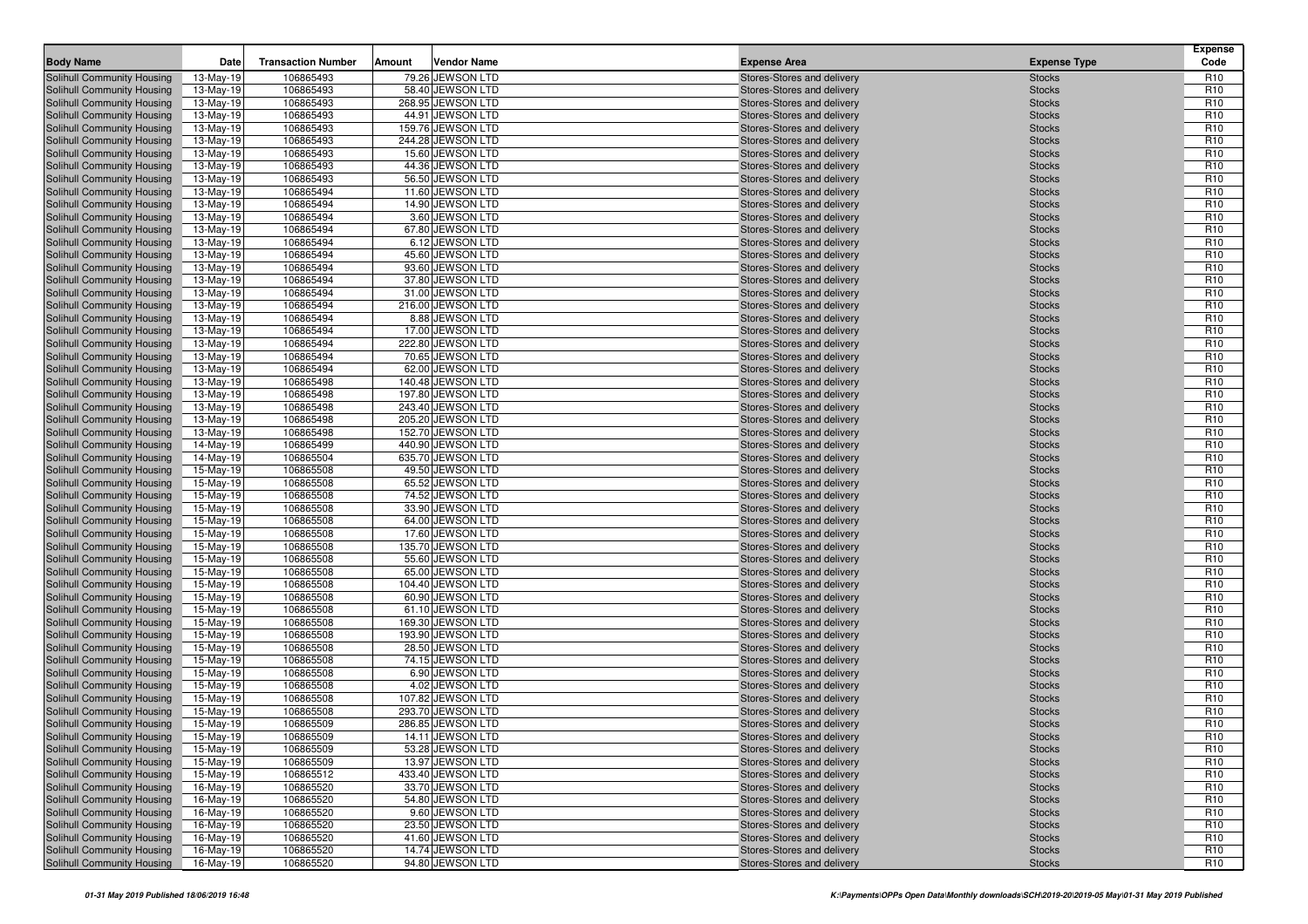| <b>Body Name</b>                                                | Date                   | <b>Transaction Number</b> | Amount | <b>Vendor Name</b>                  | <b>Expense Area</b>                                      | <b>Expense Type</b>            | <b>Expense</b><br>Code             |
|-----------------------------------------------------------------|------------------------|---------------------------|--------|-------------------------------------|----------------------------------------------------------|--------------------------------|------------------------------------|
| Solihull Community Housing                                      | 16-May-19              | 106865520                 |        | 437.40 JEWSON LTD                   | Stores-Stores and delivery                               | <b>Stocks</b>                  | R <sub>10</sub>                    |
| Solihull Community Housing                                      | 16-May-19              | 106865520                 |        | 44.91 JEWSON LTD                    | Stores-Stores and delivery                               | <b>Stocks</b>                  | R <sub>10</sub>                    |
| Solihull Community Housing                                      | 16-May-19              | 106865520                 |        | 246.00 JEWSON LTD                   | Stores-Stores and delivery                               | <b>Stocks</b>                  | R <sub>10</sub>                    |
| Solihull Community Housing                                      | 16-May-19              | 106865520                 |        | 60.00 JEWSON LTD                    | Stores-Stores and delivery                               | <b>Stocks</b>                  | R <sub>10</sub>                    |
| Solihull Community Housing                                      | 16-May-19              | 106865520                 |        | 104.60 JEWSON LTD                   | Stores-Stores and delivery                               | <b>Stocks</b>                  | R <sub>10</sub>                    |
| Solihull Community Housing                                      | 17-May-19              | 106865521                 |        | 531.21 JEWSON LTD                   | Stores-Stores and delivery                               | <b>Stocks</b>                  | R <sub>10</sub>                    |
| Solihull Community Housing                                      | 17-May-19              | 106865523                 |        | 97.00 JEWSON LTD                    | Stores-Stores and delivery                               | <b>Stocks</b>                  | R <sub>10</sub>                    |
| Solihull Community Housing                                      | 17-May-19              | 106865523                 |        | 36.40 JEWSON LTD                    | Stores-Stores and delivery                               | <b>Stocks</b>                  | R <sub>10</sub>                    |
| Solihull Community Housing                                      | 17-May-19              | 106865523                 |        | 7.20 JEWSON LTD                     | Stores-Stores and delivery                               | <b>Stocks</b>                  | R <sub>10</sub>                    |
| <b>Solihull Community Housing</b><br>Solihull Community Housing | 17-May-19              | 106865523<br>106865523    |        | 3.30 JEWSON LTD<br>69.70 JEWSON LTD | Stores-Stores and delivery                               | <b>Stocks</b><br><b>Stocks</b> | R <sub>10</sub><br>R <sub>10</sub> |
| Solihull Community Housing                                      | 17-May-19<br>17-May-19 | 106865523                 |        | 26.80 JEWSON LTD                    | Stores-Stores and delivery<br>Stores-Stores and delivery | <b>Stocks</b>                  | R <sub>10</sub>                    |
| Solihull Community Housing                                      | 17-May-19              | 106865523                 |        | 43.00 JEWSON LTD                    | Stores-Stores and delivery                               | <b>Stocks</b>                  | R <sub>10</sub>                    |
| <b>Solihull Community Housing</b>                               | 17-May-19              | 106865523                 |        | 198.40 JEWSON LTD                   | Stores-Stores and delivery                               | <b>Stocks</b>                  | R <sub>10</sub>                    |
| Solihull Community Housing                                      | 17-May-19              | 106865523                 |        | 260.36 JEWSON LTD                   | Stores-Stores and delivery                               | <b>Stocks</b>                  | R <sub>10</sub>                    |
| Solihull Community Housing                                      | 17-May-19              | 106865523                 |        | 26.20 JEWSON LTD                    | Stores-Stores and delivery                               | <b>Stocks</b>                  | R <sub>10</sub>                    |
| Solihull Community Housing                                      | 17-May-19              | 106865523                 |        | 4.50 JEWSON LTD                     | Stores-Stores and delivery                               | <b>Stocks</b>                  | R <sub>10</sub>                    |
| Solihull Community Housing                                      | 17-May-19              | 106865523                 |        | 45.60 JEWSON LTD                    | Stores-Stores and delivery                               | <b>Stocks</b>                  | R <sub>10</sub>                    |
| Solihull Community Housing                                      | 17-May-19              | 106865523                 |        | 27.95 JEWSON LTD                    | Stores-Stores and delivery                               | <b>Stocks</b>                  | R <sub>10</sub>                    |
| Solihull Community Housing                                      | 17-May-19              | 106865526                 |        | 390.00 JEWSON LTD                   | Stores-Stores and delivery                               | <b>Stocks</b>                  | R <sub>10</sub>                    |
| Solihull Community Housing                                      | 20-May-19              | 106865529                 |        | 500.38 JEWSON LTD                   | Stores-Stores and delivery                               | <b>Stocks</b>                  | R <sub>10</sub>                    |
| Solihull Community Housing                                      | 20-May-19              | 106865532                 |        | 1470.00 JEWSON LTD                  | Stores-Stores and delivery                               | <b>Stocks</b>                  | R <sub>10</sub>                    |
| Solihull Community Housing                                      | 20-May-19              | 106865532                 |        | 741.80 JEWSON LTD                   | Stores-Stores and delivery                               | <b>Stocks</b>                  | R <sub>10</sub>                    |
| Solihull Community Housing                                      | 20-May-19              | 106865532                 |        | 4450.80 JEWSON LTD                  | Stores-Stores and delivery                               | <b>Stocks</b>                  | R <sub>10</sub>                    |
| Solihull Community Housing                                      | 20-May-19              | 106865532                 |        | 90.00 JEWSON LTD                    | Stores-Stores and delivery                               | <b>Stocks</b>                  | R <sub>10</sub>                    |
| Solihull Community Housing                                      | 20-May-19              | 106865532                 |        | 1148.10 JEWSON LTD                  | Stores-Stores and delivery                               | <b>Stocks</b>                  | R <sub>10</sub>                    |
| Solihull Community Housing                                      | 20-May-19              | 106865533                 |        | 16.40 JEWSON LTD                    | Stores-Stores and delivery                               | <b>Stocks</b>                  | R <sub>10</sub>                    |
| Solihull Community Housing                                      | 20-May-19              | 106865533                 |        | 11.40 JEWSON LTD                    | Stores-Stores and delivery                               | <b>Stocks</b>                  | R <sub>10</sub>                    |
| Solihull Community Housing                                      | 20-May-19              | 106865533                 |        | 37.68 JEWSON LTD                    | Stores-Stores and delivery                               | <b>Stocks</b>                  | R <sub>10</sub>                    |
| Solihull Community Housing<br>Solihull Community Housing        | 20-May-19              | 106865533<br>106865533    |        | 3.60 JEWSON LTD<br>12.40 JEWSON LTD | Stores-Stores and delivery<br>Stores-Stores and delivery | <b>Stocks</b><br><b>Stocks</b> | R <sub>10</sub><br>R <sub>10</sub> |
| Solihull Community Housing                                      | 20-May-19<br>20-May-19 | 106865533                 |        | 337.50 JEWSON LTD                   | Stores-Stores and delivery                               | <b>Stocks</b>                  | R <sub>10</sub>                    |
| Solihull Community Housing                                      | 20-May-19              | 106865533                 |        | 90.48 JEWSON LTD                    | Stores-Stores and delivery                               | <b>Stocks</b>                  | R <sub>10</sub>                    |
| Solihull Community Housing                                      | 20-May-19              | 106865533                 |        | 133.50 JEWSON LTD                   | Stores-Stores and delivery                               | <b>Stocks</b>                  | R <sub>10</sub>                    |
| Solihull Community Housing                                      | 20-May-19              | 106865533                 |        | 13.34 JEWSON LTD                    | Stores-Stores and delivery                               | <b>Stocks</b>                  | R <sub>10</sub>                    |
| Solihull Community Housing                                      | 20-May-19              | 106865533                 |        | 192.60 JEWSON LTD                   | Stores-Stores and delivery                               | <b>Stocks</b>                  | R <sub>10</sub>                    |
| Solihull Community Housing                                      | 21-May-19              | 106865535                 |        | 30.20 JEWSON LTD                    | Stores-Stores and delivery                               | <b>Stocks</b>                  | R <sub>10</sub>                    |
| Solihull Community Housing                                      | 21-May-19              | 106865535                 |        | 16.40 JEWSON LTD                    | Stores-Stores and delivery                               | <b>Stocks</b>                  | R <sub>10</sub>                    |
| Solihull Community Housing                                      | 21-May-19              | 106865535                 |        | 88.68 JEWSON LTD                    | Stores-Stores and delivery                               | <b>Stocks</b>                  | R <sub>10</sub>                    |
| Solihull Community Housing                                      | 21-May-19              | 106865535                 |        | 16.97 JEWSON LTD                    | Stores-Stores and delivery                               | <b>Stocks</b>                  | R <sub>10</sub>                    |
| Solihull Community Housing                                      | 21-May-19              | 106865535                 |        | 15.00 JEWSON LTD                    | Stores-Stores and delivery                               | <b>Stocks</b>                  | R <sub>10</sub>                    |
| Solihull Community Housing                                      | 21-May-19              | 106865535                 |        | 5.90 JEWSON LTD                     | Stores-Stores and delivery                               | <b>Stocks</b>                  | R <sub>10</sub>                    |
| Solihull Community Housing                                      | 21-May-19              | 106865535                 |        | 3.80 JEWSON LTD                     | Stores-Stores and delivery                               | <b>Stocks</b>                  | R <sub>10</sub>                    |
| Solihull Community Housing                                      | 21-May-19              | 106865535                 |        | 495.60 JEWSON LTD                   | Stores-Stores and delivery                               | <b>Stocks</b>                  | R <sub>10</sub>                    |
| Solihull Community Housing                                      | 21-May-19              | 106865535                 |        | 243.40 JEWSON LTD                   | Stores-Stores and delivery                               | <b>Stocks</b>                  | R <sub>10</sub>                    |
| Solihull Community Housing                                      | 21-May-19              | 106865535                 |        | 359.50 JEWSON LTD                   | Stores-Stores and delivery                               | <b>Stocks</b>                  | R <sub>10</sub>                    |
| Solihull Community Housing<br>Solihull Community Housing        | 21-May-19<br>21-May-19 | 106865535<br>106865535    |        | 8.00 JEWSON LTD<br>92.89 JEWSON LTD | Stores-Stores and delivery<br>Stores-Stores and delivery | <b>Stocks</b><br><b>Stocks</b> | R <sub>10</sub><br>R <sub>10</sub> |
| Solihull Community Housing                                      | 21-May-19              | 106865535                 |        | 6.00 JEWSON LTD                     | Stores-Stores and delivery                               | <b>Stocks</b>                  | R <sub>10</sub>                    |
| Solihull Community Housing                                      | 21-May-19              | 106865535                 |        | 13.80 JEWSON LTD                    | Stores-Stores and delivery                               | <b>Stocks</b>                  | R <sub>10</sub>                    |
| Solihull Community Housing                                      | 21-May-19              | 106865535                 |        | 129.50 JEWSON LTD                   | Stores-Stores and delivery                               | <b>Stocks</b>                  | R <sub>10</sub>                    |
| Solihull Community Housing                                      | 21-May-19              | 106865535                 |        | 24.00 JEWSON LTD                    | Stores-Stores and delivery                               | <b>Stocks</b>                  | R <sub>10</sub>                    |
| Solihull Community Housing                                      | 21-May-19              | 106865535                 |        | 26.95 JEWSON LTD                    | Stores-Stores and delivery                               | <b>Stocks</b>                  | R <sub>10</sub>                    |
| Solihull Community Housing                                      | 21-May-19              | 106865535                 |        | 256.80 JEWSON LTD                   | Stores-Stores and delivery                               | <b>Stocks</b>                  | R <sub>10</sub>                    |
| Solihull Community Housing                                      | 22-May-19              | 106865539                 |        | 752.22 JEWSON LTD                   | Stores-Stores and delivery                               | <b>Stocks</b>                  | R <sub>10</sub>                    |
| Solihull Community Housing                                      | 22-May-19              | 106865541                 |        | 89.65 JEWSON LTD                    | Stores-Stores and delivery                               | <b>Stocks</b>                  | R <sub>10</sub>                    |
| Solihull Community Housing                                      | 22-May-19              | 106865541                 |        | 19.20 JEWSON LTD                    | Stores-Stores and delivery                               | <b>Stocks</b>                  | R <sub>10</sub>                    |
| Solihull Community Housing                                      | 22-May-19              | 106865541                 |        | 30.00 JEWSON LTD                    | Stores-Stores and delivery                               | <b>Stocks</b>                  | R <sub>10</sub>                    |
| Solihull Community Housing                                      | 22-May-19              | 106865541                 |        | 244.28 JEWSON LTD                   | Stores-Stores and delivery                               | <b>Stocks</b>                  | R <sub>10</sub>                    |
| Solihull Community Housing                                      | 22-May-19              | 106865541                 |        | 8.00 JEWSON LTD                     | Stores-Stores and delivery                               | <b>Stocks</b>                  | R <sub>10</sub>                    |
| Solihull Community Housing                                      | 22-May-19              | 106865541                 |        | 26.10 JEWSON LTD                    | Stores-Stores and delivery                               | <b>Stocks</b>                  | R <sub>10</sub>                    |
| Solihull Community Housing                                      | 22-May-19              | 106865541                 |        | 733.20 JEWSON LTD                   | Stores-Stores and delivery                               | <b>Stocks</b>                  | R <sub>10</sub>                    |
| Solihull Community Housing                                      | 22-May-19              | 106865541                 |        | 204.60 JEWSON LTD                   | Stores-Stores and delivery                               | <b>Stocks</b>                  | R <sub>10</sub>                    |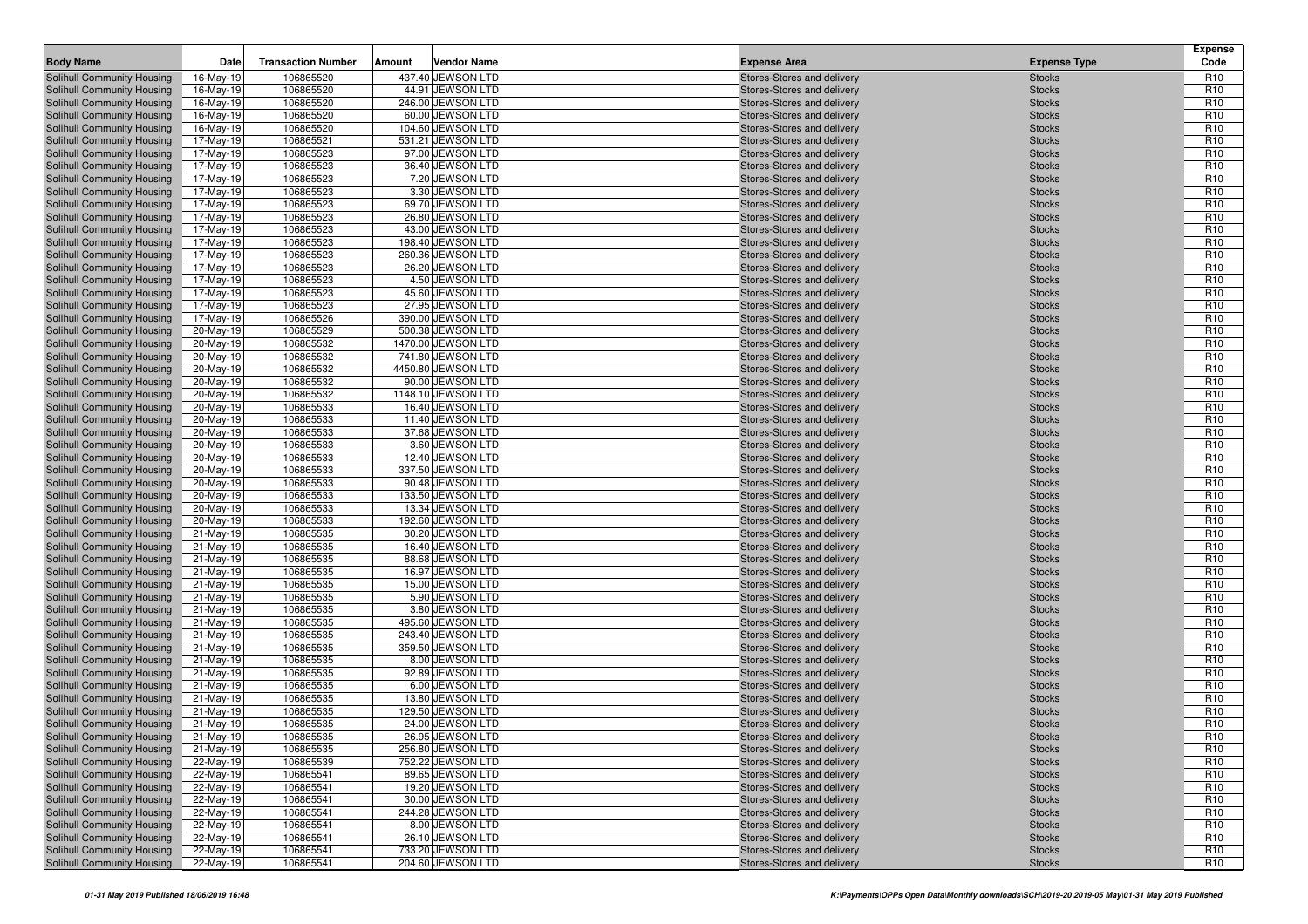| <b>Body Name</b>                                         | Date                   | <b>Transaction Number</b> | Amount | <b>Vendor Name</b>                  | <b>Expense Area</b>                                      | <b>Expense Type</b>            | <b>Expense</b><br>Code             |
|----------------------------------------------------------|------------------------|---------------------------|--------|-------------------------------------|----------------------------------------------------------|--------------------------------|------------------------------------|
| Solihull Community Housing                               | 22-May-19              | 106865541                 |        | 501.00 JEWSON LTD                   | Stores-Stores and delivery                               | <b>Stocks</b>                  | R <sub>10</sub>                    |
| Solihull Community Housing                               | 22-May-19              | 106865541                 |        | 230.00 JEWSON LTD                   | Stores-Stores and delivery                               | <b>Stocks</b>                  | R <sub>10</sub>                    |
| Solihull Community Housing                               | 22-May-19              | 106865541                 |        | 130.50 JEWSON LTD                   | Stores-Stores and delivery                               | <b>Stocks</b>                  | R <sub>10</sub>                    |
| Solihull Community Housing                               | 22-May-19              | 106865541                 |        | 54.00 JEWSON LTD                    | Stores-Stores and delivery                               | <b>Stocks</b>                  | R <sub>10</sub>                    |
| Solihull Community Housing                               | 22-May-19              | 106865541                 |        | 46.95 JEWSON LTD                    | Stores-Stores and delivery                               | <b>Stocks</b>                  | R <sub>10</sub>                    |
| Solihull Community Housing                               | 22-May-19              | 106865541                 |        | 81.40 JEWSON LTD                    | Stores-Stores and delivery                               | <b>Stocks</b>                  | R <sub>10</sub>                    |
| Solihull Community Housing                               | 22-May-19              | 106865542                 |        | 55.60 JEWSON LTD                    | Stores-Stores and delivery                               | <b>Stocks</b>                  | R <sub>10</sub>                    |
| Solihull Community Housing                               | 22-May-19              | 106865542                 |        | 65.00 JEWSON LTD                    | Stores-Stores and delivery                               | <b>Stocks</b>                  | R <sub>10</sub>                    |
| Solihull Community Housing                               | 22-May-19              | 106865542                 |        | 187.80 JEWSON LTD                   | Stores-Stores and delivery                               | <b>Stocks</b>                  | R <sub>10</sub>                    |
| Solihull Community Housing                               | 22-May-19              | 106865542                 |        | 107.00 JEWSON LTD                   | Stores-Stores and delivery                               | <b>Stocks</b>                  | R <sub>10</sub>                    |
| Solihull Community Housing                               | 22-May-19              | 106865542                 |        | 132.70 JEWSON LTD                   | Stores-Stores and delivery                               | <b>Stocks</b>                  | R <sub>10</sub>                    |
| Solihull Community Housing                               | 01-May-19              | 106831725                 |        | 430.93 JEWSON LTD                   | Stores-Stores and delivery                               | <b>Stocks</b>                  | R <sub>10</sub>                    |
| Solihull Community Housing                               | 01-May-19              | 106831726                 |        | 580.52 JEWSON LTD                   | Stores-Stores and delivery                               | <b>Stocks</b>                  | R <sub>10</sub>                    |
| <b>Solihull Community Housing</b>                        | 01-May-19              | 106831732                 |        | 69.60 JEWSON LTD                    | Stores-Stores and delivery                               | <b>Stocks</b>                  | R <sub>10</sub>                    |
| Solihull Community Housing                               | $01$ -May-19           | 106831732                 |        | 1.88 JEWSON LTD                     | Stores-Stores and delivery                               | <b>Stocks</b>                  | R <sub>10</sub>                    |
| Solihull Community Housing                               | 01-May-19              | 106831732                 |        | 277.20 JEWSON LTD                   | Stores-Stores and delivery                               | <b>Stocks</b>                  | R <sub>10</sub>                    |
| Solihull Community Housing                               | 01-May-19              | 106831732                 |        | 299.22 JEWSON LTD                   | Stores-Stores and delivery                               | <b>Stocks</b>                  | R <sub>10</sub>                    |
| Solihull Community Housing                               | 01-May-19              | 106831732                 |        | 86.00 JEWSON LTD                    | Stores-Stores and delivery                               | <b>Stocks</b>                  | R <sub>10</sub>                    |
| Solihull Community Housing                               | 01-May-19              | 106831732                 |        | 208.80 JEWSON LTD                   | Stores-Stores and delivery                               | <b>Stocks</b>                  | R <sub>10</sub>                    |
| Solihull Community Housing                               | 01-May-19              | 106831732                 |        | 135.30 JEWSON LTD                   | Stores-Stores and delivery                               | <b>Stocks</b>                  | R <sub>10</sub>                    |
| Solihull Community Housing                               | 01-May-19              | 106831732                 |        | 13.90 JEWSON LTD                    | Stores-Stores and delivery                               | <b>Stocks</b>                  | R <sub>10</sub>                    |
| Solihull Community Housing<br>Solihull Community Housing | 01-May-19<br>01-May-19 | 106831732<br>106831732    |        | 7.60 JEWSON LTD<br>33.68 JEWSON LTD | Stores-Stores and delivery<br>Stores-Stores and delivery | <b>Stocks</b><br><b>Stocks</b> | R <sub>10</sub><br>R <sub>10</sub> |
| Solihull Community Housing                               | 01-May-19              | 106831732                 |        | 214.00 JEWSON LTD                   | Stores-Stores and delivery                               | <b>Stocks</b>                  | R <sub>10</sub>                    |
| Solihull Community Housing                               | 01-May-19              | 106831732                 |        | 849.60 JEWSON LTD                   | Stores-Stores and delivery                               | <b>Stocks</b>                  | R <sub>10</sub>                    |
| Solihull Community Housing                               | $01$ -May-19           | 106831732                 |        | 147.80 JEWSON LTD                   | Stores-Stores and delivery                               | <b>Stocks</b>                  | R <sub>10</sub>                    |
| Solihull Community Housing                               | 01-May-19              | 106831732                 |        | 62.90 JEWSON LTD                    | Stores-Stores and delivery                               | <b>Stocks</b>                  | R <sub>10</sub>                    |
| Solihull Community Housing                               | 01-May-19              | 106831732                 |        | 80.80 JEWSON LTD                    | Stores-Stores and delivery                               | <b>Stocks</b>                  | R <sub>10</sub>                    |
| Solihull Community Housing                               | 01-May-19              | 106831734                 |        | 95.16 JEWSON LTD                    | Stores-Stores and delivery                               | <b>Stocks</b>                  | R <sub>10</sub>                    |
| Solihull Community Housing                               | 01-May-19              | 106831734                 |        | 70.80 JEWSON LTD                    | Stores-Stores and delivery                               | <b>Stocks</b>                  | R <sub>10</sub>                    |
| Solihull Community Housing                               | 01-May-19              | 106831734                 |        | 187.60 JEWSON LTD                   | Stores-Stores and delivery                               | <b>Stocks</b>                  | R <sub>10</sub>                    |
| Solihull Community Housing                               | 01-May-19              | 106831734                 |        | 46.86 JEWSON LTD                    | Stores-Stores and delivery                               | <b>Stocks</b>                  | R <sub>10</sub>                    |
| Solihull Community Housing                               | 01-May-19              | 106831734                 |        | 88.45 JEWSON LTD                    | Stores-Stores and delivery                               | <b>Stocks</b>                  | R <sub>10</sub>                    |
| Solihull Community Housing                               | 01-May-19              | 106831734                 |        | 390.00 JEWSON LTD                   | Stores-Stores and delivery                               | <b>Stocks</b>                  | R <sub>10</sub>                    |
| Solihull Community Housing                               | $01$ -May-19           | 106831734                 |        | 30.00 JEWSON LTD                    | Stores-Stores and delivery                               | <b>Stocks</b>                  | R <sub>10</sub>                    |
| Solihull Community Housing                               | 01-May-19              | 106831734                 |        | 193.90 JEWSON LTD                   | Stores-Stores and delivery                               | <b>Stocks</b>                  | R <sub>10</sub>                    |
| Solihull Community Housing                               | 01-May-19              | 106831734                 |        | 14.45 JEWSON LTD                    | Stores-Stores and delivery                               | <b>Stocks</b>                  | R <sub>10</sub>                    |
| Solihull Community Housing                               | 01-May-19              | 106831735                 |        | 279.00 JEWSON LTD                   | Stores-Stores and delivery                               | <b>Stocks</b>                  | R <sub>10</sub>                    |
| Solihull Community Housing                               | 01-May-19              | 106831738                 |        | 8.10 JEWSON LTD                     | Stores-Stores and delivery                               | <b>Stocks</b>                  | R <sub>10</sub>                    |
| Solihull Community Housing                               | $01$ -May-19           | 106831738                 |        | 16.40 JEWSON LTD                    | Stores-Stores and delivery                               | <b>Stocks</b>                  | R <sub>10</sub>                    |
| Solihull Community Housing                               | 01-May-19              | 106831738                 |        | 9.80 JEWSON LTD                     | Stores-Stores and delivery                               | <b>Stocks</b>                  | R <sub>10</sub>                    |
| Solihull Community Housing                               | 01-May-19              | 106831738                 |        | 70.85 JEWSON LTD                    | Stores-Stores and delivery                               | <b>Stocks</b>                  | R <sub>10</sub>                    |
| Solihull Community Housing                               | 01-May-19              | 106831738                 |        | 227.60 JEWSON LTD                   | Stores-Stores and delivery                               | <b>Stocks</b>                  | R <sub>10</sub>                    |
| Solihull Community Housing                               | 01-May-19              | 106831738                 |        | 47.10 JEWSON LTD                    | Stores-Stores and delivery                               | <b>Stocks</b>                  | R <sub>10</sub>                    |
| Solihull Community Housing                               | 01-May-19              | 106831738                 |        | 45.60 JEWSON LTD                    | Stores-Stores and delivery                               | <b>Stocks</b>                  | R <sub>10</sub>                    |
| Solihull Community Housing                               | 01-May-19              | 106831738                 |        | 425.00 JEWSON LTD                   | Stores-Stores and delivery                               | <b>Stocks</b>                  | R <sub>10</sub>                    |
| Solihull Community Housing                               | 01-May-19              | 106831740                 |        | 38.40 JEWSON LTD                    | Stores-Stores and delivery                               | <b>Stocks</b>                  | R <sub>10</sub>                    |
| Solihull Community Housing                               | 01-May-19              | 106831740                 |        | 30.20 JEWSON LTD                    | Stores-Stores and delivery                               | <b>Stocks</b>                  | R <sub>10</sub>                    |
| Solihull Community Housing                               | 01-May-19              | 106831740                 |        | 16.20 JEWSON LTD                    | Stores-Stores and delivery                               | <b>Stocks</b>                  | R <sub>10</sub>                    |
| Solihull Community Housing                               | 01-May-19              | 106831740                 |        | 32.00 JEWSON LTD                    | Stores-Stores and delivery                               | <b>Stocks</b>                  | R <sub>10</sub>                    |
| Solihull Community Housing                               | $01$ -May-19           | 106831740                 |        | 278.10 JEWSON LTD                   | Stores-Stores and delivery                               | <b>Stocks</b>                  | R <sub>10</sub>                    |
| Solihull Community Housing                               | 01-May-19              | 106831740                 |        | 32.40 JEWSON LTD                    | Stores-Stores and delivery                               | <b>Stocks</b>                  | R <sub>10</sub>                    |
| Solihull Community Housing                               | $01-May-19$            | 106831740                 |        | 31.00 JEWSON LTD                    | Stores-Stores and delivery                               | <b>Stocks</b>                  | R <sub>10</sub>                    |
| Solihull Community Housing                               | 01-May-19              | 106831740                 |        | 8.00 JEWSON LTD                     | Stores-Stores and delivery                               | <b>Stocks</b>                  | R <sub>10</sub>                    |
| Solihull Community Housing                               | 01-May-19              | 106831740                 |        | 13.70 JEWSON LTD                    | Stores-Stores and delivery                               | <b>Stocks</b>                  | R <sub>10</sub>                    |
| Solihull Community Housing<br>Solihull Community Housing | 01-May-19<br>01-May-19 | 106831740<br>106831740    |        | 26.20 JEWSON LTD<br>9.60 JEWSON LTD | Stores-Stores and delivery<br>Stores-Stores and delivery | <b>Stocks</b><br><b>Stocks</b> | R <sub>10</sub><br>R <sub>10</sub> |
| Solihull Community Housing                               | 01-May-19              | 106831740                 |        | 437.40 JEWSON LTD                   | Stores-Stores and delivery                               | <b>Stocks</b>                  | R <sub>10</sub>                    |
| Solihull Community Housing                               | 01-May-19              | 106831740                 |        | 14.80 JEWSON LTD                    | Stores-Stores and delivery                               | <b>Stocks</b>                  | R <sub>10</sub>                    |
| Solihull Community Housing                               | 01-May-19              | 106831740                 |        | 3.60 JEWSON LTD                     | Stores-Stores and delivery                               | <b>Stocks</b>                  | R <sub>10</sub>                    |
| Solihull Community Housing                               | 01-May-19              | 106831740                 |        | 87.30 JEWSON LTD                    | Stores-Stores and delivery                               | <b>Stocks</b>                  | R <sub>10</sub>                    |
| Solihull Community Housing                               | 01-May-19              | 106831740                 |        | 55.60 JEWSON LTD                    | Stores-Stores and delivery                               | <b>Stocks</b>                  | R <sub>10</sub>                    |
| Solihull Community Housing                               | 01-May-19              | 106831740                 |        | 246.00 JEWSON LTD                   | Stores-Stores and delivery                               | <b>Stocks</b>                  | R <sub>10</sub>                    |
|                                                          |                        |                           |        |                                     |                                                          |                                |                                    |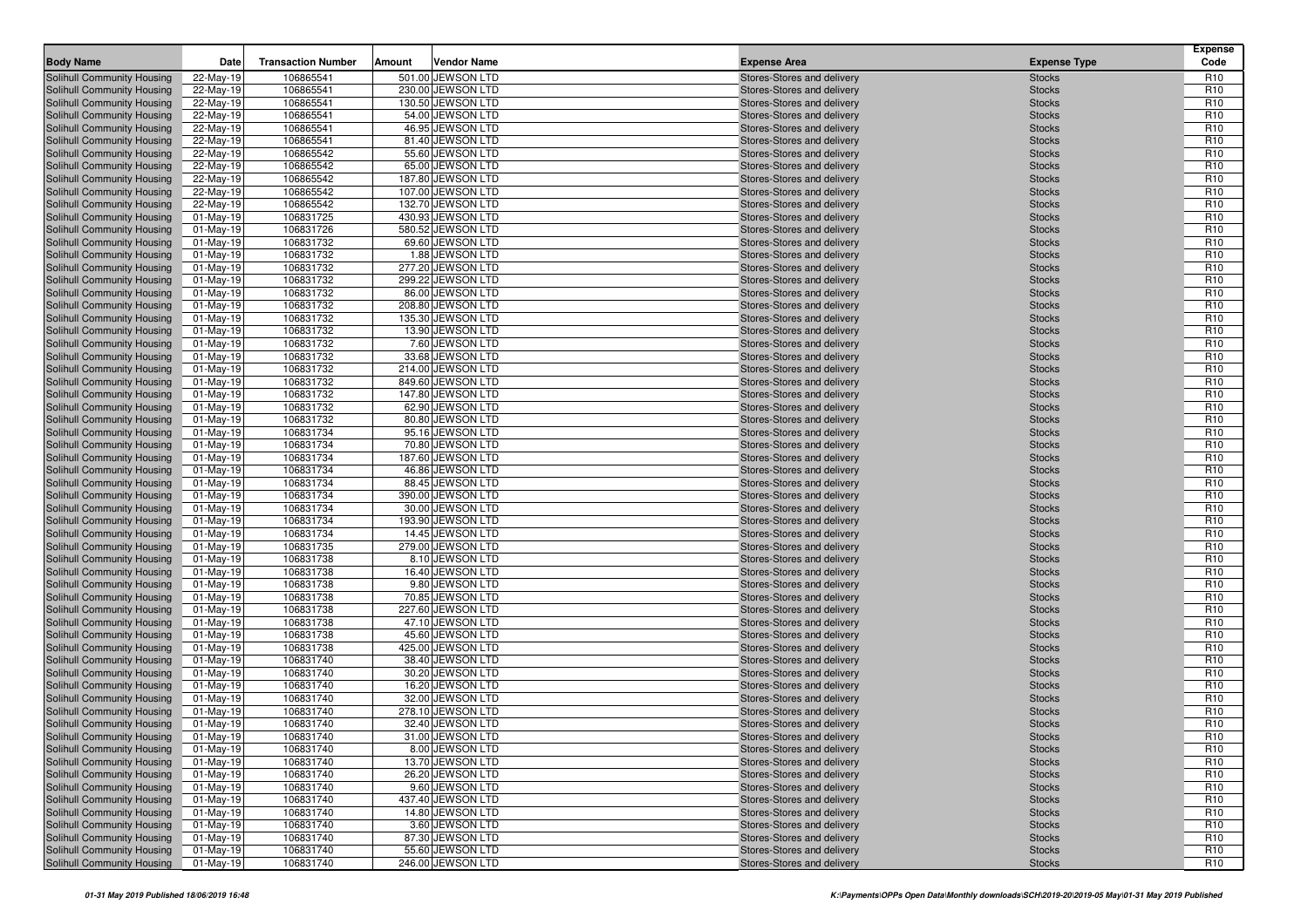| <b>Body Name</b>                                         | Date                   | <b>Transaction Number</b> | Amount | Vendor Name                                    |                                                                            | <b>Expense Area</b>                                             | <b>Expense Type</b>                                            | <b>Expense</b><br>Code             |
|----------------------------------------------------------|------------------------|---------------------------|--------|------------------------------------------------|----------------------------------------------------------------------------|-----------------------------------------------------------------|----------------------------------------------------------------|------------------------------------|
| Solihull Community Housing                               | $01-May-19$            | 106831740                 |        | 28.20 JEWSON LTD                               |                                                                            | Stores-Stores and delivery                                      | <b>Stocks</b>                                                  | R <sub>10</sub>                    |
| Solihull Community Housing                               | $01$ -May-19           | 106831740                 |        | 102.00 JEWSON LTD                              |                                                                            | Stores-Stores and delivery                                      | <b>Stocks</b>                                                  | R <sub>10</sub>                    |
| Solihull Community Housing                               | $01-May-19$            | 106831740                 |        | 222.40 JEWSON LTD                              |                                                                            | Stores-Stores and delivery                                      | <b>Stocks</b>                                                  | R <sub>10</sub>                    |
| Solihull Community Housing                               | $01-May-19$            | 106831740                 |        | 103.20 JEWSON LTD                              |                                                                            | Stores-Stores and delivery                                      | <b>Stocks</b>                                                  | R <sub>10</sub>                    |
| Solihull Community Housing                               | 01-May-19              | 106831740                 |        | 103.20 JEWSON LTD                              |                                                                            | Stores-Stores and delivery                                      | <b>Stocks</b>                                                  | R <sub>10</sub>                    |
| Solihull Community Housing                               | 01-May-19              | 106831740                 |        | 311.40 JEWSON LTD                              |                                                                            | Stores-Stores and delivery                                      | <b>Stocks</b>                                                  | R <sub>10</sub>                    |
| Solihull Community Housing                               | $01-May-19$            | 106831740                 |        | 138.00 JEWSON LTD                              |                                                                            | Stores-Stores and delivery                                      | <b>Stocks</b>                                                  | R <sub>10</sub>                    |
| Solihull Community Housing                               | 01-May-19              | 106831740                 |        | 1950.00 JEWSON LTD                             |                                                                            | Stores-Stores and delivery                                      | <b>Stocks</b>                                                  | R <sub>10</sub>                    |
| Solihull Community Housing                               | $01-May-19$            | 106831740                 |        | 192.60 JEWSON LTD                              |                                                                            | Stores-Stores and delivery                                      | <b>Stocks</b>                                                  | R <sub>10</sub>                    |
| Solihull Community Housing                               | 01-May-19              | 106831740                 |        | 83.44 JEWSON LTD                               |                                                                            | Stores-Stores and delivery                                      | <b>Stocks</b>                                                  | R <sub>10</sub>                    |
| Solihull Community Housing                               | $01-May-19$            | 106831740                 |        | 1.60 JEWSON LTD                                |                                                                            | Stores-Stores and delivery                                      | <b>Stocks</b>                                                  | R <sub>10</sub>                    |
| Solihull Community Housing                               | 01-May-19              | 106831740                 |        | 196.86 JEWSON LTD                              |                                                                            | Stores-Stores and delivery                                      | <b>Stocks</b>                                                  | R <sub>10</sub>                    |
| Solihull Community Housing                               | $01$ -May-19           | 106831740                 |        | 129.50 JEWSON LTD                              |                                                                            | Stores-Stores and delivery                                      | <b>Stocks</b>                                                  | R <sub>10</sub>                    |
| Solihull Community Housing                               | 07-May-19              | 106843660                 |        | 684.87 JEWSON LTD                              |                                                                            | Stores-Stores and delivery                                      | <b>Stocks</b>                                                  | R <sub>10</sub><br>R <sub>10</sub> |
| Solihull Community Housing                               | 07-May-19<br>07-May-19 | 106843661<br>106843661    |        | 92.76 JEWSON LTD<br>437.70 JEWSON LTD          |                                                                            | Stores-Stores and delivery<br>Stores-Stores and delivery        | <b>Stocks</b><br><b>Stocks</b>                                 | R <sub>10</sub>                    |
| Solihull Community Housing<br>Solihull Community Housing | 07-May-19              | 106843661                 |        | 3.60 JEWSON LTD                                |                                                                            | Stores-Stores and delivery                                      | <b>Stocks</b>                                                  | R <sub>10</sub>                    |
| Solihull Community Housing                               | 07-May-19              | 106843661                 |        | 494.30 JEWSON LTD                              |                                                                            | Stores-Stores and delivery                                      | <b>Stocks</b>                                                  | R <sub>10</sub>                    |
| Solihull Community Housing                               | 07-May-19              | 106843661                 |        | 4.76 JEWSON LTD                                |                                                                            | Stores-Stores and delivery                                      | <b>Stocks</b>                                                  | R <sub>10</sub>                    |
| Solihull Community Housing                               | 07-May-19              | 106843661                 |        | 6.20 JEWSON LTD                                |                                                                            | Stores-Stores and delivery                                      | <b>Stocks</b>                                                  | R <sub>10</sub>                    |
| Solihull Community Housing                               | 07-May-19              | 106843661                 |        | 367.30 JEWSON LTD                              |                                                                            | Stores-Stores and delivery                                      | <b>Stocks</b>                                                  | R <sub>10</sub>                    |
| Solihull Community Housing                               | 07-May-19              | 106843661                 |        | 6.95 JEWSON LTD                                |                                                                            | Stores-Stores and delivery                                      | <b>Stocks</b>                                                  | R <sub>10</sub>                    |
| Solihull Community Housing                               | 07-May-19              | 106843661                 |        | 88.00 JEWSON LTD                               |                                                                            | Stores-Stores and delivery                                      | <b>Stocks</b>                                                  | R <sub>10</sub>                    |
| Solihull Community Housing                               | 07-May-19              | 106843661                 |        | 733.20 JEWSON LTD                              |                                                                            | Stores-Stores and delivery                                      | <b>Stocks</b>                                                  | R <sub>10</sub>                    |
| Solihull Community Housing                               | 07-May-19              | 106843661                 |        | 32.28 JEWSON LTD                               |                                                                            | Stores-Stores and delivery                                      | <b>Stocks</b>                                                  | R <sub>10</sub>                    |
| Solihull Community Housing                               | 07-May-19              | 106843661                 |        | 62.10 JEWSON LTD                               |                                                                            | Stores-Stores and delivery                                      | <b>Stocks</b>                                                  | R <sub>10</sub>                    |
| Solihull Community Housing                               | 07-May-19              | 106843661                 |        | 205.20 JEWSON LTD                              |                                                                            | Stores-Stores and delivery                                      | <b>Stocks</b>                                                  | R <sub>10</sub>                    |
| Solihull Community Housing                               | 07-May-19              | 106843661                 |        | 38.10 JEWSON LTD                               |                                                                            | Stores-Stores and delivery                                      | <b>Stocks</b>                                                  | R <sub>10</sub>                    |
| Solihull Community Housing                               | 07-May-19              | 106843661                 |        | 68.60 JEWSON LTD                               |                                                                            | Stores-Stores and delivery                                      | <b>Stocks</b>                                                  | R <sub>10</sub>                    |
| Solihull Community Housing                               | 08-May-19              | 106843665                 |        | 390.00 JEWSON LTD                              |                                                                            | Stores-Stores and delivery                                      | <b>Stocks</b>                                                  | R <sub>10</sub>                    |
| Solihull Community Housing                               | 08-May-19              | 106843666                 |        | 489.15 JEWSON LTD                              |                                                                            | Stores-Stores and delivery                                      | <b>Stocks</b>                                                  | R <sub>10</sub>                    |
| Solihull Community Housing                               | 08-May-19              | 106843667                 |        | 609.14 JEWSON LTD                              |                                                                            | Stores-Stores and delivery                                      | <b>Stocks</b>                                                  | R <sub>10</sub>                    |
| Solihull Community Housing                               | 01-May-19              | 106831741                 |        | 382.80 JEWSON LTD<br>577.53 JLA TOTAL CARE LTD |                                                                            | Stores-Stores and delivery                                      | <b>Stocks</b>                                                  | R <sub>10</sub><br>D <sub>18</sub> |
| Solihull Community Housing<br>Solihull Community Housing | 16-May-19<br>16-May-19 | 106851358<br>106851358    |        | 575.86 JLA TOTAL CARE LTD                      |                                                                            | <b>Laundry Service</b><br><b>Laundry Service</b>                | <b>Equipment Rental/Lease</b><br><b>Equipment Rental/Lease</b> | D <sub>18</sub>                    |
| Solihull Community Housing                               | 16-May-19              | 106851358                 |        | 577.53 JLA TOTAL CARE LTD                      |                                                                            | <b>Laundry Service</b>                                          | <b>Equipment Rental/Lease</b>                                  | D <sub>18</sub>                    |
| Solihull Community Housing                               | 16-May-19              | 106851358                 |        | 575.86 JLA TOTAL CARE LTD                      |                                                                            | <b>Laundry Service</b>                                          | <b>Equipment Rental/Lease</b>                                  | D <sub>18</sub>                    |
| Solihull Community Housing                               | 16-May-19              | 106851358                 |        | 577.53 JLA TOTAL CARE LTD                      |                                                                            | <b>Laundry Service</b>                                          | <b>Equipment Rental/Lease</b>                                  | D <sub>18</sub>                    |
| Solihull Community Housing                               | $01$ -May-19           | 106829857                 |        | 777.21 KARTER THOMAS LTD                       |                                                                            | <b>Estate Mgmt Team</b>                                         | <b>Agency Staff</b>                                            | A60                                |
| Solihull Community Housing                               | 14-May-19              | 106848094                 |        | 643.23 KARTER THOMAS LTD                       |                                                                            | <b>Estate Mgmt Team</b>                                         | <b>Agency Staff</b>                                            | A60                                |
| Solihull Community Housing                               | 16-May-19              | 106851364                 |        | 129.91 KARTER THOMAS LTD                       |                                                                            | <b>Estate Mgmt Team</b>                                         | <b>Agency Staff</b>                                            | A60                                |
| Solihull Community Housing                               | 16-May-19              | 106851364                 |        | 622.23 KARTER THOMAS LTD                       |                                                                            | <b>Estate Mgmt Team</b>                                         | <b>Agency Staff</b>                                            | A60                                |
| Solihull Community Housing                               | 28-May-19              | 106867520                 |        | 3174.90 KATE & CO                              |                                                                            | Business Support - MST Back Office Support                      | <b>Agency Staff</b>                                            | A60                                |
| Solihull Community Housing                               | 28-May-19              | 106867508                 |        | 3675.00 KEYAPPS LTD                            |                                                                            | <b>IT Strategy</b>                                              | <b>ICT General</b>                                             | D30                                |
| Solihull Community Housing                               | 15-May-19              | 106850566                 |        | 2850.00 KIRONA SOLUTIONS LIMITED               |                                                                            | <b>IT Strategy</b>                                              | <b>ICT General</b>                                             | D30                                |
| Solihull Community Housing                               | 01-May-19              | 106831825                 |        |                                                | 420.00 L&M DOMESTIC SCAFFOLDING LTD                                        | North Property Repairs-Day to day                               | <b>External Structures</b>                                     | <b>B33</b>                         |
| Solihull Community Housing                               | $01-May-19$            | 106831826                 |        |                                                | 420.00 L&M DOMESTIC SCAFFOLDING LTD                                        | North Property Repairs-Day to day                               | <b>External Structures</b>                                     | <b>B33</b>                         |
| Solihull Community Housing                               | 01-May-19              | 106831827                 |        |                                                | 420.00 L&M DOMESTIC SCAFFOLDING LTD                                        | North Property Repairs-Day to day                               | <b>External Structures</b>                                     | <b>B33</b>                         |
| Solihull Community Housing                               | 01-May-19              | 106831828                 |        |                                                | 420.00 L&M DOMESTIC SCAFFOLDING LTD                                        | North Property Repairs-Day to day                               | <b>External Structures</b><br><b>External Structures</b>       | <b>B33</b><br><b>B33</b>           |
| Solihull Community Housing<br>Solihull Community Housing | $01-May-19$            | 106831829<br>106831830    |        |                                                | 770.00 L&M DOMESTIC SCAFFOLDING LTD<br>420.00 L&M DOMESTIC SCAFFOLDING LTD | North Property Repairs-Day to day                               | <b>External Structures</b>                                     | <b>B33</b>                         |
| <b>Solihull Community Housing</b>                        | 01-May-19<br>07-May-19 | 106837666                 |        | 1940.90 LEGRAND                                |                                                                            | North Property Repairs-Day to day<br>Safe and Sound Operational | <b>Equipment Rental/Lease</b>                                  | D <sub>18</sub>                    |
| Solihull Community Housing                               | 31-May-19              | 106874198                 |        | 23505.77 LEX AUTOLEASE LIMITED                 |                                                                            | Client - Fleet Management                                       | Vehicle Hire                                                   | C30                                |
| Solihull Community Housing                               | 22-May-19              | 106862876                 |        | 256.67 LEX AUTOLEASE LIMITED                   |                                                                            | Client - Fleet Management                                       | <b>Other Transport Costs</b>                                   | C90                                |
| Solihull Community Housing                               | 31-May-19              | 106872291                 |        | 8851.00 LIBERATA UK LIMITED                    |                                                                            | Income Collection Team                                          | Court Fees                                                     | D <sub>54</sub>                    |
| Solihull Community Housing                               | 31-May-19              | 106872292                 |        | 7309.00 LIBERATA UK LIMITED                    |                                                                            | <b>Income Collection Team</b>                                   | Court Fees                                                     | D <sub>54</sub>                    |
| Solihull Community Housing                               | 01-May-19              | 106852586                 |        |                                                | 427.55 LIFT & ENGINEERING SERVICES                                         | <b>Mechanical &amp; Electrical</b>                              | <b>Utility Related Works</b>                                   | <b>B34</b>                         |
| Solihull Community Housing                               | 01-May-19              | 106852587                 |        |                                                | 41355.87 LIFT & ENGINEERING SERVICES                                       | Lift Refurbishment                                              | <b>Contractor Payments</b>                                     | <b>B70</b>                         |
| Solihull Community Housing                               | 01-May-19              | 106852588                 |        |                                                | 4269.00 LIFT & ENGINEERING SERVICES                                        | <b>Mechanical &amp; Electrical</b>                              | <b>Utility Related Works</b>                                   | <b>B34</b>                         |
| Solihull Community Housing                               | 01-May-19              | 106852589                 |        |                                                | 254.98 LIFT & ENGINEERING SERVICES                                         | <b>Mechanical &amp; Electrical</b>                              | <b>Utility Related Works</b>                                   | <b>B34</b>                         |
| Solihull Community Housing                               | 01-May-19              | 106852590                 |        |                                                | 445.55 LIFT & ENGINEERING SERVICES                                         | <b>Mechanical &amp; Electrical</b>                              | <b>Utility Related Works</b>                                   | <b>B34</b>                         |
| Solihull Community Housing                               | 01-May-19              | 106852591                 |        |                                                | 254.98 LIFT & ENGINEERING SERVICES                                         | <b>Mechanical &amp; Electrical</b>                              | <b>Utility Related Works</b>                                   | <b>B34</b>                         |
| <b>Solihull Community Housing</b>                        | 01-May-19              | 106852592                 |        |                                                | 254.98 LIFT & ENGINEERING SERVICES                                         | <b>Mechanical &amp; Electrical</b>                              | <b>Utility Related Works</b>                                   | <b>B34</b>                         |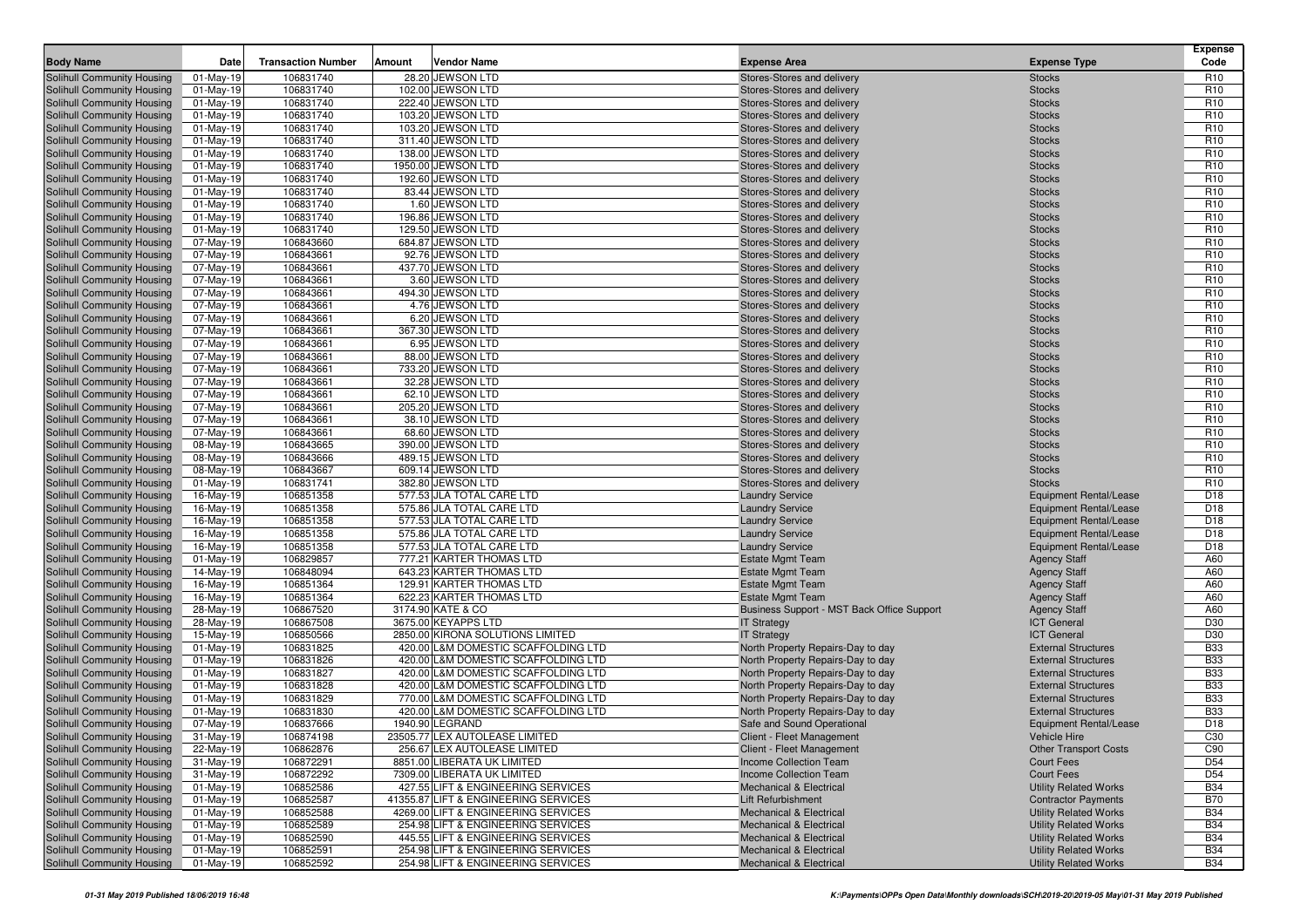|                                                          |                              |                           |        |                                                                          |                                                               |                                                              | <b>Expense</b>           |
|----------------------------------------------------------|------------------------------|---------------------------|--------|--------------------------------------------------------------------------|---------------------------------------------------------------|--------------------------------------------------------------|--------------------------|
| <b>Body Name</b>                                         | Date                         | <b>Transaction Number</b> | Amount | <b>Vendor Name</b>                                                       | <b>Expense Area</b>                                           | <b>Expense Type</b>                                          | Code                     |
| Solihull Community Housing                               | 01-May-19                    | 106852593                 |        | 254.98 LIFT & ENGINEERING SERVICES                                       | <b>Mechanical &amp; Electrical</b>                            | <b>Utility Related Works</b>                                 | <b>B34</b>               |
| Solihull Community Housing                               | 01-May-19                    | 106852595                 |        | 254.98 LIFT & ENGINEERING SERVICES                                       | <b>Mechanical &amp; Electrical</b>                            | <b>Utility Related Works</b>                                 | <b>B34</b>               |
| Solihull Community Housing                               | $01$ -May-19                 | 106852597<br>106852598    |        | 254.98 LIFT & ENGINEERING SERVICES<br>254.98 LIFT & ENGINEERING SERVICES | Mechanical & Electrical<br><b>Mechanical &amp; Electrical</b> | <b>Utility Related Works</b><br><b>Utility Related Works</b> | <b>B34</b><br><b>B34</b> |
| Solihull Community Housing<br>Solihull Community Housing | 01-May-19<br>$01$ -May-19    | 106852599                 |        | 254.98 LIFT & ENGINEERING SERVICES                                       | <b>Mechanical &amp; Electrical</b>                            | <b>Utility Related Works</b>                                 | <b>B34</b>               |
| Solihull Community Housing                               | 01-May-19                    | 106852600                 |        | 445.55 LIFT & ENGINEERING SERVICES                                       | <b>Mechanical &amp; Electrical</b>                            | <b>Utility Related Works</b>                                 | <b>B34</b>               |
| Solihull Community Housing                               | $01$ -May-19                 | 106852601                 |        | 254.98 LIFT & ENGINEERING SERVICES                                       | <b>Mechanical &amp; Electrical</b>                            | <b>Utility Related Works</b>                                 | <b>B34</b>               |
| Solihull Community Housing                               | $01$ -May-19                 | 106852602                 |        | 254.98 LIFT & ENGINEERING SERVICES                                       | <b>Mechanical &amp; Electrical</b>                            | <b>Utility Related Works</b>                                 | <b>B34</b>               |
| Solihull Community Housing                               | $01$ -May-19                 | 106852603                 |        | 278.42 LIFT & ENGINEERING SERVICES                                       | <b>Mechanical &amp; Electrical</b>                            | <b>Utility Related Works</b>                                 | <b>B34</b>               |
| Solihull Community Housing                               | $01$ -May-19                 | 106852606                 |        | 254.98 LIFT & ENGINEERING SERVICES                                       | Mechanical & Electrical                                       | <b>Utility Related Works</b>                                 | <b>B34</b>               |
| Solihull Community Housing                               | 01-May-19                    | 106852607                 |        | 436.80 LIFT & ENGINEERING SERVICES                                       | <b>Mechanical &amp; Electrical</b>                            | <b>Utility Related Works</b>                                 | <b>B34</b>               |
| Solihull Community Housing                               | $01$ -May-19                 | 106852608                 |        | 436.80 LIFT & ENGINEERING SERVICES                                       | <b>Mechanical &amp; Electrical</b>                            | <b>Utility Related Works</b>                                 | <b>B34</b>               |
| Solihull Community Housing                               | 01-May-19                    | 106852609                 |        | 254.98 LIFT & ENGINEERING SERVICES                                       | <b>Mechanical &amp; Electrical</b>                            | <b>Utility Related Works</b>                                 | <b>B34</b>               |
| Solihull Community Housing                               | 01-May-19                    | 106852610                 |        | 254.98 LIFT & ENGINEERING SERVICES                                       | <b>Mechanical &amp; Electrical</b>                            | <b>Utility Related Works</b>                                 | <b>B34</b>               |
| Solihull Community Housing                               | 01-May-19                    | 106852612                 |        | 254.98 LIFT & ENGINEERING SERVICES                                       | <b>Mechanical &amp; Electrical</b>                            | <b>Utility Related Works</b>                                 | <b>B34</b>               |
| Solihull Community Housing                               | 01-May-19                    | 106852615                 |        | 254.98 LIFT & ENGINEERING SERVICES                                       | <b>Mechanical &amp; Electrical</b>                            | <b>Utility Related Works</b>                                 | <b>B34</b>               |
| Solihull Community Housing                               | 01-May-19                    | 106852616                 |        | 254.98 LIFT & ENGINEERING SERVICES                                       | <b>Mechanical &amp; Electrical</b>                            | <b>Utility Related Works</b>                                 | <b>B34</b>               |
| Solihull Community Housing                               | $01$ -May-19                 | 106852617                 |        | 254.98 LIFT & ENGINEERING SERVICES                                       | <b>Mechanical &amp; Electrical</b>                            | <b>Utility Related Works</b>                                 | <b>B34</b>               |
| Solihull Community Housing                               | $01$ -May-19                 | 106852619                 |        | 254.98 LIFT & ENGINEERING SERVICES                                       | <b>Mechanical &amp; Electrical</b>                            | <b>Utility Related Works</b>                                 | <b>B34</b>               |
| Solihull Community Housing                               | 01-May-19                    | 106852620                 |        | 254.98 LIFT & ENGINEERING SERVICES                                       | <b>Mechanical &amp; Electrical</b>                            | <b>Utility Related Works</b>                                 | <b>B34</b>               |
| Solihull Community Housing                               | $01$ -May-19                 | 106852621                 |        | 254.98 LIFT & ENGINEERING SERVICES                                       | <b>Mechanical &amp; Electrical</b>                            | <b>Utility Related Works</b>                                 | <b>B34</b>               |
| Solihull Community Housing                               | 01-May-19                    | 106852623                 |        | 254.98 LIFT & ENGINEERING SERVICES                                       | <b>Mechanical &amp; Electrical</b>                            | <b>Utility Related Works</b>                                 | <b>B34</b>               |
| Solihull Community Housing                               | 01-May-19                    | 106852624                 |        | 254.98 LIFT & ENGINEERING SERVICES                                       | <b>Mechanical &amp; Electrical</b>                            | <b>Utility Related Works</b>                                 | <b>B34</b>               |
| Solihull Community Housing                               | 01-May-19                    | 106852628                 |        | 263.73 LIFT & ENGINEERING SERVICES                                       | <b>Mechanical &amp; Electrical</b>                            | <b>Utility Related Works</b>                                 | <b>B34</b>               |
| Solihull Community Housing                               | 01-May-19                    | 106852629                 |        | 254.98 LIFT & ENGINEERING SERVICES                                       | <b>Mechanical &amp; Electrical</b>                            | <b>Utility Related Works</b>                                 | <b>B34</b>               |
| Solihull Community Housing                               | $01-May-19$                  | 106852630                 |        | 254.98 LIFT & ENGINEERING SERVICES                                       | <b>Mechanical &amp; Electrical</b>                            | <b>Utility Related Works</b>                                 | <b>B34</b>               |
| Solihull Community Housing<br>Solihull Community Housing | 01-May-19                    | 106852631<br>106852632    |        | 618.63 LIFT & ENGINEERING SERVICES<br>618.63 LIFT & ENGINEERING SERVICES | <b>Mechanical &amp; Electrical</b>                            | <b>Utility Related Works</b>                                 | <b>B34</b><br><b>B34</b> |
| Solihull Community Housing                               | $01$ -May-19<br>$01$ -May-19 | 106852634                 |        | 260.83 LIFT & ENGINEERING SERVICES                                       | <b>Mechanical &amp; Electrical</b><br>Direct-Standby          | <b>Utility Related Works</b><br><b>Other Building Costs</b>  | <b>B39</b>               |
| Solihull Community Housing                               | $01$ -May-19                 | 106852647                 |        | 815.34 LIFT & ENGINEERING SERVICES                                       | <b>Mechanical &amp; Electrical</b>                            | <b>Utility Related Works</b>                                 | <b>B34</b>               |
| Solihull Community Housing                               | 01-May-19                    | 106852648                 |        | 1292.50 LIFT & ENGINEERING SERVICES                                      | <b>Mechanical &amp; Electrical</b>                            | <b>Utility Related Works</b>                                 | <b>B34</b>               |
| Solihull Community Housing                               | $01$ -May-19                 | 106852649                 |        | 1292.50 LIFT & ENGINEERING SERVICES                                      | <b>Mechanical &amp; Electrical</b>                            | <b>Utility Related Works</b>                                 | <b>B34</b>               |
| Solihull Community Housing                               | $01$ -May-19                 | 106852651                 |        | 2094.28 LIFT & ENGINEERING SERVICES                                      | <b>Mechanical &amp; Electrical</b>                            | <b>Utility Related Works</b>                                 | <b>B34</b>               |
| Solihull Community Housing                               | 16-May-19                    | 106851356                 |        | 907.54 LYRECO UK LTD                                                     | <b>Endeavour House</b>                                        | Stationery                                                   | D <sub>25</sub>          |
| Solihull Community Housing                               | 16-May-19                    | 106851355                 |        | 472.13 LYRECO UK LTD                                                     | <b>Endeavour House</b>                                        | Stationery                                                   | D <sub>25</sub>          |
| Solihull Community Housing                               | 16-May-19                    | 106851357                 |        | 20620.49 MAN COMMERCIAL PROTECTION LTD                                   | <b>CCTV</b>                                                   | Security                                                     | <b>B43</b>               |
| Solihull Community Housing                               | 29-May-19                    | 106868412                 |        | 308.75 MAN COMMERCIAL PROTECTION LTD                                     | Housing Aid & Homelessness                                    | <b>Agency Staff</b>                                          | A60                      |
| Solihull Community Housing                               | 29-May-19                    | 106868428                 |        | 416.00 MAN COMMERCIAL PROTECTION LTD                                     | Housing Aid & Homelessness                                    | <b>Agency Staff</b>                                          | A60                      |
| Solihull Community Housing                               | 02-May-19                    | 106833044                 |        | 760.00 MITIE PROPERTY SERVICES (UK) LTD                                  | North Property Repairs-Voids                                  | Voids                                                        | <b>B38</b>               |
| Solihull Community Housing                               | 02-May-19                    | 106833045                 |        | 736.25 MITIE PROPERTY SERVICES (UK) LTD                                  | North Property Repairs-Voids                                  | Voids                                                        | <b>B38</b>               |
| Solihull Community Housing                               | 01-May-19                    | 106865475                 |        | 15.00 MOBILITY WORLD LTD                                                 | Stores-Stores and delivery                                    | <b>Stocks</b>                                                | R <sub>10</sub>          |
| Solihull Community Housing                               | $01$ -May-19                 | 106865475                 |        | 64.95 MOBILITY WORLD LTD                                                 | Stores-Stores and delivery                                    | <b>Stocks</b>                                                | R <sub>10</sub>          |
| Solihull Community Housing                               | $01$ -May-19                 | 106865475                 |        | 154.95 MOBILITY WORLD LTD                                                | Stores-Stores and delivery                                    | <b>Stocks</b>                                                | R <sub>10</sub>          |
| Solihull Community Housing                               | 09-May-19                    | 106842216                 |        | 385.58 MORGAN HUNT UK LTD                                                | <b>Mechanical &amp; Electrical</b>                            | <b>Agency Staff</b>                                          | A60                      |
| Solihull Community Housing                               | 09-May-19                    | 106842217                 |        | 478.69 MORGAN HUNT UK LTD                                                | <b>MST Management</b>                                         | <b>Agency Staff</b>                                          | A60                      |
| Solihull Community Housing                               | 09-May-19                    | 106842218                 |        | 495.43 MORGAN HUNT UK LTD                                                | <b>MST Management</b>                                         | <b>Agency Staff</b>                                          | A60                      |
| Solihull Community Housing                               | 09-May-19                    | 106842219<br>106842220    |        | 401.70 MORGAN HUNT UK LTD<br>495.43 MORGAN HUNT UK LTD                   | <b>MST Management</b>                                         | <b>Agency Staff</b>                                          | A60<br>A60               |
| Solihull Community Housing<br>Solihull Community Housing | 09-May-19<br>02-May-19       | 106832136                 |        | 339.75 MORGAN HUNT UK LTD                                                | <b>MST Management</b><br><b>Call Centre</b>                   | <b>Agency Staff</b><br><b>Agency Staff</b>                   | A60                      |
| Solihull Community Housing                               | 02-May-19                    | 106833003                 |        | 453.00 MORGAN HUNT UK LTD                                                | <b>Call Centre</b>                                            | <b>Agency Staff</b>                                          | A60                      |
| Solihull Community Housing                               | 17-May-19                    | 106852674                 |        | 644.06 MORGAN HUNT UK LTD                                                | North Property Repairs-Day to day                             | <b>Agency Staff</b>                                          | A60                      |
| Solihull Community Housing                               | 17-May-19                    | 106852676                 |        | 528.90 MORGAN HUNT UK LTD                                                | North Property Repairs-Day to day                             | <b>Agency Staff</b>                                          | A60                      |
| Solihull Community Housing                               | 09-May-19                    | 106842221                 |        | 495.43 MORGAN HUNT UK LTD                                                | <b>MST Management</b>                                         | <b>Agency Staff</b>                                          | A60                      |
| Solihull Community Housing                               | 17-May-19                    | 106852672                 |        | 474.16 MORGAN HUNT UK LTD                                                | North Property Repairs-Day to day                             | <b>Agency Staff</b>                                          | A60                      |
| Solihull Community Housing                               | $\overline{17}$ -May-19      | 106852668                 |        | 657.41 MORGAN HUNT UK LTD                                                | North Property Repairs-Day to day                             | <b>Agency Staff</b>                                          | A60                      |
| Solihull Community Housing                               | 17-May-19                    | 106852669                 |        | 374.40 MORGAN HUNT UK LTD                                                | North Property Repairs-Day to day                             | <b>Agency Staff</b>                                          | A60                      |
| Solihull Community Housing                               | 17-May-19                    | 106852671                 |        | 630.00 MORGAN HUNT UK LTD                                                | North Property Repairs-Day to day                             | <b>Agency Staff</b>                                          | A60                      |
| Solihull Community Housing                               | 29-May-19                    | 106868430                 |        | 566.25 MORGAN HUNT UK LTD                                                | Call Centre                                                   | <b>Agency Staff</b>                                          | A60                      |
| Solihull Community Housing                               | 17-May-19                    | 106852679                 |        | 805.07 MORGAN HUNT UK LTD                                                | North Property Repairs-Day to day                             | <b>Agency Staff</b>                                          | A60                      |
| Solihull Community Housing                               | 13-May-19                    | 106847447                 |        | 653.10 MORGAN HUNT UK LTD                                                | North Property Repairs-Day to day                             | <b>Agency Staff</b>                                          | A60                      |
| Solihull Community Housing                               | 09-May-19                    | 106842224                 |        | 495.43 MORGAN HUNT UK LTD                                                | <b>MST Management</b>                                         | <b>Agency Staff</b>                                          | A60                      |
| Solihull Community Housing                               | 13-May-19                    | 106847445                 |        | 676.33 MORGAN HUNT UK LTD                                                | North Property Repairs-Day to day                             | <b>Agency Staff</b>                                          | A60                      |
| Solihull Community Housing                               | 17-May-19                    | 106852678                 |        | 821.77 MORGAN HUNT UK LTD                                                | North Property Repairs-Day to day                             | <b>Agency Staff</b>                                          | A60                      |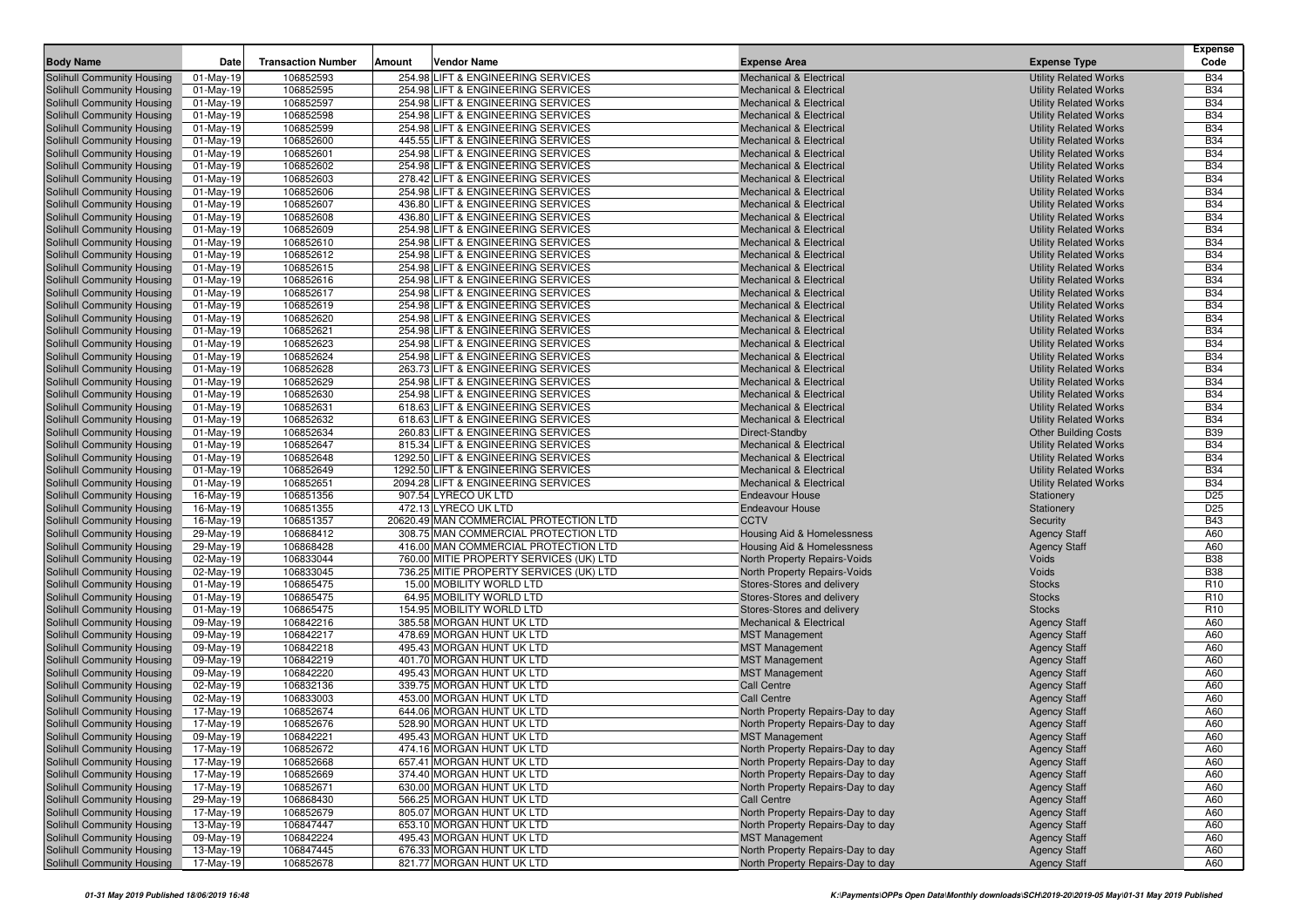| <b>Body Name</b>                                         | Date                   | <b>Transaction Number</b> | Amount | Vendor Name                                            | <b>Expense Area</b>                                                    | <b>Expense Type</b>                        | <b>Expense</b><br>Code |
|----------------------------------------------------------|------------------------|---------------------------|--------|--------------------------------------------------------|------------------------------------------------------------------------|--------------------------------------------|------------------------|
| Solihull Community Housing                               | 17-May-19              | 106852697                 |        | 661.12 MORGAN HUNT UK LTD                              | North Property Repairs-Day to day                                      | <b>Agency Staff</b>                        | A60                    |
| Solihull Community Housing                               | 17-May-19              | 106852680                 |        | 777.21 MORGAN HUNT UK LTD                              | North Property Repairs-Day to day                                      | <b>Agency Staff</b>                        | A60                    |
| Solihull Community Housing                               | 15-May-19              | 106850567                 |        | 460.55 MORGAN HUNT UK LTD                              | <b>Call Centre</b>                                                     | <b>Agency Staff</b>                        | A60                    |
| Solihull Community Housing                               | 21-May-19              | 106857492                 |        | 602.36 MORGAN HUNT UK LTD                              | <b>Estate Mgmt Team</b>                                                | <b>Agency Staff</b>                        | A60                    |
| Solihull Community Housing                               | 17-May-19              | 106852720                 |        | 644.06 MORGAN HUNT UK LTD                              | North Property Repairs-Day to day                                      | <b>Agency Staff</b>                        | A60                    |
| Solihull Community Housing                               | 17-May-19              | 106852699                 |        | 528.90 MORGAN HUNT UK LTD                              | North Property Repairs-Day to day                                      | <b>Agency Staff</b>                        | A60                    |
| Solihull Community Housing                               | 31-May-19              | 106872185                 |        | 495.43 MORGAN HUNT UK LTD                              | <b>MST Management</b>                                                  | <b>Agency Staff</b>                        | A60                    |
| Solihull Community Housing                               | 17-May-19              | 106852702                 |        | 142.28 MORGAN HUNT UK LTD                              | North Property Repairs-Day to day                                      | <b>Agency Staff</b>                        | A60                    |
| Solihull Community Housing                               | 17-May-19              | 106852702                 |        | 409.36 MORGAN HUNT UK LTD                              | North Property Repairs-Day to day                                      | <b>Agency Staff</b>                        | A60                    |
| Solihull Community Housing                               | 17-May-19              | 106852700                 |        | 657.41 MORGAN HUNT UK LTD                              | North Property Repairs-Day to day                                      | <b>Agency Staff</b>                        | A60                    |
| Solihull Community Housing                               | 17-May-19              | 106852698                 |        | 616.14 MORGAN HUNT UK LTD                              | North Property Repairs-Day to day                                      | <b>Agency Staff</b>                        | A60                    |
| Solihull Community Housing                               | 17-May-19              | 106852701                 |        | 665.78 MORGAN HUNT UK LTD                              | North Property Repairs-Day to day                                      | <b>Agency Staff</b>                        | A60                    |
| Solihull Community Housing                               | 17-May-19              | 106852721                 |        | 644.06 MORGAN HUNT UK LTD                              | North Property Repairs-Day to day                                      | <b>Agency Staff</b>                        | A60                    |
| Solihull Community Housing                               | 22-May-19              | 106862901                 |        | 566.25 MORGAN HUNT UK LTD                              | <b>Call Centre</b>                                                     | <b>Agency Staff</b>                        | A60                    |
| Solihull Community Housing                               | 30-May-19              | 106872072                 |        | 805.07 MORGAN HUNT UK LTD                              | North Property Repairs-Day to day                                      | <b>Agency Staff</b>                        | A60                    |
| Solihull Community Housing                               | 24-May-19              | 106865346                 |        | 644.06 MORGAN HUNT UK LTD                              | North Property Repairs-Day to day                                      | <b>Agency Staff</b>                        | A60                    |
| Solihull Community Housing                               | 24-May-19              | 106865341                 |        | 659.52 MORGAN HUNT UK LTD                              | North Property Repairs-Day to day                                      | <b>Agency Staff</b>                        | A60                    |
| Solihull Community Housing                               | 31-May-19              | 106872186                 |        | 495.43 MORGAN HUNT UK LTD                              | <b>MST Management</b>                                                  | <b>Agency Staff</b>                        | A60                    |
| Solihull Community Housing                               | 24-May-19              | 106865339                 |        | 676.33 MORGAN HUNT UK LTD                              | North Property Repairs-Day to day                                      | <b>Agency Staff</b>                        | A60                    |
| Solihull Community Housing                               | 24-May-19              | 106865350                 |        | 821.77 MORGAN HUNT UK LTD                              | North Property Repairs-Day to day                                      | <b>Agency Staff</b>                        | A60                    |
| Solihull Community Housing                               | 24-May-19              | 106865348                 |        | 832.73 MORGAN HUNT UK LTD                              | North Property Repairs-Day to day                                      | <b>Agency Staff</b>                        | A60                    |
| Solihull Community Housing                               | 24-May-19              | 106865344                 |        | 621.39 MORGAN HUNT UK LTD<br>779.05 MORGAN HUNT UK LTD | North Property Repairs-Day to day                                      | <b>Agency Staff</b>                        | A60<br>A60             |
| Solihull Community Housing<br>Solihull Community Housing | 31-May-19<br>30-May-19 | 106872306<br>106871946    |        | 805.07 MORGAN HUNT UK LTD                              | <b>Estate Mgmt Team</b><br>North Property Repairs-Day to day           | <b>Agency Staff</b><br><b>Agency Staff</b> | A60                    |
| Solihull Community Housing                               | 30-May-19              | 106871941                 |        | 644.06 MORGAN HUNT UK LTD                              | North Property Repairs-Day to day                                      | <b>Agency Staff</b>                        | A60                    |
| Solihull Community Housing                               | 30-May-19              | 106871944                 |        | 659.52 MORGAN HUNT UK LTD                              | North Property Repairs-Day to day                                      | <b>Agency Staff</b>                        | A60                    |
| Solihull Community Housing                               | 31-May-19              | 106872304                 |        | 444.00 MORGAN HUNT UK LTD                              | <b>Estate Mgmt Team</b>                                                | <b>Agency Staff</b>                        | A60                    |
| Solihull Community Housing                               | 31-May-19              | 106872187                 |        | 495.43 MORGAN HUNT UK LTD                              | <b>MST Management</b>                                                  | <b>Agency Staff</b>                        | A60                    |
| Solihull Community Housing                               | 30-May-19              | 106871954                 |        | 682.35 MORGAN HUNT UK LTD                              | North Property Repairs-Day to day                                      | <b>Agency Staff</b>                        | A60                    |
| Solihull Community Housing                               | 30-May-19              | 106871942                 |        | 821.77 MORGAN HUNT UK LTD                              | North Property Repairs-Day to day                                      | <b>Agency Staff</b>                        | A60                    |
| Solihull Community Housing                               | 30-May-19              | 106871952                 |        | 834.75 MORGAN HUNT UK LTD                              | North Property Repairs-Day to day                                      | <b>Agency Staff</b>                        | A60                    |
| Solihull Community Housing                               | 30-May-19              | 106871870                 |        | 777.21 MORGAN HUNT UK LTD                              | North Property Repairs-Day to day                                      | <b>Agency Staff</b>                        | A60                    |
| Solihull Community Housing                               | 23-May-19              | 106865473                 |        | 400.00 NATIONAL PLASTICS                               | Stores-Stores and delivery                                             | <b>Stocks</b>                              | R <sub>10</sub>        |
| Solihull Community Housing                               | 23-May-19              | 106865473                 |        | 50.40 NATIONAL PLASTICS                                | Stores-Stores and delivery                                             | <b>Stocks</b>                              | R <sub>10</sub>        |
| Solihull Community Housing                               | 01-May-19              | 106852709                 |        | 234.39 N-CAP FLOORING LTD                              | North Property Repairs-Day to day                                      | <b>Internal Works</b>                      | <b>B31</b>             |
| Solihull Community Housing                               | 01-May-19              | 106837530                 |        | 476.64 N-CAP FLOORING LTD                              | North Property Repairs-Voids                                           | Voids                                      | <b>B38</b>             |
| Solihull Community Housing                               | $01-May-19$            | 106837532                 |        | 288.48 N-CAP FLOORING LTD                              | North Property Repairs-Voids                                           | Voids                                      | <b>B38</b>             |
| Solihull Community Housing                               | 01-May-19              | 106837533                 |        | 288.48 N-CAP FLOORING LTD                              | North Property Repairs-Voids                                           | Voids                                      | <b>B38</b>             |
| Solihull Community Housing                               | 08-May-19              | 106852711                 |        | 288.48 N-CAP FLOORING LTD                              | North Property Repairs-Day to day                                      | <b>Internal Works</b>                      | <b>B31</b>             |
| Solihull Community Housing                               | 08-May-19              | 106852713                 |        | 240.48 N-CAP FLOORING LTD                              | North Property Repairs-Voids                                           | Voids                                      | <b>B38</b>             |
| Solihull Community Housing                               | 09-May-19              | 106852714                 |        | 349.65 N-CAP FLOORING LTD                              | North Property Repairs-Day to day                                      | <b>Internal Works</b>                      | <b>B31</b>             |
| Solihull Community Housing                               | 09-May-19              | 106852715                 |        | 293.71 N-CAP FLOORING LTD                              | North Property Repairs-Day to day                                      | <b>Internal Works</b>                      | <b>B31</b>             |
| Solihull Community Housing                               | 09-May-19              | 106852716                 |        | 274.05 N-CAP FLOORING LTD                              | North Property Repairs-Day to day                                      | <b>Internal Works</b>                      | <b>B31</b>             |
| Solihull Community Housing                               | 13-May-19              | 106847801                 |        | 326.04 N-CAP FLOORING LTD                              | Saxon Court                                                            | <b>Other Premises Costs</b>                | <b>B90</b>             |
| Solihull Community Housing                               | 14-May-19              | 106852718                 |        | 288.48 N-CAP FLOORING LTD                              | North Property Repairs-Day to day                                      | <b>External Structures</b>                 | <b>B33</b>             |
| Solihull Community Housing                               | 14-May-19              | 106852719                 |        | 259.63 N-CAP FLOORING LTD                              | North Property Repairs-Day to day                                      | <b>Internal Works</b>                      | <b>B31</b>             |
| Solihull Community Housing                               | 17-May-19              | 106867227                 |        | 348.12 N-CAP FLOORING LTD                              | North Property Repairs-Voids                                           | Voids                                      | <b>B38</b>             |
| Solihull Community Housing                               | 17-May-19              | 106867228                 |        | 792.00 N-CAP FLOORING LTD                              | North Property Repairs-Voids                                           | Voids                                      | <b>B38</b>             |
| Solihull Community Housing                               | 16-May-19              | 106851363                 |        | 1238.93 NEOPOST FINANCE LTD                            | <b>Endeavour House</b>                                                 | Postages                                   | D <sub>21</sub>        |
| Solihull Community Housing                               | 01-May-19              | 106831640                 |        | 481.00 NIYAA PEOPLE                                    | Anti Graffiti Team                                                     | <b>Agency Staff</b>                        | A60                    |
| Solihull Community Housing<br>Solihull Community Housing | 01-May-19              | 106831644                 |        | 390.00 NIYAA PEOPLE                                    | Anti Graffiti Team                                                     | <b>Agency Staff</b>                        | A60                    |
| Solihull Community Housing                               | 13-May-19<br>13-May-19 | 106847657<br>106847658    |        | 549.29 NIYAA PEOPLE<br>510.00 NIYAA PEOPLE             | North Property Repairs-Day to day                                      | <b>Agency Staff</b>                        | A60<br>A60             |
|                                                          | 13-May-19              | 106847710                 |        | 493.00 NIYAA PEOPLE                                    | North Property Repairs-Day to day                                      | <b>Agency Staff</b>                        | A60                    |
| Solihull Community Housing<br>Solihull Community Housing | 23-May-19              | 106863572                 |        | 558.60 NIYAA PEOPLE                                    | North Property Repairs-Day to day<br>North Property Repairs-Day to day | <b>Agency Staff</b><br><b>Agency Staff</b> | A60                    |
|                                                          |                        |                           |        | 481.00 NIYAA PEOPLE                                    | Anti Graffiti Team                                                     |                                            |                        |
| Solihull Community Housing<br>Solihull Community Housing | 08-May-19<br>08-May-19 | 106840721<br>106840827    |        | 637.50 NIYAA PEOPLE                                    | <b>Executive Team Support</b>                                          | <b>Agency Staff</b><br><b>Agency Staff</b> | A60<br>A60             |
| Solihull Community Housing                               | 08-May-19              | 106840720                 |        | 500.50 NIYAA PEOPLE                                    | Anti Graffiti Team                                                     | <b>Agency Staff</b>                        | A60                    |
| Solihull Community Housing                               | 16-May-19              | 106851624                 |        | 425.00 NIYAA PEOPLE                                    | Business Support - MST Back Office Support                             | <b>Agency Staff</b>                        | A60                    |
| Solihull Community Housing                               | 13-May-19              | 106847438                 |        | 690.49 NIYAA PEOPLE                                    | North Property Repairs-Day to day                                      | <b>Agency Staff</b>                        | A60                    |
| Solihull Community Housing                               | 13-May-19              | 106847441                 |        | 378.25 NIYAA PEOPLE                                    | North Property Repairs-Day to day                                      | <b>Agency Staff</b>                        | A60                    |
| Solihull Community Housing                               | 13-May-19              | 106847436                 |        | 629.00 NIYAA PEOPLE                                    | North Property Repairs-Day to day                                      | <b>Agency Staff</b>                        | A60                    |
| Solihull Community Housing                               | 13-May-19              | 106847437                 |        | 690.49 NIYAA PEOPLE                                    | North Property Repairs-Day to day                                      | <b>Agency Staff</b>                        | A60                    |
|                                                          |                        |                           |        |                                                        |                                                                        |                                            |                        |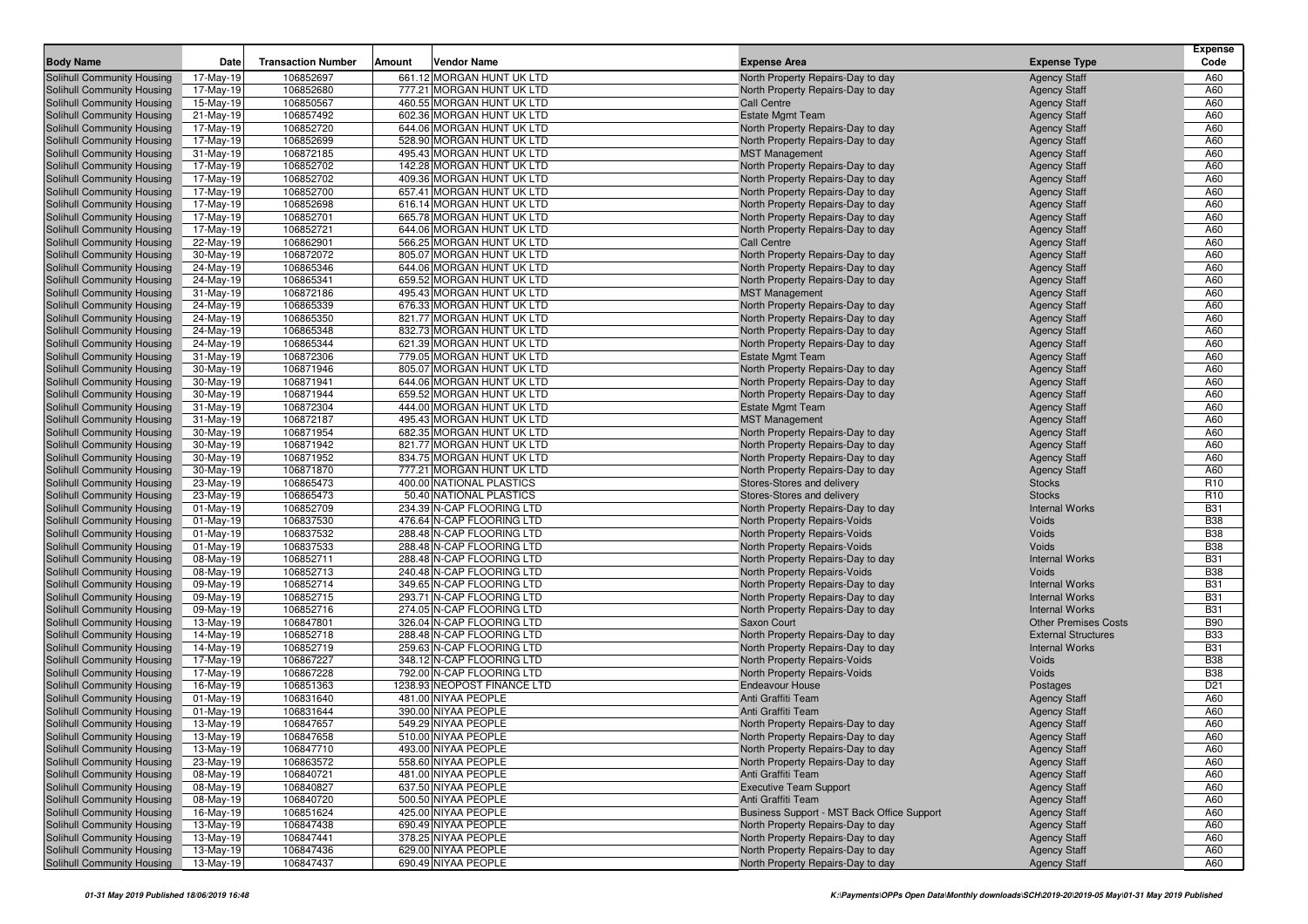| <b>Body Name</b>                                         | Date                        | <b>Transaction Number</b> | Vendor Name<br>Amount                                                            | <b>Expense Area</b>                                                        | <b>Expense Type</b>            | <b>Expense</b><br>Code   |
|----------------------------------------------------------|-----------------------------|---------------------------|----------------------------------------------------------------------------------|----------------------------------------------------------------------------|--------------------------------|--------------------------|
| Solihull Community Housing                               | 20-May-19                   | 106855702                 | 426.42 NIYAA PEOPLE                                                              | <b>Executive Team Support</b>                                              | <b>Agency Staff</b>            | A60                      |
| Solihull Community Housing                               | 17-May-19                   | 106852722                 | 502.92 NIYAA PEOPLE                                                              | North Property Repairs-Day to day                                          | <b>Agency Staff</b>            | A60                      |
| Solihull Community Housing                               | 17-May-19                   | 106852723                 | 549.29 NIYAA PEOPLE                                                              | North Property Repairs-Day to day                                          | <b>Agency Staff</b>            | A60                      |
| Solihull Community Housing                               | 17-May-19                   | 106852724                 | 518.50 NIYAA PEOPLE                                                              | North Property Repairs-Day to day                                          | <b>Agency Staff</b>            | A60                      |
| Solihull Community Housing                               | 14-May-19                   | 106848027                 | 550.20 NIYAA PEOPLE                                                              | North Property Repairs-Day to day                                          | <b>Agency Staff</b>            | A60                      |
| Solihull Community Housing                               | 14-May-19                   | 106848029                 | 448.00 NIYAA PEOPLE                                                              | North Property Repairs-Day to day                                          | <b>Agency Staff</b>            | A60                      |
| Solihull Community Housing                               | 15-May-19                   | 106850457                 | 550.20 NIYAA PEOPLE                                                              | North Property Repairs-Day to day                                          | <b>Agency Staff</b>            | A60                      |
| Solihull Community Housing                               | 15-May-19                   | 106849317                 | 383.50 NIYAA PEOPLE                                                              | Anti Graffiti Team                                                         | <b>Agency Staff</b>            | A60                      |
| Solihull Community Housing                               | 15-May-19                   | 106850458                 | 390.00 NIYAA PEOPLE                                                              | Anti Graffiti Team                                                         | <b>Agency Staff</b>            | A60                      |
| Solihull Community Housing                               | 20-May-19                   | 106855683                 | 487.50 NIYAA PEOPLE                                                              | Anti Graffiti Team                                                         | <b>Agency Staff</b>            | A60                      |
| Solihull Community Housing                               | 20-May-19                   | 106855690                 | 483.08 NIYAA PEOPLE                                                              | <b>Executive Team Support</b>                                              | <b>Agency Staff</b>            | A60                      |
| Solihull Community Housing                               | 30-May-19                   | 106871984                 | 688.94 NIYAA PEOPLE                                                              | North Property Repairs-Day to day                                          | <b>Agency Staff</b>            | A60                      |
| Solihull Community Housing                               | 24-May-19                   | 106865352                 | 629.00 NIYAA PEOPLE                                                              | North Property Repairs-Day to day                                          | <b>Agency Staff</b>            | A60                      |
| Solihull Community Housing                               | 20-May-19                   | 106855691                 | 374.00 NIYAA PEOPLE                                                              | Business Support - MST Back Office Support                                 | <b>Agency Staff</b>            | A60                      |
| Solihull Community Housing                               | 30-May-19                   | 106871962                 | 629.00 NIYAA PEOPLE                                                              | North Property Repairs-Day to day                                          | <b>Agency Staff</b>            | A60                      |
| Solihull Community Housing                               | 30-May-19                   | 106871964                 | 552.50 NIYAA PEOPLE                                                              | Business Support - MST Back Office Support                                 | <b>Agency Staff</b>            | A60                      |
| Solihull Community Housing                               | 30-May-19                   | 106871965                 | 274.65 NIYAA PEOPLE                                                              | North Property Repairs-Day to day                                          | <b>Agency Staff</b>            | A60                      |
| Solihull Community Housing                               | 29-May-19                   | 106868431                 | 448.50 NIYAA PEOPLE                                                              | Anti Graffiti Team                                                         | <b>Agency Staff</b>            | A60                      |
| Solihull Community Housing                               | 30-May-19                   | 106871963                 | 688.94 NIYAA PEOPLE                                                              | North Property Repairs-Day to day                                          | <b>Agency Staff</b>            | A60                      |
| Solihull Community Housing                               | 30-May-19                   | 106872075                 | 592.17 NIYAA PEOPLE                                                              | <b>Executive Team Support</b>                                              | <b>Agency Staff</b>            | A60                      |
| Solihull Community Housing                               | $01-May-19$                 | 106867198                 | 336.32 OAKLEAF COMMERCIAL SERVICES LTD                                           | <b>North Property Repairs-Voids</b>                                        | Voids                          | <b>B38</b>               |
| Solihull Community Housing                               | $01$ -May-19                | 106840671                 | 268.28 OAKLEAF COMMERCIAL SERVICES LTD                                           | North Property Repairs-Day to day                                          | <b>Internal Works</b>          | <b>B31</b>               |
| Solihull Community Housing                               | $01-May-19$                 | 106840672                 | 615.80 OAKLEAF COMMERCIAL SERVICES LTD                                           | North Property Repairs-Day to day                                          | <b>External Structures</b>     | <b>B33</b>               |
| Solihull Community Housing                               | $01$ -May-19                | 106840673                 | 570.42 OAKLEAF COMMERCIAL SERVICES LTD                                           | North Property Repairs-Day to day                                          | <b>External Structures</b>     | <b>B33</b>               |
| Solihull Community Housing                               | $01$ -May-19                | 106840676                 | 238.01 OAKLEAF COMMERCIAL SERVICES LTD                                           | North Property Repairs-Day to day                                          | <b>Internal Works</b>          | <b>B31</b>               |
| Solihull Community Housing                               | $01-May-19$                 | 106840679                 | 1362.85 OAKLEAF COMMERCIAL SERVICES LTD                                          | North Property Repairs-Day to day                                          | <b>External Structures</b>     | <b>B33</b>               |
| Solihull Community Housing                               | $01-May-19$                 | 106840684                 | 1160.31 OAKLEAF COMMERCIAL SERVICES LTD                                          | <b>North Property Repairs-Voids</b>                                        | Voids<br><b>Internal Works</b> | <b>B38</b><br><b>B31</b> |
| Solihull Community Housing                               | $01$ -May-19                | 106840687<br>106840689    | 890.68 OAKLEAF COMMERCIAL SERVICES LTD<br>583.65 OAKLEAF COMMERCIAL SERVICES LTD | North Property Repairs-Day to day                                          | <b>Internal Works</b>          | <b>B31</b>               |
| Solihull Community Housing                               | $01-May-19$                 |                           | 320.92 OAKLEAF COMMERCIAL SERVICES LTD                                           | North Property Repairs-Day to day                                          | Voids                          | <b>B38</b>               |
| Solihull Community Housing<br>Solihull Community Housing | $01-May-19$<br>$01$ -May-19 | 106840692<br>106840693    | 518.57 OAKLEAF COMMERCIAL SERVICES LTD                                           | <b>North Property Repairs-Voids</b><br><b>North Property Repairs-Voids</b> | Voids                          | <b>B38</b>               |
| Solihull Community Housing                               | $01-May-19$                 | 106840703                 | 3150.34 OAKLEAF COMMERCIAL SERVICES LTD                                          | Low Rise window Replacement                                                | <b>Contractor Payments</b>     | <b>B70</b>               |
| Solihull Community Housing                               | $01$ -May-19                | 106840703                 | 3437.65 OAKLEAF COMMERCIAL SERVICES LTD                                          | Low Rise window Replacement                                                | <b>Contractor Payments</b>     | <b>B70</b>               |
| Solihull Community Housing                               | $01-May-19$                 | 106840703                 | 2832.03 OAKLEAF COMMERCIAL SERVICES LTD                                          | Low Rise window Replacement                                                | <b>Contractor Payments</b>     | <b>B70</b>               |
| Solihull Community Housing                               | $01$ -May-19                | 106840703                 | 4654.87 OAKLEAF COMMERCIAL SERVICES LTD                                          | Low Rise window Replacement                                                | <b>Contractor Payments</b>     | <b>B70</b>               |
| Solihull Community Housing                               | $01$ -May-19                | 106840703                 | 4654.87 OAKLEAF COMMERCIAL SERVICES LTD                                          | Low Rise window Replacement                                                | <b>Contractor Payments</b>     | <b>B70</b>               |
| Solihull Community Housing                               | $01-May-19$                 | 106840703                 | 4224.34 OAKLEAF COMMERCIAL SERVICES LTD                                          | Low Rise window Replacement                                                | <b>Contractor Payments</b>     | <b>B70</b>               |
| Solihull Community Housing                               | 01-May-19                   | 106840703                 | 4322.09 OAKLEAF COMMERCIAL SERVICES LTD                                          | Low Rise window Replacement                                                | <b>Contractor Payments</b>     | <b>B70</b>               |
| Solihull Community Housing                               | $01$ -May-19                | 106840703                 | 4224.34 OAKLEAF COMMERCIAL SERVICES LTD                                          | Low Rise window Replacement                                                | <b>Contractor Payments</b>     | <b>B70</b>               |
| Solihull Community Housing                               | $01$ -May-19                | 106840703                 | 1901.06 OAKLEAF COMMERCIAL SERVICES LTD                                          | Low Rise window Replacement                                                | <b>Contractor Payments</b>     | <b>B70</b>               |
| Solihull Community Housing                               | 01-May-19                   | 106867209                 | 751.23 OAKLEAF COMMERCIAL SERVICES LTD                                           | North Property Repairs-Day to day                                          | <b>Internal Works</b>          | <b>B31</b>               |
| Solihull Community Housing                               | $01$ -May-19                | 106867213                 | 375.78 OAKLEAF COMMERCIAL SERVICES LTD                                           | North Property Repairs-Day to day                                          | <b>Internal Works</b>          | <b>B31</b>               |
| Solihull Community Housing                               | 15-May-19                   | 106867216                 | 303.42 OAKLEAF COMMERCIAL SERVICES LTD                                           | North Property Repairs-Day to day                                          | <b>Internal Works</b>          | <b>B31</b>               |
| Solihull Community Housing                               | 16-May-19                   | 106851227                 | 960.60 OLIVE BRANCH KITCHEN                                                      | <b>Endeavour House</b>                                                     | <b>Catering Provisions</b>     | D75                      |
| Solihull Community Housing                               | 16-May-19                   | 106851350                 | 531.60 OLIVE BRANCH KITCHEN                                                      | <b>Endeavour House</b>                                                     | <b>Catering Provisions</b>     | D75                      |
| Solihull Community Housing                               | 07-May-19                   | 106837595                 | 777.40 ORBIS PROTECT LIMITED                                                     | Ipswich House                                                              | Cleaning                       | <b>B50</b>               |
| Solihull Community Housing                               | 09-May-19                   | 106843098                 | 777.40 ORBIS PROTECT LIMITED                                                     | Ipswich House                                                              | Cleaning                       | <b>B50</b>               |
| Solihull Community Housing                               | $01-May-19$                 | 106842851                 | 450.65 ORBIS PROTECT LIMITED                                                     | North Property Repairs-Voids                                               | Voids                          | <b>B38</b>               |
| Solihull Community Housing                               | $01$ -May-19                | 106842852                 | 373.50 ORBIS PROTECT LIMITED                                                     | <b>North Property Repairs-Voids</b>                                        | Voids                          | <b>B38</b>               |
| Solihull Community Housing                               | $01-May-19$                 | 106842853                 | 527.80 ORBIS PROTECT LIMITED                                                     | North Property Repairs-Voids                                               | Voids                          | <b>B38</b>               |
| Solihull Community Housing                               | $01$ -May-19                | 106842854                 | 327.21 ORBIS PROTECT LIMITED                                                     | North Property Repairs-Voids                                               | Voids                          | <b>B38</b>               |
| Solihull Community Housing                               | $01$ -May-19                | 106842855                 | 373.50 ORBIS PROTECT LIMITED                                                     | <b>North Property Repairs-Voids</b>                                        | Voids                          | <b>B38</b>               |
| Solihull Community Housing                               | $\boxed{01}$ -May-19        | 106842856                 | 527.80 ORBIS PROTECT LIMITED                                                     | North Property Repairs-Voids                                               | Voids                          | <b>B38</b>               |
| Solihull Community Housing                               | $01-May-19$                 | 106842857                 | 466.08 ORBIS PROTECT LIMITED                                                     | North Property Repairs-Voids                                               | Voids                          | <b>B38</b>               |
| Solihull Community Housing                               | 01-May-19                   | 106842858                 | 292.65 ORBIS PROTECT LIMITED                                                     | North Property Repairs-Voids                                               | Voids                          | <b>B38</b>               |
| Solihull Community Housing                               | 01-May-19                   | 106842859                 | 247.98 ORBIS PROTECT LIMITED                                                     | <b>North Property Repairs-Voids</b>                                        | Voids                          | <b>B38</b>               |
| Solihull Community Housing                               | 01-May-19                   | 106842860                 | 296.35 ORBIS PROTECT LIMITED                                                     | North Property Repairs-Voids                                               | Voids                          | <b>B38</b>               |
| Solihull Community Housing                               | 01-May-19                   | 106842861                 | 234.63 ORBIS PROTECT LIMITED                                                     | North Property Repairs-Voids                                               | Voids                          | <b>B38</b>               |
| Solihull Community Housing                               | 01-May-19                   | 106857353                 | 373.50 ORBIS PROTECT LIMITED                                                     | North Property Repairs-Voids                                               | Voids                          | <b>B38</b>               |
| Solihull Community Housing                               | 01-May-19                   | 106842863                 | 306.50 ORBIS PROTECT LIMITED                                                     | North Property Repairs-Voids                                               | Voids                          | <b>B38</b>               |
| Solihull Community Housing                               | 01-May-19                   | 106842864                 | 324.06 ORBIS PROTECT LIMITED                                                     | North Property Repairs-Voids                                               | Voids                          | <b>B38</b>               |
| Solihull Community Housing                               | 01-May-19                   | 106842865                 | 342.64 ORBIS PROTECT LIMITED                                                     | North Property Repairs-Voids                                               | Voids                          | <b>B38</b>               |
| Solihull Community Housing                               | 01-May-19                   | 106857356                 | 219.20 ORBIS PROTECT LIMITED                                                     | North Property Repairs-Voids                                               | Voids                          | <b>B38</b>               |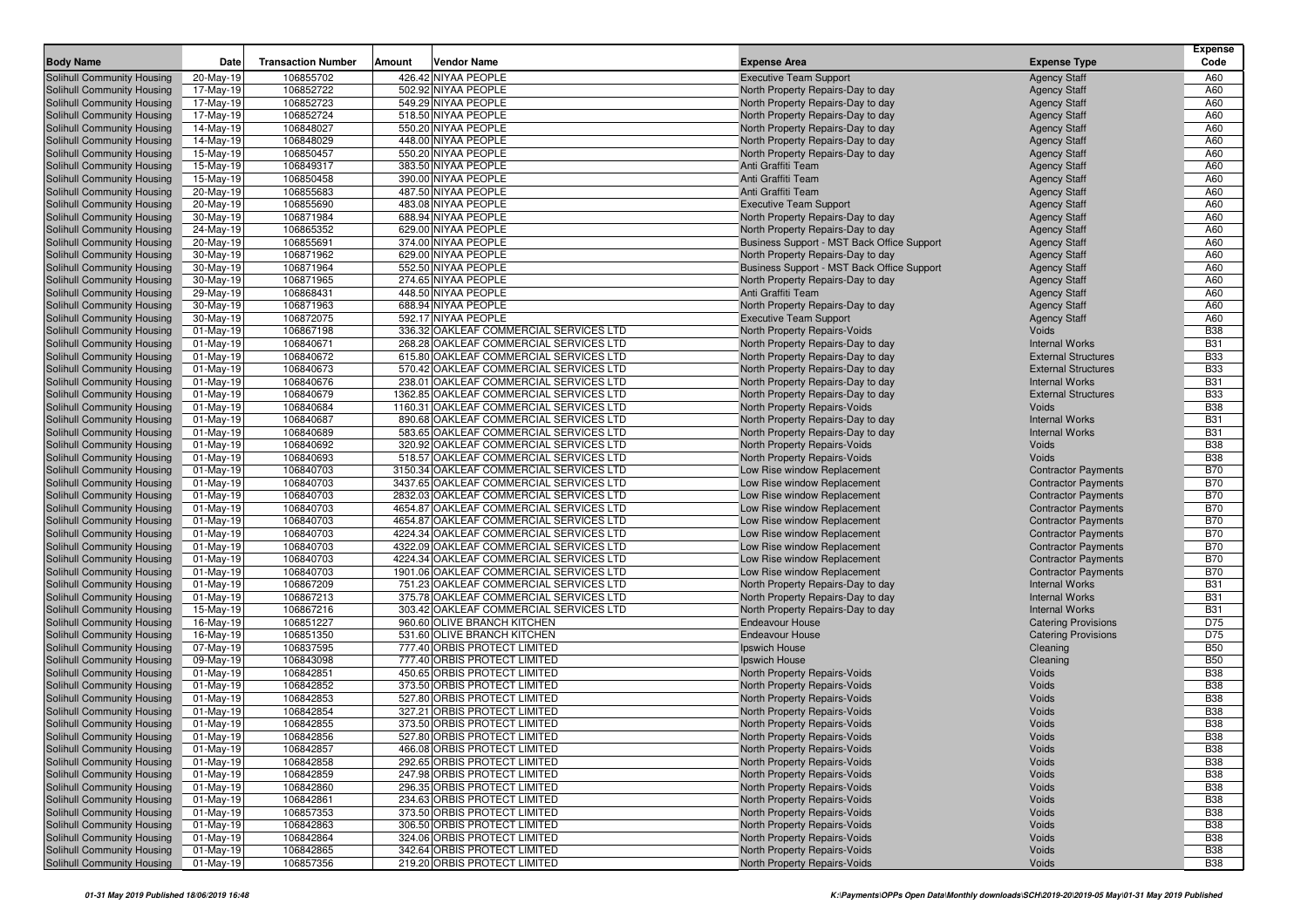| 280.66 ORBIS PROTECT LIMITED<br>106842866<br><b>B38</b><br>Solihull Community Housing<br>01-May-19<br>North Property Repairs-Voids<br>Voids<br>106857358<br>300.56 ORBIS PROTECT LIMITED<br><b>B38</b><br>Solihull Community Housing<br>$01-May-19$<br>North Property Repairs-Voids<br>Voids<br><b>B38</b><br>106842867<br>265.49 ORBIS PROTECT LIMITED<br>Voids<br>Solihull Community Housing<br>01-May-19<br>North Property Repairs-Voids<br>106842869<br>527.80 ORBIS PROTECT LIMITED<br>Voids<br><b>B38</b><br>Solihull Community Housing<br>01-May-19<br>North Property Repairs-Voids<br><b>B38</b><br>106842870<br>292.79 ORBIS PROTECT LIMITED<br>North Property Repairs-Voids<br>Solihull Community Housing<br>01-May-19<br>Voids<br><b>B38</b><br>Solihull Community Housing<br>01-May-19<br>106842871<br>285.96 ORBIS PROTECT LIMITED<br>North Property Repairs-Voids<br>Voids<br>106842873<br>279.31 ORBIS PROTECT LIMITED<br>Voids<br><b>B38</b><br>Solihull Community Housing<br>01-May-19<br>North Property Repairs-Voids<br><b>B38</b><br>287.47 ORBIS PROTECT LIMITED<br>Solihull Community Housing<br>01-May-19<br>106842874<br>North Property Repairs-Voids<br>Voids<br>106871490<br>604.95 ORBIS PROTECT LIMITED<br><b>B38</b><br>Solihull Community Housing<br>01-May-19<br>North Property Repairs-Voids<br>Voids<br><b>B38</b><br>423.46 ORBIS PROTECT LIMITED<br>Voids<br>01-May-19<br>106848115<br>North Property Repairs-Voids<br>106857361<br>373.50 ORBIS PROTECT LIMITED<br><b>B38</b><br>$01-May-19$<br>North Property Repairs-Voids<br>Voids<br><b>B38</b><br>106857362<br>342.64 ORBIS PROTECT LIMITED<br>01-May-19<br>North Property Repairs-Voids<br>Voids<br>02-May-19<br>106833035<br>2760.00 ORBIS PROTECT LIMITED<br>D <sub>59</sub><br><b>Call Centre</b><br>Other Fees & Charges<br>D <sub>13</sub><br>22-May-19<br>106862871<br>2250.00 P J HOUSE CLEARANCES<br>Area Caretakers<br><b>Materials</b><br>E90<br>106843084<br>12368.28 P3 PEOPLE POTENTIAL POSSIBILITIES<br>09-May-19<br>Ipswich House<br><b>Other Contracted Services</b><br>106865555<br>7271.37 PACE PETROLEUM LTD<br>R <sub>10</sub><br>03-May-19<br>Stores-Stores and delivery<br><b>Stocks</b><br><b>B22</b><br>106851665<br>875.00 PARTRIDGE HOMES<br>16-May-19<br><b>Syrian Family Properties</b><br>Rents<br>106837660<br>391.20 PENNINGTON CHOICE LTD<br><b>Energy Performance Certificates</b><br>D <sub>59</sub><br>07-May-19<br>Other Fees & Charges<br>106843085<br>1290.96 PENNINGTON CHOICE LTD<br>D <sub>59</sub><br>Solihull Community Housing<br>09-May-19<br><b>Energy Performance Certificates</b><br>Other Fees & Charges<br>106872156<br>3505.00 R S MILLER ROOFING (WOLVERHAMPTON) LTD<br><b>B70</b><br>Solihull Community Housing<br>$01-May-19$<br>Pitched Re-roofing<br><b>Contractor Payments</b><br><b>B70</b><br>106872156<br>Solihull Community Housing<br>01-May-19<br>3505.00 R S MILLER ROOFING (WOLVERHAMPTON) LTD<br><b>Pitched Re-roofing</b><br><b>Contractor Payments</b><br>106872156<br>3505.00 R S MILLER ROOFING(WOLVERHAMPTON) LTD<br><b>B70</b><br>Solihull Community Housing<br>01-May-19<br><b>Pitched Re-roofing</b><br><b>Contractor Payments</b><br>106872156<br><b>B70</b><br>Solihull Community Housing<br>01-May-19<br>3505.00 R S MILLER ROOFING (WOLVERHAMPTON) LTD<br><b>Pitched Re-roofing</b><br><b>Contractor Payments</b><br><b>B70</b><br>106872157<br>Solihull Community Housing<br>14-May-19<br>3523.00 R S MILLER ROOFING (WOLVERHAMPTON) LTD<br><b>Pitched Re-roofing</b><br><b>Contractor Payments</b><br><b>B70</b><br>106872157<br>3523.00 R S MILLER ROOFING (WOLVERHAMPTON) LTD<br>Solihull Community Housing<br>14-May-19<br><b>Pitched Re-roofing</b><br><b>Contractor Payments</b><br>106872157<br>3335.00 R S MILLER ROOFING(WOLVERHAMPTON) LTD<br><b>B70</b><br>Solihull Community Housing<br>14-May-19<br><b>Pitched Re-roofing</b><br><b>Contractor Payments</b><br>106872157<br>3335.00 R S MILLER ROOFING(WOLVERHAMPTON) LTD<br><b>B70</b><br>Solihull Community Housing<br>14-May-19<br><b>Pitched Re-roofing</b><br><b>Contractor Payments</b><br><b>B70</b><br>106872157<br>Solihull Community Housing<br>14-May-19<br>3335.00 R S MILLER ROOFING (WOLVERHAMPTON) LTD<br><b>Pitched Re-roofing</b><br><b>Contractor Payments</b><br>106872157<br>3505.00 R S MILLER ROOFING(WOLVERHAMPTON) LTD<br><b>B70</b><br>Solihull Community Housing<br>14-May-19<br><b>Pitched Re-roofing</b><br><b>Contractor Payments</b><br>3340.00 R S MILLER ROOFING (WOLVERHAMPTON) LTD<br><b>B70</b><br>Solihull Community Housing<br>14-May-19<br>106872157<br><b>Pitched Re-roofing</b><br><b>Contractor Payments</b><br><b>B70</b><br>Solihull Community Housing<br>14-May-19<br>106872157<br>3340.00 R S MILLER ROOFING (WOLVERHAMPTON) LTD<br><b>Pitched Re-roofing</b><br><b>Contractor Payments</b><br>106872157<br>3340.00 R S MILLER ROOFING (WOLVERHAMPTON) LTD<br><b>B70</b><br>Solihull Community Housing<br>14-May-19<br><b>Pitched Re-roofing</b><br><b>Contractor Payments</b><br><b>B70</b><br>Solihull Community Housing<br>14-May-19<br>106872157<br>3486.40 R S MILLER ROOFING (WOLVERHAMPTON) LTD<br><b>Pitched Re-roofing</b><br><b>Contractor Payments</b><br>106872157<br>3656.40 R S MILLER ROOFING(WOLVERHAMPTON) LTD<br><b>B70</b><br>Solihull Community Housing<br>14-May-19<br><b>Pitched Re-roofing</b><br><b>Contractor Payments</b><br>106865330<br>250.00 RAPIDE COMMUNICATION LIMITED<br>D41<br>Solihull Community Housing<br>24-May-19<br>North Property Repairs-Day to day<br><b>Mobile Telephones</b><br>250.00 RAPIDE COMMUNICATION LIMITED<br>D41<br>30-May-19<br>106871940<br>North Property Repairs-Day to day<br>Mobile Telephones<br><b>B70</b><br>106868472<br>10000.00 REDACTED PERSONAL INFORMATION<br>29-May-19<br>Private Sector - Disabled Facilities Grants<br><b>Contractor Payments</b><br>106831800<br>10000.00 REDACTED PERSONAL INFORMATION<br>Private Sector - Disabled Facilities Grants<br><b>B70</b><br>02-May-19<br><b>Contractor Payments</b><br><b>B70</b><br>10000.00 REDACTED PERSONAL INFORMATION<br>Private Sector - Disabled Facilities Grants<br>23-May-19<br>106864526<br><b>Contractor Payments</b><br><b>B70</b><br>24-May-19<br>106865316<br>6000.00 REDACTED PERSONAL INFORMATION<br>Private Sector - Disabled Facilities Grants<br><b>Contractor Payments</b><br>16-May-19<br>106851661<br>3750.00 REDACTED PERSONAL INFORMATION<br><b>B22</b><br><b>Syrian Family Properties</b><br>Rents<br>A60<br>106832965<br>257.43 REED<br>02-May-19<br><b>Call Centre</b><br><b>Agency Staff</b><br>106832964<br>547.95 REED<br><b>Agency Staff</b><br>A60<br>02-May-19<br><b>Call Centre</b><br>414.38 REED<br>A60<br>Solihull Community Housing<br>13-May-19<br>106847410<br><b>Call Centre</b><br><b>Agency Staff</b><br>106847409<br>261.10 REED<br>A60<br>Solihull Community Housing<br>13-May-19<br><b>Call Centre</b><br><b>Agency Staff</b><br>A60<br>106847413<br>416.73 REED<br>Solihull Community Housing<br>13-May-19<br><b>Call Centre</b><br><b>Agency Staff</b><br>338.33 REED<br><b>Agency Staff</b><br>A60<br>Solihull Community Housing<br>13-May-19<br>106847414<br><b>Call Centre</b><br>106852894<br>330.98 REED<br>A60<br>Solihull Community Housing<br>17-May-19<br><b>Call Centre</b><br><b>Agency Staff</b><br>A60<br>382.46 REED<br>Solihull Community Housing<br>17-May-19<br>106852895<br><b>Call Centre</b><br><b>Agency Staff</b><br>106867510<br>397.17 REED<br>A60<br>Solihull Community Housing<br>28-May-19<br><b>Call Centre</b><br><b>Agency Staff</b><br>106867512<br>264.78 REED<br>A60<br>Solihull Community Housing<br>28-May-19<br><b>Call Centre</b><br><b>Agency Staff</b><br>360.00 RESOURCE PRINT SOLUTIONS<br>Solihull Community Housing<br>07-May-19<br>106837603<br>D80<br><b>Customer, Communication &amp; Information Team</b><br>Printing<br>Solihull Community Housing<br>1138.80 RESOURCING GROUP<br>A60<br>02-May-19<br>106831803<br><b>MST Management</b><br><b>Agency Staff</b><br><b>Solihull Community Housing</b><br><b>Agency Staff</b><br>A60<br>02-May-19<br>106831804<br>1380.00 RESOURCING GROUP<br><b>MST Management</b><br>959.95 RESOURCING GROUP<br>Solihull Community Housing<br>02-May-19<br>106831832<br><b>MST Management</b><br><b>Agency Staff</b><br>A60<br>Solihull Community Housing<br>10-May-19<br>106843334<br>1725.00 RESOURCING GROUP<br><b>MST Management</b><br><b>Agency Staff</b><br>A60<br>Solihull Community Housing<br>106851799<br>1380.00 RESOURCING GROUP<br><b>MST Management</b><br><b>Agency Staff</b><br>A60<br>16-May-19<br>106855392<br>Solihull Community Housing<br>1149.75 RESOURCING GROUP<br><b>MST Management</b><br><b>Agency Staff</b><br>A60<br>20-May-19<br>Solihull Community Housing<br>23-May-19<br>106864411<br>1725.00 RESOURCING GROUP<br><b>MST Management</b><br><b>Agency Staff</b><br>A60<br>Solihull Community Housing<br>23-May-19<br>106864416<br>1350.50 RESOURCING GROUP<br><b>MST Management</b><br><b>Agency Staff</b><br>A60<br>Solihull Community Housing<br>106871871<br>1725.00 RESOURCING GROUP<br><b>MST Management</b><br><b>Agency Staff</b><br>A60<br>30-May-19<br>106857517<br>10244.55 RG+P<br>Solihull Community Housing<br>21-May-19<br>New Build - Coleshill Heath School Extra Care<br><b>Contractor Payments</b><br><b>B70</b><br>1250.00 RG+P<br>Solihull Community Housing<br>21-May-19<br>106857515<br>New Build - Coleshill Heath School Extra Care<br><b>Contractor Payments</b><br><b>B70</b> | <b>Body Name</b>           | Date | <b>Transaction Number</b> | Amount | <b>Vendor Name</b> | <b>Expense Area</b> | <b>Expense Type</b> | <b>Expense</b><br>Code |
|--------------------------------------------------------------------------------------------------------------------------------------------------------------------------------------------------------------------------------------------------------------------------------------------------------------------------------------------------------------------------------------------------------------------------------------------------------------------------------------------------------------------------------------------------------------------------------------------------------------------------------------------------------------------------------------------------------------------------------------------------------------------------------------------------------------------------------------------------------------------------------------------------------------------------------------------------------------------------------------------------------------------------------------------------------------------------------------------------------------------------------------------------------------------------------------------------------------------------------------------------------------------------------------------------------------------------------------------------------------------------------------------------------------------------------------------------------------------------------------------------------------------------------------------------------------------------------------------------------------------------------------------------------------------------------------------------------------------------------------------------------------------------------------------------------------------------------------------------------------------------------------------------------------------------------------------------------------------------------------------------------------------------------------------------------------------------------------------------------------------------------------------------------------------------------------------------------------------------------------------------------------------------------------------------------------------------------------------------------------------------------------------------------------------------------------------------------------------------------------------------------------------------------------------------------------------------------------------------------------------------------------------------------------------------------------------------------------------------------------------------------------------------------------------------------------------------------------------------------------------------------------------------------------------------------------------------------------------------------------------------------------------------------------------------------------------------------------------------------------------------------------------------------------------------------------------------------------------------------------------------------------------------------------------------------------------------------------------------------------------------------------------------------------------------------------------------------------------------------------------------------------------------------------------------------------------------------------------------------------------------------------------------------------------------------------------------------------------------------------------------------------------------------------------------------------------------------------------------------------------------------------------------------------------------------------------------------------------------------------------------------------------------------------------------------------------------------------------------------------------------------------------------------------------------------------------------------------------------------------------------------------------------------------------------------------------------------------------------------------------------------------------------------------------------------------------------------------------------------------------------------------------------------------------------------------------------------------------------------------------------------------------------------------------------------------------------------------------------------------------------------------------------------------------------------------------------------------------------------------------------------------------------------------------------------------------------------------------------------------------------------------------------------------------------------------------------------------------------------------------------------------------------------------------------------------------------------------------------------------------------------------------------------------------------------------------------------------------------------------------------------------------------------------------------------------------------------------------------------------------------------------------------------------------------------------------------------------------------------------------------------------------------------------------------------------------------------------------------------------------------------------------------------------------------------------------------------------------------------------------------------------------------------------------------------------------------------------------------------------------------------------------------------------------------------------------------------------------------------------------------------------------------------------------------------------------------------------------------------------------------------------------------------------------------------------------------------------------------------------------------------------------------------------------------------------------------------------------------------------------------------------------------------------------------------------------------------------------------------------------------------------------------------------------------------------------------------------------------------------------------------------------------------------------------------------------------------------------------------------------------------------------------------------------------------------------------------------------------------------------------------------------------------------------------------------------------------------------------------------------------------------------------------------------------------------------------------------------------------------------------------------------------------------------------------------------------------------------------------------------------------------------------------------------------------------------------------------------------------------------------------------------------------------------------------------------------------------------------------------------------------------------------------------------------------------------------------------------------------------------------------------------------------------------------------------------------------------------------------------------------------------------------------------------------------------------------------------------------------------------------------------------------------------------------------------------------------------------------------------------------------------------------------------------------------------------------------------------------------------------------------------------------------------------------------------------------------------------------------------------------------------------------------------------------------------------------------------------------------------------------------------------------------------------------------------------------------------------------------------------------------------------------------------------------------------------------------------------------------------------------------------------------------------------------------------------------------------------------------------------------------------------------------------------------------------------------------------------------------------------------------------------------------------------------------------------------------------------------------------------------------------------------------------------------------------------------------------------------------------------------------------------------------------------------------------------------------------------------------------------------------------------------------------------------------------------------------------------------------------------------------------------------------------------------------------------------------------|----------------------------|------|---------------------------|--------|--------------------|---------------------|---------------------|------------------------|
|                                                                                                                                                                                                                                                                                                                                                                                                                                                                                                                                                                                                                                                                                                                                                                                                                                                                                                                                                                                                                                                                                                                                                                                                                                                                                                                                                                                                                                                                                                                                                                                                                                                                                                                                                                                                                                                                                                                                                                                                                                                                                                                                                                                                                                                                                                                                                                                                                                                                                                                                                                                                                                                                                                                                                                                                                                                                                                                                                                                                                                                                                                                                                                                                                                                                                                                                                                                                                                                                                                                                                                                                                                                                                                                                                                                                                                                                                                                                                                                                                                                                                                                                                                                                                                                                                                                                                                                                                                                                                                                                                                                                                                                                                                                                                                                                                                                                                                                                                                                                                                                                                                                                                                                                                                                                                                                                                                                                                                                                                                                                                                                                                                                                                                                                                                                                                                                                                                                                                                                                                                                                                                                                                                                                                                                                                                                                                                                                                                                                                                                                                                                                                                                                                                                                                                                                                                                                                                                                                                                                                                                                                                                                                                                                                                                                                                                                                                                                                                                                                                                                                                                                                                                                                                                                                                                                                                                                                                                                                                                                                                                                                                                                                                                                                                                                                                                                                                                                                                                                                                                                                                                                                                                                                                                                                                                                                                                                                                                                                                                                                                                                                                                                                                                                                                                                                                                                                                                                                                                                                                                                                                                      |                            |      |                           |        |                    |                     |                     |                        |
|                                                                                                                                                                                                                                                                                                                                                                                                                                                                                                                                                                                                                                                                                                                                                                                                                                                                                                                                                                                                                                                                                                                                                                                                                                                                                                                                                                                                                                                                                                                                                                                                                                                                                                                                                                                                                                                                                                                                                                                                                                                                                                                                                                                                                                                                                                                                                                                                                                                                                                                                                                                                                                                                                                                                                                                                                                                                                                                                                                                                                                                                                                                                                                                                                                                                                                                                                                                                                                                                                                                                                                                                                                                                                                                                                                                                                                                                                                                                                                                                                                                                                                                                                                                                                                                                                                                                                                                                                                                                                                                                                                                                                                                                                                                                                                                                                                                                                                                                                                                                                                                                                                                                                                                                                                                                                                                                                                                                                                                                                                                                                                                                                                                                                                                                                                                                                                                                                                                                                                                                                                                                                                                                                                                                                                                                                                                                                                                                                                                                                                                                                                                                                                                                                                                                                                                                                                                                                                                                                                                                                                                                                                                                                                                                                                                                                                                                                                                                                                                                                                                                                                                                                                                                                                                                                                                                                                                                                                                                                                                                                                                                                                                                                                                                                                                                                                                                                                                                                                                                                                                                                                                                                                                                                                                                                                                                                                                                                                                                                                                                                                                                                                                                                                                                                                                                                                                                                                                                                                                                                                                                                                                      |                            |      |                           |        |                    |                     |                     |                        |
|                                                                                                                                                                                                                                                                                                                                                                                                                                                                                                                                                                                                                                                                                                                                                                                                                                                                                                                                                                                                                                                                                                                                                                                                                                                                                                                                                                                                                                                                                                                                                                                                                                                                                                                                                                                                                                                                                                                                                                                                                                                                                                                                                                                                                                                                                                                                                                                                                                                                                                                                                                                                                                                                                                                                                                                                                                                                                                                                                                                                                                                                                                                                                                                                                                                                                                                                                                                                                                                                                                                                                                                                                                                                                                                                                                                                                                                                                                                                                                                                                                                                                                                                                                                                                                                                                                                                                                                                                                                                                                                                                                                                                                                                                                                                                                                                                                                                                                                                                                                                                                                                                                                                                                                                                                                                                                                                                                                                                                                                                                                                                                                                                                                                                                                                                                                                                                                                                                                                                                                                                                                                                                                                                                                                                                                                                                                                                                                                                                                                                                                                                                                                                                                                                                                                                                                                                                                                                                                                                                                                                                                                                                                                                                                                                                                                                                                                                                                                                                                                                                                                                                                                                                                                                                                                                                                                                                                                                                                                                                                                                                                                                                                                                                                                                                                                                                                                                                                                                                                                                                                                                                                                                                                                                                                                                                                                                                                                                                                                                                                                                                                                                                                                                                                                                                                                                                                                                                                                                                                                                                                                                                                      |                            |      |                           |        |                    |                     |                     |                        |
|                                                                                                                                                                                                                                                                                                                                                                                                                                                                                                                                                                                                                                                                                                                                                                                                                                                                                                                                                                                                                                                                                                                                                                                                                                                                                                                                                                                                                                                                                                                                                                                                                                                                                                                                                                                                                                                                                                                                                                                                                                                                                                                                                                                                                                                                                                                                                                                                                                                                                                                                                                                                                                                                                                                                                                                                                                                                                                                                                                                                                                                                                                                                                                                                                                                                                                                                                                                                                                                                                                                                                                                                                                                                                                                                                                                                                                                                                                                                                                                                                                                                                                                                                                                                                                                                                                                                                                                                                                                                                                                                                                                                                                                                                                                                                                                                                                                                                                                                                                                                                                                                                                                                                                                                                                                                                                                                                                                                                                                                                                                                                                                                                                                                                                                                                                                                                                                                                                                                                                                                                                                                                                                                                                                                                                                                                                                                                                                                                                                                                                                                                                                                                                                                                                                                                                                                                                                                                                                                                                                                                                                                                                                                                                                                                                                                                                                                                                                                                                                                                                                                                                                                                                                                                                                                                                                                                                                                                                                                                                                                                                                                                                                                                                                                                                                                                                                                                                                                                                                                                                                                                                                                                                                                                                                                                                                                                                                                                                                                                                                                                                                                                                                                                                                                                                                                                                                                                                                                                                                                                                                                                                                      |                            |      |                           |        |                    |                     |                     |                        |
|                                                                                                                                                                                                                                                                                                                                                                                                                                                                                                                                                                                                                                                                                                                                                                                                                                                                                                                                                                                                                                                                                                                                                                                                                                                                                                                                                                                                                                                                                                                                                                                                                                                                                                                                                                                                                                                                                                                                                                                                                                                                                                                                                                                                                                                                                                                                                                                                                                                                                                                                                                                                                                                                                                                                                                                                                                                                                                                                                                                                                                                                                                                                                                                                                                                                                                                                                                                                                                                                                                                                                                                                                                                                                                                                                                                                                                                                                                                                                                                                                                                                                                                                                                                                                                                                                                                                                                                                                                                                                                                                                                                                                                                                                                                                                                                                                                                                                                                                                                                                                                                                                                                                                                                                                                                                                                                                                                                                                                                                                                                                                                                                                                                                                                                                                                                                                                                                                                                                                                                                                                                                                                                                                                                                                                                                                                                                                                                                                                                                                                                                                                                                                                                                                                                                                                                                                                                                                                                                                                                                                                                                                                                                                                                                                                                                                                                                                                                                                                                                                                                                                                                                                                                                                                                                                                                                                                                                                                                                                                                                                                                                                                                                                                                                                                                                                                                                                                                                                                                                                                                                                                                                                                                                                                                                                                                                                                                                                                                                                                                                                                                                                                                                                                                                                                                                                                                                                                                                                                                                                                                                                                                      |                            |      |                           |        |                    |                     |                     |                        |
|                                                                                                                                                                                                                                                                                                                                                                                                                                                                                                                                                                                                                                                                                                                                                                                                                                                                                                                                                                                                                                                                                                                                                                                                                                                                                                                                                                                                                                                                                                                                                                                                                                                                                                                                                                                                                                                                                                                                                                                                                                                                                                                                                                                                                                                                                                                                                                                                                                                                                                                                                                                                                                                                                                                                                                                                                                                                                                                                                                                                                                                                                                                                                                                                                                                                                                                                                                                                                                                                                                                                                                                                                                                                                                                                                                                                                                                                                                                                                                                                                                                                                                                                                                                                                                                                                                                                                                                                                                                                                                                                                                                                                                                                                                                                                                                                                                                                                                                                                                                                                                                                                                                                                                                                                                                                                                                                                                                                                                                                                                                                                                                                                                                                                                                                                                                                                                                                                                                                                                                                                                                                                                                                                                                                                                                                                                                                                                                                                                                                                                                                                                                                                                                                                                                                                                                                                                                                                                                                                                                                                                                                                                                                                                                                                                                                                                                                                                                                                                                                                                                                                                                                                                                                                                                                                                                                                                                                                                                                                                                                                                                                                                                                                                                                                                                                                                                                                                                                                                                                                                                                                                                                                                                                                                                                                                                                                                                                                                                                                                                                                                                                                                                                                                                                                                                                                                                                                                                                                                                                                                                                                                                      |                            |      |                           |        |                    |                     |                     |                        |
|                                                                                                                                                                                                                                                                                                                                                                                                                                                                                                                                                                                                                                                                                                                                                                                                                                                                                                                                                                                                                                                                                                                                                                                                                                                                                                                                                                                                                                                                                                                                                                                                                                                                                                                                                                                                                                                                                                                                                                                                                                                                                                                                                                                                                                                                                                                                                                                                                                                                                                                                                                                                                                                                                                                                                                                                                                                                                                                                                                                                                                                                                                                                                                                                                                                                                                                                                                                                                                                                                                                                                                                                                                                                                                                                                                                                                                                                                                                                                                                                                                                                                                                                                                                                                                                                                                                                                                                                                                                                                                                                                                                                                                                                                                                                                                                                                                                                                                                                                                                                                                                                                                                                                                                                                                                                                                                                                                                                                                                                                                                                                                                                                                                                                                                                                                                                                                                                                                                                                                                                                                                                                                                                                                                                                                                                                                                                                                                                                                                                                                                                                                                                                                                                                                                                                                                                                                                                                                                                                                                                                                                                                                                                                                                                                                                                                                                                                                                                                                                                                                                                                                                                                                                                                                                                                                                                                                                                                                                                                                                                                                                                                                                                                                                                                                                                                                                                                                                                                                                                                                                                                                                                                                                                                                                                                                                                                                                                                                                                                                                                                                                                                                                                                                                                                                                                                                                                                                                                                                                                                                                                                                                      |                            |      |                           |        |                    |                     |                     |                        |
|                                                                                                                                                                                                                                                                                                                                                                                                                                                                                                                                                                                                                                                                                                                                                                                                                                                                                                                                                                                                                                                                                                                                                                                                                                                                                                                                                                                                                                                                                                                                                                                                                                                                                                                                                                                                                                                                                                                                                                                                                                                                                                                                                                                                                                                                                                                                                                                                                                                                                                                                                                                                                                                                                                                                                                                                                                                                                                                                                                                                                                                                                                                                                                                                                                                                                                                                                                                                                                                                                                                                                                                                                                                                                                                                                                                                                                                                                                                                                                                                                                                                                                                                                                                                                                                                                                                                                                                                                                                                                                                                                                                                                                                                                                                                                                                                                                                                                                                                                                                                                                                                                                                                                                                                                                                                                                                                                                                                                                                                                                                                                                                                                                                                                                                                                                                                                                                                                                                                                                                                                                                                                                                                                                                                                                                                                                                                                                                                                                                                                                                                                                                                                                                                                                                                                                                                                                                                                                                                                                                                                                                                                                                                                                                                                                                                                                                                                                                                                                                                                                                                                                                                                                                                                                                                                                                                                                                                                                                                                                                                                                                                                                                                                                                                                                                                                                                                                                                                                                                                                                                                                                                                                                                                                                                                                                                                                                                                                                                                                                                                                                                                                                                                                                                                                                                                                                                                                                                                                                                                                                                                                                                      |                            |      |                           |        |                    |                     |                     |                        |
|                                                                                                                                                                                                                                                                                                                                                                                                                                                                                                                                                                                                                                                                                                                                                                                                                                                                                                                                                                                                                                                                                                                                                                                                                                                                                                                                                                                                                                                                                                                                                                                                                                                                                                                                                                                                                                                                                                                                                                                                                                                                                                                                                                                                                                                                                                                                                                                                                                                                                                                                                                                                                                                                                                                                                                                                                                                                                                                                                                                                                                                                                                                                                                                                                                                                                                                                                                                                                                                                                                                                                                                                                                                                                                                                                                                                                                                                                                                                                                                                                                                                                                                                                                                                                                                                                                                                                                                                                                                                                                                                                                                                                                                                                                                                                                                                                                                                                                                                                                                                                                                                                                                                                                                                                                                                                                                                                                                                                                                                                                                                                                                                                                                                                                                                                                                                                                                                                                                                                                                                                                                                                                                                                                                                                                                                                                                                                                                                                                                                                                                                                                                                                                                                                                                                                                                                                                                                                                                                                                                                                                                                                                                                                                                                                                                                                                                                                                                                                                                                                                                                                                                                                                                                                                                                                                                                                                                                                                                                                                                                                                                                                                                                                                                                                                                                                                                                                                                                                                                                                                                                                                                                                                                                                                                                                                                                                                                                                                                                                                                                                                                                                                                                                                                                                                                                                                                                                                                                                                                                                                                                                                                      |                            |      |                           |        |                    |                     |                     |                        |
|                                                                                                                                                                                                                                                                                                                                                                                                                                                                                                                                                                                                                                                                                                                                                                                                                                                                                                                                                                                                                                                                                                                                                                                                                                                                                                                                                                                                                                                                                                                                                                                                                                                                                                                                                                                                                                                                                                                                                                                                                                                                                                                                                                                                                                                                                                                                                                                                                                                                                                                                                                                                                                                                                                                                                                                                                                                                                                                                                                                                                                                                                                                                                                                                                                                                                                                                                                                                                                                                                                                                                                                                                                                                                                                                                                                                                                                                                                                                                                                                                                                                                                                                                                                                                                                                                                                                                                                                                                                                                                                                                                                                                                                                                                                                                                                                                                                                                                                                                                                                                                                                                                                                                                                                                                                                                                                                                                                                                                                                                                                                                                                                                                                                                                                                                                                                                                                                                                                                                                                                                                                                                                                                                                                                                                                                                                                                                                                                                                                                                                                                                                                                                                                                                                                                                                                                                                                                                                                                                                                                                                                                                                                                                                                                                                                                                                                                                                                                                                                                                                                                                                                                                                                                                                                                                                                                                                                                                                                                                                                                                                                                                                                                                                                                                                                                                                                                                                                                                                                                                                                                                                                                                                                                                                                                                                                                                                                                                                                                                                                                                                                                                                                                                                                                                                                                                                                                                                                                                                                                                                                                                                                      | Solihull Community Housing |      |                           |        |                    |                     |                     |                        |
|                                                                                                                                                                                                                                                                                                                                                                                                                                                                                                                                                                                                                                                                                                                                                                                                                                                                                                                                                                                                                                                                                                                                                                                                                                                                                                                                                                                                                                                                                                                                                                                                                                                                                                                                                                                                                                                                                                                                                                                                                                                                                                                                                                                                                                                                                                                                                                                                                                                                                                                                                                                                                                                                                                                                                                                                                                                                                                                                                                                                                                                                                                                                                                                                                                                                                                                                                                                                                                                                                                                                                                                                                                                                                                                                                                                                                                                                                                                                                                                                                                                                                                                                                                                                                                                                                                                                                                                                                                                                                                                                                                                                                                                                                                                                                                                                                                                                                                                                                                                                                                                                                                                                                                                                                                                                                                                                                                                                                                                                                                                                                                                                                                                                                                                                                                                                                                                                                                                                                                                                                                                                                                                                                                                                                                                                                                                                                                                                                                                                                                                                                                                                                                                                                                                                                                                                                                                                                                                                                                                                                                                                                                                                                                                                                                                                                                                                                                                                                                                                                                                                                                                                                                                                                                                                                                                                                                                                                                                                                                                                                                                                                                                                                                                                                                                                                                                                                                                                                                                                                                                                                                                                                                                                                                                                                                                                                                                                                                                                                                                                                                                                                                                                                                                                                                                                                                                                                                                                                                                                                                                                                                                      | Solihull Community Housing |      |                           |        |                    |                     |                     |                        |
|                                                                                                                                                                                                                                                                                                                                                                                                                                                                                                                                                                                                                                                                                                                                                                                                                                                                                                                                                                                                                                                                                                                                                                                                                                                                                                                                                                                                                                                                                                                                                                                                                                                                                                                                                                                                                                                                                                                                                                                                                                                                                                                                                                                                                                                                                                                                                                                                                                                                                                                                                                                                                                                                                                                                                                                                                                                                                                                                                                                                                                                                                                                                                                                                                                                                                                                                                                                                                                                                                                                                                                                                                                                                                                                                                                                                                                                                                                                                                                                                                                                                                                                                                                                                                                                                                                                                                                                                                                                                                                                                                                                                                                                                                                                                                                                                                                                                                                                                                                                                                                                                                                                                                                                                                                                                                                                                                                                                                                                                                                                                                                                                                                                                                                                                                                                                                                                                                                                                                                                                                                                                                                                                                                                                                                                                                                                                                                                                                                                                                                                                                                                                                                                                                                                                                                                                                                                                                                                                                                                                                                                                                                                                                                                                                                                                                                                                                                                                                                                                                                                                                                                                                                                                                                                                                                                                                                                                                                                                                                                                                                                                                                                                                                                                                                                                                                                                                                                                                                                                                                                                                                                                                                                                                                                                                                                                                                                                                                                                                                                                                                                                                                                                                                                                                                                                                                                                                                                                                                                                                                                                                                                      | Solihull Community Housing |      |                           |        |                    |                     |                     |                        |
|                                                                                                                                                                                                                                                                                                                                                                                                                                                                                                                                                                                                                                                                                                                                                                                                                                                                                                                                                                                                                                                                                                                                                                                                                                                                                                                                                                                                                                                                                                                                                                                                                                                                                                                                                                                                                                                                                                                                                                                                                                                                                                                                                                                                                                                                                                                                                                                                                                                                                                                                                                                                                                                                                                                                                                                                                                                                                                                                                                                                                                                                                                                                                                                                                                                                                                                                                                                                                                                                                                                                                                                                                                                                                                                                                                                                                                                                                                                                                                                                                                                                                                                                                                                                                                                                                                                                                                                                                                                                                                                                                                                                                                                                                                                                                                                                                                                                                                                                                                                                                                                                                                                                                                                                                                                                                                                                                                                                                                                                                                                                                                                                                                                                                                                                                                                                                                                                                                                                                                                                                                                                                                                                                                                                                                                                                                                                                                                                                                                                                                                                                                                                                                                                                                                                                                                                                                                                                                                                                                                                                                                                                                                                                                                                                                                                                                                                                                                                                                                                                                                                                                                                                                                                                                                                                                                                                                                                                                                                                                                                                                                                                                                                                                                                                                                                                                                                                                                                                                                                                                                                                                                                                                                                                                                                                                                                                                                                                                                                                                                                                                                                                                                                                                                                                                                                                                                                                                                                                                                                                                                                                                                      | Solihull Community Housing |      |                           |        |                    |                     |                     |                        |
|                                                                                                                                                                                                                                                                                                                                                                                                                                                                                                                                                                                                                                                                                                                                                                                                                                                                                                                                                                                                                                                                                                                                                                                                                                                                                                                                                                                                                                                                                                                                                                                                                                                                                                                                                                                                                                                                                                                                                                                                                                                                                                                                                                                                                                                                                                                                                                                                                                                                                                                                                                                                                                                                                                                                                                                                                                                                                                                                                                                                                                                                                                                                                                                                                                                                                                                                                                                                                                                                                                                                                                                                                                                                                                                                                                                                                                                                                                                                                                                                                                                                                                                                                                                                                                                                                                                                                                                                                                                                                                                                                                                                                                                                                                                                                                                                                                                                                                                                                                                                                                                                                                                                                                                                                                                                                                                                                                                                                                                                                                                                                                                                                                                                                                                                                                                                                                                                                                                                                                                                                                                                                                                                                                                                                                                                                                                                                                                                                                                                                                                                                                                                                                                                                                                                                                                                                                                                                                                                                                                                                                                                                                                                                                                                                                                                                                                                                                                                                                                                                                                                                                                                                                                                                                                                                                                                                                                                                                                                                                                                                                                                                                                                                                                                                                                                                                                                                                                                                                                                                                                                                                                                                                                                                                                                                                                                                                                                                                                                                                                                                                                                                                                                                                                                                                                                                                                                                                                                                                                                                                                                                                                      | Solihull Community Housing |      |                           |        |                    |                     |                     |                        |
|                                                                                                                                                                                                                                                                                                                                                                                                                                                                                                                                                                                                                                                                                                                                                                                                                                                                                                                                                                                                                                                                                                                                                                                                                                                                                                                                                                                                                                                                                                                                                                                                                                                                                                                                                                                                                                                                                                                                                                                                                                                                                                                                                                                                                                                                                                                                                                                                                                                                                                                                                                                                                                                                                                                                                                                                                                                                                                                                                                                                                                                                                                                                                                                                                                                                                                                                                                                                                                                                                                                                                                                                                                                                                                                                                                                                                                                                                                                                                                                                                                                                                                                                                                                                                                                                                                                                                                                                                                                                                                                                                                                                                                                                                                                                                                                                                                                                                                                                                                                                                                                                                                                                                                                                                                                                                                                                                                                                                                                                                                                                                                                                                                                                                                                                                                                                                                                                                                                                                                                                                                                                                                                                                                                                                                                                                                                                                                                                                                                                                                                                                                                                                                                                                                                                                                                                                                                                                                                                                                                                                                                                                                                                                                                                                                                                                                                                                                                                                                                                                                                                                                                                                                                                                                                                                                                                                                                                                                                                                                                                                                                                                                                                                                                                                                                                                                                                                                                                                                                                                                                                                                                                                                                                                                                                                                                                                                                                                                                                                                                                                                                                                                                                                                                                                                                                                                                                                                                                                                                                                                                                                                                      | Solihull Community Housing |      |                           |        |                    |                     |                     |                        |
|                                                                                                                                                                                                                                                                                                                                                                                                                                                                                                                                                                                                                                                                                                                                                                                                                                                                                                                                                                                                                                                                                                                                                                                                                                                                                                                                                                                                                                                                                                                                                                                                                                                                                                                                                                                                                                                                                                                                                                                                                                                                                                                                                                                                                                                                                                                                                                                                                                                                                                                                                                                                                                                                                                                                                                                                                                                                                                                                                                                                                                                                                                                                                                                                                                                                                                                                                                                                                                                                                                                                                                                                                                                                                                                                                                                                                                                                                                                                                                                                                                                                                                                                                                                                                                                                                                                                                                                                                                                                                                                                                                                                                                                                                                                                                                                                                                                                                                                                                                                                                                                                                                                                                                                                                                                                                                                                                                                                                                                                                                                                                                                                                                                                                                                                                                                                                                                                                                                                                                                                                                                                                                                                                                                                                                                                                                                                                                                                                                                                                                                                                                                                                                                                                                                                                                                                                                                                                                                                                                                                                                                                                                                                                                                                                                                                                                                                                                                                                                                                                                                                                                                                                                                                                                                                                                                                                                                                                                                                                                                                                                                                                                                                                                                                                                                                                                                                                                                                                                                                                                                                                                                                                                                                                                                                                                                                                                                                                                                                                                                                                                                                                                                                                                                                                                                                                                                                                                                                                                                                                                                                                                                      | Solihull Community Housing |      |                           |        |                    |                     |                     |                        |
|                                                                                                                                                                                                                                                                                                                                                                                                                                                                                                                                                                                                                                                                                                                                                                                                                                                                                                                                                                                                                                                                                                                                                                                                                                                                                                                                                                                                                                                                                                                                                                                                                                                                                                                                                                                                                                                                                                                                                                                                                                                                                                                                                                                                                                                                                                                                                                                                                                                                                                                                                                                                                                                                                                                                                                                                                                                                                                                                                                                                                                                                                                                                                                                                                                                                                                                                                                                                                                                                                                                                                                                                                                                                                                                                                                                                                                                                                                                                                                                                                                                                                                                                                                                                                                                                                                                                                                                                                                                                                                                                                                                                                                                                                                                                                                                                                                                                                                                                                                                                                                                                                                                                                                                                                                                                                                                                                                                                                                                                                                                                                                                                                                                                                                                                                                                                                                                                                                                                                                                                                                                                                                                                                                                                                                                                                                                                                                                                                                                                                                                                                                                                                                                                                                                                                                                                                                                                                                                                                                                                                                                                                                                                                                                                                                                                                                                                                                                                                                                                                                                                                                                                                                                                                                                                                                                                                                                                                                                                                                                                                                                                                                                                                                                                                                                                                                                                                                                                                                                                                                                                                                                                                                                                                                                                                                                                                                                                                                                                                                                                                                                                                                                                                                                                                                                                                                                                                                                                                                                                                                                                                                                      | Solihull Community Housing |      |                           |        |                    |                     |                     |                        |
|                                                                                                                                                                                                                                                                                                                                                                                                                                                                                                                                                                                                                                                                                                                                                                                                                                                                                                                                                                                                                                                                                                                                                                                                                                                                                                                                                                                                                                                                                                                                                                                                                                                                                                                                                                                                                                                                                                                                                                                                                                                                                                                                                                                                                                                                                                                                                                                                                                                                                                                                                                                                                                                                                                                                                                                                                                                                                                                                                                                                                                                                                                                                                                                                                                                                                                                                                                                                                                                                                                                                                                                                                                                                                                                                                                                                                                                                                                                                                                                                                                                                                                                                                                                                                                                                                                                                                                                                                                                                                                                                                                                                                                                                                                                                                                                                                                                                                                                                                                                                                                                                                                                                                                                                                                                                                                                                                                                                                                                                                                                                                                                                                                                                                                                                                                                                                                                                                                                                                                                                                                                                                                                                                                                                                                                                                                                                                                                                                                                                                                                                                                                                                                                                                                                                                                                                                                                                                                                                                                                                                                                                                                                                                                                                                                                                                                                                                                                                                                                                                                                                                                                                                                                                                                                                                                                                                                                                                                                                                                                                                                                                                                                                                                                                                                                                                                                                                                                                                                                                                                                                                                                                                                                                                                                                                                                                                                                                                                                                                                                                                                                                                                                                                                                                                                                                                                                                                                                                                                                                                                                                                                                      | Solihull Community Housing |      |                           |        |                    |                     |                     |                        |
|                                                                                                                                                                                                                                                                                                                                                                                                                                                                                                                                                                                                                                                                                                                                                                                                                                                                                                                                                                                                                                                                                                                                                                                                                                                                                                                                                                                                                                                                                                                                                                                                                                                                                                                                                                                                                                                                                                                                                                                                                                                                                                                                                                                                                                                                                                                                                                                                                                                                                                                                                                                                                                                                                                                                                                                                                                                                                                                                                                                                                                                                                                                                                                                                                                                                                                                                                                                                                                                                                                                                                                                                                                                                                                                                                                                                                                                                                                                                                                                                                                                                                                                                                                                                                                                                                                                                                                                                                                                                                                                                                                                                                                                                                                                                                                                                                                                                                                                                                                                                                                                                                                                                                                                                                                                                                                                                                                                                                                                                                                                                                                                                                                                                                                                                                                                                                                                                                                                                                                                                                                                                                                                                                                                                                                                                                                                                                                                                                                                                                                                                                                                                                                                                                                                                                                                                                                                                                                                                                                                                                                                                                                                                                                                                                                                                                                                                                                                                                                                                                                                                                                                                                                                                                                                                                                                                                                                                                                                                                                                                                                                                                                                                                                                                                                                                                                                                                                                                                                                                                                                                                                                                                                                                                                                                                                                                                                                                                                                                                                                                                                                                                                                                                                                                                                                                                                                                                                                                                                                                                                                                                                                      |                            |      |                           |        |                    |                     |                     |                        |
|                                                                                                                                                                                                                                                                                                                                                                                                                                                                                                                                                                                                                                                                                                                                                                                                                                                                                                                                                                                                                                                                                                                                                                                                                                                                                                                                                                                                                                                                                                                                                                                                                                                                                                                                                                                                                                                                                                                                                                                                                                                                                                                                                                                                                                                                                                                                                                                                                                                                                                                                                                                                                                                                                                                                                                                                                                                                                                                                                                                                                                                                                                                                                                                                                                                                                                                                                                                                                                                                                                                                                                                                                                                                                                                                                                                                                                                                                                                                                                                                                                                                                                                                                                                                                                                                                                                                                                                                                                                                                                                                                                                                                                                                                                                                                                                                                                                                                                                                                                                                                                                                                                                                                                                                                                                                                                                                                                                                                                                                                                                                                                                                                                                                                                                                                                                                                                                                                                                                                                                                                                                                                                                                                                                                                                                                                                                                                                                                                                                                                                                                                                                                                                                                                                                                                                                                                                                                                                                                                                                                                                                                                                                                                                                                                                                                                                                                                                                                                                                                                                                                                                                                                                                                                                                                                                                                                                                                                                                                                                                                                                                                                                                                                                                                                                                                                                                                                                                                                                                                                                                                                                                                                                                                                                                                                                                                                                                                                                                                                                                                                                                                                                                                                                                                                                                                                                                                                                                                                                                                                                                                                                                      |                            |      |                           |        |                    |                     |                     |                        |
|                                                                                                                                                                                                                                                                                                                                                                                                                                                                                                                                                                                                                                                                                                                                                                                                                                                                                                                                                                                                                                                                                                                                                                                                                                                                                                                                                                                                                                                                                                                                                                                                                                                                                                                                                                                                                                                                                                                                                                                                                                                                                                                                                                                                                                                                                                                                                                                                                                                                                                                                                                                                                                                                                                                                                                                                                                                                                                                                                                                                                                                                                                                                                                                                                                                                                                                                                                                                                                                                                                                                                                                                                                                                                                                                                                                                                                                                                                                                                                                                                                                                                                                                                                                                                                                                                                                                                                                                                                                                                                                                                                                                                                                                                                                                                                                                                                                                                                                                                                                                                                                                                                                                                                                                                                                                                                                                                                                                                                                                                                                                                                                                                                                                                                                                                                                                                                                                                                                                                                                                                                                                                                                                                                                                                                                                                                                                                                                                                                                                                                                                                                                                                                                                                                                                                                                                                                                                                                                                                                                                                                                                                                                                                                                                                                                                                                                                                                                                                                                                                                                                                                                                                                                                                                                                                                                                                                                                                                                                                                                                                                                                                                                                                                                                                                                                                                                                                                                                                                                                                                                                                                                                                                                                                                                                                                                                                                                                                                                                                                                                                                                                                                                                                                                                                                                                                                                                                                                                                                                                                                                                                                                      |                            |      |                           |        |                    |                     |                     |                        |
|                                                                                                                                                                                                                                                                                                                                                                                                                                                                                                                                                                                                                                                                                                                                                                                                                                                                                                                                                                                                                                                                                                                                                                                                                                                                                                                                                                                                                                                                                                                                                                                                                                                                                                                                                                                                                                                                                                                                                                                                                                                                                                                                                                                                                                                                                                                                                                                                                                                                                                                                                                                                                                                                                                                                                                                                                                                                                                                                                                                                                                                                                                                                                                                                                                                                                                                                                                                                                                                                                                                                                                                                                                                                                                                                                                                                                                                                                                                                                                                                                                                                                                                                                                                                                                                                                                                                                                                                                                                                                                                                                                                                                                                                                                                                                                                                                                                                                                                                                                                                                                                                                                                                                                                                                                                                                                                                                                                                                                                                                                                                                                                                                                                                                                                                                                                                                                                                                                                                                                                                                                                                                                                                                                                                                                                                                                                                                                                                                                                                                                                                                                                                                                                                                                                                                                                                                                                                                                                                                                                                                                                                                                                                                                                                                                                                                                                                                                                                                                                                                                                                                                                                                                                                                                                                                                                                                                                                                                                                                                                                                                                                                                                                                                                                                                                                                                                                                                                                                                                                                                                                                                                                                                                                                                                                                                                                                                                                                                                                                                                                                                                                                                                                                                                                                                                                                                                                                                                                                                                                                                                                                                                      |                            |      |                           |        |                    |                     |                     |                        |
|                                                                                                                                                                                                                                                                                                                                                                                                                                                                                                                                                                                                                                                                                                                                                                                                                                                                                                                                                                                                                                                                                                                                                                                                                                                                                                                                                                                                                                                                                                                                                                                                                                                                                                                                                                                                                                                                                                                                                                                                                                                                                                                                                                                                                                                                                                                                                                                                                                                                                                                                                                                                                                                                                                                                                                                                                                                                                                                                                                                                                                                                                                                                                                                                                                                                                                                                                                                                                                                                                                                                                                                                                                                                                                                                                                                                                                                                                                                                                                                                                                                                                                                                                                                                                                                                                                                                                                                                                                                                                                                                                                                                                                                                                                                                                                                                                                                                                                                                                                                                                                                                                                                                                                                                                                                                                                                                                                                                                                                                                                                                                                                                                                                                                                                                                                                                                                                                                                                                                                                                                                                                                                                                                                                                                                                                                                                                                                                                                                                                                                                                                                                                                                                                                                                                                                                                                                                                                                                                                                                                                                                                                                                                                                                                                                                                                                                                                                                                                                                                                                                                                                                                                                                                                                                                                                                                                                                                                                                                                                                                                                                                                                                                                                                                                                                                                                                                                                                                                                                                                                                                                                                                                                                                                                                                                                                                                                                                                                                                                                                                                                                                                                                                                                                                                                                                                                                                                                                                                                                                                                                                                                                      |                            |      |                           |        |                    |                     |                     |                        |
|                                                                                                                                                                                                                                                                                                                                                                                                                                                                                                                                                                                                                                                                                                                                                                                                                                                                                                                                                                                                                                                                                                                                                                                                                                                                                                                                                                                                                                                                                                                                                                                                                                                                                                                                                                                                                                                                                                                                                                                                                                                                                                                                                                                                                                                                                                                                                                                                                                                                                                                                                                                                                                                                                                                                                                                                                                                                                                                                                                                                                                                                                                                                                                                                                                                                                                                                                                                                                                                                                                                                                                                                                                                                                                                                                                                                                                                                                                                                                                                                                                                                                                                                                                                                                                                                                                                                                                                                                                                                                                                                                                                                                                                                                                                                                                                                                                                                                                                                                                                                                                                                                                                                                                                                                                                                                                                                                                                                                                                                                                                                                                                                                                                                                                                                                                                                                                                                                                                                                                                                                                                                                                                                                                                                                                                                                                                                                                                                                                                                                                                                                                                                                                                                                                                                                                                                                                                                                                                                                                                                                                                                                                                                                                                                                                                                                                                                                                                                                                                                                                                                                                                                                                                                                                                                                                                                                                                                                                                                                                                                                                                                                                                                                                                                                                                                                                                                                                                                                                                                                                                                                                                                                                                                                                                                                                                                                                                                                                                                                                                                                                                                                                                                                                                                                                                                                                                                                                                                                                                                                                                                                                                      |                            |      |                           |        |                    |                     |                     |                        |
|                                                                                                                                                                                                                                                                                                                                                                                                                                                                                                                                                                                                                                                                                                                                                                                                                                                                                                                                                                                                                                                                                                                                                                                                                                                                                                                                                                                                                                                                                                                                                                                                                                                                                                                                                                                                                                                                                                                                                                                                                                                                                                                                                                                                                                                                                                                                                                                                                                                                                                                                                                                                                                                                                                                                                                                                                                                                                                                                                                                                                                                                                                                                                                                                                                                                                                                                                                                                                                                                                                                                                                                                                                                                                                                                                                                                                                                                                                                                                                                                                                                                                                                                                                                                                                                                                                                                                                                                                                                                                                                                                                                                                                                                                                                                                                                                                                                                                                                                                                                                                                                                                                                                                                                                                                                                                                                                                                                                                                                                                                                                                                                                                                                                                                                                                                                                                                                                                                                                                                                                                                                                                                                                                                                                                                                                                                                                                                                                                                                                                                                                                                                                                                                                                                                                                                                                                                                                                                                                                                                                                                                                                                                                                                                                                                                                                                                                                                                                                                                                                                                                                                                                                                                                                                                                                                                                                                                                                                                                                                                                                                                                                                                                                                                                                                                                                                                                                                                                                                                                                                                                                                                                                                                                                                                                                                                                                                                                                                                                                                                                                                                                                                                                                                                                                                                                                                                                                                                                                                                                                                                                                                                      |                            |      |                           |        |                    |                     |                     |                        |
|                                                                                                                                                                                                                                                                                                                                                                                                                                                                                                                                                                                                                                                                                                                                                                                                                                                                                                                                                                                                                                                                                                                                                                                                                                                                                                                                                                                                                                                                                                                                                                                                                                                                                                                                                                                                                                                                                                                                                                                                                                                                                                                                                                                                                                                                                                                                                                                                                                                                                                                                                                                                                                                                                                                                                                                                                                                                                                                                                                                                                                                                                                                                                                                                                                                                                                                                                                                                                                                                                                                                                                                                                                                                                                                                                                                                                                                                                                                                                                                                                                                                                                                                                                                                                                                                                                                                                                                                                                                                                                                                                                                                                                                                                                                                                                                                                                                                                                                                                                                                                                                                                                                                                                                                                                                                                                                                                                                                                                                                                                                                                                                                                                                                                                                                                                                                                                                                                                                                                                                                                                                                                                                                                                                                                                                                                                                                                                                                                                                                                                                                                                                                                                                                                                                                                                                                                                                                                                                                                                                                                                                                                                                                                                                                                                                                                                                                                                                                                                                                                                                                                                                                                                                                                                                                                                                                                                                                                                                                                                                                                                                                                                                                                                                                                                                                                                                                                                                                                                                                                                                                                                                                                                                                                                                                                                                                                                                                                                                                                                                                                                                                                                                                                                                                                                                                                                                                                                                                                                                                                                                                                                                      |                            |      |                           |        |                    |                     |                     |                        |
|                                                                                                                                                                                                                                                                                                                                                                                                                                                                                                                                                                                                                                                                                                                                                                                                                                                                                                                                                                                                                                                                                                                                                                                                                                                                                                                                                                                                                                                                                                                                                                                                                                                                                                                                                                                                                                                                                                                                                                                                                                                                                                                                                                                                                                                                                                                                                                                                                                                                                                                                                                                                                                                                                                                                                                                                                                                                                                                                                                                                                                                                                                                                                                                                                                                                                                                                                                                                                                                                                                                                                                                                                                                                                                                                                                                                                                                                                                                                                                                                                                                                                                                                                                                                                                                                                                                                                                                                                                                                                                                                                                                                                                                                                                                                                                                                                                                                                                                                                                                                                                                                                                                                                                                                                                                                                                                                                                                                                                                                                                                                                                                                                                                                                                                                                                                                                                                                                                                                                                                                                                                                                                                                                                                                                                                                                                                                                                                                                                                                                                                                                                                                                                                                                                                                                                                                                                                                                                                                                                                                                                                                                                                                                                                                                                                                                                                                                                                                                                                                                                                                                                                                                                                                                                                                                                                                                                                                                                                                                                                                                                                                                                                                                                                                                                                                                                                                                                                                                                                                                                                                                                                                                                                                                                                                                                                                                                                                                                                                                                                                                                                                                                                                                                                                                                                                                                                                                                                                                                                                                                                                                                                      |                            |      |                           |        |                    |                     |                     |                        |
|                                                                                                                                                                                                                                                                                                                                                                                                                                                                                                                                                                                                                                                                                                                                                                                                                                                                                                                                                                                                                                                                                                                                                                                                                                                                                                                                                                                                                                                                                                                                                                                                                                                                                                                                                                                                                                                                                                                                                                                                                                                                                                                                                                                                                                                                                                                                                                                                                                                                                                                                                                                                                                                                                                                                                                                                                                                                                                                                                                                                                                                                                                                                                                                                                                                                                                                                                                                                                                                                                                                                                                                                                                                                                                                                                                                                                                                                                                                                                                                                                                                                                                                                                                                                                                                                                                                                                                                                                                                                                                                                                                                                                                                                                                                                                                                                                                                                                                                                                                                                                                                                                                                                                                                                                                                                                                                                                                                                                                                                                                                                                                                                                                                                                                                                                                                                                                                                                                                                                                                                                                                                                                                                                                                                                                                                                                                                                                                                                                                                                                                                                                                                                                                                                                                                                                                                                                                                                                                                                                                                                                                                                                                                                                                                                                                                                                                                                                                                                                                                                                                                                                                                                                                                                                                                                                                                                                                                                                                                                                                                                                                                                                                                                                                                                                                                                                                                                                                                                                                                                                                                                                                                                                                                                                                                                                                                                                                                                                                                                                                                                                                                                                                                                                                                                                                                                                                                                                                                                                                                                                                                                                                      |                            |      |                           |        |                    |                     |                     |                        |
|                                                                                                                                                                                                                                                                                                                                                                                                                                                                                                                                                                                                                                                                                                                                                                                                                                                                                                                                                                                                                                                                                                                                                                                                                                                                                                                                                                                                                                                                                                                                                                                                                                                                                                                                                                                                                                                                                                                                                                                                                                                                                                                                                                                                                                                                                                                                                                                                                                                                                                                                                                                                                                                                                                                                                                                                                                                                                                                                                                                                                                                                                                                                                                                                                                                                                                                                                                                                                                                                                                                                                                                                                                                                                                                                                                                                                                                                                                                                                                                                                                                                                                                                                                                                                                                                                                                                                                                                                                                                                                                                                                                                                                                                                                                                                                                                                                                                                                                                                                                                                                                                                                                                                                                                                                                                                                                                                                                                                                                                                                                                                                                                                                                                                                                                                                                                                                                                                                                                                                                                                                                                                                                                                                                                                                                                                                                                                                                                                                                                                                                                                                                                                                                                                                                                                                                                                                                                                                                                                                                                                                                                                                                                                                                                                                                                                                                                                                                                                                                                                                                                                                                                                                                                                                                                                                                                                                                                                                                                                                                                                                                                                                                                                                                                                                                                                                                                                                                                                                                                                                                                                                                                                                                                                                                                                                                                                                                                                                                                                                                                                                                                                                                                                                                                                                                                                                                                                                                                                                                                                                                                                                                      |                            |      |                           |        |                    |                     |                     |                        |
|                                                                                                                                                                                                                                                                                                                                                                                                                                                                                                                                                                                                                                                                                                                                                                                                                                                                                                                                                                                                                                                                                                                                                                                                                                                                                                                                                                                                                                                                                                                                                                                                                                                                                                                                                                                                                                                                                                                                                                                                                                                                                                                                                                                                                                                                                                                                                                                                                                                                                                                                                                                                                                                                                                                                                                                                                                                                                                                                                                                                                                                                                                                                                                                                                                                                                                                                                                                                                                                                                                                                                                                                                                                                                                                                                                                                                                                                                                                                                                                                                                                                                                                                                                                                                                                                                                                                                                                                                                                                                                                                                                                                                                                                                                                                                                                                                                                                                                                                                                                                                                                                                                                                                                                                                                                                                                                                                                                                                                                                                                                                                                                                                                                                                                                                                                                                                                                                                                                                                                                                                                                                                                                                                                                                                                                                                                                                                                                                                                                                                                                                                                                                                                                                                                                                                                                                                                                                                                                                                                                                                                                                                                                                                                                                                                                                                                                                                                                                                                                                                                                                                                                                                                                                                                                                                                                                                                                                                                                                                                                                                                                                                                                                                                                                                                                                                                                                                                                                                                                                                                                                                                                                                                                                                                                                                                                                                                                                                                                                                                                                                                                                                                                                                                                                                                                                                                                                                                                                                                                                                                                                                                                      |                            |      |                           |        |                    |                     |                     |                        |
|                                                                                                                                                                                                                                                                                                                                                                                                                                                                                                                                                                                                                                                                                                                                                                                                                                                                                                                                                                                                                                                                                                                                                                                                                                                                                                                                                                                                                                                                                                                                                                                                                                                                                                                                                                                                                                                                                                                                                                                                                                                                                                                                                                                                                                                                                                                                                                                                                                                                                                                                                                                                                                                                                                                                                                                                                                                                                                                                                                                                                                                                                                                                                                                                                                                                                                                                                                                                                                                                                                                                                                                                                                                                                                                                                                                                                                                                                                                                                                                                                                                                                                                                                                                                                                                                                                                                                                                                                                                                                                                                                                                                                                                                                                                                                                                                                                                                                                                                                                                                                                                                                                                                                                                                                                                                                                                                                                                                                                                                                                                                                                                                                                                                                                                                                                                                                                                                                                                                                                                                                                                                                                                                                                                                                                                                                                                                                                                                                                                                                                                                                                                                                                                                                                                                                                                                                                                                                                                                                                                                                                                                                                                                                                                                                                                                                                                                                                                                                                                                                                                                                                                                                                                                                                                                                                                                                                                                                                                                                                                                                                                                                                                                                                                                                                                                                                                                                                                                                                                                                                                                                                                                                                                                                                                                                                                                                                                                                                                                                                                                                                                                                                                                                                                                                                                                                                                                                                                                                                                                                                                                                                                      |                            |      |                           |        |                    |                     |                     |                        |
|                                                                                                                                                                                                                                                                                                                                                                                                                                                                                                                                                                                                                                                                                                                                                                                                                                                                                                                                                                                                                                                                                                                                                                                                                                                                                                                                                                                                                                                                                                                                                                                                                                                                                                                                                                                                                                                                                                                                                                                                                                                                                                                                                                                                                                                                                                                                                                                                                                                                                                                                                                                                                                                                                                                                                                                                                                                                                                                                                                                                                                                                                                                                                                                                                                                                                                                                                                                                                                                                                                                                                                                                                                                                                                                                                                                                                                                                                                                                                                                                                                                                                                                                                                                                                                                                                                                                                                                                                                                                                                                                                                                                                                                                                                                                                                                                                                                                                                                                                                                                                                                                                                                                                                                                                                                                                                                                                                                                                                                                                                                                                                                                                                                                                                                                                                                                                                                                                                                                                                                                                                                                                                                                                                                                                                                                                                                                                                                                                                                                                                                                                                                                                                                                                                                                                                                                                                                                                                                                                                                                                                                                                                                                                                                                                                                                                                                                                                                                                                                                                                                                                                                                                                                                                                                                                                                                                                                                                                                                                                                                                                                                                                                                                                                                                                                                                                                                                                                                                                                                                                                                                                                                                                                                                                                                                                                                                                                                                                                                                                                                                                                                                                                                                                                                                                                                                                                                                                                                                                                                                                                                                                                      |                            |      |                           |        |                    |                     |                     |                        |
|                                                                                                                                                                                                                                                                                                                                                                                                                                                                                                                                                                                                                                                                                                                                                                                                                                                                                                                                                                                                                                                                                                                                                                                                                                                                                                                                                                                                                                                                                                                                                                                                                                                                                                                                                                                                                                                                                                                                                                                                                                                                                                                                                                                                                                                                                                                                                                                                                                                                                                                                                                                                                                                                                                                                                                                                                                                                                                                                                                                                                                                                                                                                                                                                                                                                                                                                                                                                                                                                                                                                                                                                                                                                                                                                                                                                                                                                                                                                                                                                                                                                                                                                                                                                                                                                                                                                                                                                                                                                                                                                                                                                                                                                                                                                                                                                                                                                                                                                                                                                                                                                                                                                                                                                                                                                                                                                                                                                                                                                                                                                                                                                                                                                                                                                                                                                                                                                                                                                                                                                                                                                                                                                                                                                                                                                                                                                                                                                                                                                                                                                                                                                                                                                                                                                                                                                                                                                                                                                                                                                                                                                                                                                                                                                                                                                                                                                                                                                                                                                                                                                                                                                                                                                                                                                                                                                                                                                                                                                                                                                                                                                                                                                                                                                                                                                                                                                                                                                                                                                                                                                                                                                                                                                                                                                                                                                                                                                                                                                                                                                                                                                                                                                                                                                                                                                                                                                                                                                                                                                                                                                                                                      |                            |      |                           |        |                    |                     |                     |                        |
|                                                                                                                                                                                                                                                                                                                                                                                                                                                                                                                                                                                                                                                                                                                                                                                                                                                                                                                                                                                                                                                                                                                                                                                                                                                                                                                                                                                                                                                                                                                                                                                                                                                                                                                                                                                                                                                                                                                                                                                                                                                                                                                                                                                                                                                                                                                                                                                                                                                                                                                                                                                                                                                                                                                                                                                                                                                                                                                                                                                                                                                                                                                                                                                                                                                                                                                                                                                                                                                                                                                                                                                                                                                                                                                                                                                                                                                                                                                                                                                                                                                                                                                                                                                                                                                                                                                                                                                                                                                                                                                                                                                                                                                                                                                                                                                                                                                                                                                                                                                                                                                                                                                                                                                                                                                                                                                                                                                                                                                                                                                                                                                                                                                                                                                                                                                                                                                                                                                                                                                                                                                                                                                                                                                                                                                                                                                                                                                                                                                                                                                                                                                                                                                                                                                                                                                                                                                                                                                                                                                                                                                                                                                                                                                                                                                                                                                                                                                                                                                                                                                                                                                                                                                                                                                                                                                                                                                                                                                                                                                                                                                                                                                                                                                                                                                                                                                                                                                                                                                                                                                                                                                                                                                                                                                                                                                                                                                                                                                                                                                                                                                                                                                                                                                                                                                                                                                                                                                                                                                                                                                                                                                      |                            |      |                           |        |                    |                     |                     |                        |
|                                                                                                                                                                                                                                                                                                                                                                                                                                                                                                                                                                                                                                                                                                                                                                                                                                                                                                                                                                                                                                                                                                                                                                                                                                                                                                                                                                                                                                                                                                                                                                                                                                                                                                                                                                                                                                                                                                                                                                                                                                                                                                                                                                                                                                                                                                                                                                                                                                                                                                                                                                                                                                                                                                                                                                                                                                                                                                                                                                                                                                                                                                                                                                                                                                                                                                                                                                                                                                                                                                                                                                                                                                                                                                                                                                                                                                                                                                                                                                                                                                                                                                                                                                                                                                                                                                                                                                                                                                                                                                                                                                                                                                                                                                                                                                                                                                                                                                                                                                                                                                                                                                                                                                                                                                                                                                                                                                                                                                                                                                                                                                                                                                                                                                                                                                                                                                                                                                                                                                                                                                                                                                                                                                                                                                                                                                                                                                                                                                                                                                                                                                                                                                                                                                                                                                                                                                                                                                                                                                                                                                                                                                                                                                                                                                                                                                                                                                                                                                                                                                                                                                                                                                                                                                                                                                                                                                                                                                                                                                                                                                                                                                                                                                                                                                                                                                                                                                                                                                                                                                                                                                                                                                                                                                                                                                                                                                                                                                                                                                                                                                                                                                                                                                                                                                                                                                                                                                                                                                                                                                                                                                                      | Solihull Community Housing |      |                           |        |                    |                     |                     |                        |
|                                                                                                                                                                                                                                                                                                                                                                                                                                                                                                                                                                                                                                                                                                                                                                                                                                                                                                                                                                                                                                                                                                                                                                                                                                                                                                                                                                                                                                                                                                                                                                                                                                                                                                                                                                                                                                                                                                                                                                                                                                                                                                                                                                                                                                                                                                                                                                                                                                                                                                                                                                                                                                                                                                                                                                                                                                                                                                                                                                                                                                                                                                                                                                                                                                                                                                                                                                                                                                                                                                                                                                                                                                                                                                                                                                                                                                                                                                                                                                                                                                                                                                                                                                                                                                                                                                                                                                                                                                                                                                                                                                                                                                                                                                                                                                                                                                                                                                                                                                                                                                                                                                                                                                                                                                                                                                                                                                                                                                                                                                                                                                                                                                                                                                                                                                                                                                                                                                                                                                                                                                                                                                                                                                                                                                                                                                                                                                                                                                                                                                                                                                                                                                                                                                                                                                                                                                                                                                                                                                                                                                                                                                                                                                                                                                                                                                                                                                                                                                                                                                                                                                                                                                                                                                                                                                                                                                                                                                                                                                                                                                                                                                                                                                                                                                                                                                                                                                                                                                                                                                                                                                                                                                                                                                                                                                                                                                                                                                                                                                                                                                                                                                                                                                                                                                                                                                                                                                                                                                                                                                                                                                                      | Solihull Community Housing |      |                           |        |                    |                     |                     |                        |
|                                                                                                                                                                                                                                                                                                                                                                                                                                                                                                                                                                                                                                                                                                                                                                                                                                                                                                                                                                                                                                                                                                                                                                                                                                                                                                                                                                                                                                                                                                                                                                                                                                                                                                                                                                                                                                                                                                                                                                                                                                                                                                                                                                                                                                                                                                                                                                                                                                                                                                                                                                                                                                                                                                                                                                                                                                                                                                                                                                                                                                                                                                                                                                                                                                                                                                                                                                                                                                                                                                                                                                                                                                                                                                                                                                                                                                                                                                                                                                                                                                                                                                                                                                                                                                                                                                                                                                                                                                                                                                                                                                                                                                                                                                                                                                                                                                                                                                                                                                                                                                                                                                                                                                                                                                                                                                                                                                                                                                                                                                                                                                                                                                                                                                                                                                                                                                                                                                                                                                                                                                                                                                                                                                                                                                                                                                                                                                                                                                                                                                                                                                                                                                                                                                                                                                                                                                                                                                                                                                                                                                                                                                                                                                                                                                                                                                                                                                                                                                                                                                                                                                                                                                                                                                                                                                                                                                                                                                                                                                                                                                                                                                                                                                                                                                                                                                                                                                                                                                                                                                                                                                                                                                                                                                                                                                                                                                                                                                                                                                                                                                                                                                                                                                                                                                                                                                                                                                                                                                                                                                                                                                                      | Solihull Community Housing |      |                           |        |                    |                     |                     |                        |
|                                                                                                                                                                                                                                                                                                                                                                                                                                                                                                                                                                                                                                                                                                                                                                                                                                                                                                                                                                                                                                                                                                                                                                                                                                                                                                                                                                                                                                                                                                                                                                                                                                                                                                                                                                                                                                                                                                                                                                                                                                                                                                                                                                                                                                                                                                                                                                                                                                                                                                                                                                                                                                                                                                                                                                                                                                                                                                                                                                                                                                                                                                                                                                                                                                                                                                                                                                                                                                                                                                                                                                                                                                                                                                                                                                                                                                                                                                                                                                                                                                                                                                                                                                                                                                                                                                                                                                                                                                                                                                                                                                                                                                                                                                                                                                                                                                                                                                                                                                                                                                                                                                                                                                                                                                                                                                                                                                                                                                                                                                                                                                                                                                                                                                                                                                                                                                                                                                                                                                                                                                                                                                                                                                                                                                                                                                                                                                                                                                                                                                                                                                                                                                                                                                                                                                                                                                                                                                                                                                                                                                                                                                                                                                                                                                                                                                                                                                                                                                                                                                                                                                                                                                                                                                                                                                                                                                                                                                                                                                                                                                                                                                                                                                                                                                                                                                                                                                                                                                                                                                                                                                                                                                                                                                                                                                                                                                                                                                                                                                                                                                                                                                                                                                                                                                                                                                                                                                                                                                                                                                                                                                                      | Solihull Community Housing |      |                           |        |                    |                     |                     |                        |
|                                                                                                                                                                                                                                                                                                                                                                                                                                                                                                                                                                                                                                                                                                                                                                                                                                                                                                                                                                                                                                                                                                                                                                                                                                                                                                                                                                                                                                                                                                                                                                                                                                                                                                                                                                                                                                                                                                                                                                                                                                                                                                                                                                                                                                                                                                                                                                                                                                                                                                                                                                                                                                                                                                                                                                                                                                                                                                                                                                                                                                                                                                                                                                                                                                                                                                                                                                                                                                                                                                                                                                                                                                                                                                                                                                                                                                                                                                                                                                                                                                                                                                                                                                                                                                                                                                                                                                                                                                                                                                                                                                                                                                                                                                                                                                                                                                                                                                                                                                                                                                                                                                                                                                                                                                                                                                                                                                                                                                                                                                                                                                                                                                                                                                                                                                                                                                                                                                                                                                                                                                                                                                                                                                                                                                                                                                                                                                                                                                                                                                                                                                                                                                                                                                                                                                                                                                                                                                                                                                                                                                                                                                                                                                                                                                                                                                                                                                                                                                                                                                                                                                                                                                                                                                                                                                                                                                                                                                                                                                                                                                                                                                                                                                                                                                                                                                                                                                                                                                                                                                                                                                                                                                                                                                                                                                                                                                                                                                                                                                                                                                                                                                                                                                                                                                                                                                                                                                                                                                                                                                                                                                                      | Solihull Community Housing |      |                           |        |                    |                     |                     |                        |
|                                                                                                                                                                                                                                                                                                                                                                                                                                                                                                                                                                                                                                                                                                                                                                                                                                                                                                                                                                                                                                                                                                                                                                                                                                                                                                                                                                                                                                                                                                                                                                                                                                                                                                                                                                                                                                                                                                                                                                                                                                                                                                                                                                                                                                                                                                                                                                                                                                                                                                                                                                                                                                                                                                                                                                                                                                                                                                                                                                                                                                                                                                                                                                                                                                                                                                                                                                                                                                                                                                                                                                                                                                                                                                                                                                                                                                                                                                                                                                                                                                                                                                                                                                                                                                                                                                                                                                                                                                                                                                                                                                                                                                                                                                                                                                                                                                                                                                                                                                                                                                                                                                                                                                                                                                                                                                                                                                                                                                                                                                                                                                                                                                                                                                                                                                                                                                                                                                                                                                                                                                                                                                                                                                                                                                                                                                                                                                                                                                                                                                                                                                                                                                                                                                                                                                                                                                                                                                                                                                                                                                                                                                                                                                                                                                                                                                                                                                                                                                                                                                                                                                                                                                                                                                                                                                                                                                                                                                                                                                                                                                                                                                                                                                                                                                                                                                                                                                                                                                                                                                                                                                                                                                                                                                                                                                                                                                                                                                                                                                                                                                                                                                                                                                                                                                                                                                                                                                                                                                                                                                                                                                                      | Solihull Community Housing |      |                           |        |                    |                     |                     |                        |
|                                                                                                                                                                                                                                                                                                                                                                                                                                                                                                                                                                                                                                                                                                                                                                                                                                                                                                                                                                                                                                                                                                                                                                                                                                                                                                                                                                                                                                                                                                                                                                                                                                                                                                                                                                                                                                                                                                                                                                                                                                                                                                                                                                                                                                                                                                                                                                                                                                                                                                                                                                                                                                                                                                                                                                                                                                                                                                                                                                                                                                                                                                                                                                                                                                                                                                                                                                                                                                                                                                                                                                                                                                                                                                                                                                                                                                                                                                                                                                                                                                                                                                                                                                                                                                                                                                                                                                                                                                                                                                                                                                                                                                                                                                                                                                                                                                                                                                                                                                                                                                                                                                                                                                                                                                                                                                                                                                                                                                                                                                                                                                                                                                                                                                                                                                                                                                                                                                                                                                                                                                                                                                                                                                                                                                                                                                                                                                                                                                                                                                                                                                                                                                                                                                                                                                                                                                                                                                                                                                                                                                                                                                                                                                                                                                                                                                                                                                                                                                                                                                                                                                                                                                                                                                                                                                                                                                                                                                                                                                                                                                                                                                                                                                                                                                                                                                                                                                                                                                                                                                                                                                                                                                                                                                                                                                                                                                                                                                                                                                                                                                                                                                                                                                                                                                                                                                                                                                                                                                                                                                                                                                                      | Solihull Community Housing |      |                           |        |                    |                     |                     |                        |
|                                                                                                                                                                                                                                                                                                                                                                                                                                                                                                                                                                                                                                                                                                                                                                                                                                                                                                                                                                                                                                                                                                                                                                                                                                                                                                                                                                                                                                                                                                                                                                                                                                                                                                                                                                                                                                                                                                                                                                                                                                                                                                                                                                                                                                                                                                                                                                                                                                                                                                                                                                                                                                                                                                                                                                                                                                                                                                                                                                                                                                                                                                                                                                                                                                                                                                                                                                                                                                                                                                                                                                                                                                                                                                                                                                                                                                                                                                                                                                                                                                                                                                                                                                                                                                                                                                                                                                                                                                                                                                                                                                                                                                                                                                                                                                                                                                                                                                                                                                                                                                                                                                                                                                                                                                                                                                                                                                                                                                                                                                                                                                                                                                                                                                                                                                                                                                                                                                                                                                                                                                                                                                                                                                                                                                                                                                                                                                                                                                                                                                                                                                                                                                                                                                                                                                                                                                                                                                                                                                                                                                                                                                                                                                                                                                                                                                                                                                                                                                                                                                                                                                                                                                                                                                                                                                                                                                                                                                                                                                                                                                                                                                                                                                                                                                                                                                                                                                                                                                                                                                                                                                                                                                                                                                                                                                                                                                                                                                                                                                                                                                                                                                                                                                                                                                                                                                                                                                                                                                                                                                                                                                                      | Solihull Community Housing |      |                           |        |                    |                     |                     |                        |
|                                                                                                                                                                                                                                                                                                                                                                                                                                                                                                                                                                                                                                                                                                                                                                                                                                                                                                                                                                                                                                                                                                                                                                                                                                                                                                                                                                                                                                                                                                                                                                                                                                                                                                                                                                                                                                                                                                                                                                                                                                                                                                                                                                                                                                                                                                                                                                                                                                                                                                                                                                                                                                                                                                                                                                                                                                                                                                                                                                                                                                                                                                                                                                                                                                                                                                                                                                                                                                                                                                                                                                                                                                                                                                                                                                                                                                                                                                                                                                                                                                                                                                                                                                                                                                                                                                                                                                                                                                                                                                                                                                                                                                                                                                                                                                                                                                                                                                                                                                                                                                                                                                                                                                                                                                                                                                                                                                                                                                                                                                                                                                                                                                                                                                                                                                                                                                                                                                                                                                                                                                                                                                                                                                                                                                                                                                                                                                                                                                                                                                                                                                                                                                                                                                                                                                                                                                                                                                                                                                                                                                                                                                                                                                                                                                                                                                                                                                                                                                                                                                                                                                                                                                                                                                                                                                                                                                                                                                                                                                                                                                                                                                                                                                                                                                                                                                                                                                                                                                                                                                                                                                                                                                                                                                                                                                                                                                                                                                                                                                                                                                                                                                                                                                                                                                                                                                                                                                                                                                                                                                                                                                                      |                            |      |                           |        |                    |                     |                     |                        |
|                                                                                                                                                                                                                                                                                                                                                                                                                                                                                                                                                                                                                                                                                                                                                                                                                                                                                                                                                                                                                                                                                                                                                                                                                                                                                                                                                                                                                                                                                                                                                                                                                                                                                                                                                                                                                                                                                                                                                                                                                                                                                                                                                                                                                                                                                                                                                                                                                                                                                                                                                                                                                                                                                                                                                                                                                                                                                                                                                                                                                                                                                                                                                                                                                                                                                                                                                                                                                                                                                                                                                                                                                                                                                                                                                                                                                                                                                                                                                                                                                                                                                                                                                                                                                                                                                                                                                                                                                                                                                                                                                                                                                                                                                                                                                                                                                                                                                                                                                                                                                                                                                                                                                                                                                                                                                                                                                                                                                                                                                                                                                                                                                                                                                                                                                                                                                                                                                                                                                                                                                                                                                                                                                                                                                                                                                                                                                                                                                                                                                                                                                                                                                                                                                                                                                                                                                                                                                                                                                                                                                                                                                                                                                                                                                                                                                                                                                                                                                                                                                                                                                                                                                                                                                                                                                                                                                                                                                                                                                                                                                                                                                                                                                                                                                                                                                                                                                                                                                                                                                                                                                                                                                                                                                                                                                                                                                                                                                                                                                                                                                                                                                                                                                                                                                                                                                                                                                                                                                                                                                                                                                                                      |                            |      |                           |        |                    |                     |                     |                        |
|                                                                                                                                                                                                                                                                                                                                                                                                                                                                                                                                                                                                                                                                                                                                                                                                                                                                                                                                                                                                                                                                                                                                                                                                                                                                                                                                                                                                                                                                                                                                                                                                                                                                                                                                                                                                                                                                                                                                                                                                                                                                                                                                                                                                                                                                                                                                                                                                                                                                                                                                                                                                                                                                                                                                                                                                                                                                                                                                                                                                                                                                                                                                                                                                                                                                                                                                                                                                                                                                                                                                                                                                                                                                                                                                                                                                                                                                                                                                                                                                                                                                                                                                                                                                                                                                                                                                                                                                                                                                                                                                                                                                                                                                                                                                                                                                                                                                                                                                                                                                                                                                                                                                                                                                                                                                                                                                                                                                                                                                                                                                                                                                                                                                                                                                                                                                                                                                                                                                                                                                                                                                                                                                                                                                                                                                                                                                                                                                                                                                                                                                                                                                                                                                                                                                                                                                                                                                                                                                                                                                                                                                                                                                                                                                                                                                                                                                                                                                                                                                                                                                                                                                                                                                                                                                                                                                                                                                                                                                                                                                                                                                                                                                                                                                                                                                                                                                                                                                                                                                                                                                                                                                                                                                                                                                                                                                                                                                                                                                                                                                                                                                                                                                                                                                                                                                                                                                                                                                                                                                                                                                                                                      |                            |      |                           |        |                    |                     |                     |                        |
|                                                                                                                                                                                                                                                                                                                                                                                                                                                                                                                                                                                                                                                                                                                                                                                                                                                                                                                                                                                                                                                                                                                                                                                                                                                                                                                                                                                                                                                                                                                                                                                                                                                                                                                                                                                                                                                                                                                                                                                                                                                                                                                                                                                                                                                                                                                                                                                                                                                                                                                                                                                                                                                                                                                                                                                                                                                                                                                                                                                                                                                                                                                                                                                                                                                                                                                                                                                                                                                                                                                                                                                                                                                                                                                                                                                                                                                                                                                                                                                                                                                                                                                                                                                                                                                                                                                                                                                                                                                                                                                                                                                                                                                                                                                                                                                                                                                                                                                                                                                                                                                                                                                                                                                                                                                                                                                                                                                                                                                                                                                                                                                                                                                                                                                                                                                                                                                                                                                                                                                                                                                                                                                                                                                                                                                                                                                                                                                                                                                                                                                                                                                                                                                                                                                                                                                                                                                                                                                                                                                                                                                                                                                                                                                                                                                                                                                                                                                                                                                                                                                                                                                                                                                                                                                                                                                                                                                                                                                                                                                                                                                                                                                                                                                                                                                                                                                                                                                                                                                                                                                                                                                                                                                                                                                                                                                                                                                                                                                                                                                                                                                                                                                                                                                                                                                                                                                                                                                                                                                                                                                                                                                      |                            |      |                           |        |                    |                     |                     |                        |
|                                                                                                                                                                                                                                                                                                                                                                                                                                                                                                                                                                                                                                                                                                                                                                                                                                                                                                                                                                                                                                                                                                                                                                                                                                                                                                                                                                                                                                                                                                                                                                                                                                                                                                                                                                                                                                                                                                                                                                                                                                                                                                                                                                                                                                                                                                                                                                                                                                                                                                                                                                                                                                                                                                                                                                                                                                                                                                                                                                                                                                                                                                                                                                                                                                                                                                                                                                                                                                                                                                                                                                                                                                                                                                                                                                                                                                                                                                                                                                                                                                                                                                                                                                                                                                                                                                                                                                                                                                                                                                                                                                                                                                                                                                                                                                                                                                                                                                                                                                                                                                                                                                                                                                                                                                                                                                                                                                                                                                                                                                                                                                                                                                                                                                                                                                                                                                                                                                                                                                                                                                                                                                                                                                                                                                                                                                                                                                                                                                                                                                                                                                                                                                                                                                                                                                                                                                                                                                                                                                                                                                                                                                                                                                                                                                                                                                                                                                                                                                                                                                                                                                                                                                                                                                                                                                                                                                                                                                                                                                                                                                                                                                                                                                                                                                                                                                                                                                                                                                                                                                                                                                                                                                                                                                                                                                                                                                                                                                                                                                                                                                                                                                                                                                                                                                                                                                                                                                                                                                                                                                                                                                                      |                            |      |                           |        |                    |                     |                     |                        |
|                                                                                                                                                                                                                                                                                                                                                                                                                                                                                                                                                                                                                                                                                                                                                                                                                                                                                                                                                                                                                                                                                                                                                                                                                                                                                                                                                                                                                                                                                                                                                                                                                                                                                                                                                                                                                                                                                                                                                                                                                                                                                                                                                                                                                                                                                                                                                                                                                                                                                                                                                                                                                                                                                                                                                                                                                                                                                                                                                                                                                                                                                                                                                                                                                                                                                                                                                                                                                                                                                                                                                                                                                                                                                                                                                                                                                                                                                                                                                                                                                                                                                                                                                                                                                                                                                                                                                                                                                                                                                                                                                                                                                                                                                                                                                                                                                                                                                                                                                                                                                                                                                                                                                                                                                                                                                                                                                                                                                                                                                                                                                                                                                                                                                                                                                                                                                                                                                                                                                                                                                                                                                                                                                                                                                                                                                                                                                                                                                                                                                                                                                                                                                                                                                                                                                                                                                                                                                                                                                                                                                                                                                                                                                                                                                                                                                                                                                                                                                                                                                                                                                                                                                                                                                                                                                                                                                                                                                                                                                                                                                                                                                                                                                                                                                                                                                                                                                                                                                                                                                                                                                                                                                                                                                                                                                                                                                                                                                                                                                                                                                                                                                                                                                                                                                                                                                                                                                                                                                                                                                                                                                                                      |                            |      |                           |        |                    |                     |                     |                        |
|                                                                                                                                                                                                                                                                                                                                                                                                                                                                                                                                                                                                                                                                                                                                                                                                                                                                                                                                                                                                                                                                                                                                                                                                                                                                                                                                                                                                                                                                                                                                                                                                                                                                                                                                                                                                                                                                                                                                                                                                                                                                                                                                                                                                                                                                                                                                                                                                                                                                                                                                                                                                                                                                                                                                                                                                                                                                                                                                                                                                                                                                                                                                                                                                                                                                                                                                                                                                                                                                                                                                                                                                                                                                                                                                                                                                                                                                                                                                                                                                                                                                                                                                                                                                                                                                                                                                                                                                                                                                                                                                                                                                                                                                                                                                                                                                                                                                                                                                                                                                                                                                                                                                                                                                                                                                                                                                                                                                                                                                                                                                                                                                                                                                                                                                                                                                                                                                                                                                                                                                                                                                                                                                                                                                                                                                                                                                                                                                                                                                                                                                                                                                                                                                                                                                                                                                                                                                                                                                                                                                                                                                                                                                                                                                                                                                                                                                                                                                                                                                                                                                                                                                                                                                                                                                                                                                                                                                                                                                                                                                                                                                                                                                                                                                                                                                                                                                                                                                                                                                                                                                                                                                                                                                                                                                                                                                                                                                                                                                                                                                                                                                                                                                                                                                                                                                                                                                                                                                                                                                                                                                                                                      |                            |      |                           |        |                    |                     |                     |                        |
|                                                                                                                                                                                                                                                                                                                                                                                                                                                                                                                                                                                                                                                                                                                                                                                                                                                                                                                                                                                                                                                                                                                                                                                                                                                                                                                                                                                                                                                                                                                                                                                                                                                                                                                                                                                                                                                                                                                                                                                                                                                                                                                                                                                                                                                                                                                                                                                                                                                                                                                                                                                                                                                                                                                                                                                                                                                                                                                                                                                                                                                                                                                                                                                                                                                                                                                                                                                                                                                                                                                                                                                                                                                                                                                                                                                                                                                                                                                                                                                                                                                                                                                                                                                                                                                                                                                                                                                                                                                                                                                                                                                                                                                                                                                                                                                                                                                                                                                                                                                                                                                                                                                                                                                                                                                                                                                                                                                                                                                                                                                                                                                                                                                                                                                                                                                                                                                                                                                                                                                                                                                                                                                                                                                                                                                                                                                                                                                                                                                                                                                                                                                                                                                                                                                                                                                                                                                                                                                                                                                                                                                                                                                                                                                                                                                                                                                                                                                                                                                                                                                                                                                                                                                                                                                                                                                                                                                                                                                                                                                                                                                                                                                                                                                                                                                                                                                                                                                                                                                                                                                                                                                                                                                                                                                                                                                                                                                                                                                                                                                                                                                                                                                                                                                                                                                                                                                                                                                                                                                                                                                                                                                      |                            |      |                           |        |                    |                     |                     |                        |
|                                                                                                                                                                                                                                                                                                                                                                                                                                                                                                                                                                                                                                                                                                                                                                                                                                                                                                                                                                                                                                                                                                                                                                                                                                                                                                                                                                                                                                                                                                                                                                                                                                                                                                                                                                                                                                                                                                                                                                                                                                                                                                                                                                                                                                                                                                                                                                                                                                                                                                                                                                                                                                                                                                                                                                                                                                                                                                                                                                                                                                                                                                                                                                                                                                                                                                                                                                                                                                                                                                                                                                                                                                                                                                                                                                                                                                                                                                                                                                                                                                                                                                                                                                                                                                                                                                                                                                                                                                                                                                                                                                                                                                                                                                                                                                                                                                                                                                                                                                                                                                                                                                                                                                                                                                                                                                                                                                                                                                                                                                                                                                                                                                                                                                                                                                                                                                                                                                                                                                                                                                                                                                                                                                                                                                                                                                                                                                                                                                                                                                                                                                                                                                                                                                                                                                                                                                                                                                                                                                                                                                                                                                                                                                                                                                                                                                                                                                                                                                                                                                                                                                                                                                                                                                                                                                                                                                                                                                                                                                                                                                                                                                                                                                                                                                                                                                                                                                                                                                                                                                                                                                                                                                                                                                                                                                                                                                                                                                                                                                                                                                                                                                                                                                                                                                                                                                                                                                                                                                                                                                                                                                                      |                            |      |                           |        |                    |                     |                     |                        |
|                                                                                                                                                                                                                                                                                                                                                                                                                                                                                                                                                                                                                                                                                                                                                                                                                                                                                                                                                                                                                                                                                                                                                                                                                                                                                                                                                                                                                                                                                                                                                                                                                                                                                                                                                                                                                                                                                                                                                                                                                                                                                                                                                                                                                                                                                                                                                                                                                                                                                                                                                                                                                                                                                                                                                                                                                                                                                                                                                                                                                                                                                                                                                                                                                                                                                                                                                                                                                                                                                                                                                                                                                                                                                                                                                                                                                                                                                                                                                                                                                                                                                                                                                                                                                                                                                                                                                                                                                                                                                                                                                                                                                                                                                                                                                                                                                                                                                                                                                                                                                                                                                                                                                                                                                                                                                                                                                                                                                                                                                                                                                                                                                                                                                                                                                                                                                                                                                                                                                                                                                                                                                                                                                                                                                                                                                                                                                                                                                                                                                                                                                                                                                                                                                                                                                                                                                                                                                                                                                                                                                                                                                                                                                                                                                                                                                                                                                                                                                                                                                                                                                                                                                                                                                                                                                                                                                                                                                                                                                                                                                                                                                                                                                                                                                                                                                                                                                                                                                                                                                                                                                                                                                                                                                                                                                                                                                                                                                                                                                                                                                                                                                                                                                                                                                                                                                                                                                                                                                                                                                                                                                                                      |                            |      |                           |        |                    |                     |                     |                        |
|                                                                                                                                                                                                                                                                                                                                                                                                                                                                                                                                                                                                                                                                                                                                                                                                                                                                                                                                                                                                                                                                                                                                                                                                                                                                                                                                                                                                                                                                                                                                                                                                                                                                                                                                                                                                                                                                                                                                                                                                                                                                                                                                                                                                                                                                                                                                                                                                                                                                                                                                                                                                                                                                                                                                                                                                                                                                                                                                                                                                                                                                                                                                                                                                                                                                                                                                                                                                                                                                                                                                                                                                                                                                                                                                                                                                                                                                                                                                                                                                                                                                                                                                                                                                                                                                                                                                                                                                                                                                                                                                                                                                                                                                                                                                                                                                                                                                                                                                                                                                                                                                                                                                                                                                                                                                                                                                                                                                                                                                                                                                                                                                                                                                                                                                                                                                                                                                                                                                                                                                                                                                                                                                                                                                                                                                                                                                                                                                                                                                                                                                                                                                                                                                                                                                                                                                                                                                                                                                                                                                                                                                                                                                                                                                                                                                                                                                                                                                                                                                                                                                                                                                                                                                                                                                                                                                                                                                                                                                                                                                                                                                                                                                                                                                                                                                                                                                                                                                                                                                                                                                                                                                                                                                                                                                                                                                                                                                                                                                                                                                                                                                                                                                                                                                                                                                                                                                                                                                                                                                                                                                                                                      |                            |      |                           |        |                    |                     |                     |                        |
|                                                                                                                                                                                                                                                                                                                                                                                                                                                                                                                                                                                                                                                                                                                                                                                                                                                                                                                                                                                                                                                                                                                                                                                                                                                                                                                                                                                                                                                                                                                                                                                                                                                                                                                                                                                                                                                                                                                                                                                                                                                                                                                                                                                                                                                                                                                                                                                                                                                                                                                                                                                                                                                                                                                                                                                                                                                                                                                                                                                                                                                                                                                                                                                                                                                                                                                                                                                                                                                                                                                                                                                                                                                                                                                                                                                                                                                                                                                                                                                                                                                                                                                                                                                                                                                                                                                                                                                                                                                                                                                                                                                                                                                                                                                                                                                                                                                                                                                                                                                                                                                                                                                                                                                                                                                                                                                                                                                                                                                                                                                                                                                                                                                                                                                                                                                                                                                                                                                                                                                                                                                                                                                                                                                                                                                                                                                                                                                                                                                                                                                                                                                                                                                                                                                                                                                                                                                                                                                                                                                                                                                                                                                                                                                                                                                                                                                                                                                                                                                                                                                                                                                                                                                                                                                                                                                                                                                                                                                                                                                                                                                                                                                                                                                                                                                                                                                                                                                                                                                                                                                                                                                                                                                                                                                                                                                                                                                                                                                                                                                                                                                                                                                                                                                                                                                                                                                                                                                                                                                                                                                                                                                      |                            |      |                           |        |                    |                     |                     |                        |
|                                                                                                                                                                                                                                                                                                                                                                                                                                                                                                                                                                                                                                                                                                                                                                                                                                                                                                                                                                                                                                                                                                                                                                                                                                                                                                                                                                                                                                                                                                                                                                                                                                                                                                                                                                                                                                                                                                                                                                                                                                                                                                                                                                                                                                                                                                                                                                                                                                                                                                                                                                                                                                                                                                                                                                                                                                                                                                                                                                                                                                                                                                                                                                                                                                                                                                                                                                                                                                                                                                                                                                                                                                                                                                                                                                                                                                                                                                                                                                                                                                                                                                                                                                                                                                                                                                                                                                                                                                                                                                                                                                                                                                                                                                                                                                                                                                                                                                                                                                                                                                                                                                                                                                                                                                                                                                                                                                                                                                                                                                                                                                                                                                                                                                                                                                                                                                                                                                                                                                                                                                                                                                                                                                                                                                                                                                                                                                                                                                                                                                                                                                                                                                                                                                                                                                                                                                                                                                                                                                                                                                                                                                                                                                                                                                                                                                                                                                                                                                                                                                                                                                                                                                                                                                                                                                                                                                                                                                                                                                                                                                                                                                                                                                                                                                                                                                                                                                                                                                                                                                                                                                                                                                                                                                                                                                                                                                                                                                                                                                                                                                                                                                                                                                                                                                                                                                                                                                                                                                                                                                                                                                                      |                            |      |                           |        |                    |                     |                     |                        |
|                                                                                                                                                                                                                                                                                                                                                                                                                                                                                                                                                                                                                                                                                                                                                                                                                                                                                                                                                                                                                                                                                                                                                                                                                                                                                                                                                                                                                                                                                                                                                                                                                                                                                                                                                                                                                                                                                                                                                                                                                                                                                                                                                                                                                                                                                                                                                                                                                                                                                                                                                                                                                                                                                                                                                                                                                                                                                                                                                                                                                                                                                                                                                                                                                                                                                                                                                                                                                                                                                                                                                                                                                                                                                                                                                                                                                                                                                                                                                                                                                                                                                                                                                                                                                                                                                                                                                                                                                                                                                                                                                                                                                                                                                                                                                                                                                                                                                                                                                                                                                                                                                                                                                                                                                                                                                                                                                                                                                                                                                                                                                                                                                                                                                                                                                                                                                                                                                                                                                                                                                                                                                                                                                                                                                                                                                                                                                                                                                                                                                                                                                                                                                                                                                                                                                                                                                                                                                                                                                                                                                                                                                                                                                                                                                                                                                                                                                                                                                                                                                                                                                                                                                                                                                                                                                                                                                                                                                                                                                                                                                                                                                                                                                                                                                                                                                                                                                                                                                                                                                                                                                                                                                                                                                                                                                                                                                                                                                                                                                                                                                                                                                                                                                                                                                                                                                                                                                                                                                                                                                                                                                                                      |                            |      |                           |        |                    |                     |                     |                        |
|                                                                                                                                                                                                                                                                                                                                                                                                                                                                                                                                                                                                                                                                                                                                                                                                                                                                                                                                                                                                                                                                                                                                                                                                                                                                                                                                                                                                                                                                                                                                                                                                                                                                                                                                                                                                                                                                                                                                                                                                                                                                                                                                                                                                                                                                                                                                                                                                                                                                                                                                                                                                                                                                                                                                                                                                                                                                                                                                                                                                                                                                                                                                                                                                                                                                                                                                                                                                                                                                                                                                                                                                                                                                                                                                                                                                                                                                                                                                                                                                                                                                                                                                                                                                                                                                                                                                                                                                                                                                                                                                                                                                                                                                                                                                                                                                                                                                                                                                                                                                                                                                                                                                                                                                                                                                                                                                                                                                                                                                                                                                                                                                                                                                                                                                                                                                                                                                                                                                                                                                                                                                                                                                                                                                                                                                                                                                                                                                                                                                                                                                                                                                                                                                                                                                                                                                                                                                                                                                                                                                                                                                                                                                                                                                                                                                                                                                                                                                                                                                                                                                                                                                                                                                                                                                                                                                                                                                                                                                                                                                                                                                                                                                                                                                                                                                                                                                                                                                                                                                                                                                                                                                                                                                                                                                                                                                                                                                                                                                                                                                                                                                                                                                                                                                                                                                                                                                                                                                                                                                                                                                                                                      |                            |      |                           |        |                    |                     |                     |                        |
|                                                                                                                                                                                                                                                                                                                                                                                                                                                                                                                                                                                                                                                                                                                                                                                                                                                                                                                                                                                                                                                                                                                                                                                                                                                                                                                                                                                                                                                                                                                                                                                                                                                                                                                                                                                                                                                                                                                                                                                                                                                                                                                                                                                                                                                                                                                                                                                                                                                                                                                                                                                                                                                                                                                                                                                                                                                                                                                                                                                                                                                                                                                                                                                                                                                                                                                                                                                                                                                                                                                                                                                                                                                                                                                                                                                                                                                                                                                                                                                                                                                                                                                                                                                                                                                                                                                                                                                                                                                                                                                                                                                                                                                                                                                                                                                                                                                                                                                                                                                                                                                                                                                                                                                                                                                                                                                                                                                                                                                                                                                                                                                                                                                                                                                                                                                                                                                                                                                                                                                                                                                                                                                                                                                                                                                                                                                                                                                                                                                                                                                                                                                                                                                                                                                                                                                                                                                                                                                                                                                                                                                                                                                                                                                                                                                                                                                                                                                                                                                                                                                                                                                                                                                                                                                                                                                                                                                                                                                                                                                                                                                                                                                                                                                                                                                                                                                                                                                                                                                                                                                                                                                                                                                                                                                                                                                                                                                                                                                                                                                                                                                                                                                                                                                                                                                                                                                                                                                                                                                                                                                                                                                      |                            |      |                           |        |                    |                     |                     |                        |
|                                                                                                                                                                                                                                                                                                                                                                                                                                                                                                                                                                                                                                                                                                                                                                                                                                                                                                                                                                                                                                                                                                                                                                                                                                                                                                                                                                                                                                                                                                                                                                                                                                                                                                                                                                                                                                                                                                                                                                                                                                                                                                                                                                                                                                                                                                                                                                                                                                                                                                                                                                                                                                                                                                                                                                                                                                                                                                                                                                                                                                                                                                                                                                                                                                                                                                                                                                                                                                                                                                                                                                                                                                                                                                                                                                                                                                                                                                                                                                                                                                                                                                                                                                                                                                                                                                                                                                                                                                                                                                                                                                                                                                                                                                                                                                                                                                                                                                                                                                                                                                                                                                                                                                                                                                                                                                                                                                                                                                                                                                                                                                                                                                                                                                                                                                                                                                                                                                                                                                                                                                                                                                                                                                                                                                                                                                                                                                                                                                                                                                                                                                                                                                                                                                                                                                                                                                                                                                                                                                                                                                                                                                                                                                                                                                                                                                                                                                                                                                                                                                                                                                                                                                                                                                                                                                                                                                                                                                                                                                                                                                                                                                                                                                                                                                                                                                                                                                                                                                                                                                                                                                                                                                                                                                                                                                                                                                                                                                                                                                                                                                                                                                                                                                                                                                                                                                                                                                                                                                                                                                                                                                                      |                            |      |                           |        |                    |                     |                     |                        |
|                                                                                                                                                                                                                                                                                                                                                                                                                                                                                                                                                                                                                                                                                                                                                                                                                                                                                                                                                                                                                                                                                                                                                                                                                                                                                                                                                                                                                                                                                                                                                                                                                                                                                                                                                                                                                                                                                                                                                                                                                                                                                                                                                                                                                                                                                                                                                                                                                                                                                                                                                                                                                                                                                                                                                                                                                                                                                                                                                                                                                                                                                                                                                                                                                                                                                                                                                                                                                                                                                                                                                                                                                                                                                                                                                                                                                                                                                                                                                                                                                                                                                                                                                                                                                                                                                                                                                                                                                                                                                                                                                                                                                                                                                                                                                                                                                                                                                                                                                                                                                                                                                                                                                                                                                                                                                                                                                                                                                                                                                                                                                                                                                                                                                                                                                                                                                                                                                                                                                                                                                                                                                                                                                                                                                                                                                                                                                                                                                                                                                                                                                                                                                                                                                                                                                                                                                                                                                                                                                                                                                                                                                                                                                                                                                                                                                                                                                                                                                                                                                                                                                                                                                                                                                                                                                                                                                                                                                                                                                                                                                                                                                                                                                                                                                                                                                                                                                                                                                                                                                                                                                                                                                                                                                                                                                                                                                                                                                                                                                                                                                                                                                                                                                                                                                                                                                                                                                                                                                                                                                                                                                                                      |                            |      |                           |        |                    |                     |                     |                        |
|                                                                                                                                                                                                                                                                                                                                                                                                                                                                                                                                                                                                                                                                                                                                                                                                                                                                                                                                                                                                                                                                                                                                                                                                                                                                                                                                                                                                                                                                                                                                                                                                                                                                                                                                                                                                                                                                                                                                                                                                                                                                                                                                                                                                                                                                                                                                                                                                                                                                                                                                                                                                                                                                                                                                                                                                                                                                                                                                                                                                                                                                                                                                                                                                                                                                                                                                                                                                                                                                                                                                                                                                                                                                                                                                                                                                                                                                                                                                                                                                                                                                                                                                                                                                                                                                                                                                                                                                                                                                                                                                                                                                                                                                                                                                                                                                                                                                                                                                                                                                                                                                                                                                                                                                                                                                                                                                                                                                                                                                                                                                                                                                                                                                                                                                                                                                                                                                                                                                                                                                                                                                                                                                                                                                                                                                                                                                                                                                                                                                                                                                                                                                                                                                                                                                                                                                                                                                                                                                                                                                                                                                                                                                                                                                                                                                                                                                                                                                                                                                                                                                                                                                                                                                                                                                                                                                                                                                                                                                                                                                                                                                                                                                                                                                                                                                                                                                                                                                                                                                                                                                                                                                                                                                                                                                                                                                                                                                                                                                                                                                                                                                                                                                                                                                                                                                                                                                                                                                                                                                                                                                                                                      |                            |      |                           |        |                    |                     |                     |                        |